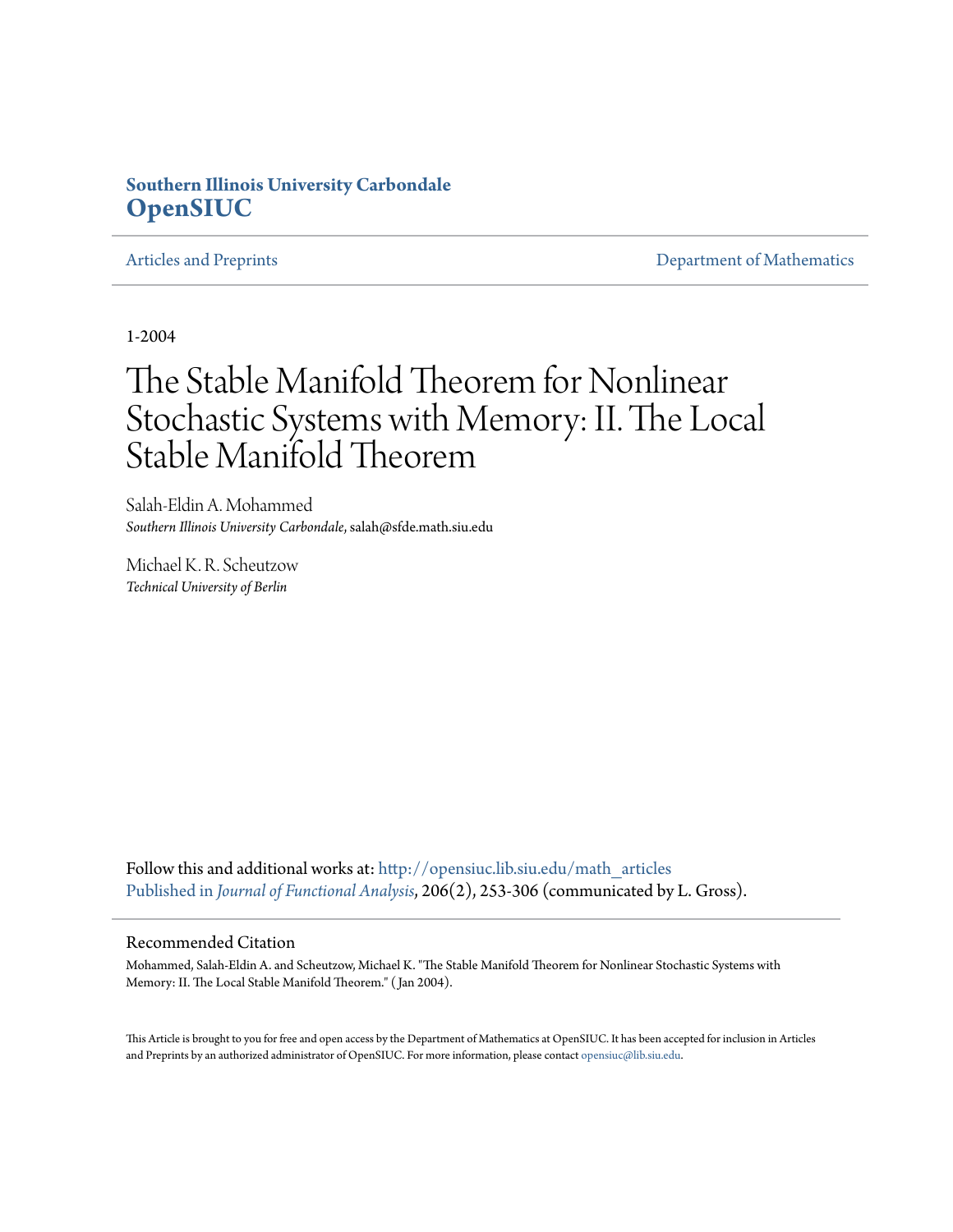# THE STABLE MANIFOLD THEOREM FOR NONLINEAR STOCHASTIC SYSTEMS WITH MEMORY

### II: THE LOCAL STABLE MANIFOLD THEOREM.<sup>∗</sup>

SALAH-ELDIN A. MOHAMMED<sup>‡</sup> AND MICHAEL K. R. SCHEUTZOW<sup>†</sup>

ABSTRACT. We state and prove a *Local Stable Manifold Theorem* (Theorem 4.1) for nonlinear stochastic differential systems with finite memory (viz. stochastic functional differential equations (sfde's)). We introduce the notion of hyperbolicity for stationary trajectories of sfde's. We then establish the existence of smooth stable and unstable manifolds in a neighborhood of a hyperbolic stationary trajectory. The stable and unstable manifolds are stationary and asymptotically invariant under the stochastic semiflow. The proof uses infinitedimensional multiplicative ergodic theory techniques developed by D. Ruelle, together with interpolation arguments.

#### 1. Preliminaries.

This paper is a sequel to [M-S.3]. In [M-S.3], we constructed a smooth locally compact stochastic semiflow for a large class of non-linear stochastic functional differential equations (sfde's) exemplified by (I) below. In this paper, we will use the stochastic semiflow constructed in [M-S.3] in order to develop a non-linear multiplicative ergodic theory for sfde's. The theory is used to characterize local stability of trajectories of the sfde in the neighborhood of a stationary trajectory. In order to describe this characterization

<sup>‡</sup>The research of this author is supported in part by NSF grants DMS-9503702, DMS-9703596, DMS-9975462, DMS-0203368 and by MSRI, Berkeley, California. Revised version, September 4, 2003. †The research of this author is supported in part by MSRI, Berkeley, California.

AMS 1991 subject classifications. Primary 60H10, 60H20; secondary 60H25.

Key words and phrases. Stochastic semiflow, cocycle, stochastic functional differential equation (sfde), multiplicative ergodic theorem, stationary solution, hyperbolicity, local stable (unstable) manifolds.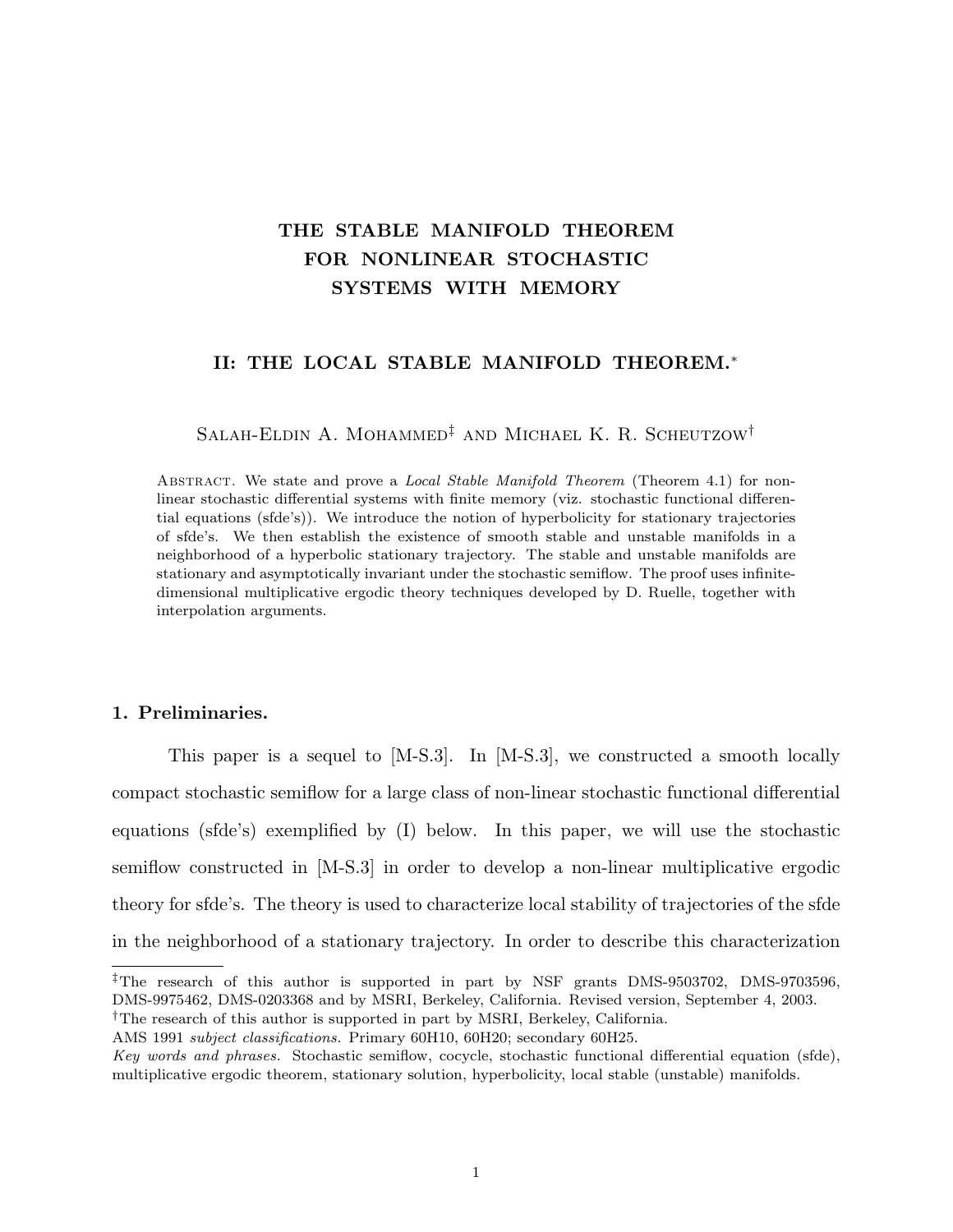more precisely, and for the rest of the article, we will recall some of the formulation and notation in [M-S.3].

Let  $(\Omega, \mathcal{F}, P)$  be a probability space. Denote by  $\bar{\mathcal{F}}$  the P-completion of  $\mathcal{F}$ , and let  $(\Omega, \bar{\mathcal{F}}, (\mathcal{F}_t)_{t\geq 0}, P)$  be a complete filtered probability space satisfying the usual conditions  $([Pr])$ .

Denote by  $W: \mathbf{R} \times \Omega \to \mathbf{R}^p$ , p-dimensional Brownian motion on  $(\Omega, \mathcal{F}, (\mathcal{F}_t)_{t \in \mathbf{R}}, P)$ . Throughout the paper, we will adopt the following set-up:

- (i) Let  $\theta : \mathbf{R} \times \Omega \to \Omega$  be a P-preserving flow on  $\Omega$ , viz.
	- (a)  $\theta$  is  $(\mathcal{B}(\mathbf{R}) \otimes \mathcal{F}, \mathcal{F})$ -measurable,
	- (b)  $\theta(t + s, \cdot) = \theta(t, \cdot) \circ \theta(s, \cdot), \quad s, t \in \mathbb{R},$
	- (c)  $\theta(0, \cdot) = I_{\Omega}$ , the identity map on  $\Omega$ ,

(d) 
$$
P \circ \theta(t, \cdot)^{-1} = P, \quad t \in \mathbf{R}.
$$

- (ii)  $\theta$  is ergodic.
- (iii) Let  $\{\mathcal{F}_t^s: -\infty < s \leq t < \infty\}$  be a family of sub- $\sigma$ -algebras of  $\overline{\mathcal{F}}$  satisfying the following conditions:
	- (a)  $\theta(-r, \cdot)(\mathcal{F}_t^s) = \mathcal{F}_{t+r}^{s+r}$ <sup>s+r</sup> for all  $r \in \mathbf{R}$ ,  $-\infty < s \le t < \infty$ .
	- (b) For each  $s \in \mathbf{R}$ ,  $(\Omega, \bar{\mathcal{F}}, (\mathcal{F}_{s+u}^s)_{u\geq 0}, P)$  is a filtered probability space satisfying the usual conditions, and  $\mathcal{F}_t^0 = \mathcal{F}_t, t \geq 0$  ([Pr]).
- (iv) The Brownian motion is a *helix* with respect to  $\theta$ : For every  $s \in \mathbf{R}$ , there exists a sure event  $\Omega_s \in \mathcal{F}$  such that

$$
W(t+s,\omega) = W(t,\theta(s,\omega)) + W(s,\omega)
$$

for all  $t \in \mathbf{R}$ , all  $\omega \in \Omega_s$ .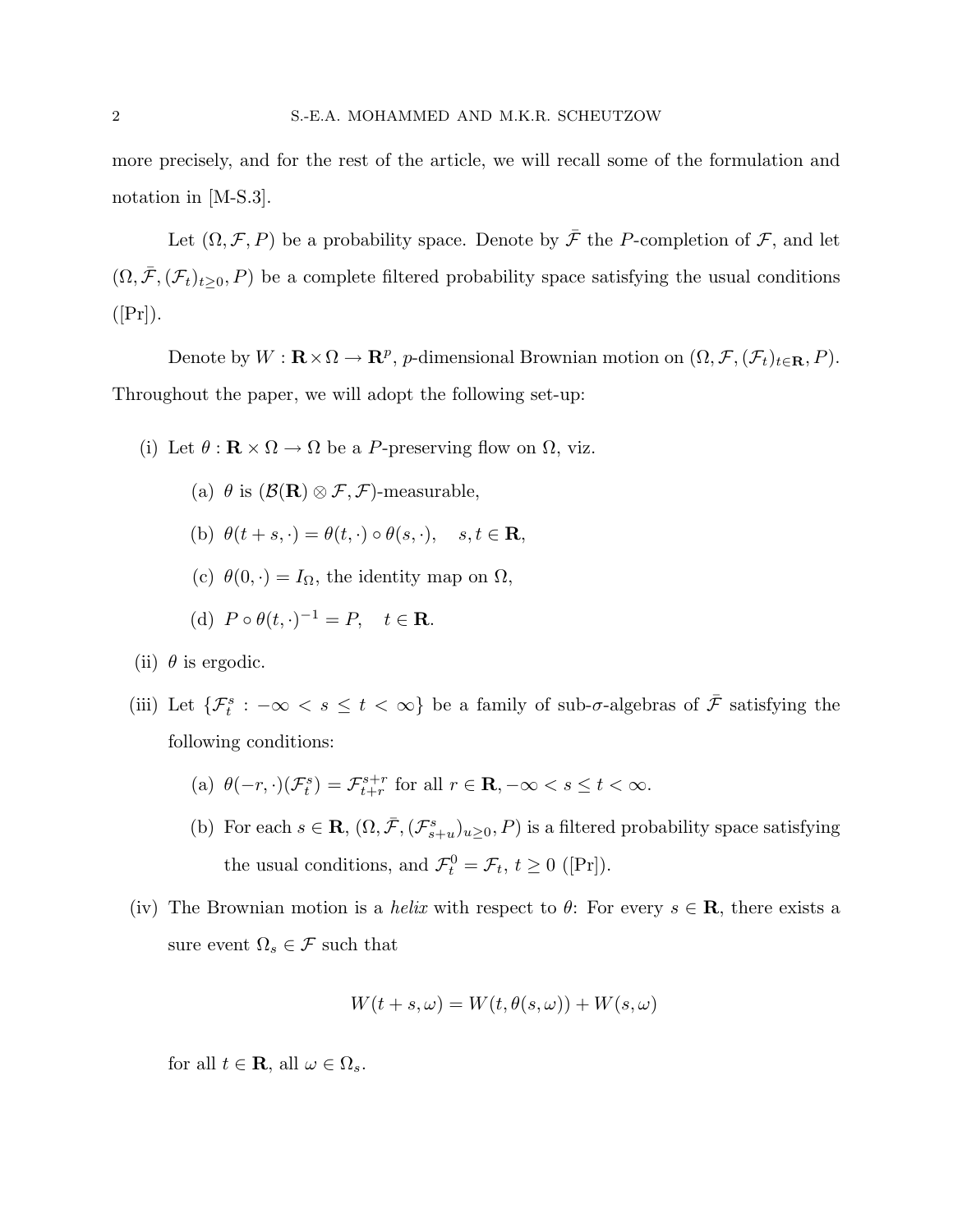Consider the autonomous sfde:

$$
dx(t) = H(x(t), x_t) dt + G(x(t)) dW(t), \quad t > 0
$$
  

$$
x(0) = v \in \mathbf{R}^d, \quad x_0 = \eta \in L^2([-r, 0], \mathbf{R}^d),
$$
 (I)

driven by the Brownian motion  $W: \mathbf{R} \times \Omega \to \mathbf{R}^p$ . Let  $r > 0$ . The solution  $x: [-r,\infty) \times \Omega \to \mathbf{R}^d$  is  $(\mathcal{B}([-r,\infty)) \otimes \mathcal{F}, \, \mathcal{B}(\mathbf{R}^d))$ -measurable and  $(\mathcal{F}_t)_{t \geq 0}$ -adapted. For each  $t \geq 0$ ,  $x_t \in L^2([-r, 0], \mathbf{R}^d)$  is the segment

$$
x_t(\cdot,\omega)(s) := x(t+s,\omega), \quad s \in [-r,0], \quad \omega \in \Omega.
$$

The coefficients H and G in (I) are continuous non-linear functionals  $H : M_2 \to \mathbf{R}^d$ , G :  $\mathbf{R}^d \to L(\mathbf{R}^p, \mathbf{R}^d)$ , satisfying the regularity hypotheses  $(SMW)_{k,\delta}$  stated below. Recall that the space  $M_2 := \mathbf{R}^d \times L^2([-r, 0], \mathbf{R}^d)$  carries the natural Hilbert norm

$$
\|(v,\eta)\|_{M_2}^2 := |v|^2 + \|\eta\|_{L^2}^2, \quad v \in \mathbf{R}^d, \ \eta \in L^2([-r,0],\mathbf{R}^d).
$$

For a general theory of sfde's of type (I) the reader may refer to [Mo.1] and [Mo.4].

In order to specify our regularity hypotheses on the coefficients of (I), we shall recall some notation from [M-S.3] which will be used throughout this article.

Let  $E, N, K, L$  be real Banach spaces. Denote by  $L^k(E, N)$  the Banach space of all continuous k-multilinear maps  $A: E^k \to N$  with the uniform norm  $||A|| := \sup\{|A(v_1, v_2, \dots, v_k)|$ :  $v_i \in E, |v_i| \leq 1, i = 1, \cdots, k$ . Suppose  $U \subseteq E$  is an open set. A map  $f: U \to N$  is said to be of class  $C^{k,\delta}$   $(k \geq 1, \delta \in (0,1])$  if it is  $C^k$  and if  $D^k f : U \to L^k(E,N)$  is  $\delta$ -Hölder continuous on bounded sets in U. A  $C^{k,\delta}$  map  $f: U \to N$   $(k \geq 1, \delta \in (0,1])$  is said to be of class  $C_b^{k,\delta}$  $b^{k,\delta}$  if all its derivatives  $D^jf:U\to L^k(E,N),\ 1\leq j\leq k$ , are globally bounded on U, and  $D^k f: U \to L^k(E, N)$  is  $\delta$ -Hölder continuous on U. When U is bounded, we denote by  $C^{k,\delta}(U,N)$  the Banach space of all  $C^{k,\delta}$  maps  $f:U\to N$  given the norm

$$
||f||_{k,\delta} := \sum_{0 \le j \le k} \sup_{v \in U} ||D^j f(v)|| + \sup_{(v,v') \in (U \times U) \cap \Delta^c} \frac{||D^k f(v) - D^k f(v')||}{|v - v'|^{\delta}}
$$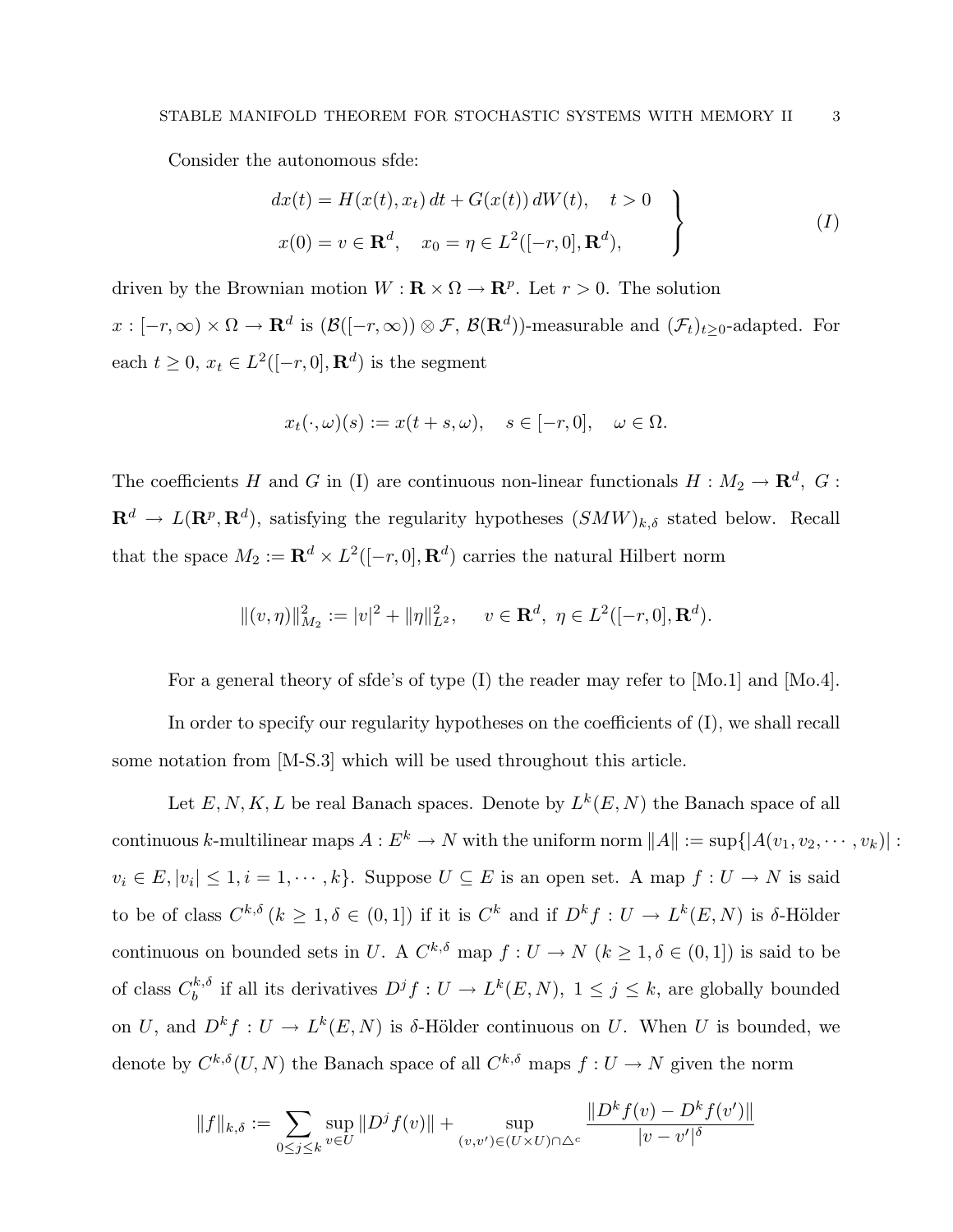where  $\triangle := \{(v, v) : v \in E\}$ . Let

$$
Y: \mathbf{R} \times E \times N \times K \times \Omega \to L
$$

$$
(t, z, v, \eta, \omega) \mapsto Y(t, z, v, \eta, \omega)
$$

be a random field that is a.s. Fréchet differentiable in  $(z, v, \eta)$ . We will denote its partial Fréchet derivatives with respect to  $z, v, \eta$  by  $D_2Y(t, z, v, \eta, \omega) : E \to L$ ,  $D_3Y(t, z, v, \eta, \omega)$ :  $N \to L$  and  $D_4Y(t,z,v,\eta,\omega): K \to L$  respectively.

The following hypotheses will be imposed on (I) throughout this paper.

Hypotheses  $(SMW)_{k,\delta}$ .

- (1)  $H: M_2 \to \mathbf{R}^d$  is of class  $C_b^{k,\delta}$  $b<sub>b</sub><sup>k,0</sup>$  and is globally bounded.
- (2)  $G: \mathbf{R}^d \to L(\mathbf{R}^p, \mathbf{R}^d)$  is of class  $C_b^{k+1,\delta}$  $\frac{1}{b}^{k+1,0}$ .

Assume Hypotheses  $(SMW)_{k,\delta}$  for some  $k \geq 1, \delta \in (0,1]$ . Then by Theorem 4.1 ([M-S.3]), the sfde (I) has a stochastic semiflow which we will denote by  $X: \mathbf{R}^+ \times M_2 \times \Omega \to$  $M_2$ , where  $X(t, (v, \eta), \cdot) := (x^{(v, \eta)}(t), x_t^{(v, \eta)})$  $(t^{(v,\eta)}_t)$  a.s. for all  $(t,(v,\eta)) \in \mathbf{R}^+ \times M_2$ , and  $x^{(v,\eta)}$ is the unique solution of (I) through  $(v, \eta) \in M_2$ . The stochastic semiflow of (I) has a version, also denoted by X, such that the pair  $(X, \theta)$  is a perfect cocycle on  $M_2$ , viz.

$$
X(t_1+t_2,(v,\eta),\omega)=X(t_2,X(t_1,(v,\eta),\omega),\theta(t_1,\omega))
$$

for all  $\omega \in \Omega$ ,  $t_1, t_2 \geq 0$ ,  $(v, \eta) \in M_2$ . Furthermore, each  $X(t, \cdot, \omega)$  is locally compact for  $t \geq r$ , of class  $C^{k,\epsilon}$  for any  $\epsilon \in (0,\delta)$ , and  $DX(t,(v,\eta),\omega)$  is compact linear for every  $(v, \eta) \in M_2$  ([M-S.3], Theorem 4.1).

Our main objective in this article is to prove a random non-linear saddle-point property for the sfde (I) under the regularity Hypotheses  $(SMW)_{k,\delta}$  on the coefficients (Theorem 4.1). Theorem 4.1 is a *local stable manifold theorem* for the sfde  $(I)$ . Like its deterministic counterpart, this theorem gives a local non-linear random set of coordinates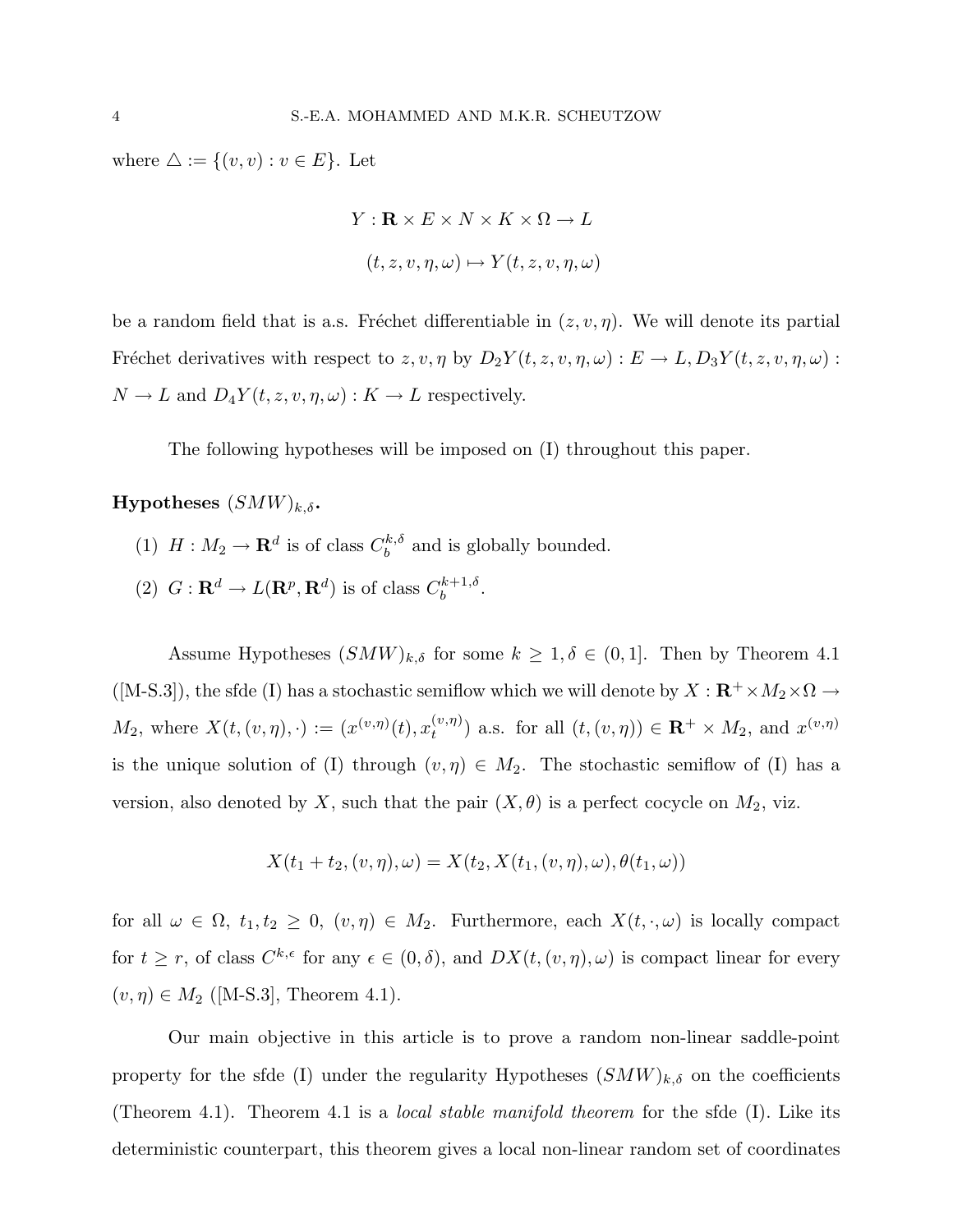in a neighborhood of a hyperbolic stationary trajectory. Such a set of coordinates consists of random stationary families of infinite-dimensional stable manifolds and a corresponding stationary family of finite-dimensional unstable manifolds for the stochastic semiflow. The stable and unstable manifolds intersect transversally at the stationary trajectory and are asymptotically invariant under the stochastic semiflow.

We next give a broad outline of the key ideas that go into the proof of the above result.

- By definition, a *stationary* random point  $Y(\omega) \in M_2$  is invariant under the semiflow X; viz  $X(t, Y) = Y(\theta(t, \cdot))$  for all times t.
- We linearize the semiflow X along the stationary point  $Y(\omega)$  in  $M_2$ . In view of the stationarity of Y and the cocycle property of  $X$ , this gives a linear perfect cocycle  $(D_2X(t, Y), \theta(t, \cdot))$  in  $L(M_2)$ , where  $D_2$  denotes the first spatial (Fréchet) derivative in the  $M_2$ -variable.
- In view of the ergodicity of  $\theta$ , we can introduce the notion of *hyperbolicity* for a stationary trajectory of (I) as follows. Use local compactness of the semiflow for times greater than the delay  $r$  (Part I, Theorem 4.1 (iii)), and apply Ruelle-Oseledec's multiplicative ergodic theorem in order to yield a discrete non-random Lyapunov spectrum  $\{\lambda_i : i \geq 1\}$  for the linearized cocycle. Say that Y is hyperbolic if  $\lambda_i \neq 0$  for every  $i \geq 1$ .
- Assuming that  $||Y||^{\epsilon}$  is integrable (for small  $\epsilon$ ) and using the method of construction of the semiflow in Part I, we show that the linearized cocycle satisfies the hypotheses for "perfect versions" of the ergodic theorem and Kingman's subadditive ergodic theorem (Lemmas 5.1, 5.2). These refined versions yield invariance of the Oseledec spaces under the continuous-time linearized cocycle. In particular, the stable/unstable subspaces will serve as tangent spaces to the local stable/unstable manifolds of the non-linear semiflow X.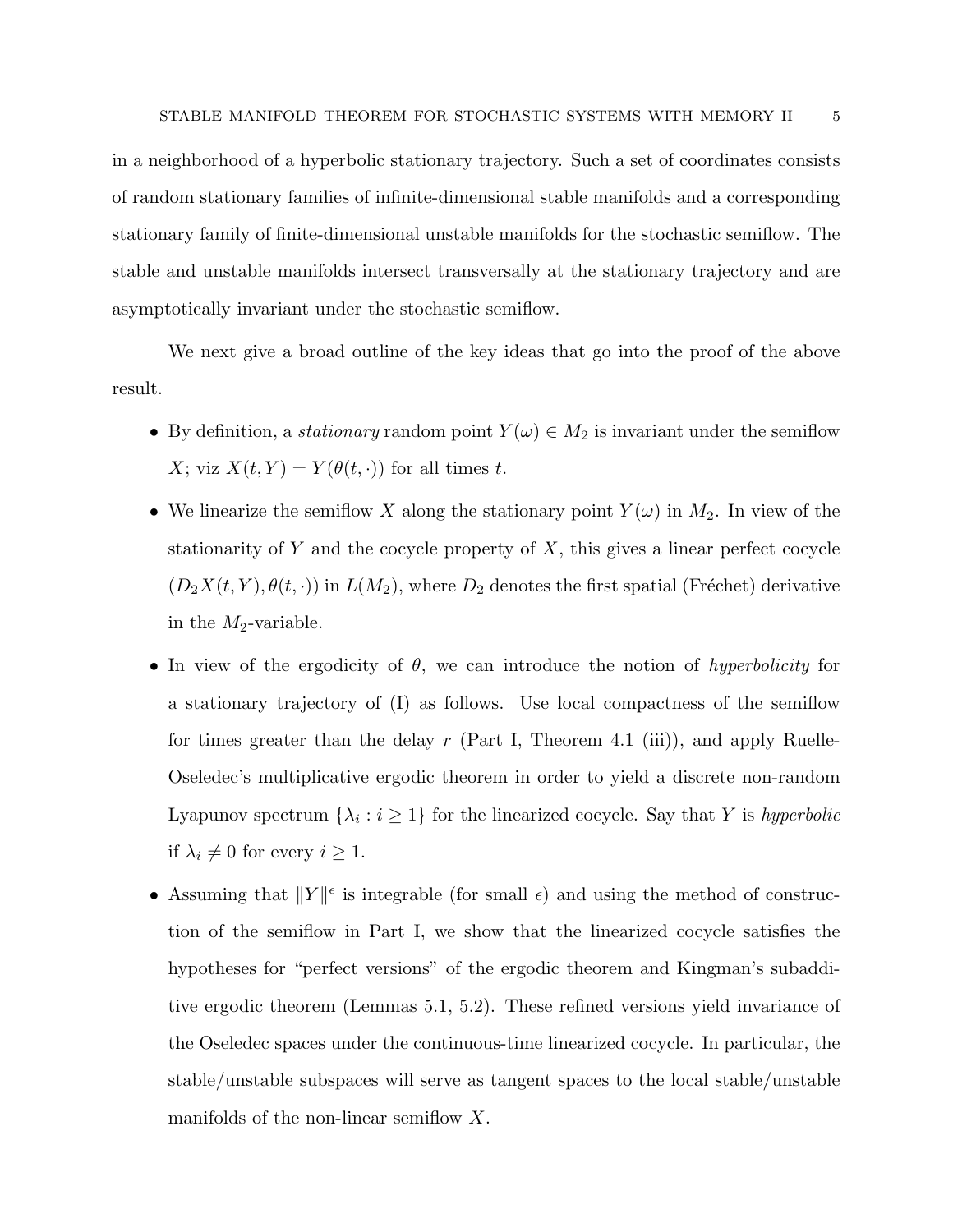- We establish continuous-time integrability estimates on the spatial derivatives of the non-linear cocycle  $X$  in a neighborhood of the stationary point  $Y$ . These estimates follow from the construction of the stochastic semiflow in Part I coupled with known global spatial estimates for finite-dimensional stochastic flows.
- We introduce the auxiliary perfect cocycle

$$
Z(t, \cdot, \omega) := X(t, (\cdot) + Y(\omega), \omega) - Y(\theta(t, \omega)), \quad t \in \mathbf{R}^+, \omega \in \Omega.
$$

By refining the arguments in proofs by Ruelle  $([Ru.2]$ , Theorems 5.1 and 6.1), we construct local stable/unstable manifolds for the discrete cocycle  $(Z(nr,\cdot,\omega), \theta(nr,\omega)$ ) near 0 and hence (by translation) for  $X(nr,\cdot,\omega)$  near  $Y(\omega)$  for all  $\omega$  sampled from a  $\theta(t, \cdot)$ -invariant sure event in  $\Omega$ . This is possible because of the continuous-time integrability estimates, the perfect ergodic theorem and the perfect subadditive ergodic theorem (Lemmas 3.2, 5.1, 5.2 ). By interpolating within delay periods of length r and further refining the arguments in the proofs of Ruelle's theorems (Theorems 5.1, 6.1, [Ru.2]), we then show that the above manifolds also serve as local stable/unstable manifolds for the *continuous-time* semiflow  $X$  near  $Y$ .

• The final key step is to establish the asymptotic invariance of the local stable manifolds under the stochastic semiflow X. This is achieved by appealing to the arguments underlying the proofs of Theorems 4.1 and 5.1 in Ruelle [Ru.2] and some additional estimates using the continuous-time integrability properties, and the perfect subadditive ergodic theorem. The asymptotic invariance of the local unstable manifolds follows by employing the concept of a history process for X (Theorem 4.1 (d)) coupled with similar arguments to the above. The existence of the history process compensates for the lack of invertibility of the semiflow.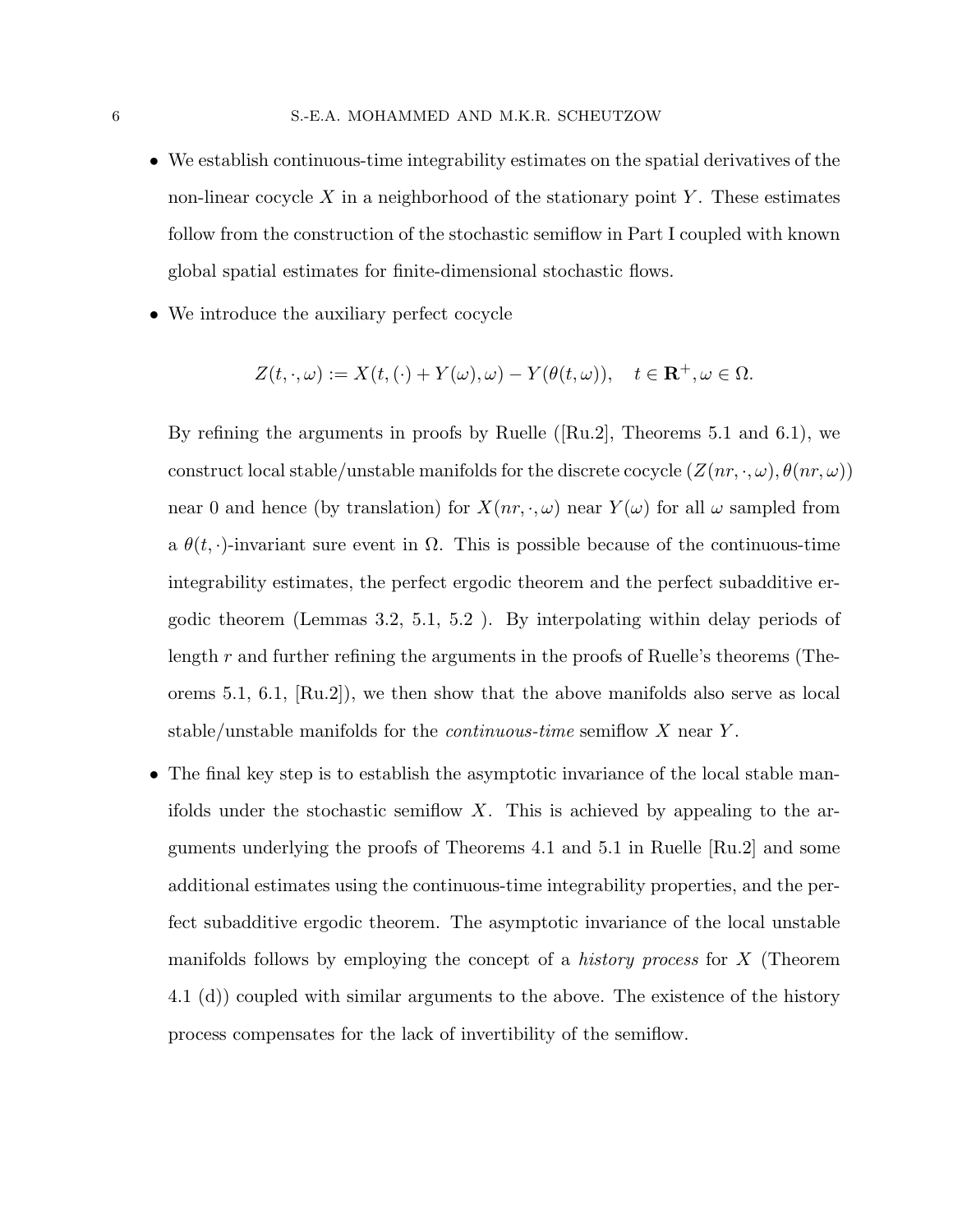Remark.

The results in this paper can be extended to cover the following class of sfde's driven by Kunita-type spatial semimartingales ([M-S.3]):

$$
dx(t) = H(x(t), x_t) \mu(dt) + G(dt, x(t), g(x_t)), \quad t > 0
$$
  

$$
x(0) = v \in \mathbf{R}^d, \quad x_0 = \eta \in L^2([-r, 0], \mathbf{R}^d).
$$
 (I')

In  $(I')$ ,  $H, G, g, \mu$  satisfy the hypotheses in Section 5(i),  $(GE)(i)$ , and  $(C')$  of [M-S.3]. In addition, assume that for every finite  $T > 0$ , the random variable sup  $0 \le t \le T$  $\mu(t, \cdot)$  has moments of all orders. We further assume that H and g are  $C_b^{k,\delta}$  $b^{k,\delta}_b, C_b^{k+1,\delta}$  (resp.) and are globally bounded. Furthermore,  $G$  is a helix with respect to a  $P$ -preserving ergodic shift  $\theta : \mathbf{R} \times \Omega \to \Omega$  and  $\mu$  is an adapted non-decreasing continuous helix.

#### 2. Stationary Trajectories. Hyperbolicity.

In this section, we will introduce the notion of a stationary hyperbolic trajectory for the sfde (I). This is an essential ingredient of the local stable manifold theorem for (I) (Theorem 4.1).

#### Definition 2.1.

Say that the sfde (I) has a *stationary point* if there exists an  $(\mathcal{F}, \mathcal{B}(M_2))$ -measurable random variable  $Y : \Omega \to M_2$  such that

$$
X(t, Y(\omega), \omega) = Y(\theta(t, \omega))
$$
\n(1)

for all  $t \in \mathbf{R}^+$  and every  $\omega \in \Omega$ . We will refer to  $X(t, Y)$  as a stationary trajectory of (I).

Note that, in general, a stationary trajectory is anticipating. On the other hand, the distribution of a non-anticipating stationary trajectory is an invariant measure for the Markov trajectory  $\{(x^{(v,\eta)}(t), x_t^{(v,\eta)})\}$  $(t^{(v,\eta)}_t) : (t,(v,\eta)) \in {\mathbf R}^+ \! \times \! M_2 \}$  of (I). More precisely, suppose  $Y:\Omega\to M_2$  is an F-measurable stationary random point for the sfde (I) satisfying the identity (1) and independent of the Brownian motion  $W(t)$ ,  $t \geq 0$ . Let  $\rho := P \circ Y^{-1}$  be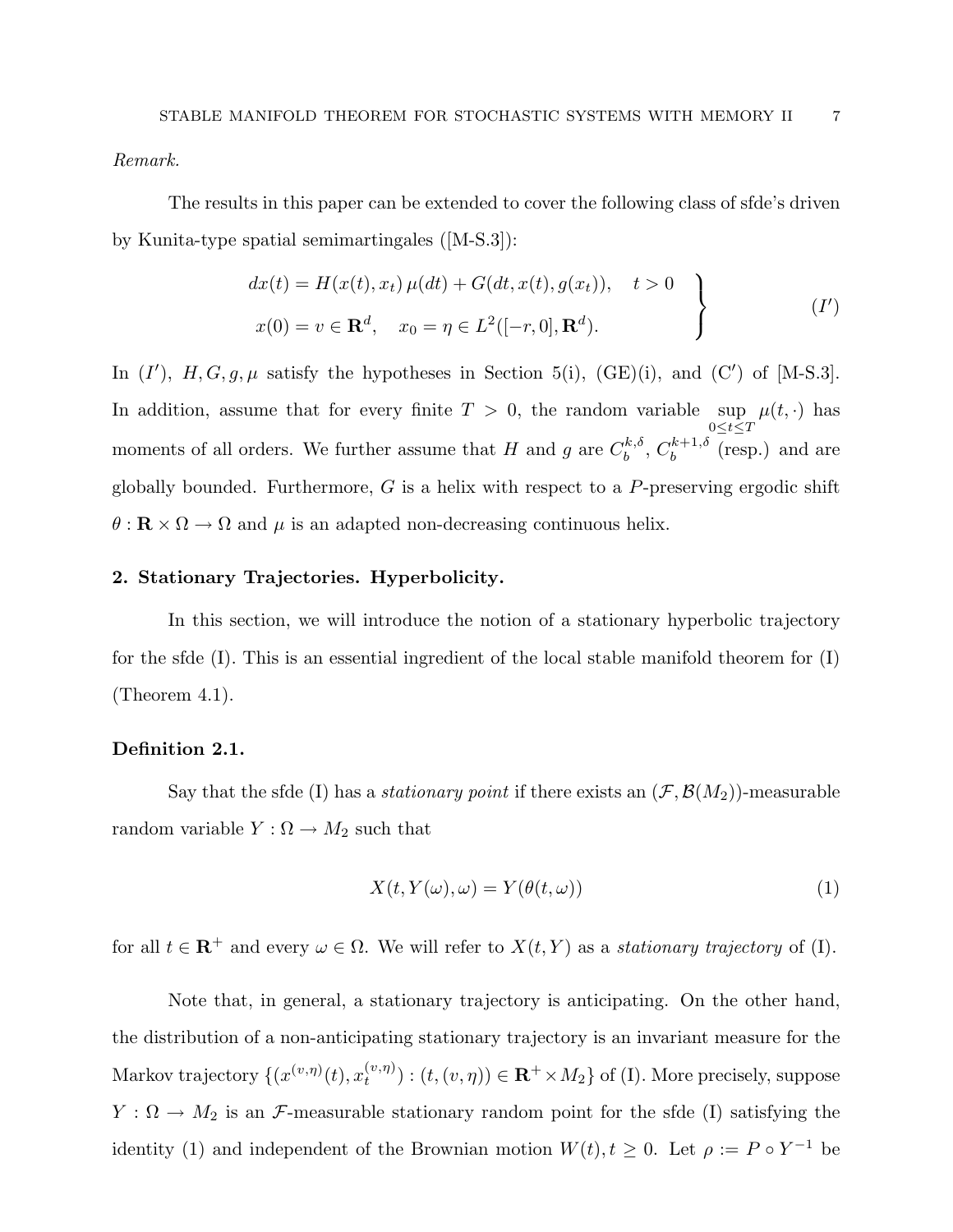the distribution of Y. Using the independence of Y and and  $W(t)$ ,  $t \geq 0$ , the reader may check directly that  $\rho$  is an invariant probability measure on  $M_2$  for the Markov trajectory  $\{(x^{(v,\eta)}(t), x_t^{(v,\eta)})\}$  $(t^{(v,\eta)}_t) : (t,(v,\eta)) \in \mathbf{R}^+ \times M_2$  of (I). (Cf. [A], [Ba], [Cr], [Le], [L-Y].)

#### Example.

Consider the affine linear sfde

$$
dx(t) = H(x(t), x_t) dt + G dW(t), \quad t > 0,\nx(0) = v \in \mathbf{R}^d, \quad x_0 = \eta \in L^2([-r, 0], \mathbf{R}^d),
$$
\n(1")

where  $H : M_2 \to \mathbf{R}^d$  is a continuous linear map,  $G : \mathbf{R}^p \to \mathbf{R}^d$  is linear, and W is p-dimensional Brownian motion. Assume that the linear deterministic fde

$$
dy(t) = H(y(t), y_t) dt, \quad t \ge 0,
$$

has a semiflow  $T_t \in L(M_2), t \geq 0$ , which is uniformly asymptotically stable. Set

$$
Y := \int_{-\infty}^{0} T_{-u}(G \, dW(u), 0). \tag{2}
$$

Using integration by parts and the fact that

$$
W(t, \theta(t_1, \omega)) = W(t + t_1, \omega) - W(t_1, \omega), \quad t, t_1 \in \mathbf{R},
$$
\n(3)

the reader may check that Y has an  $(\mathcal{F}, \mathcal{B}(M_2))$ -measurable version satisfying (1). Note also that Y is Gaussian and thus has finite moments of all orders. See  $([Mo.1], Theorem$ 4.2, Corollary 4.2.1, pp. 208-217.) More generally, when H is hyperbolic, one can show that a stationary point of  $(I'')$  exists ([Mo.1]).

Sufficient conditions for the existence (and uniqueness) of stationary points for the sfde (I) are given in [I-N] and the appendix to this paper.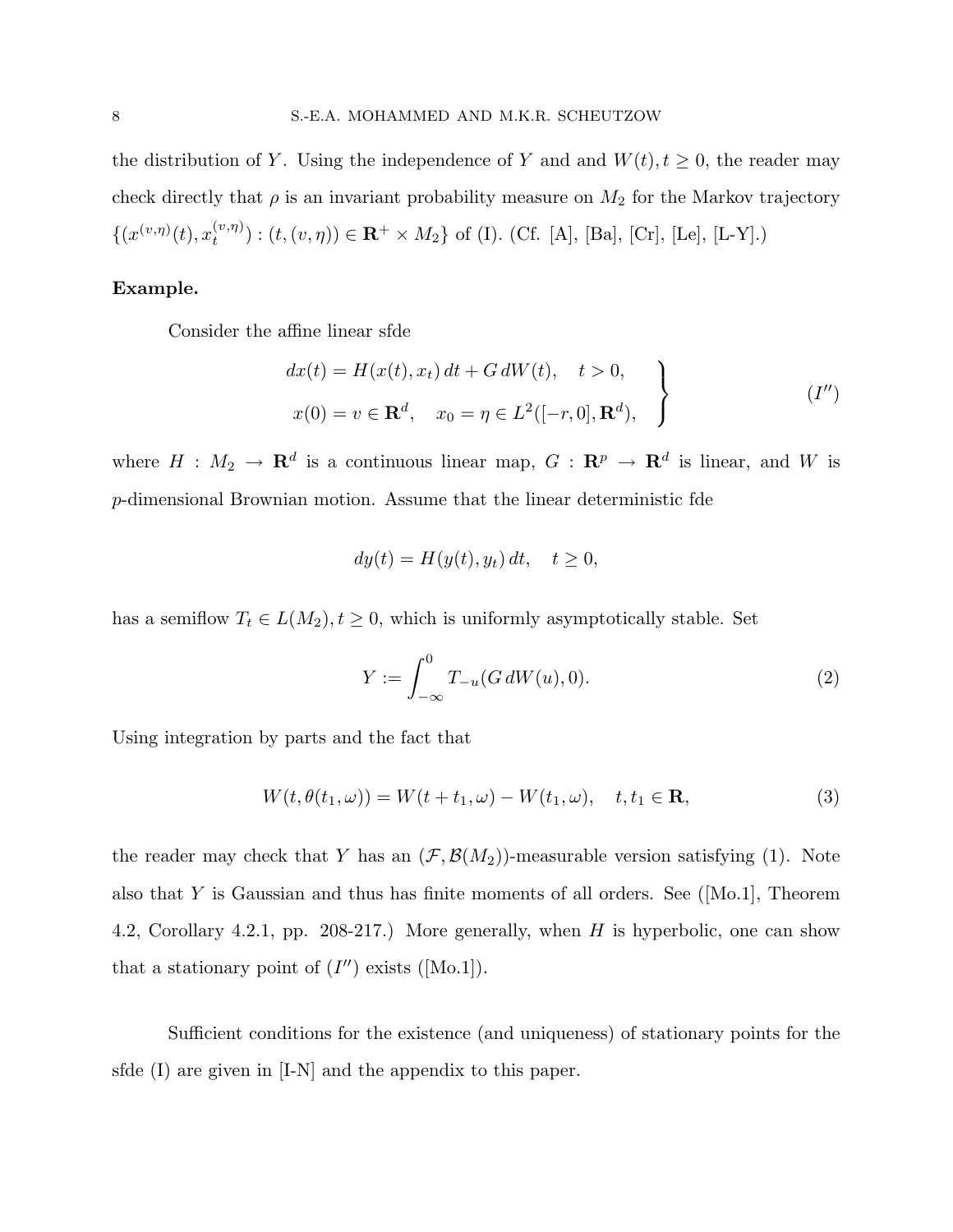Remarks.

- (i) If (1) holds for each  $t \in \mathbb{R}^+$  on a sure event  $\Omega_t$  that may depend on t, then there is a version of Y such that (1) holds identically for all  $\omega \in \Omega$  and all  $t \in \mathbb{R}^+$  ([Sc]).
- (ii) The stationary trajectory extends to a meaningful trajectory for negative times; that is

$$
X(t, Y(\theta(s, \omega)), \theta(s, \omega)) = Y(\theta(t + s, \omega))
$$
\n(4)

for all  $s \in \mathbf{R}$ ,  $t \in \mathbf{R}^+$  and every  $\omega \in \Omega$ . To see this, we let the sfde start at negative initial instants  $t_0$  and then solve forward in time:

$$
x(t) = v + \int_{t_0}^t H(x(u), x_u) du + \int_{t_0}^t G(x(u)) dW(u), \quad t \ge t_0
$$
  

$$
x(t) = \eta(t - t_0), \quad t_0 - r < t < t_0
$$
 (I''')

where  $(v, \eta) \in L^2(\Omega, M_2; \mathcal{F}_{t_0})$ . Denote by  $X_t^{t_0}((v, \eta), \omega)$  the trajectory  $\{(x(t), x_t) :$  $t \ge t_0$ ,  $(x(t_0), x_{t_0}) = (v, \eta)$  of  $(I''')$ . Then by the remark following the proof of Theorem 4.1 ([M-S.3]), one has  $X_t^{t_0}((v, \eta), \omega) = X(t - t_0, (v, \eta), \theta(t_0, \omega))$ ,  $t \ge t_0, \omega \in$  $\Omega, (v, \eta) \in M_2$ . In particular, (1) implies that  $X_t^{t_0}(Y(\theta(t_0, \omega)), \omega) = Y(\theta(t, \omega)), t \geq$  $t_0, \omega \in \Omega.$ 

We now describe a procedure for generating stationary points when the sfde (I) admits stationary solutions in the sense of [I-N].

Without loss of generality, assume that the sfde (I) and its driving Brownian motion W are defined on the canonical filtered Wiener space  $(\Omega, \mathcal{F}, (\mathcal{F}_t)_{t \in \mathbf{R}}, P)$ ; viz.  $\Omega :=$  $C(\mathbf{R}, \mathbf{R}^p; 0), \mathcal{F} := \mathcal{B}(C(\mathbf{R}, \mathbf{R}^p; 0)), P$  is Wiener measure on  $\Omega, \mathcal{F}_t :=$  the P-completion of the  $\sigma$ -algebra  $\sigma\{e_u-e_v : v \leq u \leq t\}, t \in \mathbf{R}$ , and  $e_u : C(\mathbf{R}, \mathbf{R}^p; 0) \ni \omega \mapsto \omega(u) \in \mathbf{R}^p, u \in \mathbf{R}$ , are evaluation maps.

Define  $\tilde{\Omega} := C(\mathbf{R}, \mathbf{R}^d) \times C(\mathbf{R}, \mathbf{R}^p; 0)$ . Furnish  $\tilde{\Omega}$  with the  $\sigma$ -algebra  $\tilde{\mathcal{F}} := \mathcal{B}(C(\mathbf{R}, \mathbf{R}^d)) \otimes$  $\mathcal{B}(C(\mathbf{R},\mathbf{R}^p;0))$ . In the following computations, sample points from  $\tilde{\Omega}$  will be denoted by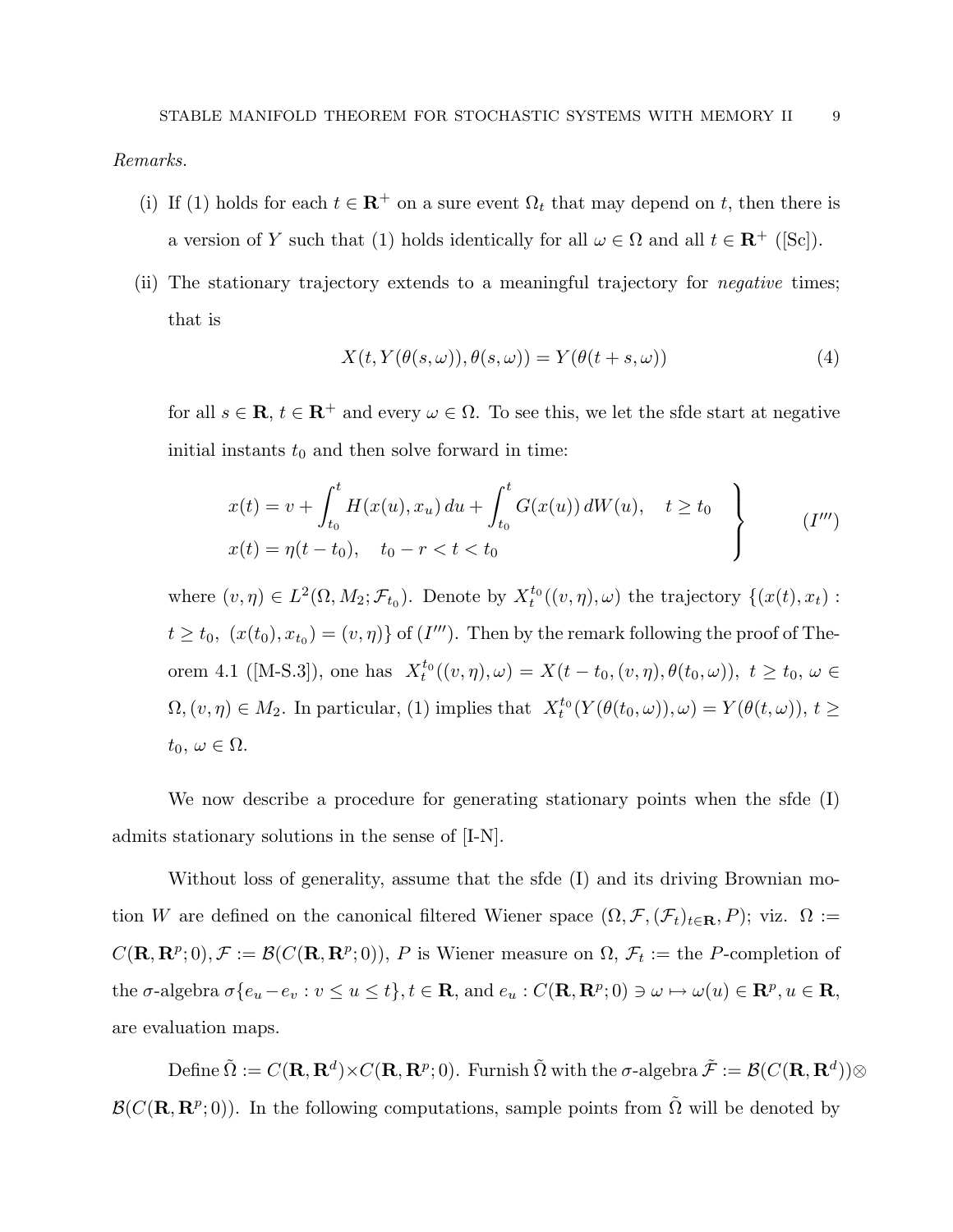$\tilde{\omega} := (f, \omega) \in C(\mathbf{R}, \mathbf{R}^d) \times C(\mathbf{R}, \mathbf{R}^p; 0)$ . Define the processes  $x^{\infty} : \mathbf{R} \times \tilde{\Omega} \to \mathbf{R}^d$  and  $W^{\infty} : \mathbf{R} \times \tilde{\Omega} \to \mathbf{R}^p$  by

$$
x^\infty(t,\tilde\omega):=f(t),\ \ W^\infty(t,\tilde\omega):=W(t,\omega)=\omega(t)
$$

for all  $t \in \mathbf{R}, \ \tilde{\omega} := (f, \omega) \in \tilde{\Omega}.$ 

Assume that  $x^{\infty}$  is a *stationary solution* of the sfde (I) (cf. [I-N], pp. 2-3). That is, there exists a probability measure  $P^{\infty}$  on  $(\tilde{\Omega}, \tilde{\mathcal{F}})$  such that the following is true:

- (i)  $W^{\infty}$  is p-dimensional standard Brownian motion on  $(\tilde{\Omega}, \tilde{\mathcal{F}}, P^{\infty})$ .
- (ii)  $(x^{\infty}, dW^{\infty})$  are *strictly stationarily correlated* in the sense that the law of the process

$$
(x^{\infty}(t,\cdot),W^{\infty}(u,\cdot)-W^{\infty}(v,\cdot),t\in\mathbf{R},v\leq u)
$$

is invariant under time-shifts.

- (iii) The  $\sigma$ -algebra  $\sigma\{x^{\infty}(u): u \leq t\} \vee \sigma\{W^{\infty}(u, \cdot) W^{\infty}(v, \cdot), v \leq u \leq t\}$  is independent of  $\sigma \{W^{\infty}(u, \cdot) - W^{\infty}(v, \cdot), t \leq v \leq u\}$  under  $P^{\infty}$  for each  $t \in \mathbb{R}$ .
- (iv)  $x^{\infty}$  is a two-sided solution of (I) when W is replaced by  $W^{\infty}$ :

$$
dx^{\infty}(t) = H(x^{\infty}(t), x_t^{\infty}) dt + G(x^{\infty}(t)) dW^{\infty}(t), \quad t > s > -\infty.
$$
 (I<sup>\infty</sup>)

See ([I-N]) and the appendix to this article for a method of constructing stationary solutions of (I).

We will show below that the stationary solution  $x^{\infty}$  gives rise to a stationary point in the sense of Definition 2.1.

Let  $\tilde{\theta} : \mathbf{R} \times \tilde{\Omega} \to \tilde{\Omega}$  denote the two-sided shift

$$
\tilde{\theta}(t,\tilde{\omega}) := (f(t+\cdot), \theta(t,\omega)), \quad t \in \mathbf{R}, \ \tilde{\omega} := (f,\omega) \in \tilde{\Omega},
$$

where  $\theta$ :  $\mathbf{R} \times C(\mathbf{R}, \mathbf{R}^p; 0) \to C(\mathbf{R}, \mathbf{R}^p; 0)$  is the canonical Brownian shift

$$
\theta(t,\omega)(s) := \omega(t+s) - \omega(t), \quad t, s \in \mathbf{R}, \omega \in C(\mathbf{R}, \mathbf{R}^p; 0).
$$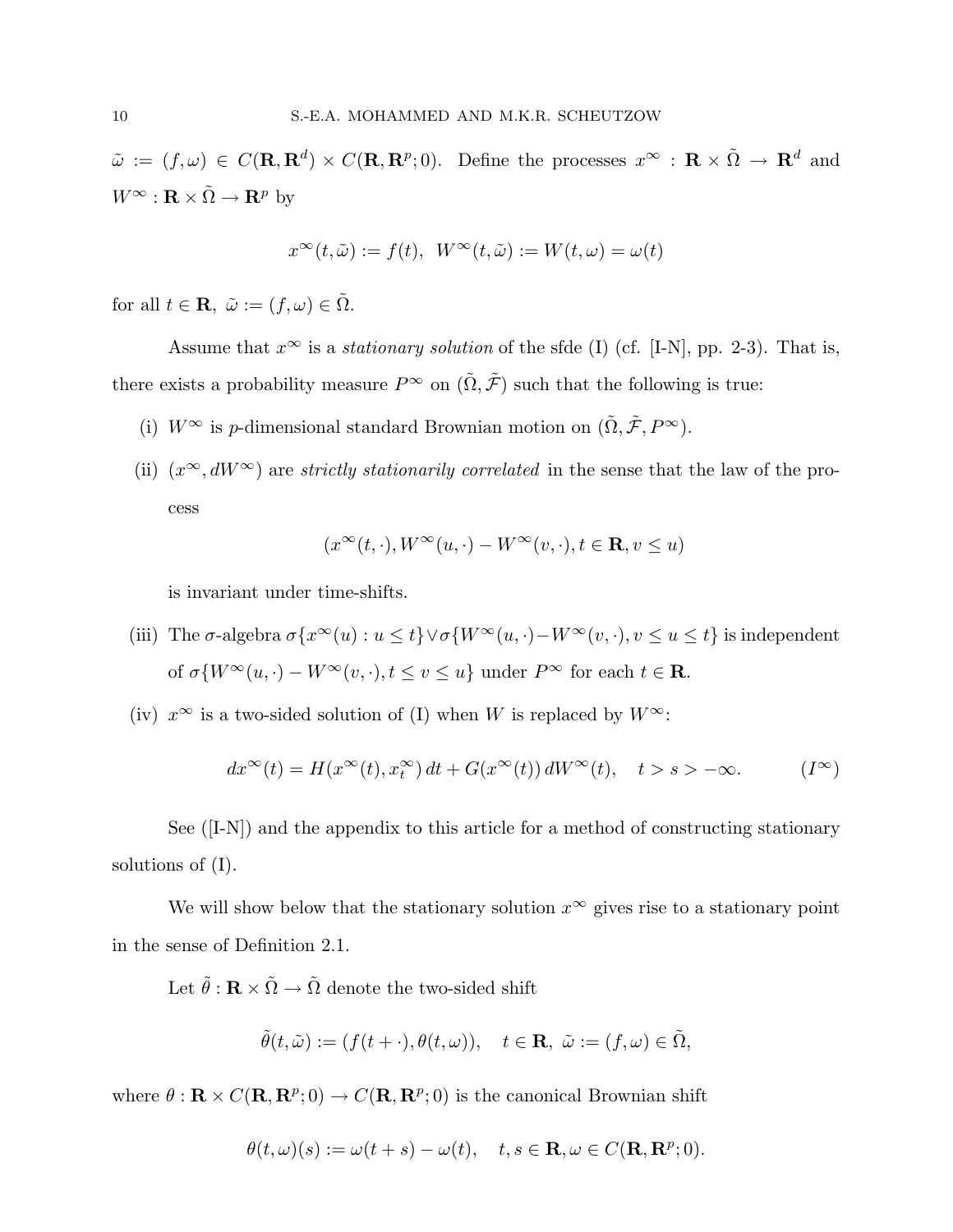It is easy to check that  $(W^{\infty}, \tilde{\theta})$  is a helix. Next observe that  $P^{\infty}$  is invariant under the two-sided shift  $\tilde{\theta}(t, \cdot) : \tilde{\Omega} \to \tilde{\Omega}, t \in \mathbf{R}$ , viz.  $P^{\infty} \circ \tilde{\theta}(t, \cdot)^{-1} = P^{\infty}$  for all  $t \in \mathbf{R}$ . This is a consequence of the definition of  $\tilde{\theta}$  and the fact that  $(x^{\infty}, dW^{\infty})$  are strictly stationarily correlated.

Let  $(X(t, \cdot, \omega), \theta(t, \omega))$ ,  $t \geq 0$ , be the perfect cocycle on  $M_2$  associated with the sfde (I). Define the random field  $\tilde{X}:\mathbf{R}^+\times M_2\times \tilde{\Omega}\rightarrow M_2$  by

$$
\tilde{X}(t,(v,\eta),\tilde{\omega}) := X(t,(v,\eta),\omega), \quad t \ge 0, \tilde{\omega} := (f,\omega) \in \tilde{\Omega}, (v,\eta) \in M_2.
$$

It is easy to see that  $(\tilde{X}(t, \cdot, \tilde{\omega}), \tilde{\theta}(t, \tilde{\omega}))$ ,  $t \geq 0$ , is the perfect cocycle on  $M_2$  generated by trajectories of the sfde (I) on the probability space  $(\tilde{\Omega}, \tilde{\mathcal{F}}, P^{\infty})$ , and where W is replaced by  $W^{\infty}$ .

Define the  $(\tilde{\mathcal{F}}, \mathcal{B}(C([-r, 0], \mathbf{R}^d)))$ -measurable random variable  $Z : \tilde{\Omega} \to C([-r, 0], \mathbf{R}^d)$ by  $Z(\tilde{\omega}) := x_0^{\infty}(\cdot, \tilde{\omega})$  for all  $\tilde{\omega} \in \tilde{\Omega}$ . It follows directly from the definitions of  $x^{\infty}$  and  $\tilde{\theta}$  that

$$
Z(\tilde{\theta}(t,\tilde{\omega})) = x_t^{\infty}(\cdot,\tilde{\omega}), \quad t \in \mathbf{R}, \ \tilde{\omega} \in \tilde{\Omega}.
$$

Now define the random mapping  $Y : \tilde{\Omega} \to M_2$  by

$$
Y(\tilde{\omega}) := (Z(\tilde{\omega})(0), Z(\tilde{\omega})), \quad \tilde{\omega} \in \tilde{\Omega}.
$$

Clearly Y is  $(\tilde{\mathcal{F}}, \mathcal{B}(M_2))$ -measurable. Furthermore, for  $P^{\infty}$ -a.a.  $\tilde{\omega} \in \tilde{\Omega}$ , we have

$$
Y(\tilde{\theta}(t, \tilde{\omega})) = (x^{\infty}(t, \tilde{\omega}), x_t^{\infty}(\cdot, \tilde{\omega}))
$$
  

$$
= \tilde{X}(t, (x^{\infty}(0, \tilde{\omega}), x_0^{\infty}(\cdot, \tilde{\omega})), \tilde{\omega})
$$
  

$$
= X(t, (Z(\tilde{\omega})(0), Z(\tilde{\omega})), \omega)
$$
  

$$
= \tilde{X}(t, Y(\tilde{\omega}), \tilde{\omega})
$$

for all  $t \geq 0$ . Hence there is an  $\tilde{\mathcal{F}}$ -measurable version of Y (also denoted by the same symbol) such that the equality

$$
Y(\tilde{\theta}(t,\tilde{\omega})) = \tilde{X}(t,Y(\tilde{\omega}),\tilde{\omega})
$$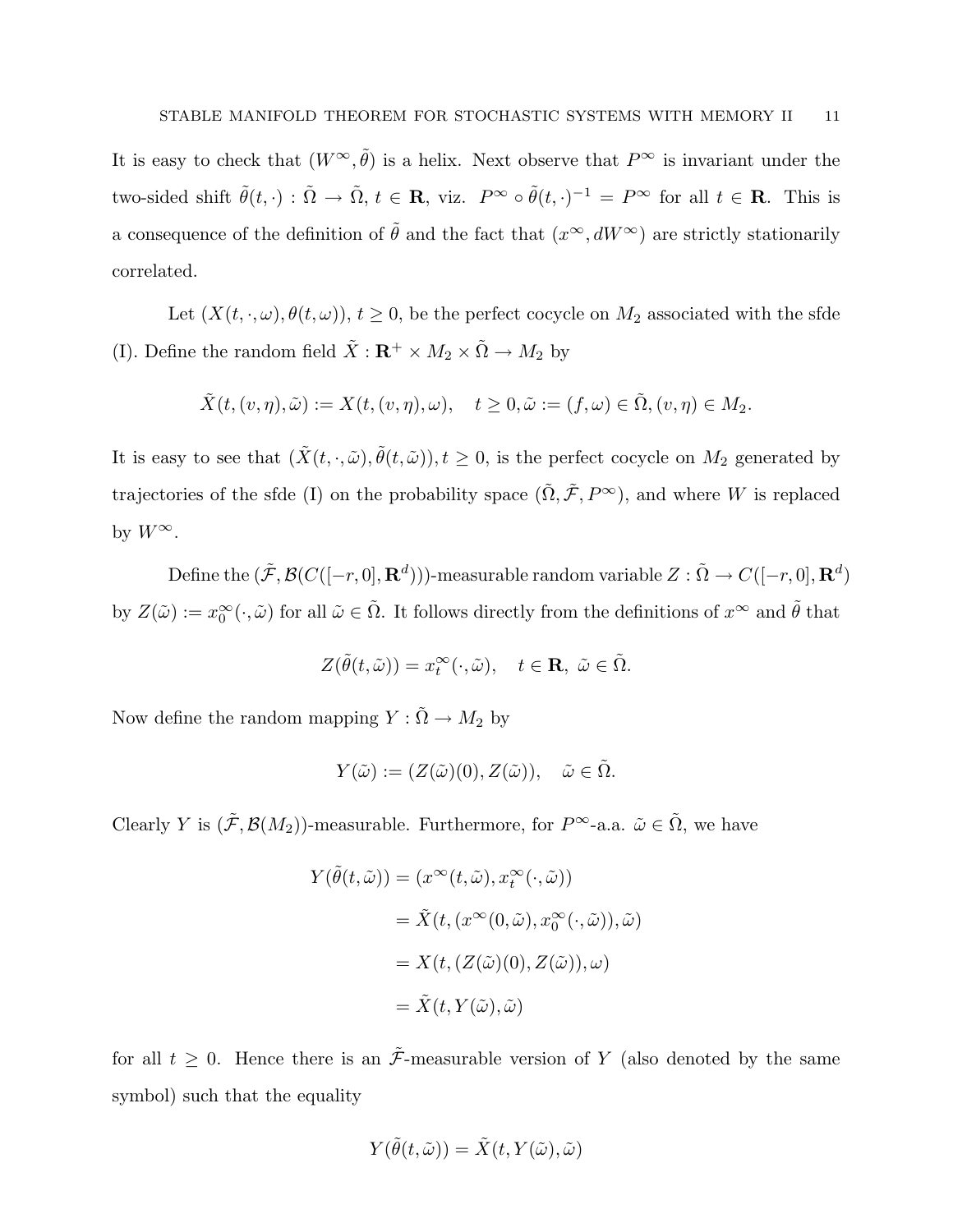holds for all  $\tilde{\omega} \in \tilde{\Omega}$  and all  $t \geq 0$  (Remark (i) above, [Sc]). This shows that Y is a stationary point for the cocycle  $(\tilde{X}, \tilde{\theta})$  in the sense of Definition 2.1. Furthermore, and in order to satisfy the set-up in Section 1, we stipulate that the stationary measure  $P^{\infty}$  is ergodic with respect to the two-sided shift  $\hat{\theta}$ .

Note that if we pick a stationary solution of (I) in the sense of [I-N] (Appendix, Theorem 6.1), then Y will be independent of the forward increments  $\{W^\infty(u, \cdot) - W^\infty(v, \cdot), 0 \leq \infty\}$  $v \leq u$  under  $P^{\infty}$ , because in this case  $x_0^{\infty}$  will have the same property.

#### Lemma 2.1.

Assume Hypotheses  $(SMW)_{k,\delta}$   $(k \geq 1, \delta \in (0,1])$ . Let Y be a stationary point of (I) such that  $E(||Y||^{\\\epsilon_0}) < \infty$  for some  $\epsilon_0 > 0$ . Then the semiflow X of (I) satisfies

$$
\int_{\Omega} \log^+ \sup_{0 \le t_1, t_2 \le T} \| D_2 X(t_2, Y(\theta(t_1, \omega)), \theta(t_1, \omega)) \|_{L(M_2)} dP(\omega) < \infty \tag{5}
$$

for any fixed  $0 < T < \infty$ .

In particular, the linearized semiflow  $(D_2X(t, Y(\omega), \omega), \theta(t, \omega))$  is an  $L(M_2)$ -valued perfect cocycle with a discrete fixed Lyapunov spectrum  $\{-\infty < \cdots < \lambda_{i+1} < \lambda_i < \cdots < \lambda_{i+1}\}$  $\lambda_2 < \lambda_1$ . If the Lyapunov spectrum is infinite, then  $\lambda_{i+1} < \lambda_i$  for all  $i \geq 1$ ; otherwise there is a fixed (non-random) integer  $N > 1$  such that  $\{\lambda_N = -\infty < \lambda_{N-1} < \cdots < \lambda_2 < \lambda_1\}$ . Furthermore, each finite  $\lambda_i(\in \mathbf{R})$  has finite non-random multiplicity.

#### Proof.

The proof of the lemma is based on linearizing the random variational integral equation underlying  $(I)$ , which was established in  $[M-S.3]$ . More specifically, the sfde  $(I)$  is equivalent to the following random integral equation:

$$
\zeta(t, x(t, \omega), \omega) = v + \int_0^t F(u, \zeta(u, x(u, \omega), \omega), x(u, \omega), x_u(\cdot, \omega), \omega) du,
$$
(6)

where  $0 \le t \le T, (v, \eta) \in M_2$ , and  $F : [0, \infty) \times \mathbf{R}^d \times M_2 \times \Omega \to \mathbf{R}^d$  is given by

$$
F(t, z, v, \eta, \omega) := \{D\psi(t, z, \omega)\}^{-1}H(v, \eta)
$$
\n<sup>(7)</sup>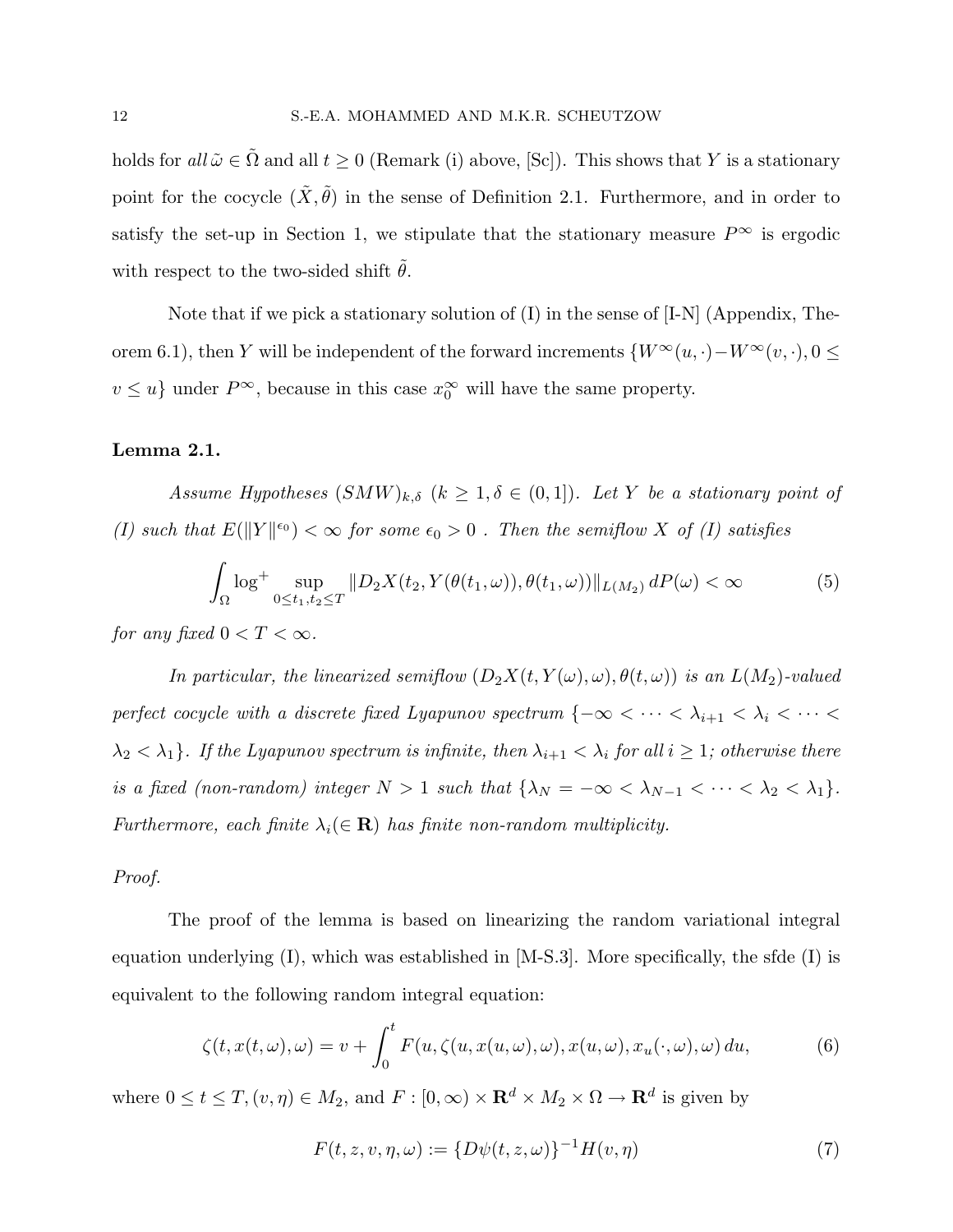for all  $t \geq 0, z, v \in \mathbf{R}^d, \eta \in L^2([-r, 0], \mathbf{R}^d), \omega \in \Omega$ . In (6), the random field  $\zeta : [0, \infty) \times$  $\mathbf{R}^d \times \Omega \to \mathbf{R}^d$  is defined by

$$
\zeta(t, x, \omega) := \psi(t, \cdot, \omega)^{-1}(x), \quad t \ge 0, x \in \mathbf{R}^d, \omega \in \Omega.
$$

In (6) and (7),  $\psi$  is the  $C^{k+1,\epsilon}$   $(0 < \epsilon < \delta)$  stochastic flow of the stochastic ordinary differential equation (without delay)(sode):

$$
d\psi(t) = G(\psi(t)) dW(t), \quad t \ge 0
$$
  

$$
\psi(0) = x \in \mathbf{R}^d.
$$
 (8)

The sode (8) generates a perfect cocycle  $(\psi, \theta)$ :

$$
\psi(t_1+t_2,\cdot,\omega)=\psi(t_2,\cdot,\theta(t_1,\omega))\circ\psi(t_1,\cdot,\omega),\quad t_1,t_2\geq 0,\omega\in\Omega.
$$

We quote the following estimates on  $\psi$  from [M-S.2] and [Ku]:

$$
\sup_{0 \le t \le T} |\psi(t, x, \omega)| \le K(\omega)[1 + |x|(\log^+ |x|)^{\epsilon}] \tag{9}
$$

$$
\sup_{0 \le t \le T} |\zeta(t, x, \omega)| \le K(\omega)[1 + |x|(\log^+ |x|)^{\epsilon}] \tag{10}
$$

$$
\sup_{0 \le t \le T} \| D^j \psi(t, x, \omega) \| \le K(\omega)(1 + |x|^\epsilon)
$$
\n(11)

$$
\sup_{0 \le t \le T} \| [D\psi(t, x, \omega)]^{-1} \| \le K(\omega)(1 + |x|^{\epsilon}) \tag{12}
$$

for each  $\epsilon > 0$ ,  $1 \le j \le k+1$ , some  $K = K(\epsilon, \omega, T) > 0$  and all  $x \in \mathbb{R}^d$ . The *F*-measurable random variable  $K(\epsilon,\cdot,T)$  has moments of all orders.

Write  $x(t, (v, \eta), \omega) := x^{0, (v, \eta)}(t, \omega) = \psi(t, \zeta(t, x(t), \omega), \omega)$ , and take Fréchet derivatives in  $(v, \eta)$  to obtain

$$
D_2x(t, (v, \eta), \theta(t_1, \omega))(v_1, \eta_1)
$$
  
=  $D_2\psi(t, \zeta(t, x(t, (v, \eta), \theta(t_1\omega)), \theta(t_1\omega))\Big[v_1 + \int_0^t \{D_2F(u, \zeta(u, x(u, (v, \eta), \theta(t_1, \omega)), \theta(t_1, \omega)), x(u, (v, \eta), \theta(t_1, \omega)), x_u(\cdot, (v, \eta), \theta(t_1, \omega))\cdot \theta(t_1, \omega)\Big)\Big]$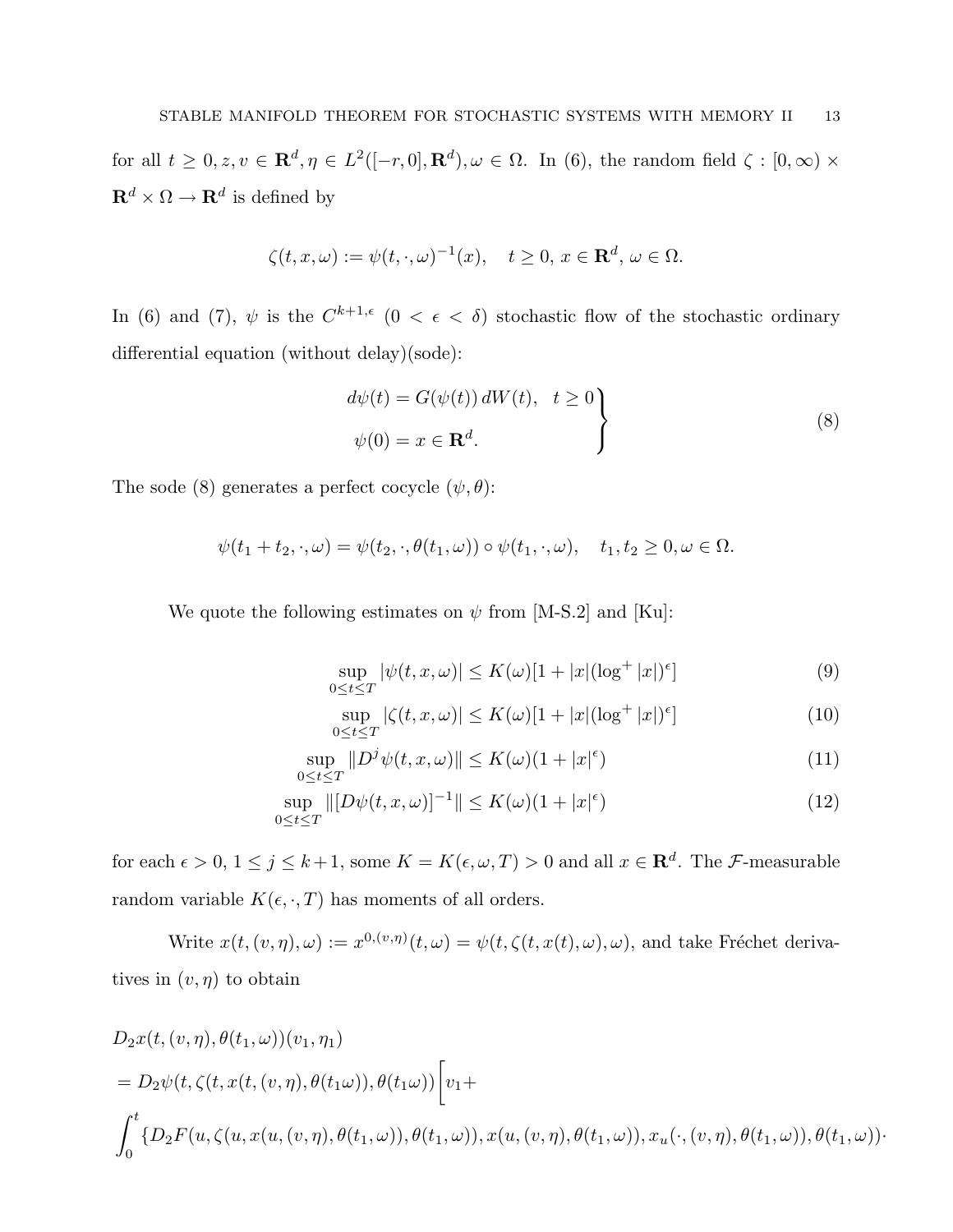$$
\cdot D_2\zeta(u, x(u, (v, \eta), \theta(t_1, \omega)), \theta(t_1, \omega))D_2x(u, (v, \eta), \theta(t_1, \omega))(v_1, \eta_1)
$$
  
+ 
$$
D_3F(u, \zeta(u, x(u, (v, \eta), \theta(t_1, \omega)), \theta(t_1, \omega)), x(u, (v, \eta), \theta(t_1, \omega)), x_u(\cdot, (v, \eta), \omega), \theta(t_1, \omega))\cdot
$$

$$
\cdot D_2x(u, (v, \eta), \theta(t_1, \omega))(v_1, \eta_1)
$$
  
+ 
$$
D_4F(u, \zeta(u, x(u, (v, \eta), \theta(t_1, \omega)), \theta(t_1, \omega)), x(u, (v, \eta), \theta(t_1, \omega)), x_u(\cdot, (v, \eta), \omega), \theta(t_1, \omega))\cdot
$$

$$
\cdot D_2x_u(\cdot, (v, \eta), \theta(t_1, \omega))(v_1, \eta_1) \} du \bigg]
$$
(13)

for any fixed  $(v, \eta), (v_1, \eta_1) \in M_2, \omega \in \Omega$  and  $0 < t < T$ .

In the estimates below, we will denote by  $\epsilon > 0$  an arbitrarily small number, T a positive real number and  $K_i := K_i(\epsilon, \cdot, T), i = 1, 2, 3, \cdots$ , positive *F*-measurable random constants that have moments of all orders. For the rest of this proof, the choice of  $\epsilon > 0$  may vary from line to line. For brevity of notation, set  $y(t) := \zeta(t, x(t,(v, \eta), \theta(t_1, \omega)), \theta(t_1, \omega)).$ 

We claim that there is a random positive constant  $K_1$  such that

$$
|F(t, z, v, \eta, \theta(t_1, \omega))| \le K_1(\omega)(1 + |z|^{\epsilon})
$$
  

$$
||D_i F(t, z, v, \eta, \theta(t_1, \omega))|| \le K_1(\omega)(1 + |z|^{\epsilon})
$$
 (14)

for  $0 \leq t, t_1 \leq T, \omega \in \Omega, z, v \in \mathbf{R}^d, \eta \in L^2([-r, 0], \mathbf{R}^d), i = 2, 3, 4$ . We will prove the first inequality in (14), and leave the proof of the second inequality to the reader. The following inequalities follow directly from  $(7)$ , the global boundedness of  $H$ , the cocycle property for  $\psi$ , the chain rule, and (9)-(12):

$$
|F(t, z, v, \eta, \theta(t_1, \omega))|
$$
  
\n
$$
\leq C_1 ||[D\psi(t, z, \theta(t_1, \omega))]^{-1}||
$$
  
\n
$$
\leq C_2(\omega) ||D\psi(t_1, \psi(t_1, \cdot, \omega)^{-1}(z), \omega)|| \cdot ||[D\psi(t + t_1, \psi(t_1, \cdot, \omega)^{-1}(z), \omega)]^{-1}||
$$
  
\n
$$
\leq C_3(\omega)[1 + |\psi(t_1, \cdot, \omega)^{-1}(z)|^{\epsilon}]^2
$$
  
\n
$$
\leq C_4(\omega)[1 + |1 + |z|(\log^+ |z|)^{\epsilon}|^{\epsilon}]^2
$$
  
\n
$$
\leq K_1(\omega)[1 + |z|^{\epsilon}]
$$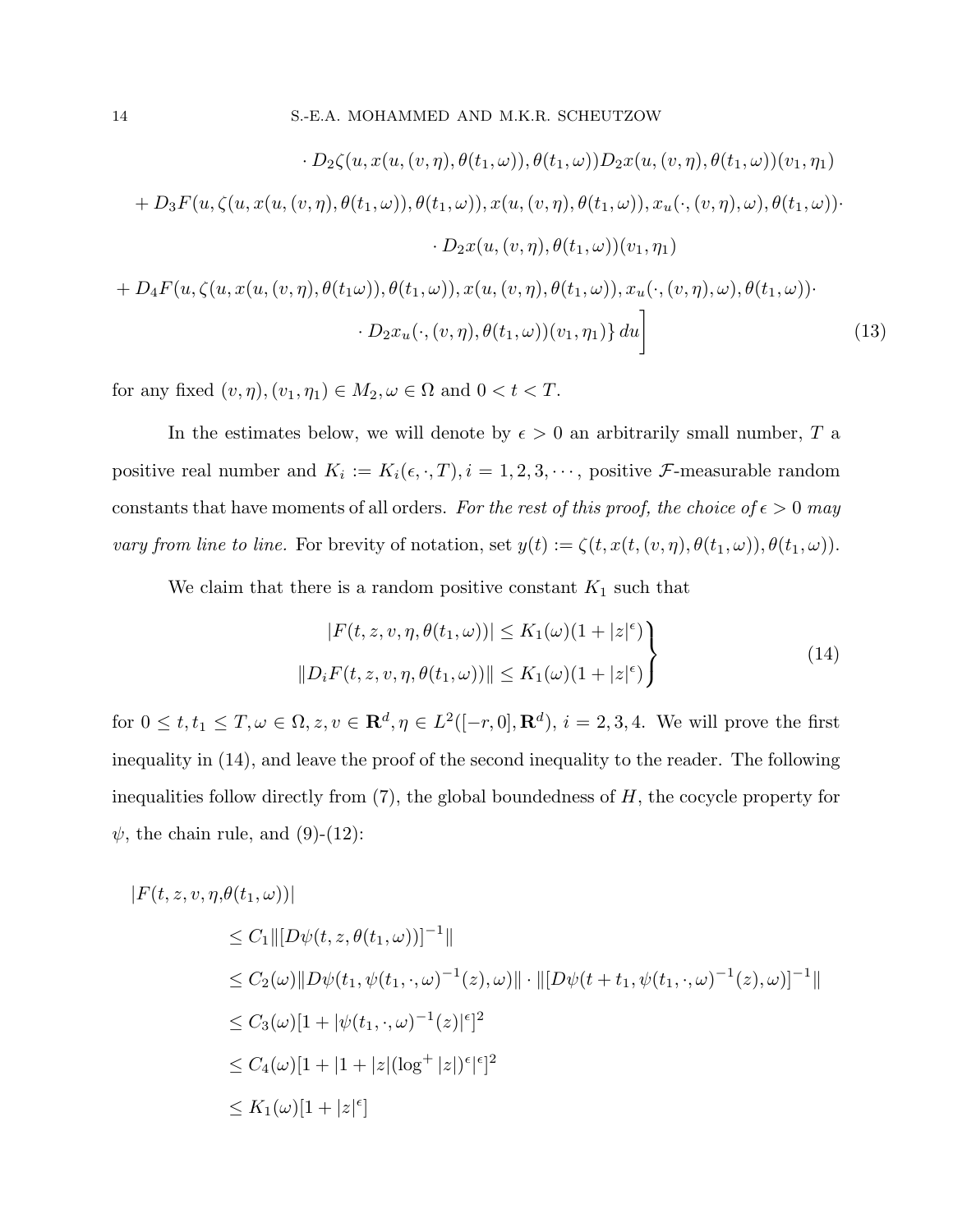for  $0 \leq t, t_1 \leq T, \omega \in \Omega, z, v \in \mathbb{R}^d, \eta \in L^2([-r, 0], \mathbb{R}^d)$ . In the above inequalities,  $C_i, i =$  $1, 2, \dots, 4$ , are (possibly) random positive constants with moments of all orders. This completes the proof of the first inequality in (14).

From  $(13)$ ,  $(14)$  and  $(12)$ , it follows that

$$
||D_2x(t, (v, \eta), \theta(t_1, \omega))|| \le K_2(\omega)(1+|y(t)|^{\epsilon}).
$$
  

$$
\cdot \left[1 + K_3(\omega) \int_0^t \{(1+|y(u)|^{\epsilon})(1+|x(u, (v, \eta), \theta(t_1, \omega))|^{\epsilon}) ||D_2x(u, (v, \eta), \theta(t_1, \omega))|| + (1+|y(u)|^{\epsilon})||D_2x_u(\cdot, (v, \eta), \theta(t_1, \omega))||\} du\right]
$$
(15)

for all  $(v, \eta) \in M_2, t \in [0, T], \omega \in \Omega$ . Now using the relation

$$
x(t, (v, \eta), \theta(t_1, \omega)) = \psi(t, y(t), \theta(t_1, \omega)),
$$

the estimate (9) and the cocycle property for  $\psi$ , it is easy to see that

$$
|x(t, (v, \eta), \theta(t_1, \omega))| \le K_4(\omega)[1 + |y(t)|(\log^+ |y(t)|)^{\epsilon}]
$$
\n(16)

for all  $\omega \in \Omega$ , and  $t, t_1 \in [0, T]$ .

Fix  $\omega \in \Omega$ , and  $t, t_1 \in [0, T]$ . Then using (6) and (14), we get

$$
|y(t)| \le |v| + K_1(\omega) \int_0^t (1 + |y(u)|^{\epsilon}) du
$$
  
\n
$$
\le K_5(\omega) + |v| + K_1(\omega) \int_0^t |y(u)|^{\epsilon} du
$$
  
\n
$$
\le K_6(\omega) \left[ 1 + |v| + \int_0^t |y(u)|^{\epsilon} du \right].
$$
\n(17)

Define

$$
y^*(t):=\sup_{\substack{0\leq u\leq t\\0\leq t_1\leq T}}(|y(u)|\vee 1).
$$

Then (17) implies that

$$
|y^*(t)| \le K_7(\omega) \bigg[ 1 + |v| + \int_0^t |y^*(u)|^{\epsilon} du \bigg]. \tag{18}
$$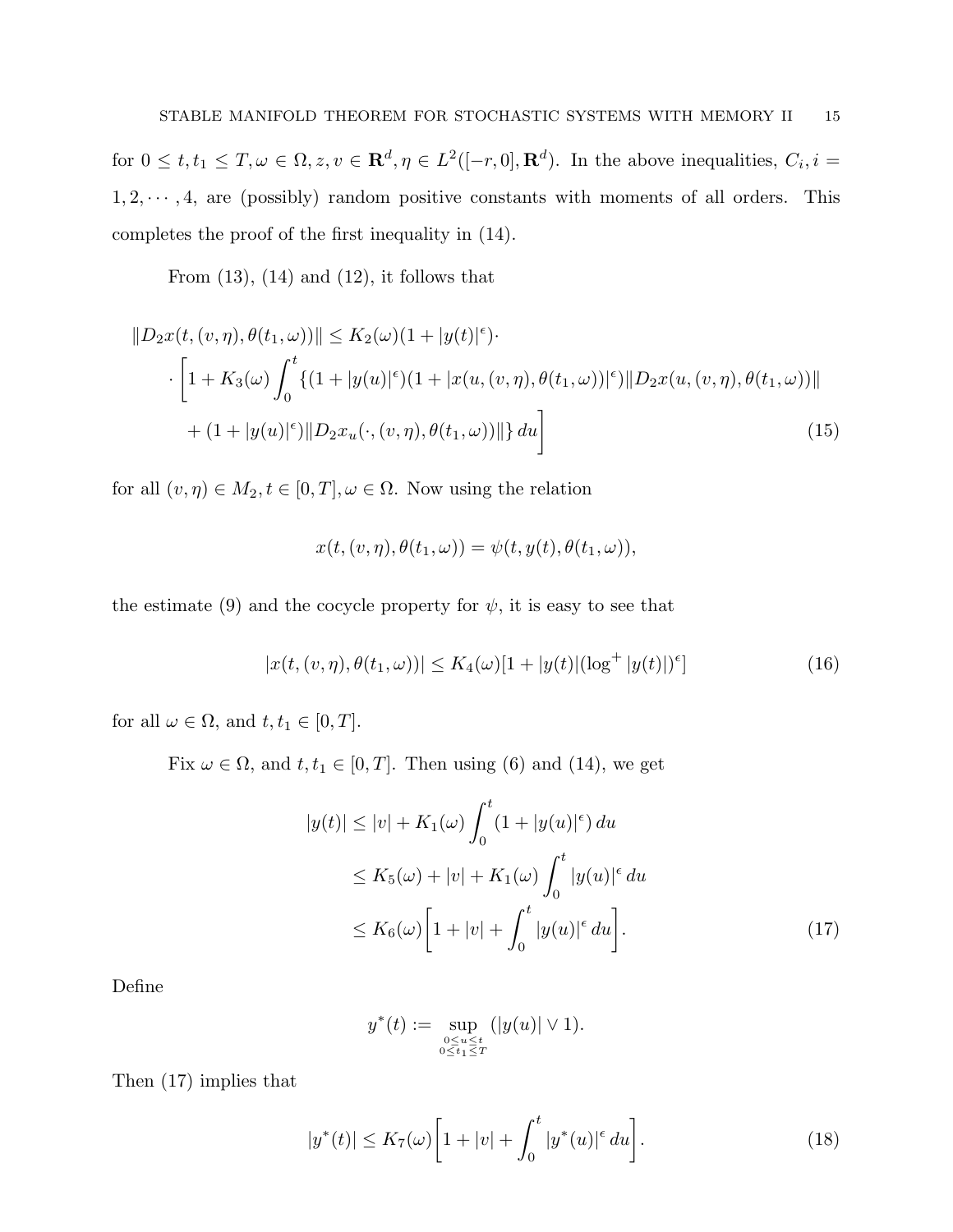Now divide both sides of the above inequality by  $|y^*(t)|^{\epsilon}$  to obtain

$$
|y^*(t)|^{1-\epsilon} \le K_8(\omega)[1+|v|] \tag{19}
$$

Therefore, (replacing  $\epsilon$  by  $1 - \epsilon$  in (19)), we get

$$
|y^*(t)| = |y^*(t)|^{\epsilon} \cdot |y^*(t)|^{1-\epsilon} \le K_9(\omega)[1+|v|^2]. \tag{20}
$$

Let

$$
x^*(t) := \sup_{\substack{0 \le u \le t \\ 0 \le t_1 \le T}} |x(u, (v, \eta), \theta(t_1, \omega))|.
$$

Then (16) and (20) imply that

$$
|x^*(t)| \le K_{10}(\omega)[1+|v|^2(\log^+|v|)^{\epsilon}].\tag{21}
$$

Next let

$$
\alpha(t) := \sup_{\substack{0 \le u \le t \\ 0 \le t_1 \le T}} \|D_2 x(u, (v, \eta), \theta(t_1, \omega))\|.
$$

We will estimate  $||D_2x_t(\cdot,(v,\eta),\omega)||$  in terms of  $||D_2x(u,(v,\eta),\omega)||, 0 \le u \le t$ . Let  $(v, \eta), (v_1, \eta_1) \in M_2, \eta_2 \in L^2([-r, 0], \mathbf{R}^d), t \in [0, r], h \in \mathbf{R}, \omega \in \Omega$ . Then

$$
\begin{split}\n|< D_2 x_t(\cdot,(v,\eta),\omega)(v_1,\eta_1),\eta_2 > | \\
<\left|\lim_{h\to 0} \frac{1}{h} \int_{-r}^0 \left\langle x(t+s,(v,\eta)+h(v_1,\eta_1),\omega) - x(t+s,(v,\eta),\omega) \right\rangle, \eta_2(s) > ds \right| \\
<\left|\int_{-r}^{-t} \left\langle \eta_1(t+s),\eta_2(s) > ds \right| + \left|\int_0^t \left\langle [D_2 x(s,(v,\eta),\omega)((v_1,\eta_1)),\eta_2(s-t) > ds \right| \right. \\
<\left\|\eta_1\| \cdot \|\eta_2\| + \sqrt{r} \sup_{0\leq s \leq t} \|D_2 x(s,(v,\eta),\omega)((v_1,\eta_1))\| \cdot \|\eta_2\|\n\end{split} \tag{22}
$$

Therefore,

$$
||D_2x_t(\cdot,(v,\eta),\omega)||_{L(M_2,L^2)} \le 1 + \sqrt{r} \sup_{0 \le s \le t} ||D_2x(s,(v,\eta),\omega)||_{L(M_2,\mathbf{R}^d)},\tag{23}
$$

for all  $t \in [0, r], (v, \eta) \in M_2, \omega \in \Omega$ . For  $t \geq r$ , a similar argument to the above also gives (23).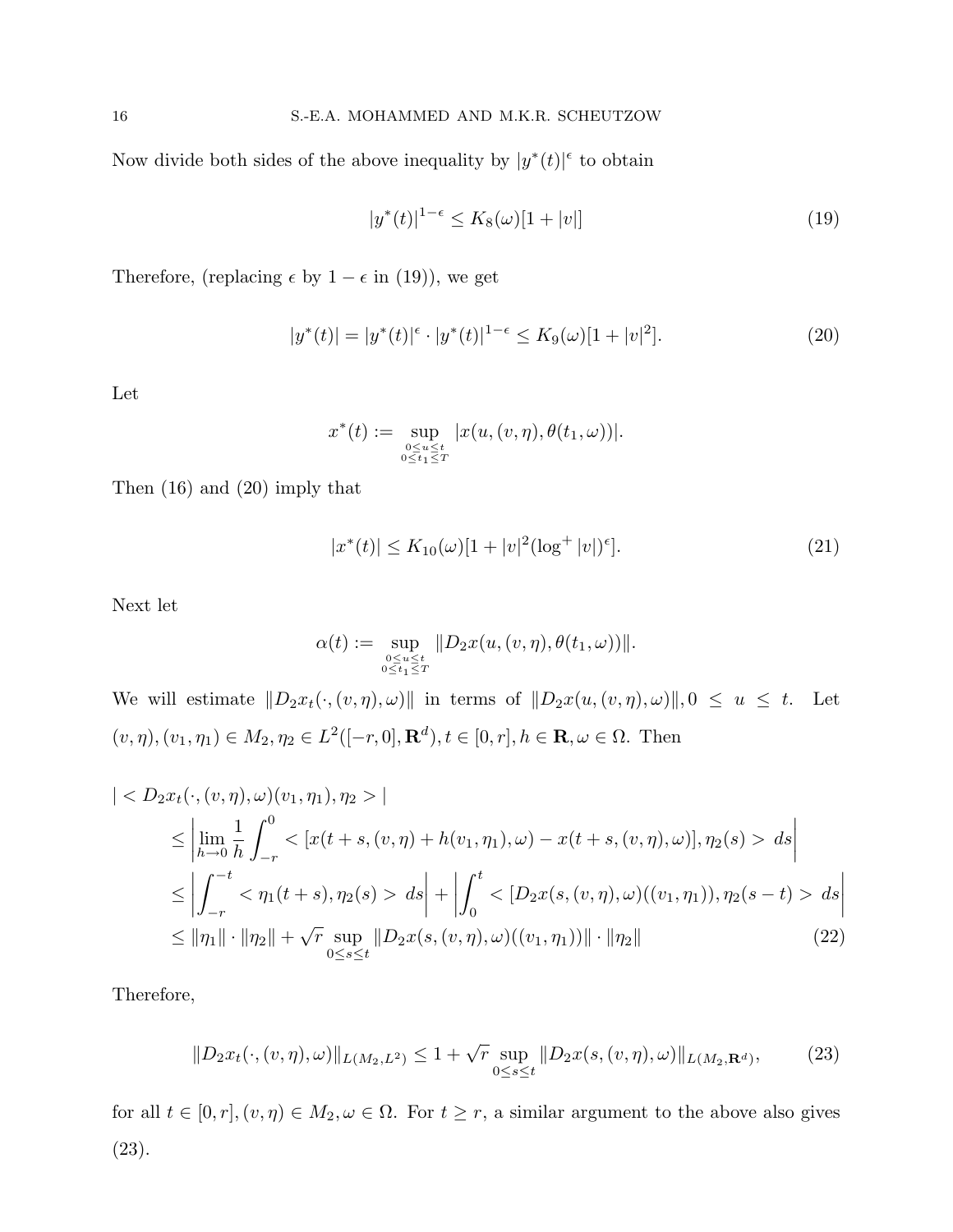From  $(15)$ ,  $(20)$ ,  $(21)$  and  $(23)$ , it follows that

$$
\alpha(t) \leq K_{11}(1+|v|^{2\epsilon}) \bigg[1+\int_0^t [1+|v|^2(\log^+|v|)^{\epsilon}]^{\epsilon} \alpha(u) \, du \bigg].
$$

By Gronwall's lemma, the above inequality implies that

$$
\alpha(t) \le K_{12}(\omega)(1+|v|^{\epsilon})e^{K_{13}(\omega)(1+|v|^{\epsilon})}.\tag{24}
$$

Taking  $log<sup>+</sup>$  in the above inequality, it is not difficult to see that, for sufficiently small  $\epsilon > 0,$ 

$$
\log^+ \|D_2 X(t_2, (v, \eta), \theta(t_1, \omega)))\|_{L(M_2)} \le \log^+ K_{14}(\omega) + K_{15}(\omega) |v|^{\epsilon}
$$
 (25)

for all  $(v, \eta) \in M_2, \omega \in \Omega, t_1, t_2 \in [0, T]$ , where  $K_{14} = K_{14}(\epsilon, \cdot, T), K_{15} = K_{15}(\epsilon, \cdot, T)$  have moments of all orders. Observe that the function on the left-hand side of (25) is jointly measurable in  $(t_1, t_2, (v, \eta), \omega)$  because of the remark following the proof of Theorem 4.1 ([M-S.3]). Assertion (5) of the lemma now follows from the above inequality by replacing  $(v, \eta)$  with  $Y(\theta(t_1, \omega)) = X(t_1, Y(\omega), \omega)$ , using (21) and the fact that  $E(||Y||^{\epsilon}) < \infty$  for  $0 < \epsilon \leq \epsilon_0.$ 

The perfect cocycle property for  $(D_2X(t, Y(\omega), \omega), \theta(t, \omega))$  follows directly by taking Fréchet derivatives at  $(v, \eta) = Y(\omega)$  on both sides of the cocycle identity for  $(X, \theta)$ ; viz.

$$
D_2X(t_1+t_2, Y(\omega), \omega) = D_2X(t_2, X(t_1, Y(\omega), \omega), \theta(t_1, \omega)) \circ D_2X(t_1, Y(\omega), \omega)
$$

$$
= D_2X(t_2, Y(\theta(t_1, \omega)), \theta(t_1, \omega)) \circ D_2X(t_1, Y(\omega), \omega)
$$

for all  $\omega \in \Omega, t_1, t_2 \geq 0$ . The existence of a fixed discrete spectrum for the linearized cocycle follows directly from the integrability property (5), the compactness of the derivative  $D_2X(r, Y(\omega), \omega)$  ([M-S.3], Theorem 4.1 (iii)), and the analysis in [Ru.2], [Mo.2] and [M-S.1]. This completes the proof of the lemma.  $\Box$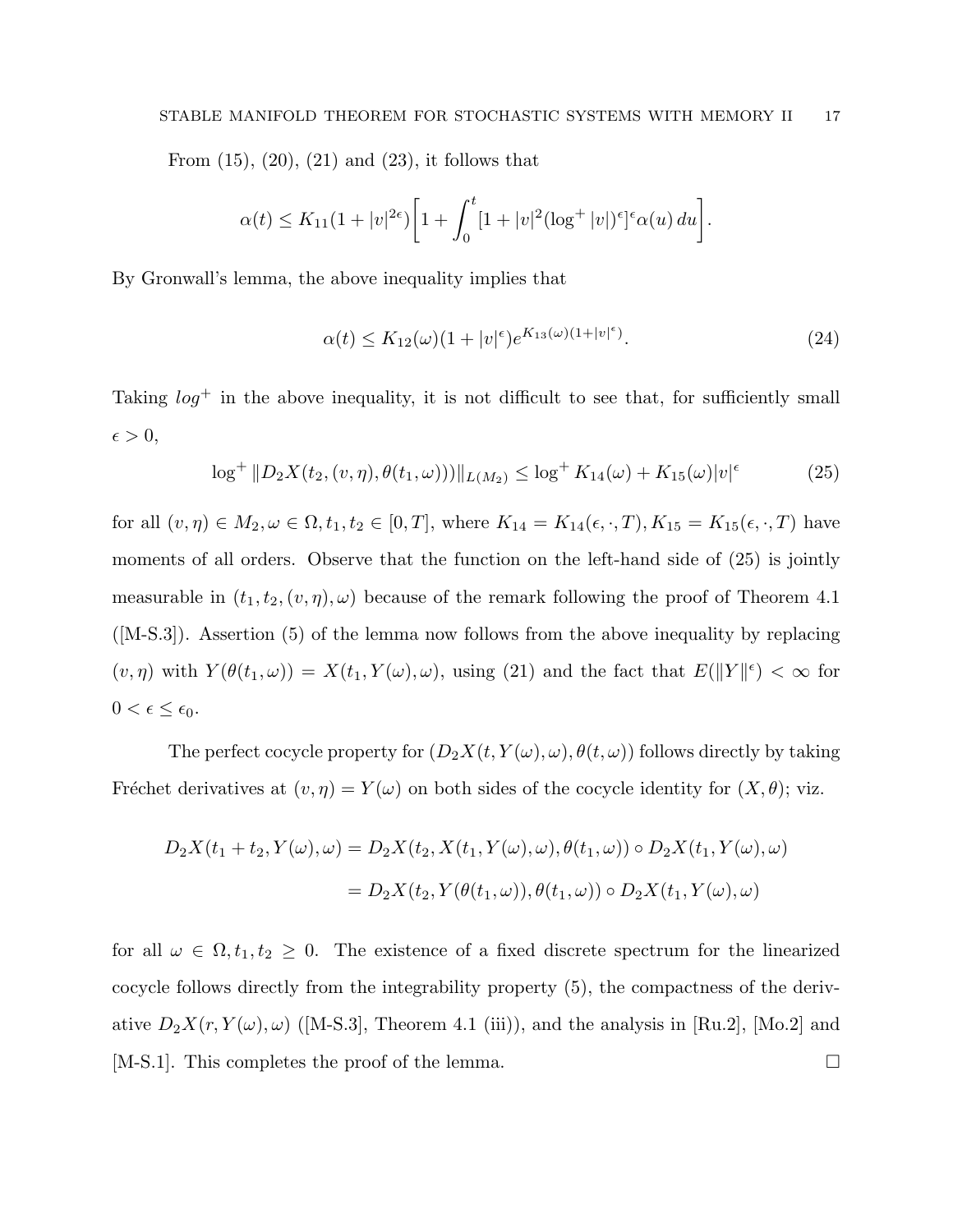Remark.

If we differentiate the sfde (I) at any  $(v, \eta) \in M_2$ , then the derivative flow

$$
y(t) := \begin{cases} [D_2X(t, (v, \eta), \omega)(v_1, \eta_1)]^1, & t > 0\\ \eta_1(t), & -r < t < 0 \end{cases}
$$

satisfies the linearized sfde

$$
dy(t) = DH(X(t, (v, \eta)))(y(t), y_t) dt + DG(X^1(t, (v, \eta)))(y(t)) dW(t)
$$
  

$$
t > 0
$$
  

$$
y(0) = v_1 \in \mathbf{R}^d, y_0 = \eta_1 \in L^2([-r, 0], \mathbf{R}^d)
$$
 (II)

(cf. [Mo.1], Corollary 2.1.3, p. 136). In (II), the superscript 1 denotes the projection of  $M_2$  onto the first factor  $\mathbf{R}^d$ . On the other hand, it is not clear whether the anticipating process

$$
\tilde{y}(t) := \begin{cases}\n[D_2 X(t, Y(\omega), \omega)(v_1, \eta_1)]^1, & t > 0 \\
\eta_1(t), & -r < t < 0\n\end{cases}
$$

satisfies the linear sfde obtained from (II) by replacing  $(v, \eta)$  with  $Y(\omega)$ . The substitution theorems in [M-S.4], [N] and [M-N-S] do not seem to apply in our present infinitedimensional setting. Of course, the above difficulty does not arise in the rather special case when  $Y(\omega)$  is fixed independently of  $\omega$ ; e.g.  $H(0,0) = 0$ ,  $G(0) = 0$ .

#### Definition 2.2.

A stationary point  $Y(\omega)$  of (I) is said to be *hyperbolic* if the linearized cocycle  $(D_2X(t, Y(\omega), \omega), \theta(t, \omega))$  has a non-vanishing Lyapunov spectrum  $\{\cdots < \lambda_{i+1} < \lambda_i < \lambda_i\}$  $\cdots < \lambda_2 < \lambda_1$ , viz.  $\lambda_i \neq 0$  for all  $i \geq 1$ .

By the integrability property (5) and Theorem 4 [Mo.2], one obtains the sequence of closed finite-codimensional Oseledec spaces

$$
\cdots E_{i+1}(\omega) \subset E_i(\omega) \subset \cdots \subset E_2(\omega) \subset E_1(\omega) = M_2
$$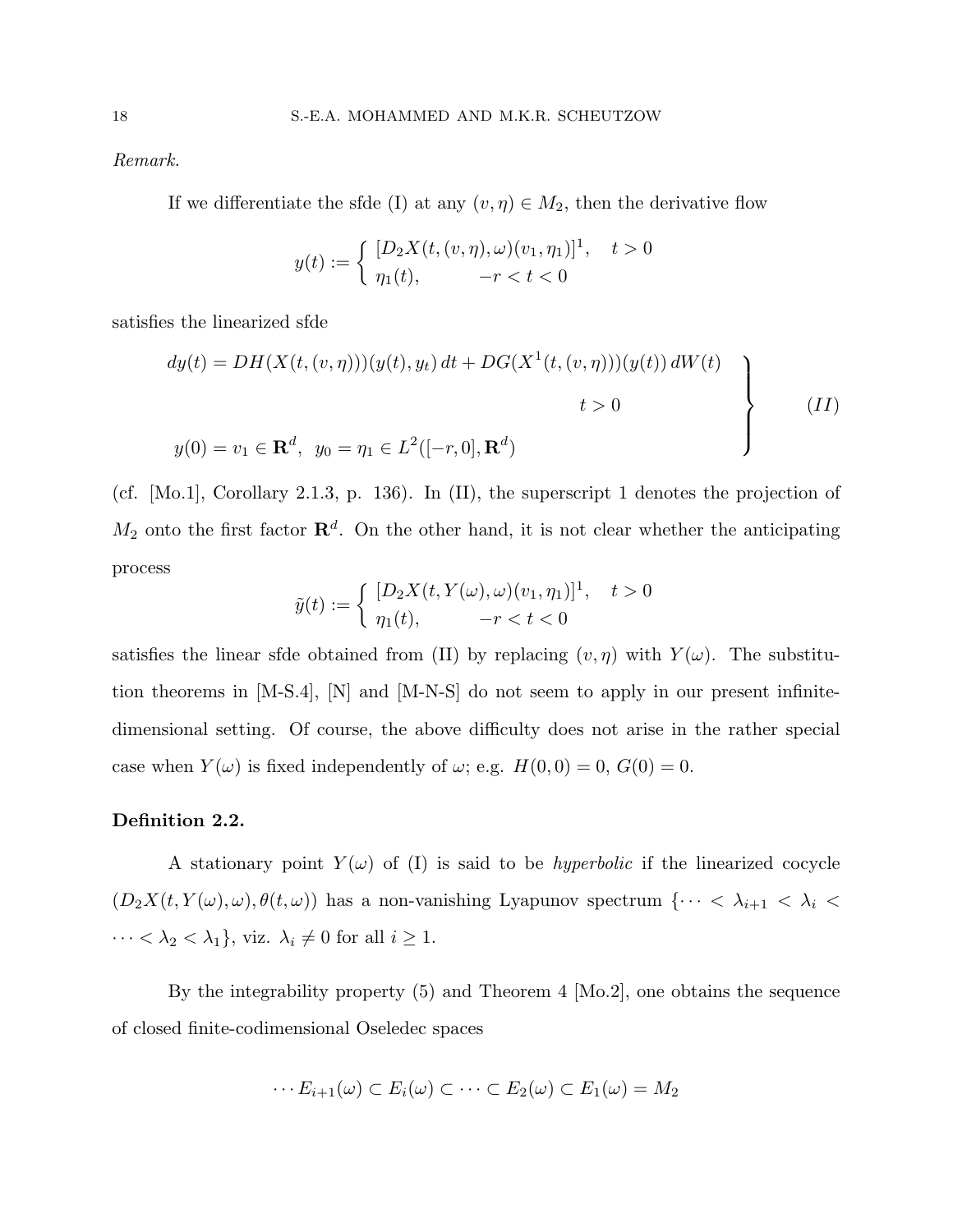where

$$
E_i(\omega) = \{(v, \eta) \in M_2 : \lim_{t \to \infty} \frac{1}{t} \log ||D_2 X(t, Y(\omega), \omega)(v, \eta)|| \le \lambda_i\}, \quad i \ge 1,
$$

for all  $\omega \in \Omega^*$ , a sure event in F satisfying  $\theta(t, \cdot)(\Omega^*) = \Omega^*$  for all  $t \in \mathbb{R}$ .

Furthermore, we will denote by  $\{U(\omega), \mathcal{S}(\omega) : \omega \in \Omega^*\}\$  the unstable and stable subspaces associated with the linearized cocycle  $(D_2X, \theta)$  as given by ([Mo.2], Section 4, Corollary 2) and ([M-S.1], Theorem 5.3). In particular, one has the  $\mathcal{F}\text{-measurable invariant}$ splitting

$$
M_2 = \mathcal{U}(\omega) \oplus \mathcal{S}(\omega), \qquad \omega \in \Omega^*,
$$

$$
D_2X(t,Y(\omega),\omega)(\mathcal{U}(\omega))=\mathcal{U}(\theta(t,\omega)), D_2X(t,Y(\omega),\omega)(\mathcal{S}(\omega))\subseteq \mathcal{S}(\theta(t,\omega)), t\geq 0,
$$

together with the exponential dichotomies

$$
||D_2X(t, Y(\omega), \omega)(v, \eta)||_{M_2} \ge ||(v, \eta)||_{M_2} e^{\delta_1 t} \quad \text{for all} \quad t \ge \tau_1^*, (v, \eta) \in \mathcal{U}(\omega),
$$
  

$$
||D_2X(t, Y(\omega), \omega)(v, \eta)||_{M_2} \le ||(v, \eta)||_{M_2} e^{-\delta_2 t} \quad \text{for all} \quad t \ge \tau_2^*, (v, \eta) \in \mathcal{S}(\omega),
$$

where  $\tau_i^* = \tau_i^*(v, \eta, \omega) > 0, i = 1, 2$ , are random times and  $\delta_i > 0, i = 1, 2$ , are fixed. Note that the unstable subspaces  $\mathcal{U}(\omega), \omega \in \Omega^*$ , are constructed using long-term behavior of the adjoint linearized cocycle  $([D_2X(t, \cdot)]^*, \theta(-t, \cdot))$  for  $t \ge 0$  ([Mo.2], Section 4, Corollary 2).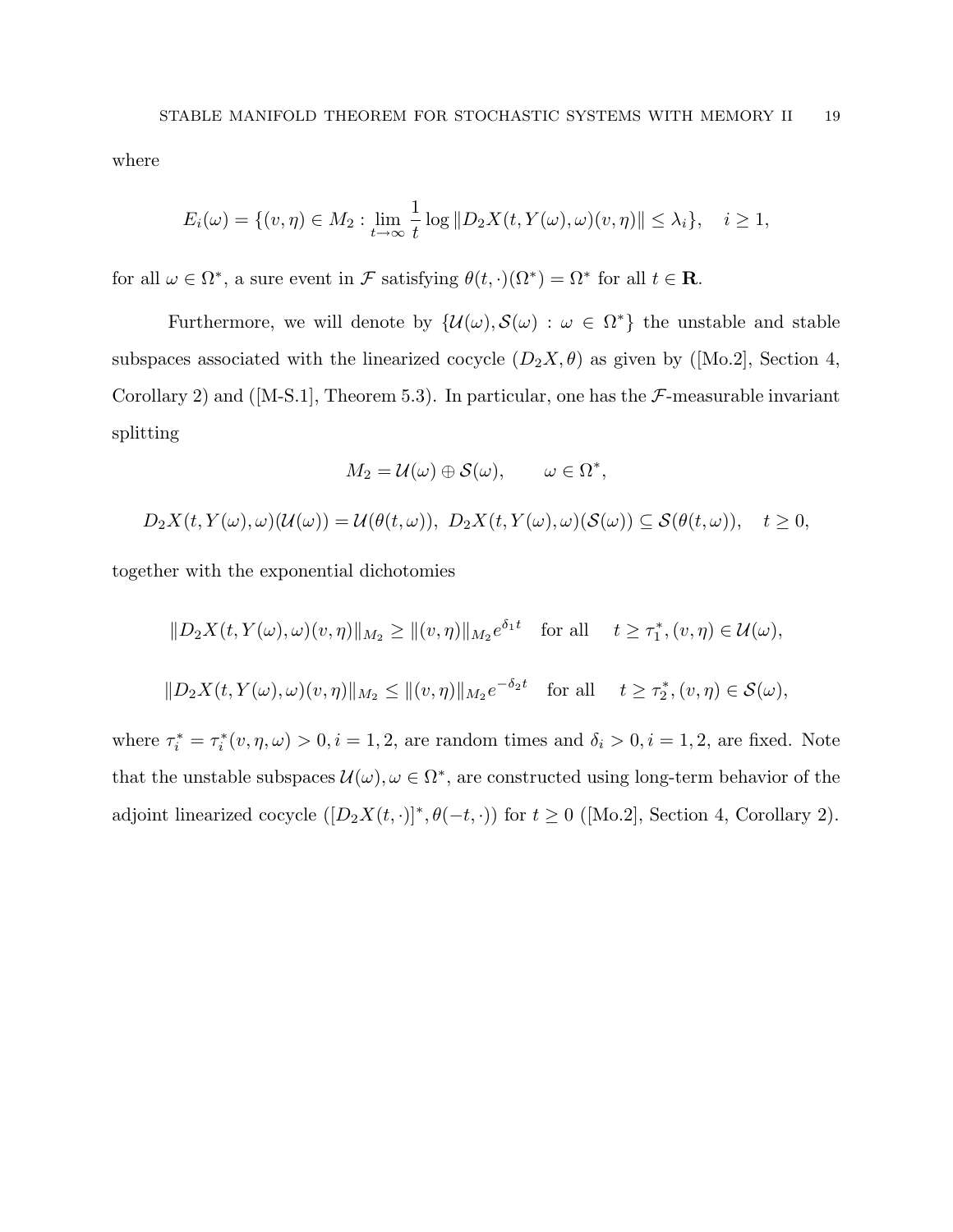

#### 3. Integrability estimates.

In the subsequent sections, we shall prove a local stable manifold theorem for the sfde (I) near a hyperbolic stationary trajectory. This will be achieved by developing further integrability estimates on higher-order Fréchet derivatives of X in the neighborhood of the stationary point, and then applying Ruelle's discrete non-linear infinite-dimensional ergodic theorems ( $\lbrack \text{Ru.2} \rbrack$ , Theorems 5.1, 6.1, pp. 272-282). In order to do this, we will first assume throughout this section that  $Y : \Omega \to M_2$  is an  $\mathcal{F}\text{-measurable hyperbolic stationary}$ point of (I). Next, we introduce the following auxiliary cocycle  $Z : \mathbb{R}^+ \times M_2 \times \Omega \to M_2$ which is essentially a "centering" of the semiflow  $X$  about the stationary trajectory: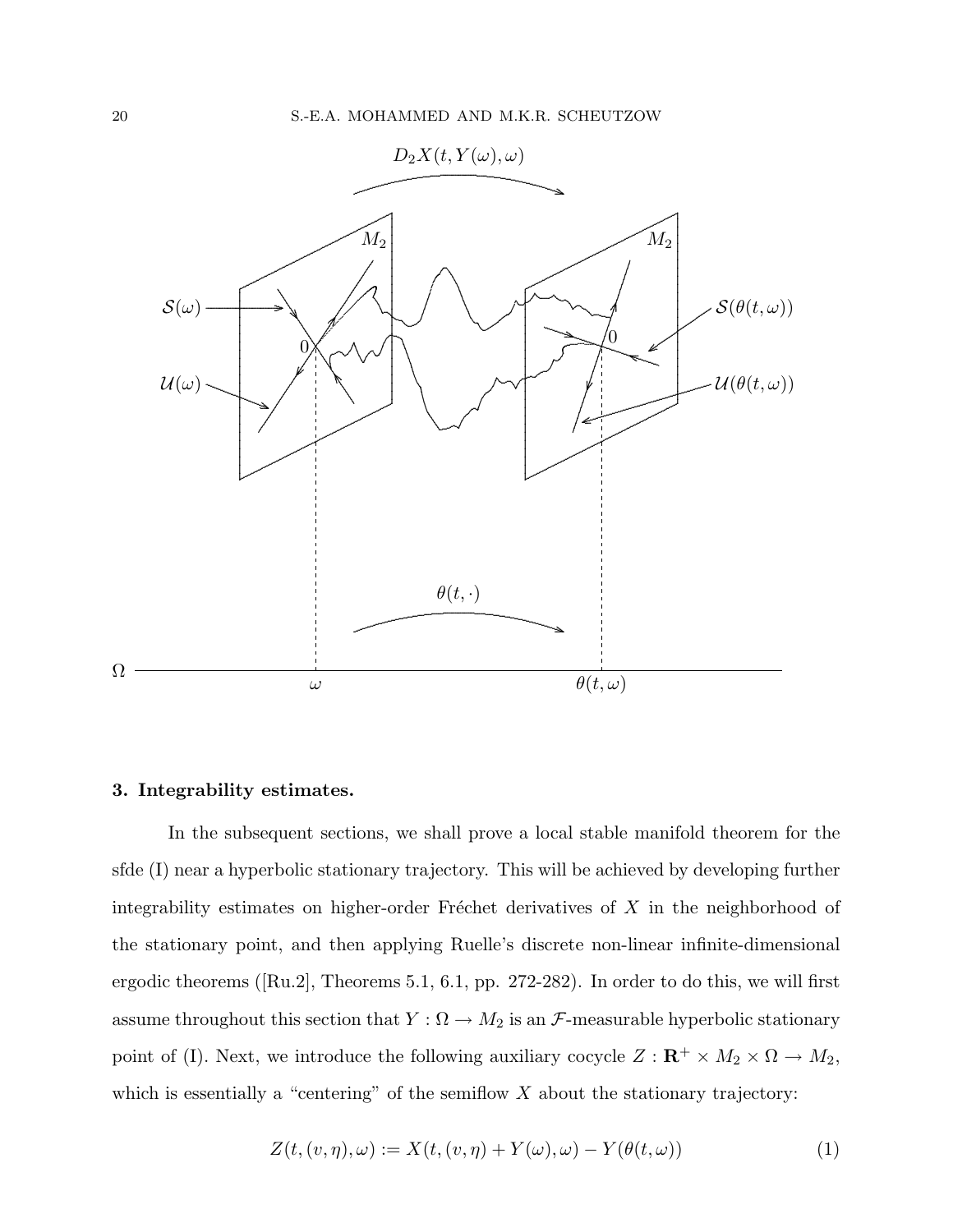#### Lemma 3.1.

 $(Z, \theta)$  is a perfect cocycle on  $M_2$  and  $Z(t, 0, \omega) = 0$  for all  $t \geq 0$ , and all  $\omega \in \Omega$ .

Proof.

Let  $t_1, t_2 \geq 0, \omega \in \Omega, (v, \eta) \in M_2$ . Then by the cocycle property for X, we have

$$
Z(t_2, Z(t_1, (v, \eta), \omega), \theta(t_1, \omega)) = X(t_2, Z(t_1, (v, \eta), \omega) + Y(\theta(t_1, \omega)), \theta(t_1, \omega)) - Y(\theta(t_2, \theta(t_1, \omega)))
$$
  
=  $X(t_2, X(t_1, (v, \eta) + Y(\omega), \omega), \theta(t_1, \omega)) - Y(\theta(t_2 + t_1, \omega))$   
=  $Z(t_1 + t_2, (v, \eta), \omega).$ 

Therefore,  $(Z, \theta)$  is a perfect cocycle.

The assertion  $Z(t, 0, \omega) = 0, t \geq 0, \omega \in \Omega$ , follows directly from (1) and Definition 2.1.  $\Box$ 

If  $\rho \in \mathbf{R}^+$  and  $(v, \eta) \in M_2$ , recall that  $B((v, \eta), \rho)$  is the open ball with center  $(v, \eta)$ and radius  $\rho$  in  $M_2$ . Denote by  $\bar{B}((v, \eta), \rho)$  the corresponding closed ball. For any integer  $k \geq 1$  and  $\epsilon \in (0, 1)$ , recall that  $\|\cdot\|_{k,\epsilon}$  is the  $C^{k,\epsilon}$ -norm on the space  $C^{k,\epsilon}(\bar{B}(0,\rho), M_2)$ .

The following lemma will be needed for the construction of the stable/unstable manifolds.

#### Lemma 3.2.

Assume Hypotheses  $(SMW)_{k,\delta}$   $(k \geq 1, \delta \in (0,1])$ . Let Y be a stationary point of (I) such that  $E(||Y||^{\\\epsilon_0}) < \infty$  for some  $\epsilon_0 > 0$ . Then the semiflow X of (I) satisfies

$$
\int_{\Omega} \log^{+} \sup_{0 \le t_1, t_2 \le T} \|X(t_2, Y(\theta(t_1, \omega)) + (\cdot), \theta(t_1, \omega))\|_{k, \epsilon} dP(\omega) < \infty \tag{2}
$$

for any fixed  $0 < \rho, T < \infty$  and  $\epsilon \in (0, \delta)$ .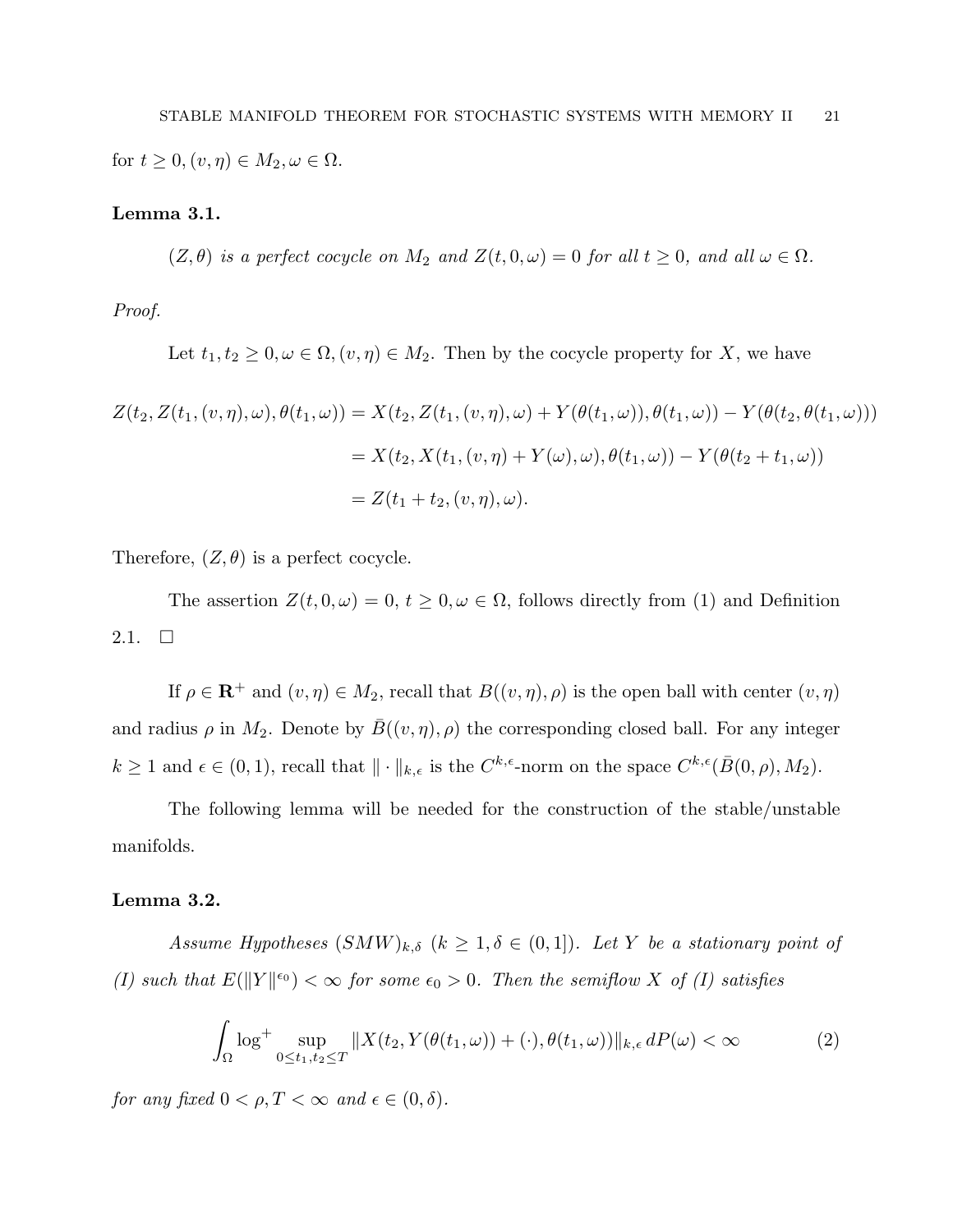Proof.

We first prove the estimate (2) for  $k = 1, \epsilon = 0$ . Let  $t_1, t_2 \in [0, T], (v, \eta) \in$  $\bar{B}(0, \rho), \omega \in \Omega$ , and Y be a stationary point satisfying the hypotheses of the lemma. In this proof, we will use  $K_i := K_i(\epsilon, T), i = 1, 2, 3, \cdots$ , to denote random positive constants that have moments of all orders, for a sufficiently small positive  $\epsilon$ . Unless stated otherwise, all the inequalities in this proof are presumed to hold for *sufficiently small*  $\epsilon \in (0, \epsilon_0)$ . By inequality (21) of the proof of Lemma 2.1, we get

$$
\log^{+} \sup_{0 \le t_1, t_2 \le T} \|X(t_2, Y(\theta(t_1, \omega)) + (v, \eta), \theta(t_1, \omega))\|
$$
  
\n
$$
\le K_1(\omega)[1 + \log^{+} \sup_{0 \le t_1 \le T} \|X(t_1, Y(\omega), \omega) + (v, \eta)\|]
$$
  
\n
$$
\le K_2(\omega)[1 + \log^{+} \|Y(\omega) + (v, \eta)\|]
$$
  
\n
$$
\le K_3(\omega)[1 + \log^{+} \|Y(\omega)\| + \log^{+} \|(v, \eta)\|].
$$
 (3)

Now, from (25) of the proof of Lemma 2.1, we obtain

$$
\log^{+} \|D_2 X(t_2, Y(\theta(t_1, \omega)) + (v, \eta), \theta(t_1, \omega)))\|_{L(M_2)}
$$
  
\n
$$
\leq \log^{+} K_4(\omega) + K_5(\omega) [\sup_{0 \leq t_1 \leq T} \|X(t_1, Y(\omega), \omega)\|^{\epsilon} + |v|^{\epsilon}]
$$
  
\n
$$
\leq \log^{+} K_4(\omega) + K_6(\omega) [\|Y(\omega)\|^{\epsilon} + |v|^{\epsilon}].
$$
\n(4)

Take suprema over  $(v, \eta) \in \overline{B}(0, \rho)$  in (3) and (4), use the integrability of  $||Y(\cdot)||^{\epsilon_0}$  and note the fact that  $K_3, K_4, K_6$  have moments of all orders. This immediately gives (2) for  $k = 1, \epsilon = 0.$ 

We next prove (2) for  $k > 1, \epsilon = 0$ . To do this, define

$$
y(t, (v, \eta), \omega) := \psi(t, \cdot, \omega)^{-1}(x(t, (v, \eta), \omega)) = \zeta(t, x(t, (v, \eta), \omega), \omega)
$$

for  $t \geq 0, (v, \eta) \in M_2, \omega \in \Omega$ . Then take Fréchet derivatives of order k with respect to  $(v, \eta) \in M_2$  in the following relation

$$
x(t, (v, \eta), \theta(t_1, \omega)) = \psi(t, y(t, (v, \eta), \theta(t_1, \omega)), \theta(t_1, \omega)), \quad t \ge 0, (v, \eta) \in M_2, \omega \in \Omega.
$$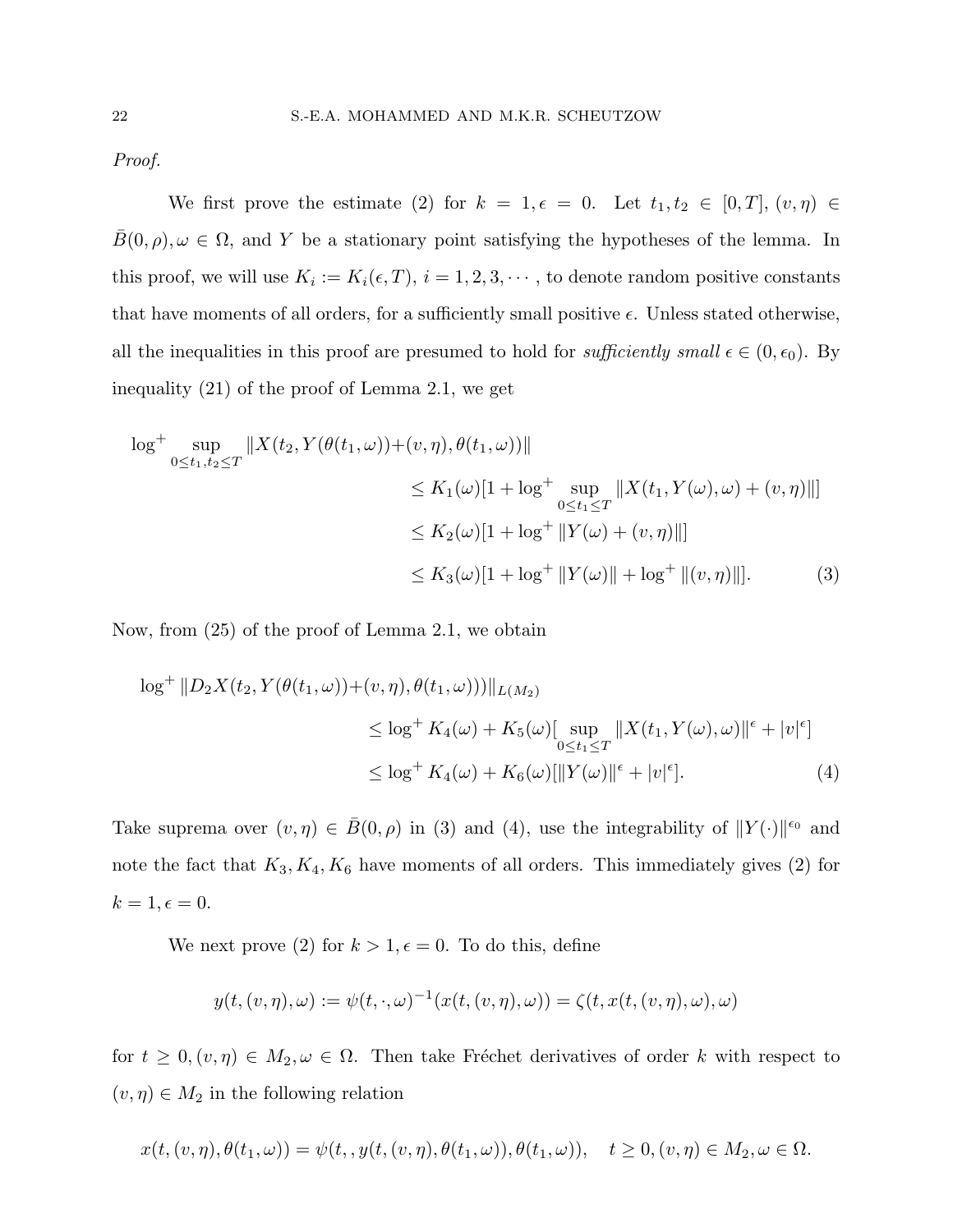Using induction, the chain rule, and the cocycle property for  $\psi$ , this implies the following:

$$
||D_{2}^{(k)}x(t, (v, \eta), \theta(t_{1}, \omega))||
$$
  
\n
$$
\leq K_{7}(\omega) \times \sum_{\substack{m=2,\dots,k\\j_{1},j_{2},\dots,j_{m}=k}} ||D_{2}^{(m)}\psi(t, y(t, (v, \eta), \theta(t_{1}, \omega)), \theta(t_{1}, \omega))|| ||D_{2}^{(j_{1})}y(t, (v, \eta), \theta(t_{1}, \omega))|| \cdots
$$
  
\n
$$
\cdot ||D_{2}^{(j_{m})}y(t, (v, \eta), \theta(t_{1}, \omega))|| + ||D_{2}\psi(t, y(t, (v, \eta), \theta(t_{1}, \omega)), \theta(t_{1}, \omega))|| ||D_{2}^{(k)}y(t, (v, \eta), \theta(t_{1}, \omega))||
$$
  
\n
$$
\leq K_{8}(\omega)[1 + |y(t, (v, \eta), \theta(t_{1}, \omega))|^{\epsilon}] \Big\{ \max_{\substack{1 \leq j \leq k-1\\1 \leq m \leq k}} ||D_{2}^{(j)}y(t, (v, \eta), \theta(t_{1}, \omega))||^{m} +
$$
  
\n
$$
+ ||D_{2}^{(k)}y(t, (v, \eta), \theta(t_{1}, \omega))|| \Big\}
$$
  
\n
$$
\leq K_{9}(\omega)[1 + |v|^{2\epsilon}] \Big\{ \max_{\substack{1 \leq j \leq k-1\\1 \leq m \leq k}} ||D_{2}^{(j)}y(t, (v, \eta), \theta(t_{1}, \omega))||^{m} + ||D_{2}^{(k)}y(t, (v, \eta), \theta(t_{1}, \omega))|| \Big\}.
$$
  
\n(5)

for  $t \geq 0, (v, \eta) \in M_2, \omega \in \Omega$ . Therefore,

$$
||D_2^{(k)}x(t, (v, \eta), \theta(t_1, \omega))||
$$
  
\n
$$
\leq K_{10}(\omega)[1+|v|^{\epsilon}] \Biggl\{ \max_{\substack{1 \leq j \leq k-1 \\ 1 \leq m \leq k}} ||D_2^{(j)}y(t, (v, \eta), \theta(t_1, \omega))||^m + ||D_2^{(k)}y(t, (v, \eta), \theta(t_1, \omega))|| \Biggr\}_{(6)}
$$

for all  $(v, \eta) \in M_2, \omega \in \Omega, t, t_1 \in [0, T].$ 

Our next task is to estimate the higher-order Fréchet derivatives of  $y(t,(v, \eta), \theta(t_1, \omega))$ appearing on the right hand side of (6) in terms of the corresponding derivatives of  $x(u,(v,\eta),\theta(t_1,\omega))$  and  $x_u(\cdot,(v,\eta),\theta(t_1,\omega))$  for  $0 \le u \le t$ . In order to do this, we will adopt the following conventions for the sake of brevity:

$$
D_2^{(i)}[D_2\psi]^{-1}(v) := D_2^{(i)}[D_2\psi(t, \cdot, \theta(t_1, \omega))]^{-1}(v)
$$
  

$$
x(u) := x(u, (v, \eta), \theta(t_1, \omega))
$$
  

$$
x_u := x_u(\cdot, (v, \eta), \theta(t_1, \omega))
$$
  

$$
\zeta(u) := \zeta(u, x(u, v, \eta, \theta(t_1, \omega)), \theta(t_1, \omega))
$$

for  $u \geq 0, (v, \eta) \in M_2, \omega \in \Omega$ . With the above notation, we claim that there are (deterministic) polynomials  $P_l$ ,  $l = 1, 2, 3$ , and  $q_l$ ,  $l = 1, 2$ , such that the terms in each  $P_l$  consist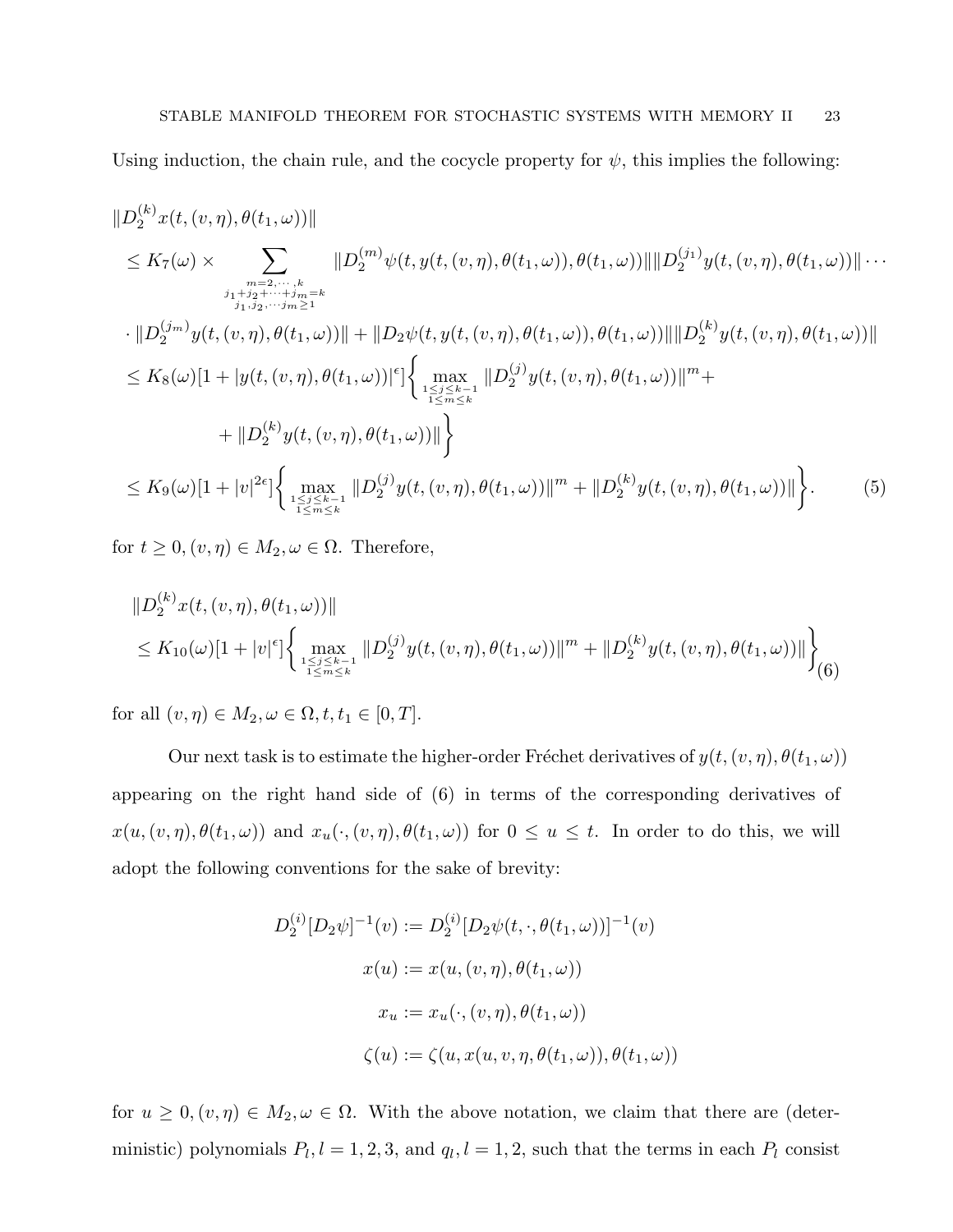of compositions of linear and multilinear maps, the terms in each  $q_l$  are compositions of powers of the Fréchet differentiation operators  $D_1, D_2$ , and the following relations hold:

$$
D_2^{(j)}y(t,(v,\eta),\theta(t_1,\omega))
$$
  
\n
$$
= a_j + \int_0^t P_1\left(D_2^{(i)}[D_2\psi]^{-1}(\zeta(u)), 0 \le i \le j; D_2^{(i)}x(u), 0 \le i \le j-1; D_2^{(i)}x(u), 0 \le i \le j-1; D_2^{(i)}x(u), 0 \le i \le j-1; q_1(D_1, D_2)H(x(u), x_u)\right) du
$$
  
\n
$$
+ \int_0^t P_2\left([D_2\psi]^{-1}(\zeta(u)), D_2[D_2\psi]^{-1}(\zeta(u)); q_2(D_1)H(x(u), x_u); D_2^{(j)}x(u)\right) du
$$
  
\n
$$
+ \int_0^t P_3\left([D_2\psi]^{-1}(\zeta(u)); D_2H(x(u), x_u); D_2^{(j)}x_u\right) du,
$$
 (7)

for  $t \geq 0, (v, \eta) \in M_2, \omega \in \Omega, j \geq 1$ . In the above relations, we further claim that the polynomials  $P_2, P_3$  are linear in the last variable (and do not depend explicitly on  $x(u)$ ) and  $x_u$ );  $a_j = p_1$  if  $j = 1$ , where  $p_1 : M_2 \to \mathbf{R}^d$  is the projection onto the first factor of  $M_2 := \mathbf{R}^d \times L^2([-r, 0], \mathbf{R}^d);$   $a_j = 0$  if  $j \geq 2$ ; the differential operator  $q_1$  has order less than or equal to j, and the operator  $q_2$  has order one. To check (7), use induction on  $j \geq 1$ . First, we check it for  $j = 1$ . Take Fréchet derivatives of both sides of the following random integral equation:

$$
y(t, (v, \eta), \theta(t_1, \omega)) = v + \int_0^t [D_2 \psi(u, \zeta(u, x(u, v, \eta, \theta(t_1, \omega)), \theta(t_1, \omega)), \theta(t_1, \omega))]^{-1} \cdot H(x(u, (v, \eta), \theta(t_1, \omega)), x_u(\cdot, (v, \eta), \theta(t_1, \omega))) du,
$$

 $t \geq 0, (v, \eta) \in M_2, \omega \in \Omega$ , and use the equality:

$$
D_2[\psi^{-1}(u,\cdot,\theta(t_1,\omega))](x(u,(v,\eta),\theta(t_1,\omega))) = [D_2\psi(u,\zeta(u),\theta(t_1,\omega))]^{-1},
$$

for  $u \geq 0$ ,  $(v, \eta) \in M_2$ ,  $\omega \in \Omega$ , (which follows from the chain rule). This gives

$$
D_2y(t,(v,\eta),\theta(t_1,\omega))
$$
  
=  $p_1 + \int_0^t D_2[D_2\psi]^{-1}(\zeta(u)) \cdot [D_2\psi]^{-1}(\zeta(u)) \cdot D_2x(u) \cdot H(x(u),x_u) du$   
+  $\int_0^t [D_2\psi]^{-1}(\zeta(u)) \cdot D_1H(x(u),x_u) \cdot D_2x(u) du$   
+  $\int_0^t [D_2\psi]^{-1}(\zeta(u)) \cdot D_2H(x(u),x_u) \cdot D_2x_u du$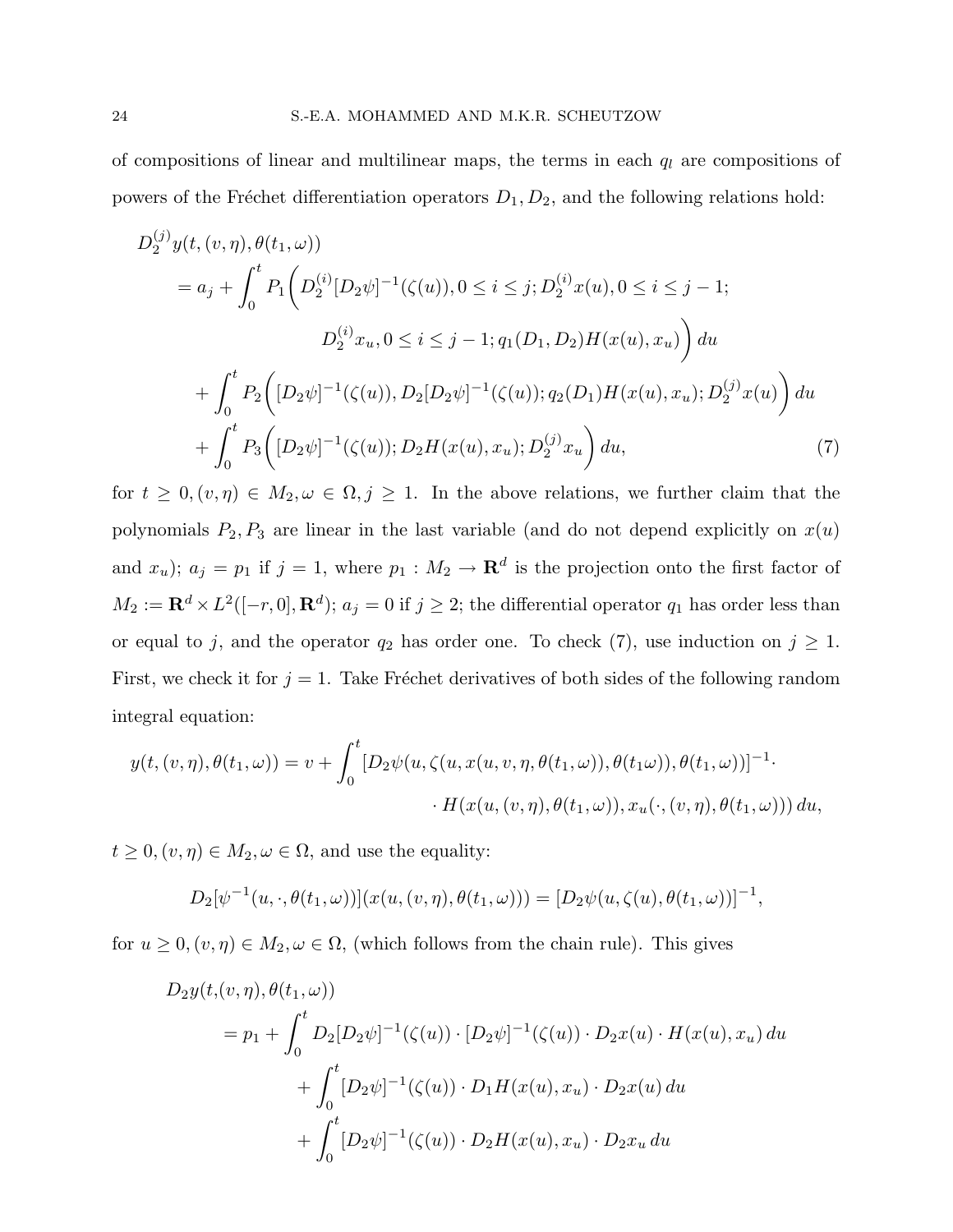for  $t \geq 0, (v, \eta) \in M_2, \omega \in \Omega$ . The above equation clearly satisfies the general form given in (7) when  $j = 1$ . To complete the proof, assume (7) holds for some  $j \ge 1$ . Then differentiating (7)-using the chain and product rules-easily gives a corresponding equation for  $D_2^{(j+1)}$  $\mathcal{Q}_2^{(j+1)}y(t,(v,\eta),\theta(t_1,\omega))$  with new choices of  $P_1,q_1$ , having the same properties as the old ones. Details are left to the reader. This proves our claim (7).

Now take operator norms on both sides of (7). This gives a positive (deterministic) constant  $K_{11}$  and non-negative fixed integers  $n_l, l = 1, \dots, 5$ , such that

$$
||D_{2}^{(j)}y(t,(v,\eta),\theta(t_{1},\omega))||
$$
  
\n
$$
\leq 1 + K_{11} \int_{0}^{t} \max_{0 \leq i \leq j} \left[||D_{2}^{(i)}[D_{2}\psi]^{-1}(\zeta(u))||^{n_{1}} \vee 1\right] \cdot \max_{0 \leq i \leq j-1} \left[||D_{2}^{(i)}[D_{2}\psi]^{-1}(x(u))||^{n_{2}} \vee 1\right]
$$
  
\n
$$
\cdot \max_{1 \leq i \leq j-1} \left[||D_{2}^{(i)}x_{u}||^{n_{3}} \vee 1\right] \cdot \max_{1 \leq i \leq j-1} \left[||D_{2}^{(i)}x(u)||^{n_{4}} \vee 1\right] du +
$$
  
\n
$$
+ K_{11} \int_{0}^{t} \max_{i=0,1} \left[||D_{2}^{(i)}[D_{2}\psi]^{-1}(\zeta(u))||^{n_{5}} \vee 1\right] \cdot \left(||D_{2}^{(j)}x(u)|| + ||D_{2}^{(j)}x_{u}||\right) du \qquad (7')
$$

for  $j = 2, \dots, k, t, t_1 \geq 0, (v, \eta) \in M_2, \omega \in \Omega$ .

We next establish the estimate

$$
||D_2^{(i)}[D_2\psi(t,\cdot,\theta(t_1,\omega))]^{-1}(v)|| \le K_{12}(\omega)[1+|v|^{\epsilon}], \tag{8}
$$

for all  $t, t_1 \in [0, T], \omega \in \Omega, v \in \mathbf{R}^d, 1 \leq i \leq k$ . To prove (8), first note the following identity which is a consequence of the cocycle property for  $\psi$  and the chain rule:

$$
[D_2\psi(t, v, \theta(t_1, \omega))]^{-1} = D_2\psi(t_1, \psi(t_1, \cdot, \omega)^{-1}(v), \omega) \circ [D_2\psi(t + t_1, \psi(t_1, \cdot, \omega)^{-1}(v), \omega)]^{-1}
$$

for  $t, t_1 \geq 0, v \in \mathbf{R}^d, \omega \in \Omega$ . Taking Fréchet derivatives with respect to v in the above identity, and making use of the relation

$$
D_2[\psi(t_1,\cdot,\omega)^{-1}](v) = [D_2\psi(t_1,\psi(t_1,\cdot,\omega)^{-1}(v),\omega)]^{-1}, \quad t_1 \ge 0, v \in \mathbf{R}^d, \omega \in \Omega,
$$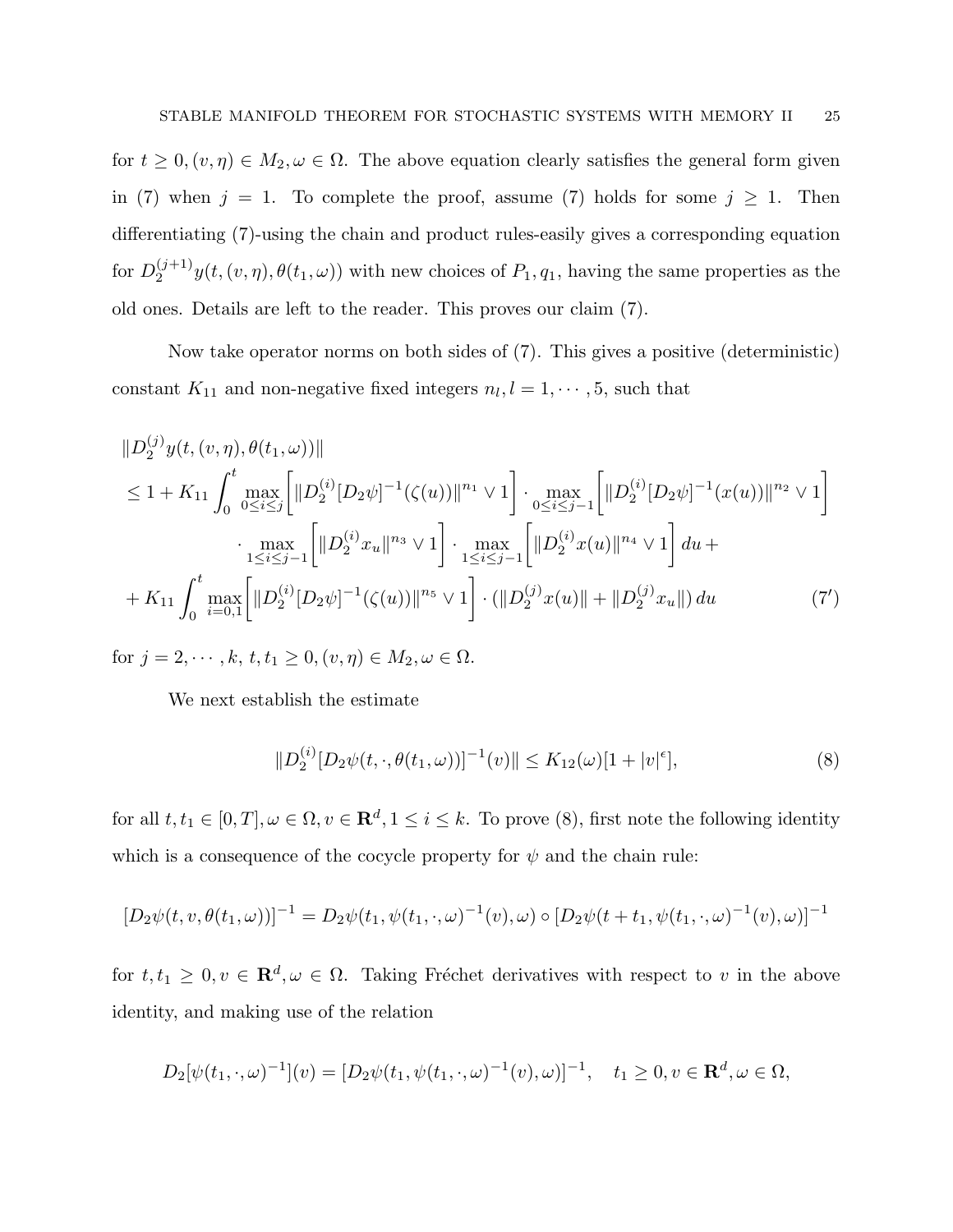one obtains

$$
D_2^{(i)}[D_2\psi(t, \cdot, \theta(t_1, \omega))]^{-1}(v)
$$
  
=  $P_4\bigg(D_2^{(j)}\psi(t_1, \psi(t_1, \cdot, \omega)^{-1}(v), \omega), 1 \le j \le i; D_2^{(j)}\psi(t + t_1, \psi(t_1, \cdot, \omega)^{-1}(v), \omega), 1 \le j \le i;$   
 $[D_2\psi(t_1, \psi(t_1, \cdot, \omega)^{-1}(v), \omega)]^{-1}; [D_2\psi(t + t_1, \psi(t_1, \cdot, \omega)^{-1}(v), \omega)]^{-1}\bigg),$ 

for  $t, t_1 \geq 0, v \in \mathbf{R}^d, \omega \in \Omega, 1 \leq i \leq k$ , where  $P_4$  is a fixed polynomial depending on i. Now (8) follows by taking norms in the above identity and using the estimates (9)-(12) in the proof of Lemma 2.1.

We will next prove the following estimates by induction on  $k$ :

$$
\sup_{\substack{1 \leq i \leq k-1 \\ 1 \leq t, t_1 \leq T}} \|D_2^{(i)} x(t, (v, \eta), \theta(t_1, \omega))\| \leq K_{13}(\omega)[1+|v|^{\epsilon}] \exp\{K_{14}(\omega)[1+|v|^{\epsilon}]\}
$$
\n
$$
\sup_{\substack{1 \leq i \leq k-1 \\ 1 \leq t, t_1 \leq T}} \|D_2^{(i)} x_t(\cdot, (v, \eta), \theta(t_1, \omega))\| \leq K_{15}(\omega)[1+|v|^{\epsilon}] \exp\{K_{16}(\omega)[1+|v|^{\epsilon}]\}.
$$
\n(9<sup>k</sup>)

for  $(v, \eta) \in M_2, \omega \in \Omega, k \geq 2$ .

From (25) of the proof of Lemma 2.1, it is easy to see that  $(9^k)$  holds for  $k = 2$ . Suppose  $(9^k)$  holds for some  $k \geq 2$ . Then by  $(7')$ ,  $(8)$  and  $(9^k)$ , we obtain

$$
\sup_{\substack{1 \le j \le k-1 \\ 1 \le t, t_1 \le T}} \|D_2^{(j)} y(t, (v, \eta), \theta(t_1, \omega))\| \le K_{17}(\omega)[1+|v|^{\epsilon}] \exp\{K_{18}(\omega)[1+|v|^{\epsilon}]\} \tag{10}
$$

Substituting from  $(10)$  and  $(7')$  into  $(6)$ , we get

$$
||D_2^{(k)}x(t, (v, \eta), \theta(t_1, \omega))|| \le K_{19}(\omega)[1 + |v|^{\epsilon}] \exp\{K_{20}(\omega)[1 + |v|^{\epsilon}]\} ++ K_{21}(\omega) \int_0^t \{||D_2^{(k)}x(u, (v, \eta), \theta(t_1, \omega))|| + ||D_2^{(k)}x_u(\cdot, (v, \eta), \theta(t_1, \omega))||\} du
$$
\n(11)

To complete the induction proof of  $(9^k)$ , we will relate  $D_2^{(k)}$  $\mathcal{L}_2^{(k)}x(t,(v,\eta),\theta(t_1,\omega))$  and  $D_2^{(k)}$  $\mathcal{L}^{(k)}_2 x_t(\cdot,(v,\eta),\theta(t_1,\omega))$ . It is easy to see that

$$
D_2x_t(\cdot,(v,\eta),\omega) = D_2x(t+(\cdot),(v,\eta),\omega)
$$
\n(12)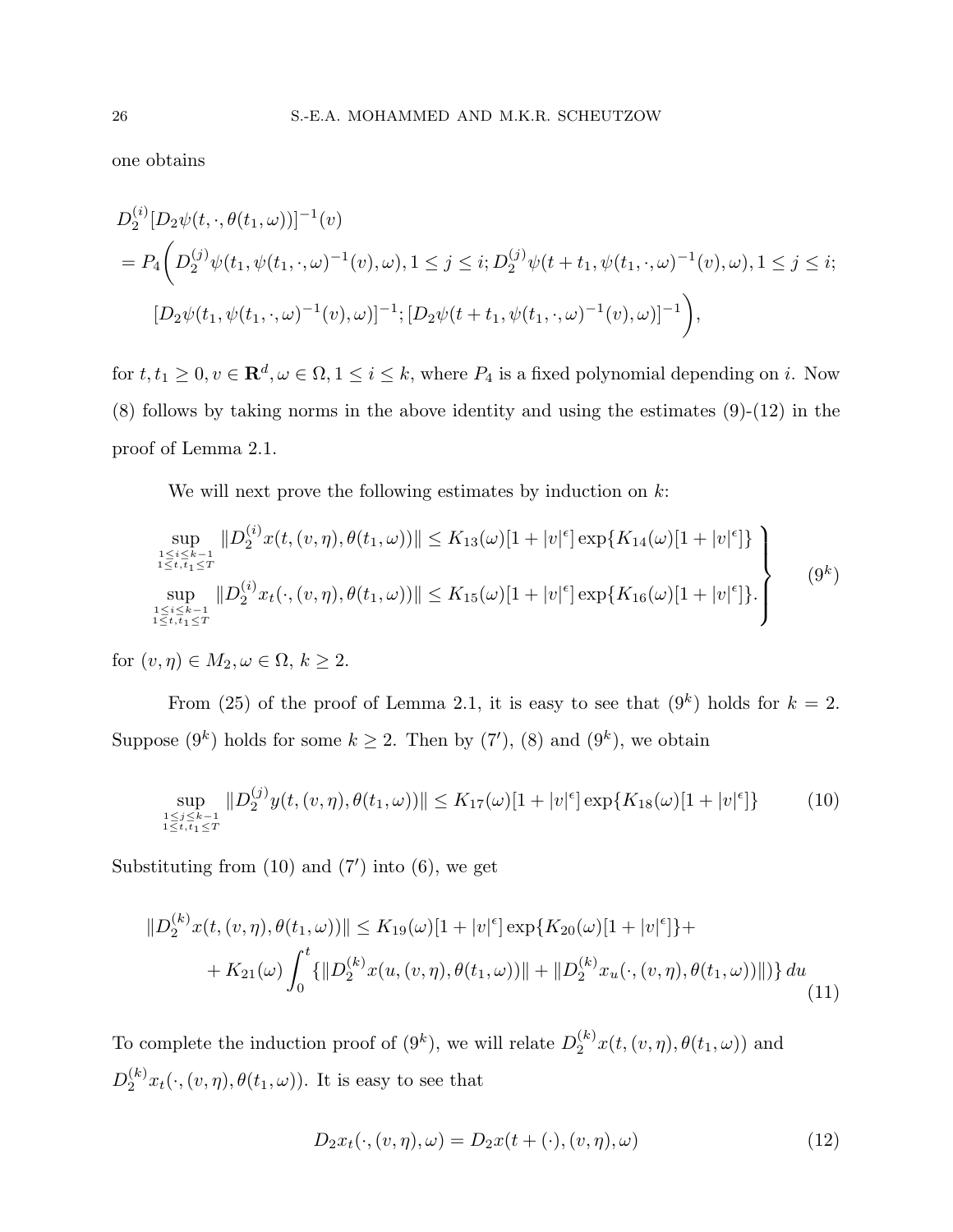for all  $t \geq 0$ ,  $(v, \eta) \in M_2$ ,  $\omega \in \Omega$ . By repeated Fréchet differentiations, we see that

$$
D_2^{(k)}x_t(\cdot,(v,\eta),\omega) = D_2^{(k)}x(t+(\cdot),(v,\eta),\omega)
$$
\n(13)

for all  $t \geq 0, (v, \eta) \in M_2, \omega \in \Omega$ . This means that

$$
D_2^{(k)}x_t(\cdot,(v,\eta),\omega)((v_1,\eta_1),\cdots,(v_k,\eta_k))(s) = D_2^{(k)}x(t+s,(v,\eta),\omega)((v_1,\eta_1),\cdots,(v_k,\eta_k))
$$
\n(14)

for all  $t \geq 0$ ,  $(v, \eta) \in M_2$ ,  $\omega \in \Omega$ ,  $(v_i, \eta_i) \in M_2$ ,  $1 \leq i \leq k$ , and almost every  $s \in [-r, 0]$ . The above relation easily implies that

$$
||D_2^{(k)}x_t(\cdot,(v,\eta),\omega)|| \le 1 + \sqrt{r} \sup_{0 \le s \le t} ||D_2^{(k)}x(s,(v,\eta),\omega)|| \tag{15}
$$

for all  $t \in [0, T], (v, \eta) \in M_2, \omega \in \Omega$  (cf. (23) in the proof of Lemma (2.1)). The norms in the left-hand and right-hand-sides of  $(15)$  correspond to the spaces of k-multilinear maps  $L^k(M_2, M_2)$  and  $L^k(M_2, \mathbf{R}^d)$ , respectively. From (15), (11) and Gronwall's lemma, we obtain

$$
\sup_{1 \le t, t_1 \le T} \| D_2^{(k)} x(t, (v, \eta), \theta(t_1, \omega)) \| \le K_{22}(\omega) [1 + |v|^{\epsilon}] \exp\{K_{23}(\omega) [1 + |v|^{\epsilon}]\} \tag{16}
$$

Combining (15) and (16) gives

$$
||D_2^{(k)}X(t,(v,\eta),\theta(t_1,\omega))|| \le K_{24}(\omega)[1+|v|^{\epsilon}] \exp\{K_{25}(\omega)[1+|v|^{\epsilon}]\} \tag{17}
$$

for all  $t, t_1 \in [0, T], (v, \eta) \in M_2, \omega \in \Omega$ . Therefore  $(9^{k+1})$  holds. This completes the proof of  $(9^k)$ .

In (17), we may replace  $(v, \eta)$  by  $X(t_1, Y(\omega), \omega) + (v, \eta)$ , and take  $\log^+$  sup  $0 \leq t, t_1 \leq T$ <br> $(v, \eta) \in \overline{B}(0, \rho)$ to obtain

$$
\log^{+} \sup_{0 \le t_1, t_2 \le T} \|X(t_2, Y(\theta(t_1, \omega)) + (\cdot), \theta(t_1, \omega))\|_{k} \le \log^{+} K_{26}(\omega) + K_{27}(\omega) + K_{28}(\omega) \log^{+} \|Y(\omega)\| + K_{29}(\omega) \|Y(\omega)\|^{6}.
$$
\n(18)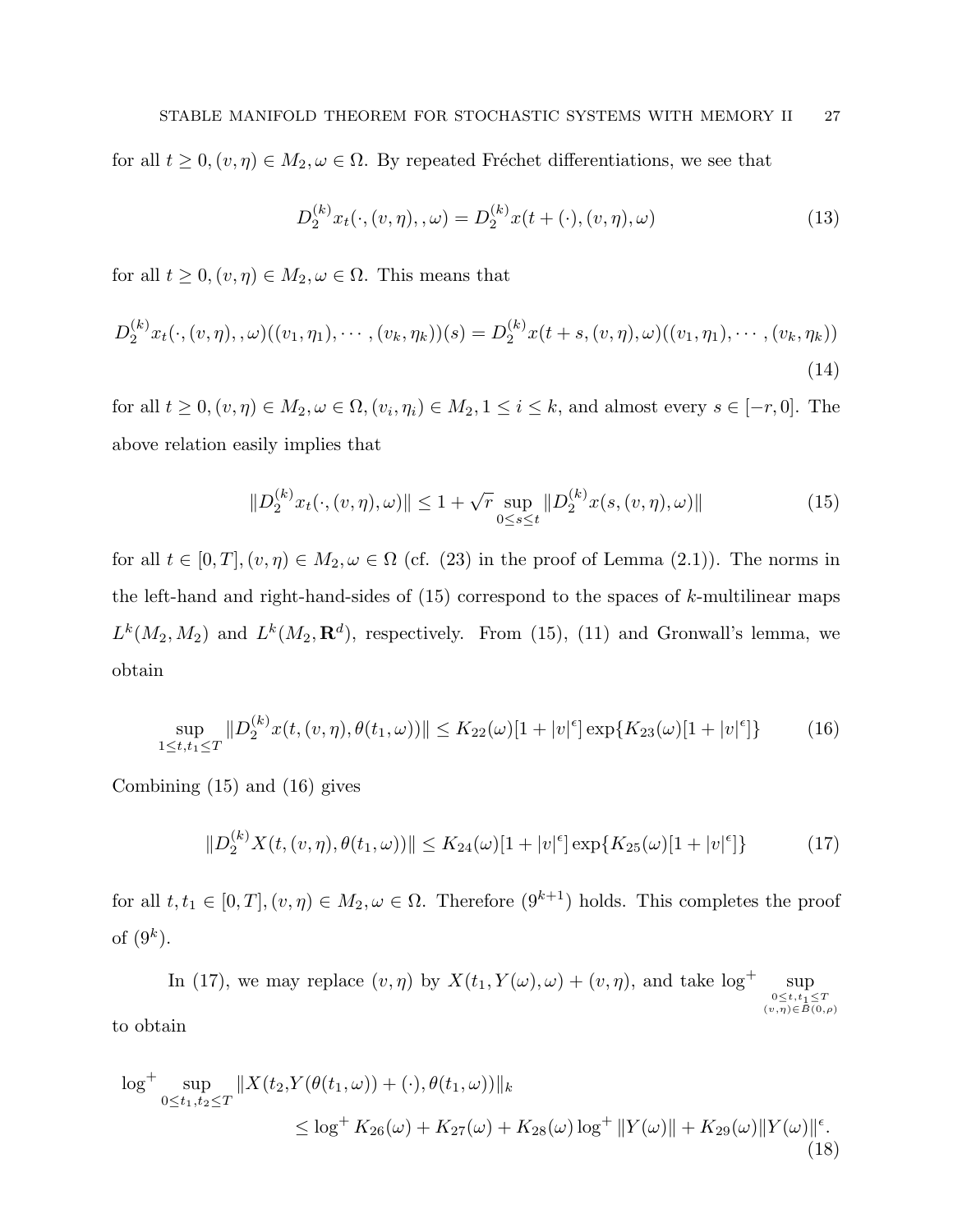From the remark following the proof of Theorem 4.1 ([M-S.3]), the function on the lefthand side of the above inequality is  $\mathcal{F}\text{-measurable in }\omega$ . By hypotheses, the right-hand-side of (18) belongs to  $L^1(\Omega, \mathbf{R})$  for  $0 < \epsilon \leq \epsilon_0$ . Hence the lemma holds for  $k \geq 1$ ,  $\epsilon = 0$ .

To treat the case  $k \geq 1, \epsilon \in (0, \delta)$ , let  $(v_i, \eta_i) \in \overline{B}(0, \rho), i = 1, 2$ , be such that  $(v_1, \eta_1) \neq (v_2, \eta_2)$ . Using (7), the Hölder properties of  $\psi, x, y$  and Hypotheses  $(SMW)_{k,\delta}$ , we obtain

$$
\|D_2^{(k)}y(t,(v_1,\eta_1),\theta(t_1,\omega)) - D_2^{(k)}y(t,(v_2,\eta_2),\theta(t_2,\omega))\|
$$
  
\n
$$
\leq K_{30}(\omega) \sum_{j=1}^m \|(v_1,\eta_1) - (v_2,\eta_2)\|^{\epsilon^j} +
$$
  
\n
$$
+ K_{31}(\omega) \int_0^t [\|D_2^{(k)}x(u,(v_1,\eta_1),\theta(t_1,\omega)) - D_2^{(k)}x(u,(v_2,\eta_2),\theta(t_2,\omega))\|
$$
  
\n
$$
+ \|D_2^{(k)}x_u(\cdot,(v_1,\eta_1),\theta(t_1,\omega)) - D_2^{(k)}x_u(\cdot,(v_2,\eta_2),\theta(t_2,\omega))\|] du
$$
 (19)

for  $t, t_1 \geq 0, \omega \in \Omega$ , where m is some positive integer. Therefore, choosing a sufficiently small  $\epsilon \in (0, \delta)$ , dividing both sides of (19) by  $\|(v_1, \eta_1) - (v_2, \eta_2)\|^{\epsilon}$  and taking supremum over all  $(v_i, \eta_i) \in \bar{B}(0, \rho), (v_1, \eta_1) \neq (v_2, \eta_2)$ , we obtain

$$
||D_2^{(k)}y(t, \cdot, \theta(t_1, \omega))||_{\epsilon} \le K_{32}(\omega) ++ K_{33}(\omega) \int_0^t [||D_2^{(k)}x(u, \cdot, \theta(t_1, \omega))||_{\epsilon} + ||D_2^{(k)}x_u(\cdot, \cdot, \theta(t_1, \omega))||_{\epsilon}] du,(20)
$$

for  $t, t_1 \geq 0, \omega \in \Omega$ . Taking k-th order Fréchet derivatives in the identity

$$
x(t, (v, \eta), \theta(t_1, \omega)) = \psi(t, y(t, (v, \eta), \theta(t_1, \omega)), \theta(t_1, \omega)), \quad t, t_1 \geq 0, (v, \eta) \in M_2, \omega \in \Omega,
$$

and using the inequality (20), we get

$$
\|D_2^{(k)}x(t,\cdot,\theta(t_1,\omega))\|_{\epsilon} \leq K_{34}(\omega) + K_{35}(\omega) \int_0^t [\|D_2^{(k)}x(u,\cdot,\theta(t_1,\omega))\|_{\epsilon} + \|D_2^{(k)}x_u(\cdot,\cdot,\theta(t_1,\omega))\|_{\epsilon}] du,
$$
\n(21)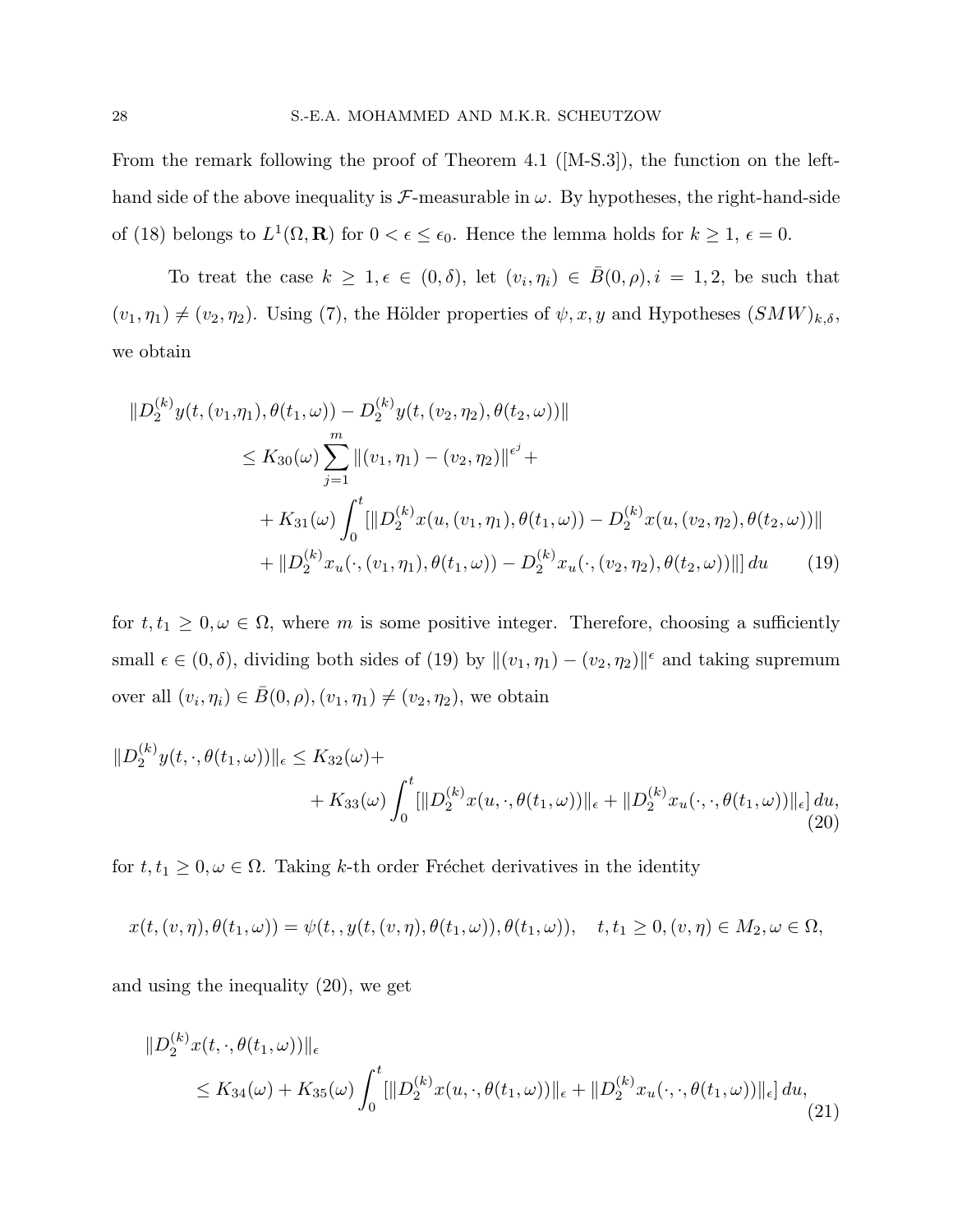for  $t, t_1 \geq 0, \omega \in \Omega$ . Now use (21), (15) and Gronwall's lemma in order to obtain the estimate

$$
\sup_{0\leq t,t_1\leq T} \|D_2^{(k)}X(t,\cdot,\theta(t_1,\omega))\|_{\epsilon} \leq K_{36}(\omega)e^{K_{37}(\omega)}, \quad \omega \in \Omega.
$$

This completes the proof of the lemma.  $\Box$ 

#### 4. The Local Stable Manifold Theorem.

In this section, we present a local stable manifold theorem for the sfde (I) (Theorem 4.1 below). This theorem characterizes the local stability/unstability of the stochastic semiflow X of (I) in the neighborhood of a hyperbolic stationary point  $Y(\omega) \in M_2, \omega \in \Omega$ .

**Theorem 4.1.** (The local stable manifold theorem)

Assume Hypotheses  $(SMW)_{k,\delta}$   $(k \geq 1, \delta \in (0,1])$ . Let Y be a hyperbolic stationary point of the sfde (I) such that  $E(||Y(\cdot)||^{\epsilon_0}) < \infty$  for some  $\epsilon_0 > 0$ 

Suppose the linearized cocycle  $(D_2X(t, Y(\omega), \omega), \theta(t, \omega), t \ge 0)$  of (I) has a Lyapunov spectrum  $\{\cdots < \lambda_{i+1} < \lambda_i < \cdots < \lambda_2 < \lambda_1\}$ . Define  $\lambda_{i_0} := max\{\lambda_i : \lambda_i < 0\}$  if at least one  $\lambda_i$  < 0. If all finite  $\lambda_i$  are positive, set  $\lambda_{i_0} = -\infty$ . (This implies that  $\lambda_{i_0-1}$  is the smallest positive Lyapunov exponent of the linearized semiflow, if at least one  $\lambda_i > 0$ ; in case all  $\lambda_i$  are negative, set  $\lambda_{i_0-1} = \infty$ .)

Fix  $\epsilon_1 \in (0, -\lambda_{i_0})$  and  $\epsilon_2 \in (0, \lambda_{i_0-1})$ . Then there exist

- (i) a sure event  $\Omega^* \in \mathcal{F}$  with  $\theta(t, \cdot)(\Omega^*) = \Omega^*$  for all  $t \in \mathbf{R}$ ,
- (ii)  $\bar{\mathcal{F}}$ -measurable random variables  $\rho_i, \beta_i : \Omega^* \to (0,1), \beta_i > \rho_i > 0, i = 1,2$ , such that for each  $\omega \in \Omega^*$ , the following is true:

There are  $C^{k,\epsilon}$  ( $\epsilon \in (0,\delta)$ ) submanifolds  $\tilde{S}(\omega)$ ,  $\tilde{\mathcal{U}}(\omega)$  of  $\bar{B}(Y(\omega), \rho_1(\omega))$  and  $B(Y(\omega), \rho_2(\omega))$  (resp.) with the following properties:

(a) For  $\lambda_{i_0} > -\infty$ ,  $\tilde{S}(\omega)$  is the set of all  $(v, \eta) \in \bar{B}(Y(\omega), \rho_1(\omega))$  such that

$$
||X(nr, (v, \eta), \omega) - Y(\theta(nr, \omega))|| \leq \beta_1(\omega) e^{(\lambda_{i_0} + \epsilon_1)nr}
$$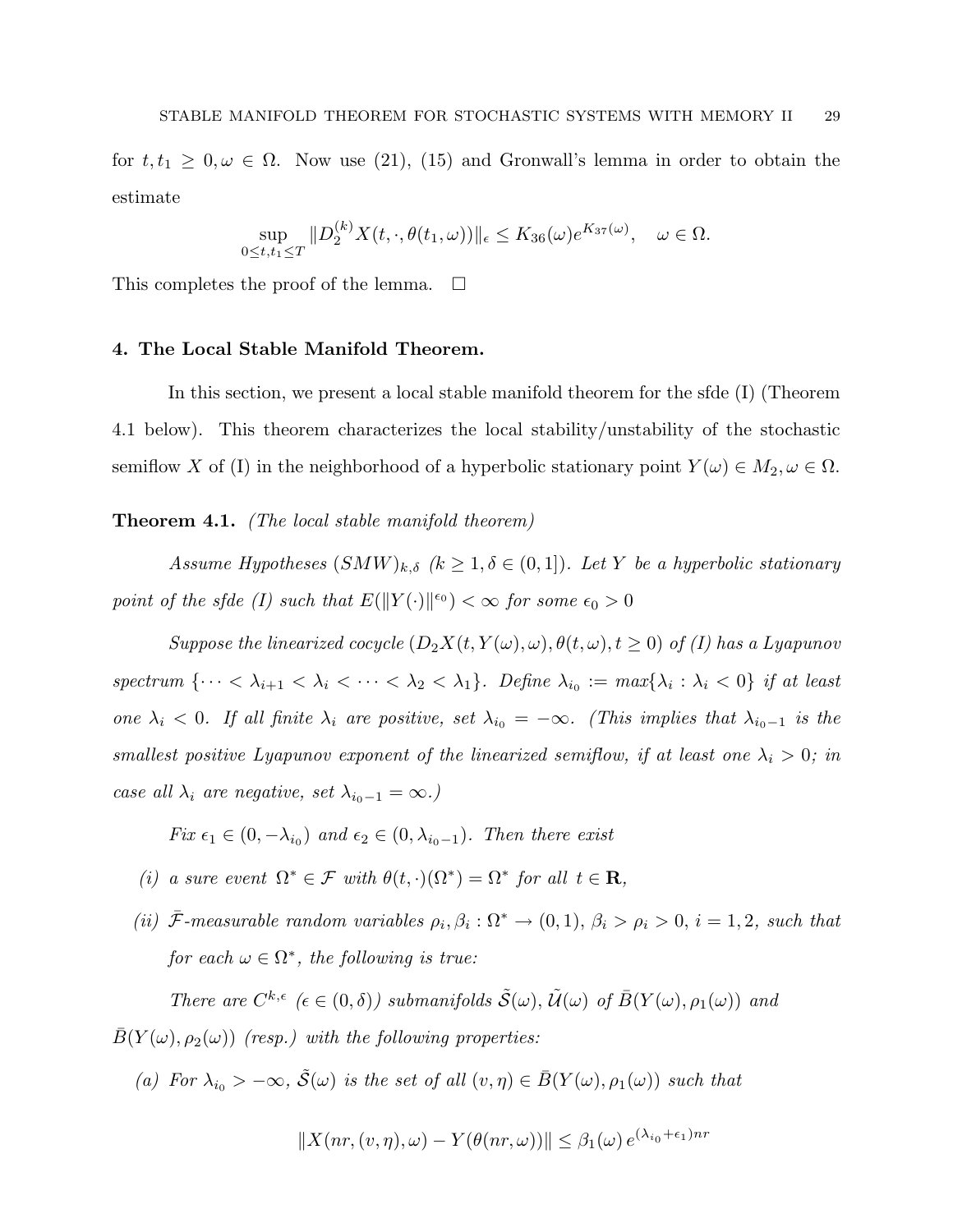for all integers  $n \geq 0$ . If  $\lambda_{i_0} = -\infty$ , then  $\tilde{S}(\omega)$  is the set of all  $(v, \eta) \in \bar{B}(Y(\omega), \rho_1(\omega))$ such that

$$
||X(nr,(v,\eta),\omega) - Y(\theta(nr,\omega))|| \leq \beta_1(\omega) e^{\lambda nr}
$$

for all integers  $n \geq 0$  and any  $\lambda \in (-\infty, 0)$ . Furthermore,

$$
\limsup_{t \to \infty} \frac{1}{t} \log \|X(t, (v, \eta), \omega) - Y(\theta(t, \omega))\| \le \lambda_{i_0}
$$
\n(1)

for all  $(v, \eta) \in \tilde{S}(\omega)$ . Each stable subspace  $S(\omega)$  of the linearized semiflow  $D_2X$  is tangent at  $Y(\omega)$  to the submanifold  $\tilde{S}(\omega)$ , viz.  $T_{Y(\omega)}\tilde{S}(\omega) = S(\omega)$ . In particular, codim  $\tilde{S}(\omega) = \text{codim } S(\omega)$ , is fixed and finite.

- $(b)$  lim sup  $t\rightarrow\infty$ 1 t  $\log \left[\sup_{s \in \mathbb{R}} \left\{ \frac{\|X(t,(v_1,\eta_1),\omega) - X(t,(v_2,\eta_2),\omega)\|}{\|L\|_{\infty}} \right\}$  $\|(v_1, \eta_1) - (v_2, \eta_2)\|$  $: (v_1, \eta_1) \neq (v_2, \eta_2), (v_1, \eta_1),$  $(v_2, \eta_2) \in \tilde{\mathcal{S}}(\omega)$  $\Big\}$  $\Big| \leq \lambda_{i_0}.$  $\frac{1}{2}$
- $(c)$  (Cocycle-invariance of the stable manifolds):

There exists  $\tau_1(\omega) \geq 0$  such that

$$
X(t,\cdot,\omega)(\tilde{\mathcal{S}}(\omega)) \subseteq \tilde{\mathcal{S}}(\theta(t,\omega))
$$
\n(2)

for all  $t \geq \tau_1(\omega)$ . Also

$$
D_2X(t, Y(\omega), \omega)(\mathcal{S}(\omega)) \subseteq \mathcal{S}(\theta(t, \omega)), \quad t \ge 0.
$$
 (3)

(d) For  $\lambda_{i_0-1} < \infty$ ,  $\tilde{\mathcal{U}}(\omega)$  is the set of all  $(v, \eta) \in \bar{B}(Y(\omega), \rho_2(\omega))$  with the property that there is a discrete-time "history" process  $y(\cdot,\omega) : \{-nr : n \geq 0\} \rightarrow M_2$  such that  $y(0, \omega) = (v, \eta)$  and for each integer  $n \ge 1$ , one has  $X(r, y(-nr, \omega), \theta(-nr, \omega)) =$  $y(-(n-1)r, \omega)$  and

$$
||y(-nr,\omega)-Y(\theta(-nr,\omega))||_{M_2} \leq \beta_2(\omega)e^{-(\lambda_{i_0-1}-\epsilon_2)nr}.
$$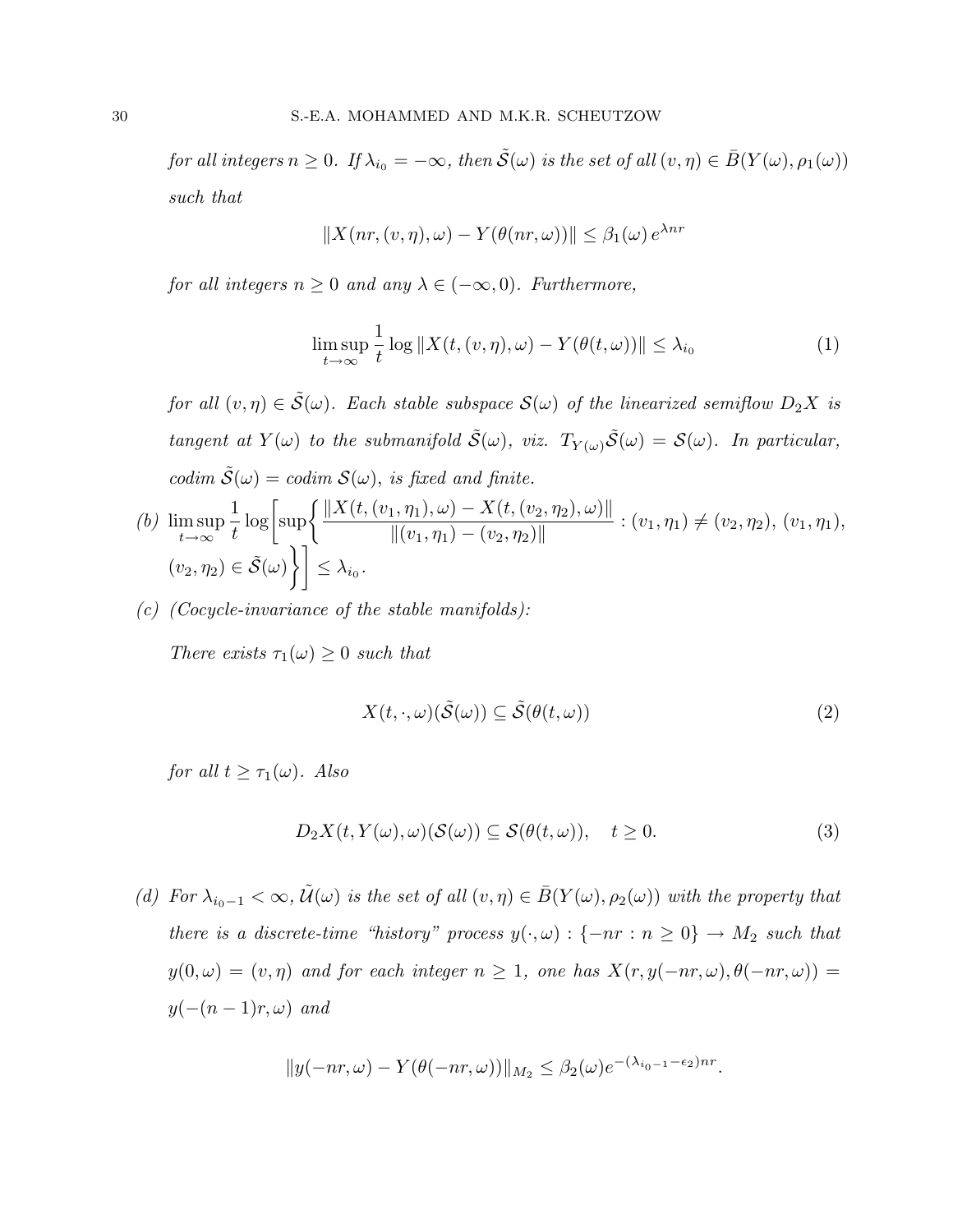If  $\lambda_{i_0-1} = \infty$ ,  $\tilde{\mathcal{U}}(\omega)$  is the set of all  $(v, \eta) \in \bar{B}(Y(\omega), \rho_2(\omega))$  with the property that there is a discrete-time "history" process  $y(\cdot, \omega) : \{-nr : n \geq 0\} \to M_2$  such that  $y(0, \omega) = (v, \eta)$  and for each integer  $n \ge 1$ ,

$$
||y(-nr,\omega) - Y(\theta(-nr,\omega))||_{M_2} \leq \beta_2(\omega)e^{-\lambda nr},
$$

for any  $\lambda \in (0,\infty)$ . Furthermore, for each  $(v,\eta) \in \tilde{\mathcal{U}}(\omega)$ , there is a unique continuous-time "history" process also denoted by  $y(\cdot,\omega) : (-\infty,0] \rightarrow M_2$  such that  $y(0, \omega) = (v, \eta)$ ,  $X(t, y(s, \omega), \theta(s, \omega)) = y(t + s, \omega)$  for all  $s \leq 0, 0 \leq t \leq -s$ , and

$$
\limsup_{t\to\infty}\frac{1}{t}\log\|y(-t,\omega)-Y(\theta(-t,\omega))\|\leq-\lambda_{i_0-1}.
$$

Each unstable subspace  $\mathcal{U}(\omega)$  of the linearized semiflow  $D_2X$  is tangent at  $Y(\omega)$  to  $\tilde{\mathcal{U}}(\omega)$ , viz.  $T_{Y(\omega)}\tilde{\mathcal{U}}(\omega) = \mathcal{U}(\omega)$ . In particular, dim  $\tilde{\mathcal{U}}(\omega)$  is finite and non-random.

(e) Let  $y(\cdot,(v_i,\eta_i),\omega), i=1,2$ , be the history processes associated with  $(v_i,\eta_i)$  =  $y(0,(v_i,\eta_i),\omega) \in \tilde{\mathcal{U}}(\omega), i = 1,2$ . Then

$$
\limsup_{t \to \infty} \frac{1}{t} \log \left[ \sup \left\{ \frac{\|y(-t, (v_1, \eta_1), \omega) - y(-t, (v_2, \eta_2), \omega) \|}{\|(v_1, \eta_1) - (v_2, \eta_2)\|} : \right\}
$$
\n
$$
(v_1, \eta_1) \neq (v_2, \eta_2), (v_i, \eta_i) \in \tilde{\mathcal{U}}(\omega), i = 1, 2 \right\} \right] \leq -\lambda_{i_0 - 1}.
$$

(f) (Cocycle-invariance of the unstable manifolds):

There exists  $\tau_2(\omega) \geq 0$  such that

$$
\tilde{\mathcal{U}}(\omega) \subseteq X(t,\cdot,\theta(-t,\omega))(\tilde{\mathcal{U}}(\theta(-t,\omega)))
$$

for all  $t \geq \tau_2(\omega)$ . Also

$$
D_2X(t,\cdot,\theta(-t,\omega))(\mathcal{U}(\theta(-t,\omega))) = \mathcal{U}(\omega), \quad t \ge 0; \tag{4}
$$

and the restriction

$$
D_2X(t,\cdot,\theta(-t,\omega))|\mathcal{U}(\theta(-t,\omega)):\mathcal{U}(\theta(-t,\omega))\to\mathcal{U}(\omega),\quad t\geq 0,
$$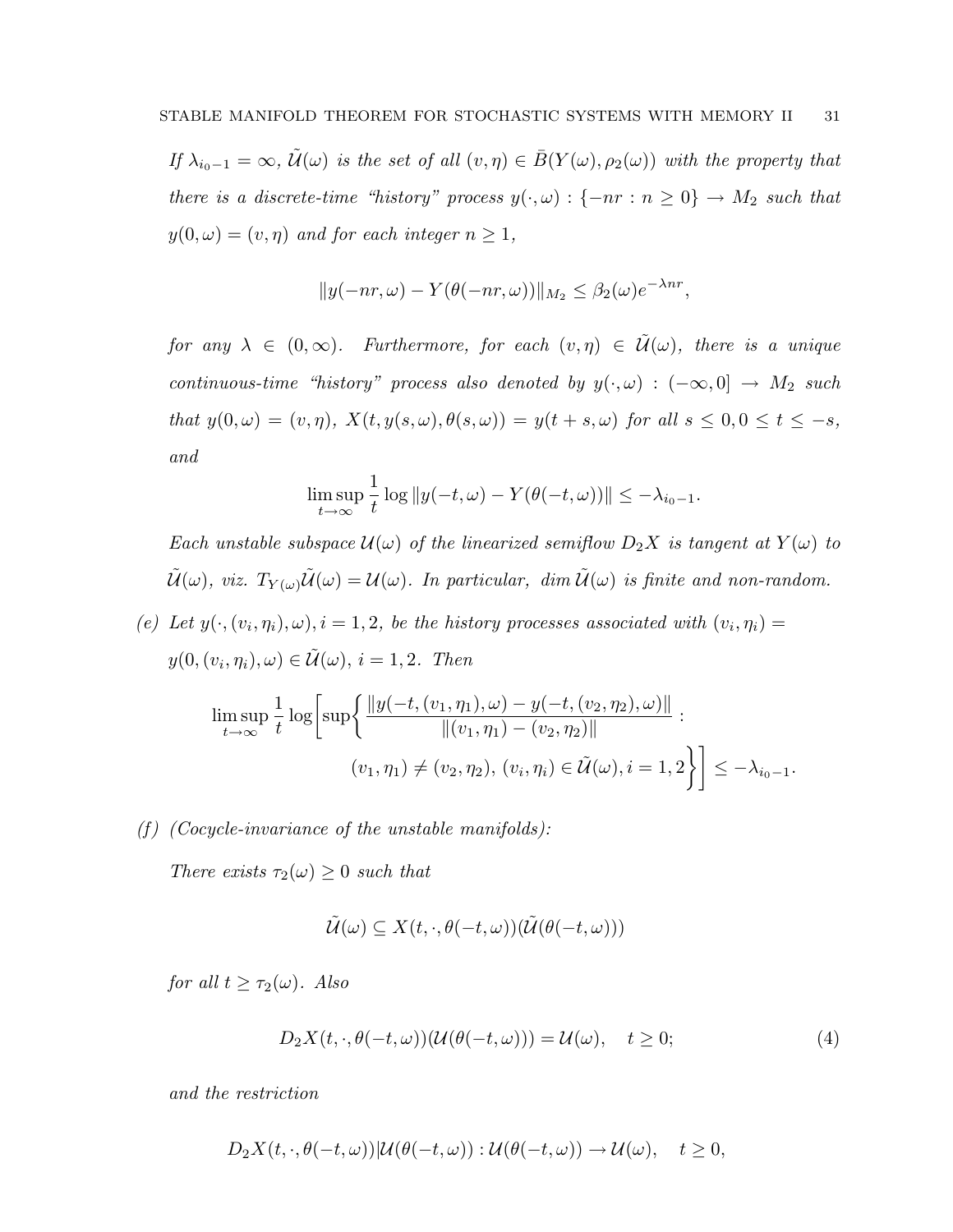is a linear homeomorphism onto.

(g) The submanifolds  $\tilde{\mathcal{U}}(\omega)$  and  $\tilde{\mathcal{S}}(\omega)$  are transversal, viz.

$$
M_2 = T_{Y(\omega)}\tilde{\mathcal{U}}(\omega) \oplus T_{Y(\omega)}\tilde{\mathcal{S}}(\omega).
$$

Assume, in addition, that Hypotheses  $(SMW)_{k,\delta}$  are satisfied for every  $k \geq 1$  and  $\delta \in (0,1]$ . Then the local stable and unstable manifolds  $\tilde{S}(\omega)$ ,  $\tilde{\mathcal{U}}(\omega)$  are  $C^{\infty}$ .

#### Remarks.

(i) In the non-delay case  $r = 0$ , the conclusions of Theorem 4.1 give the stable manifold theorem for sde's when X is replaced by the stochastic flow  $\phi : \mathbf{R}^+ \times \mathbf{R}^d \times \Omega \to \mathbf{R}^d$ associated with the sode

$$
d\phi(t) = h(\phi(t)) dW(t), \quad t > 0
$$
  

$$
x(0) = v \in \mathbf{R}^d
$$
 (III)

where h is  $C_b^{k,\delta}$  $b_b^{k,0}$  for all  $k \ge 1$  and  $\delta > 0$  ([M-S.4]). The history process y corresponds to a trajectory of the sode using Kunita's backward stochastic integral. Note, however, that the integrability condition on  $Y$  in Theorem 4.1 is stronger than the corresponding one in Theorem 3.1 of [M-S.4].

- (ii) It is not clear if the conclusions of Theorem 4.1 above are still valid (for  $r > 0$ ) when  $\log^+ \|Y(\cdot)\|$  is integrable.
- (iii) In view of Section 5(iii) in [M-S.3], one can impose sufficient regularity hypotheses on the coefficients of the sfde  $dx(t) = H(t, x(t - d_m), \dots, x(t - d_1), x(t), x_t) \mu(dt) + G(dt, x(t), g(x_t)), \quad t \ge t_0 \ge 0$  $x(t_0) = v \in \mathbf{R}^d$ ,  $x_{t_0} = \eta \in L^2([-r, 0], \mathbf{R}^d)$  $\mathbf{r}$  $\mathcal{L}$  $\sqrt{ }$

to establish the existence of local stable and unstable manifolds satisfying the conclusion of Theorem 4.1. However the local stable manifolds are only of class  $C^{1,\epsilon}$  ( $\epsilon \in (0,1)$ ) even if  $H, G, g$  are  $C_b^{\infty}$ .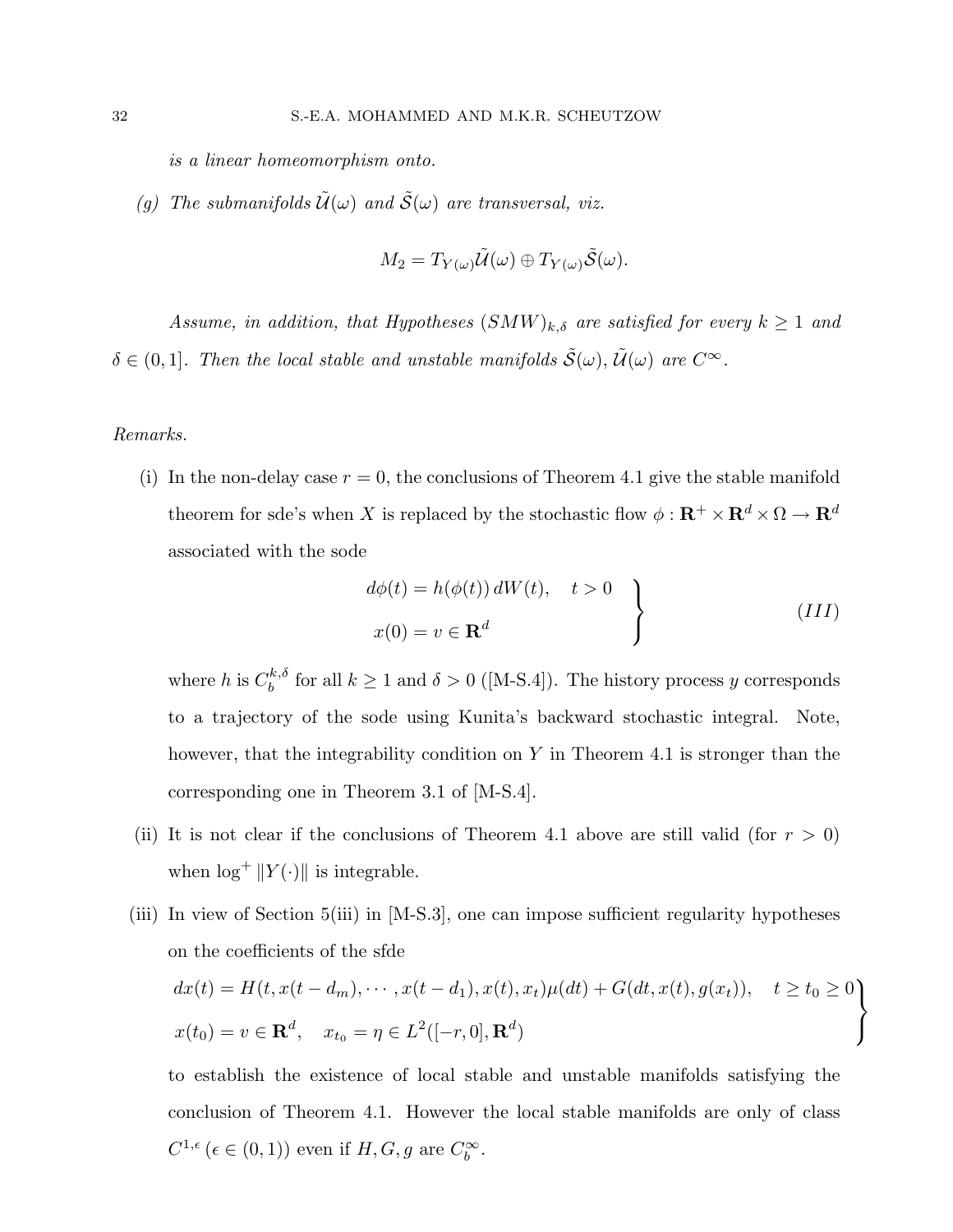The figure below summarizes the essential features of Theorem 4.1.



As an important first step in the proof of the stable manifold theorem, we will establish a discrete-time version of the theorem, viz. Proposition 4.1 below. This is an immediate consequence of Ruelle's theorems 5.1, 6.1 [Ru.2]. The rest of the proof in continuous time will be given in the next section. This is done via perfection techniques and interpolation between delay periods.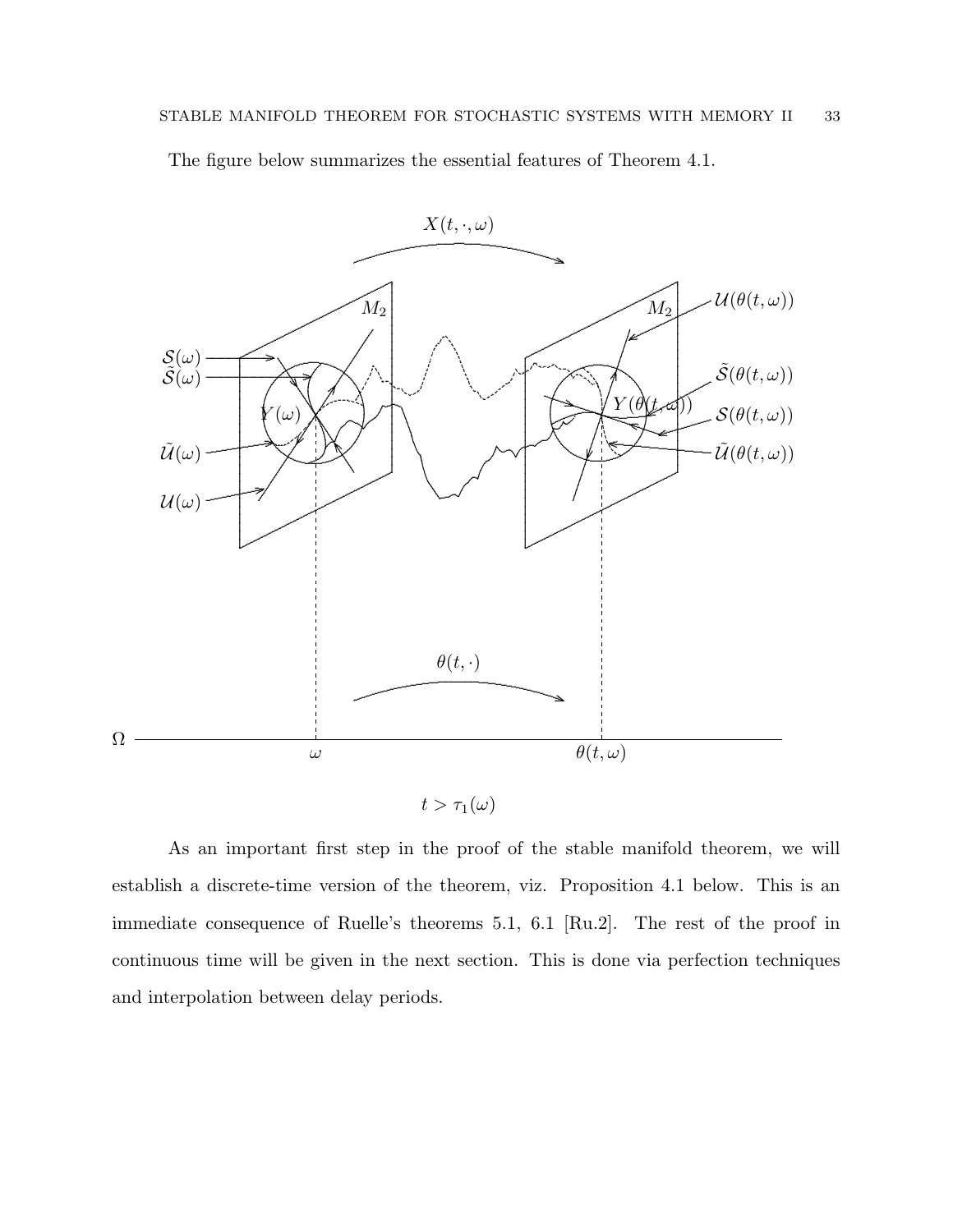#### Proposition 4.1.

Assume the hypotheses and notations of Theorem 4.1. Then all the assertions of Theorem 4.1, with the exception of the invariance  $(2)$  and the corresponding invariance for the unstable manifold in  $(f)$ , are valid when t is replaced by nr for any positive integer n.

Proof.

All real-valued random variables in this proof will be taken to be  $\bar{\mathcal{F}}$ -measurable.

Consider the cocycle  $(Z, \theta)$  defined by (1) in Section 3. Define the family of maps  $F_{\omega} : \overline{B}(0,1) \to M_2, \omega \in \Omega$ , by  $F_{\omega}((v,\eta)) := Z(r,(v,\eta),\omega)$ , and let  $\tau := \theta(r,\cdot) : \Omega \to \Omega$ . Following Ruelle ([Ru.2], p. 272), define  $F^n_\omega := F_{\tau^{n-1}(\omega)} \circ \cdots \circ F_{\tau(\omega)} \circ F_\omega$ . Then by the cocycle property for Z, we get  $F_{\omega}^n = Z(nr, \cdot, \omega)$  for each  $n \geq 1$ . Clearly, each  $F_{\omega}$  is  $C^{k, \epsilon}$  $(\epsilon \in (0,\delta))$  on  $\bar{B}(0,1)$  and  $(DF_{\omega})(0) = D_2X(r,Y(\omega),\omega)$ . From Theorem 4.1(iv) in [M-S.3] and the measurability of Y, it follows that the map  $\omega \mapsto (DF_{\omega})(0)$  is  $(\mathcal{F}, \mathcal{B}_s(L(M_2)))$ measurable. By (5) of Lemma 2.1, it is clear that  $\log^+ ||D_2X(r, Y(\cdot), \cdot)||_{L(M_2)}$  is integrable. Furthermore, the discrete-time cocycle  $((DF_{\omega}^n)(0), \theta(nr, \omega))$  has a Lyapunov spectrum which coincides with that of the linearized continuous-time cocycle  $(D_2X(t, Y(\omega), \omega), \theta(t, \omega))$ , viz. { $-\infty < \cdots < \lambda_{i+1} < \lambda_i < \cdots < \lambda_2 < \lambda_1$ }. We now apply Theorem 5.1 of Ruelle ([Ru.2], p. 272) under his hypotheses (I). This gives a sure event  $\Omega_1^* \in \mathcal{F}$  such that  $\theta(n, \cdot)(\Omega_1^*) = \Omega_1^*$  for all  $n \in \mathbb{Z}, \bar{\mathcal{F}}$ -measurable positive random variables  $\rho_1, \beta_1 : \Omega_1^* \to (0, 1),$ and a random family of  $C^{k,\epsilon}$  stable submanifolds  $\tilde{\mathcal{S}}_d(\omega)$  of  $\bar{B}(0,\rho_1(\omega))$  satisfying the following properties for each  $\omega \in \Omega_1^*$ :

$$
\tilde{S}_d(\omega) = \{(v, \eta) \in \bar{B}(0, \rho_1(\omega)) : ||Z(nr, (v, \eta), \omega)||_{M_2} \leq \beta_1(\omega) e^{(\lambda_{i_0} + \epsilon_1)nr} \text{ for all integers } n \geq 0\}
$$
\n
$$
(5)
$$

in case  $\lambda_{i_0} \in (-\infty, 0)$ . If  $\lambda_{i_0} = -\infty$ , the second assertion in (a) holds. Each  $\tilde{\mathcal{S}}_d(\omega)$  is tangent at 0 to the stable subspace  $\mathcal{S}(\omega)$  of the linearized flow  $D_2X$ , viz.  $T_0\tilde{\mathcal{S}}_d(\omega)=\mathcal{S}(\omega)$ .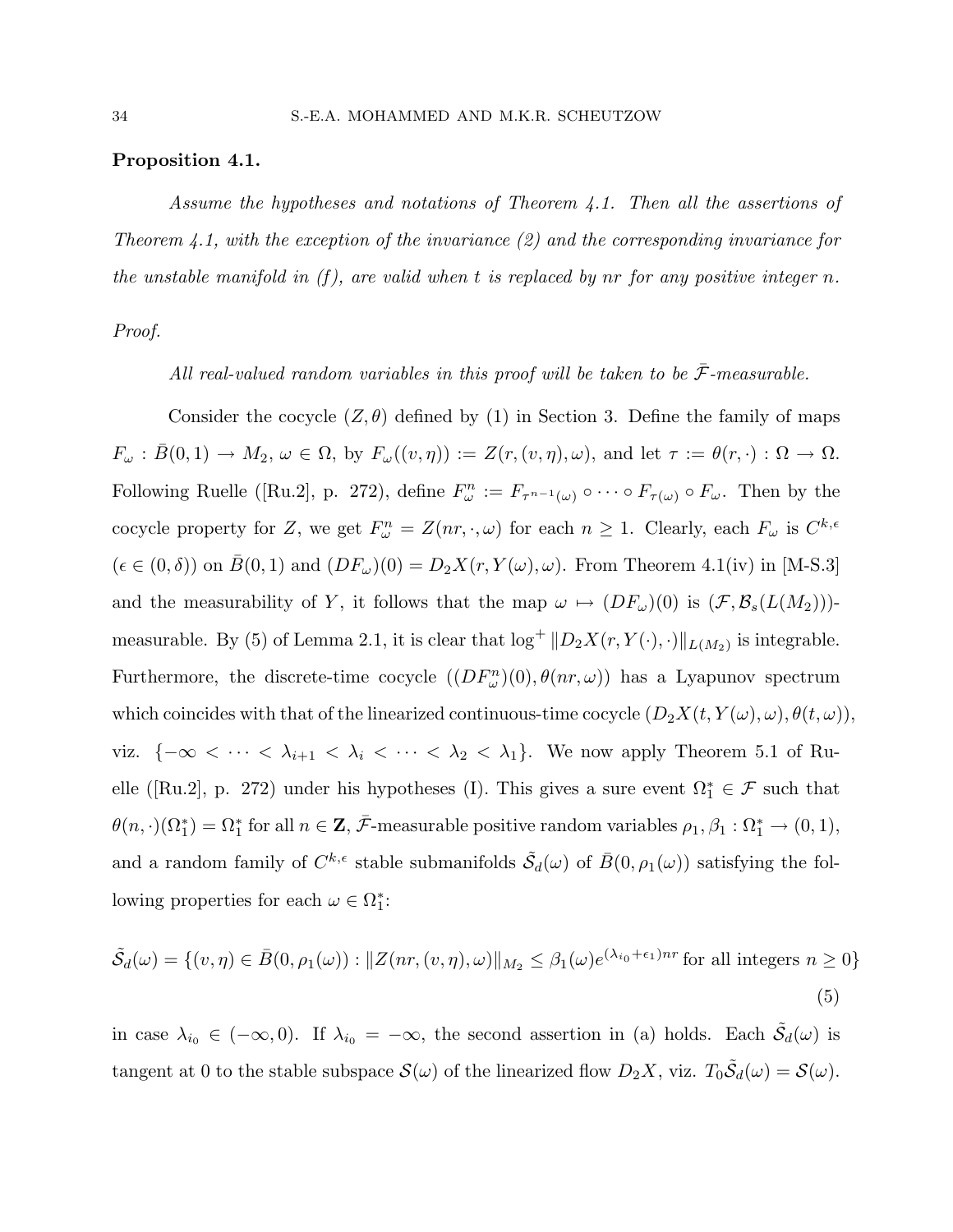In particular, codim  $\tilde{S}_d(\omega)$  is finite and non-random. Furthermore, according to ([Ru.2], Theorem 5.1), one has:

$$
\limsup_{n \to \infty} \frac{1}{n r} \log \left[ \sup_{(v_1, \eta_1), (v_2, \eta_2) \in \tilde{\mathcal{S}}_d(\omega) \atop (v_1, \eta_1) \neq (v_2, \eta_2)} \frac{\|Z(nr, (v_1, \eta_1), \omega) - Z(nr, (v_2, \eta_2), \omega)\|}{\|(v_1, \eta_1) - (v_2, \eta_2)\|} \right] \leq \lambda_{i_0}.
$$
\n(6)

Consider the set  $\tilde{S}(\omega), \omega \in \Omega_1^*$ , defined in part (a) of the theorem. Using (5) and the definition of  $Z$ , it follows immediately that

$$
\tilde{S}(\omega) = \tilde{S}_d(\omega) + Y(\omega) \tag{7}
$$

for all  $\omega \in \Omega_1^*$ . Hence  $\tilde{\mathcal{S}}(\omega)$  is a  $C^{k,\epsilon}$  manifold  $(k > 1, \epsilon \in (0,\delta))$ . Furthermore,  $T_{Y(\omega)}\tilde{\mathcal{S}}(\omega)$  =  $T_0\tilde{\mathcal{S}}_d(\omega)=\mathcal{S}(\omega)$ . In particular, codim  $\tilde{\mathcal{S}}(\omega)=$  codim  $\mathcal{S}(\omega)$  is finite and non-random. From (6) and (7), assertion (b) of Theorem 4.1 holds for  $t = nr$ .

We next show that assertion (1) in Theorem 4.1 holds when  $t = nr$ . By (6), we have

$$
\limsup_{n \to \infty} \frac{1}{n r} \log \| Z(nr, (v, \eta), \omega) \| \le \lambda_{i_0}
$$
\n(8)

for all  $\omega \in \Omega_1^*$  and all  $(v, \eta) \in \tilde{S}_d(\omega)$ .

To prove the cocycle-invariance (c), apply the Oseledec theorem to the linearized discrete cocycle  $(D_2X(nr,Y(\omega),\omega),\theta(nr,\omega))$  ([Mo.2], Theorem 4, Corollary 2). Hence there is a sure  $\theta(nr,\cdot)$ -invariant event, also denoted by  $\Omega_1^* \in \mathcal{F}$ , such that  $D_2X(nr,Y(\omega),\omega)(\mathcal{S}(\omega)) \subseteq$  $\mathcal{S}(\theta(nr,\omega))$  for all integers  $n \geq 0$  and all  $\omega \in \Omega_1^*$ .

We now show the existence of the local unstable manifolds in (d) of Theorem 4.1 in discrete time  $t = nr$ . Define the random field  $\hat{Z}(nr,(v,\eta),\omega) \in M_2$ ,  $n \in \mathbf{Z}^+, (v,\eta) \in M_2$ , by

$$
\hat{Z}(nr,(v,\eta),\omega) := X(nr,(v,\eta) + Y(\theta(-nr,\omega)),\theta(-nr,\omega)) - Y(\omega)
$$
\n(9)

for all integers  $n \geq 0$ ,  $(v, \eta) \in M_2$  and  $\omega \in \Omega$ . Note that  $\hat{Z}(nr, \cdot, \omega) = Z(nr, \cdot, \theta(-nr, \omega))$ for all integers  $n \geq 0$  and  $\omega \in \Omega$ ; and each  $\hat{Z}(nr, \cdot, \cdot)$  is  $(\mathcal{B}(M_2) \otimes \mathcal{F}, \mathcal{B}(M_2))$ -measurable,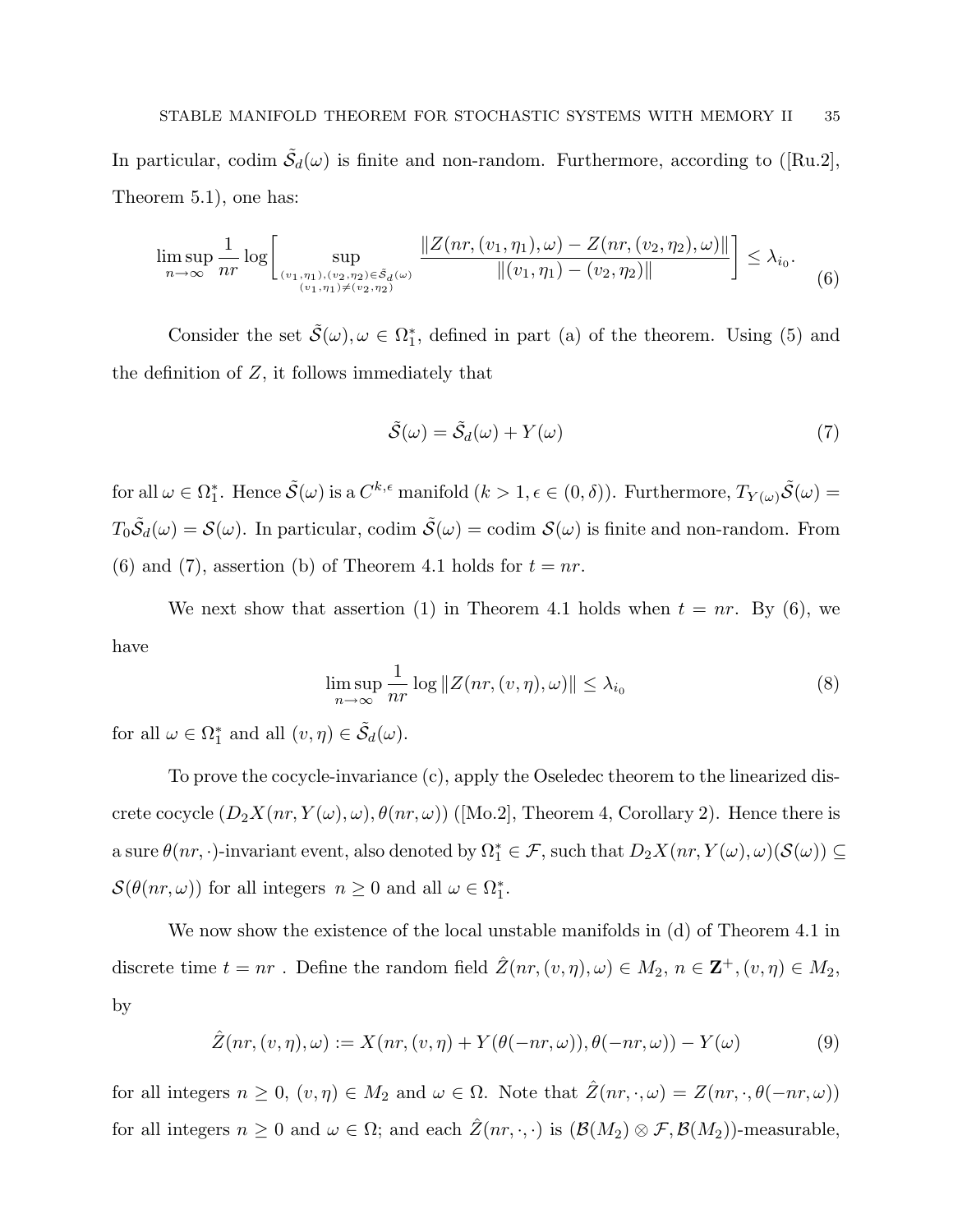by the remark following the proof of Theorem 4.1 ([M-S.3]). From (4) (Section 2) (with  $s = -t = -nr$ , it follows immediately that  $\hat{Z}(nr, 0, \omega) = 0$  for all integers  $n \geq 0$  and  $\omega \in \Omega$ . We claim that  $([D_2\hat{Z}(nr, 0, \omega)]^*, \theta(-nr, \omega), n \ge 0)$  is a discrete-time linear cocycle (in  $L(M_2)$ ). To see this we argue as follows. Consider the following identity in  $L(M_2)$ :

$$
D_2X((n+m)r,Y(\omega),\omega)=D_2X(nr,Y(\theta(mr,\omega)),\theta(mr,\omega))\circ D_2X(mr,Y(\omega),\omega)
$$

for all  $\omega \in \Omega$  and all integers  $n, m \geq 0$ . Taking adjoints in the above identity and replacing  $\omega$  by  $\theta(-nr - mr, \omega)$  gives

$$
[D_2X(nr+mr,Y(\theta(-nr-mr,\omega)),\theta(-nr-mr,\omega))]^*
$$
  
=  $[D_2X(mr,Y(\theta(-nr-mr,\omega)),\theta(-nr-mr,\omega))]^* \circ [D_2X(nr,Y(\theta(-nr,\omega)),\theta(-nr,\omega)]^*$ 

for all  $\omega \in \Omega$  and all integers  $n, m \geq 0$ . Hence

$$
[D_2\hat{Z}(nr + mr, 0, \omega)]^* = [D_2\hat{Z}(mr, 0, \theta(-nr, \omega))]^* \circ [D_2\hat{Z}(nr, 0, \omega)]^*
$$

for all  $\omega \in \Omega$  and all integers  $n, m \geq 0$ . This proves that  $([D_2\hat{Z}(nr, 0, \omega)]^*, \theta(-nr, \omega), n \geq 0$ 0) is a cocycle in  $L(M_2)$ , as claimed.

Observe that the cocycles  $(D_2X(nr,Y(\omega),\omega), \theta(nr,\omega), n \ge 0)$  and  $([D_2\hat{Z}(nr,0,\omega)]^*$ ,  $\theta(-nr,\omega), n \ge 0$ ) have the same (discrete) fixed Lyapunov spectrum  $\{\cdots \lambda_{i+1} < \lambda_i < \cdots < \lambda_{i+1}\}$  $\lambda_2 < \lambda_1$ } with multiplicities. This is because of the integrability property:

$$
\int_{\Omega} \log^{+} \left\| [D_2 \hat{Z}(mr, 0, \theta(-nr, \omega))]^* \right\|_{L(M_2)} dP(\omega)
$$
\n
$$
= \int_{\Omega} \log^{+} \left\| D_2 X(mr, Y(\theta(-mr - nr, \omega)), \theta(-mr - nr, \omega)) \right\|_{L(M_2)} dP(\omega)
$$
\n
$$
= \int_{\Omega} \log^{+} \left\| D_2 X(mr, Y(\omega), \omega) \right\|_{L(M_2)} dP(\omega) < \infty, \quad m, n \ge 0,
$$

(cf. (5) of Lemma 2.1)) and the argument in [Ru.2], Section 3.5, p. 261. Note that  $\lambda_i \neq 0$ for all  $i \geq 1$ , by hyperbolicity.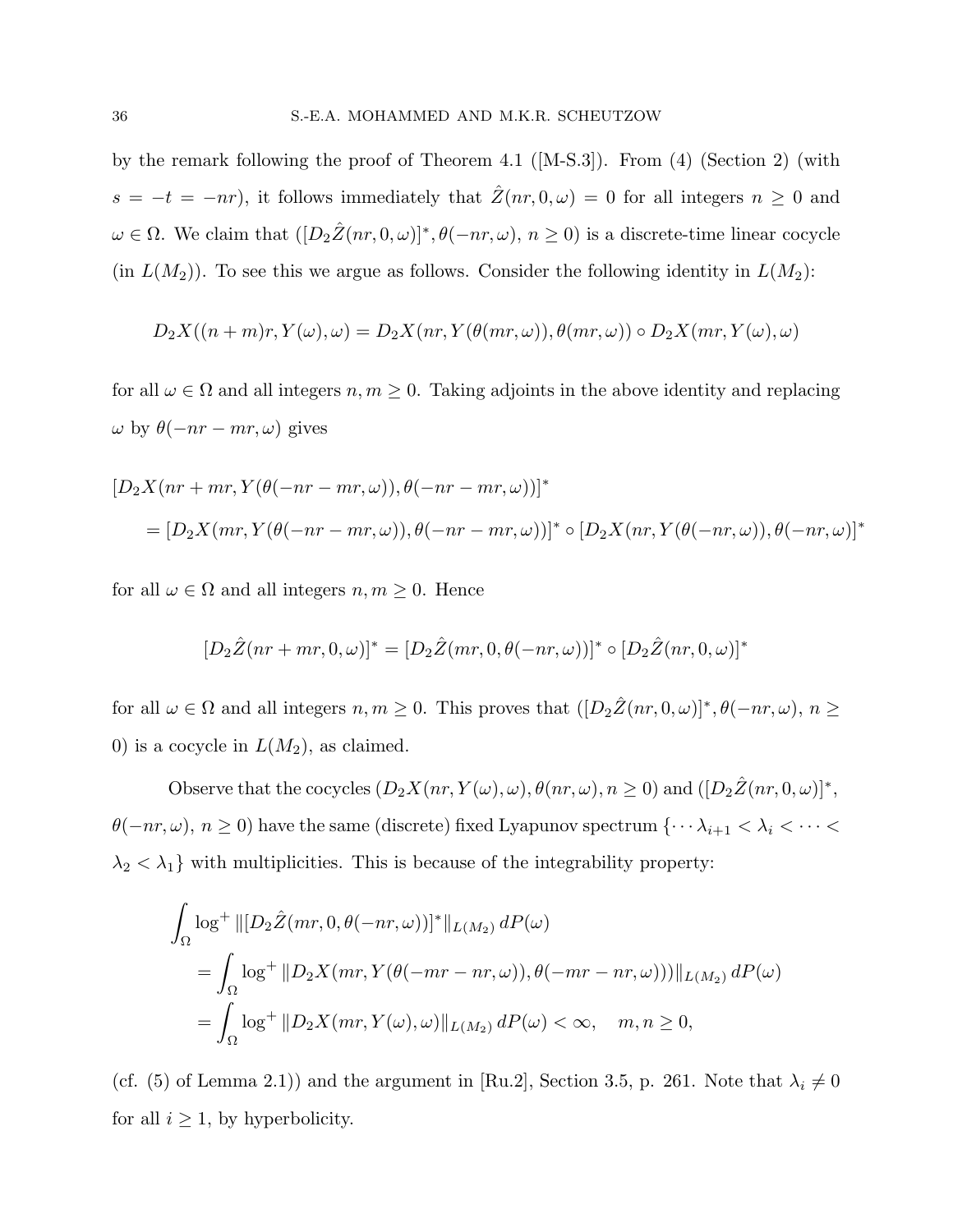To construct the local unstable manifolds  $\mathcal{U}(\omega)$ , we will invoke Ruelle's discrete Theorem 6.1, ([Ru.2], p. 280) and its proof. Define the random family of smooth maps  $\tilde{F}_{\omega} : (M_2, 0) \to (M_2, 0), \omega \in \Omega$ , by  $\tilde{F}_{\omega}((v, \eta)) := \hat{Z}(r, (v, \eta), \omega)$  for all  $(v, \eta) \in M_2$ . Then  $\tilde{F}_{\omega}(0) = 0$ , and  $D\tilde{F}_{\omega}(0) = D_2X(r, Y(\theta(-r, \omega)), \theta(-r, \omega))$  for all  $\omega \in \Omega$ . Furthermore, from the above estimates, it follows that the map  $\omega \mapsto \log^+ ||[D\tilde{F}_{\omega}(0)]^*|| = \log^+ ||[D\tilde{F}_{\omega}(0)]||$  is in  $L^1(\Omega, \mathbf{R}; \mathcal{F})$ . Indeed, by the P-preserving property of  $\theta(nr, \cdot), n \in \mathbb{Z}$ , and Lemma 3.2, it follows that

$$
\int_{\Omega} \log^{+} \|\hat{Z}(mr,\cdot,\theta(-nr,\omega))\|_{k,\epsilon} dP(\omega) < \infty.
$$

Define  $i_0$  as before, so that  $\lambda_{i_0-1}$  is the smallest positive Lyapunov exponent of the linearized cocycle. Fix  $0 < \epsilon_2 < \lambda_{i_0-1}$ . In view of the above integrability property, it follows that the sequence  $\tilde{T}_n(\omega) := [D_2 \hat{Z}(r, 0, \theta(-nr, \omega))]^*, \theta(-nr, \omega), n \geq 0$ , satisfies Condition (S) of [Ru.2]. Therefore Proposition 3.3 in [Ru.2] implies that the sequence  $\tilde{T}_n(\omega), n \ge 1$ , satisfies Corollary 3.4 ([Ru.2], p. 260) for a.a.  $\omega$ . This yields a  $\theta(-nr, \cdot)$ -invariant sure event  $\hat{\Omega}^*_1 \in \mathcal{F}$  and  $\bar{\mathcal{F}}$ -measurable random variables  $\rho_2, \beta_2 : \hat{\Omega}^*_1 \to (0, 1)$  with the following properties. Let  $\tilde{\mathcal{U}}_d(\omega)$  be the set of all  $(v_0, \eta_0) \in \bar{B}(0, \rho_2(\omega))$  with the property that there is a discrete "history" process  $u(-nr, \cdot) : \Omega \to M_2, n \ge 0$ , such that  $u(0, \omega) = (v_0, \eta_0)$ ,  $\hat{Z}(r, u(-(n+1)r, \omega), \theta(-nr, \omega)) = u(-nr, \omega)$  and  $||u(-nr, \omega)|| \leq \beta_2(\omega)e^{-nr(\lambda_{i_0-1}-\epsilon_2)}$  for all  $n \geq 0$ . For  $\lambda_{i_0-1} = \infty$ , let  $\tilde{\mathcal{U}}_d(\omega)$  be the set of all  $(v_0, \eta_0) \in \bar{B}(0, \rho_2(\omega))$  such that there is a history process  $u(-nr, \cdot), n \ge 0$ , with  $u(0, \omega) = (v_0, \eta_0)$  and  $||u(-nr, \omega)|| \le \beta_2(\omega)e^{-\lambda nr}$ for all  $n \geq 0$  and any  $\lambda > 0$ . The history process  $u(-nr, \cdot)$  is uniquely determined by  $(v_0, \eta_0)$  ([Ru.2], p. 281). Furthermore, for every  $\omega \in \hat{\Omega}_1^*$ ,  $\tilde{\mathcal{U}}_d(\omega)$  is a  $C^{k,\epsilon}$  ( $\epsilon \in (0,\delta)$ ) finitedimensional submanifold of  $\bar{B}(0, \rho_2(\omega))$  with tangent space  $U(\omega)$  at 0. Also dim  $\tilde{\mathcal{U}}_d(\omega)$  is fixed independently of  $\omega$  and  $\epsilon_2$ .

We claim that the set  $\tilde{\mathcal{U}}(\omega)$  defined in (d) of Theorem 4.1 coincides with  $\tilde{\mathcal{U}}_d(\omega) + Y(\omega)$ for each  $\omega \in \hat{\Omega}_1^*$ . We first show that  $\tilde{\mathcal{U}}_d(\omega) + Y(\omega) \subseteq \tilde{\mathcal{U}}(\omega)$ . Let  $(v_0, \eta_0) \in \tilde{\mathcal{U}}_d(\omega)$  and u be as above. Set

$$
y_0(-nr) := u(-nr) + Y(\theta(-nr, \omega)), \qquad n \ge 0.
$$
 (10)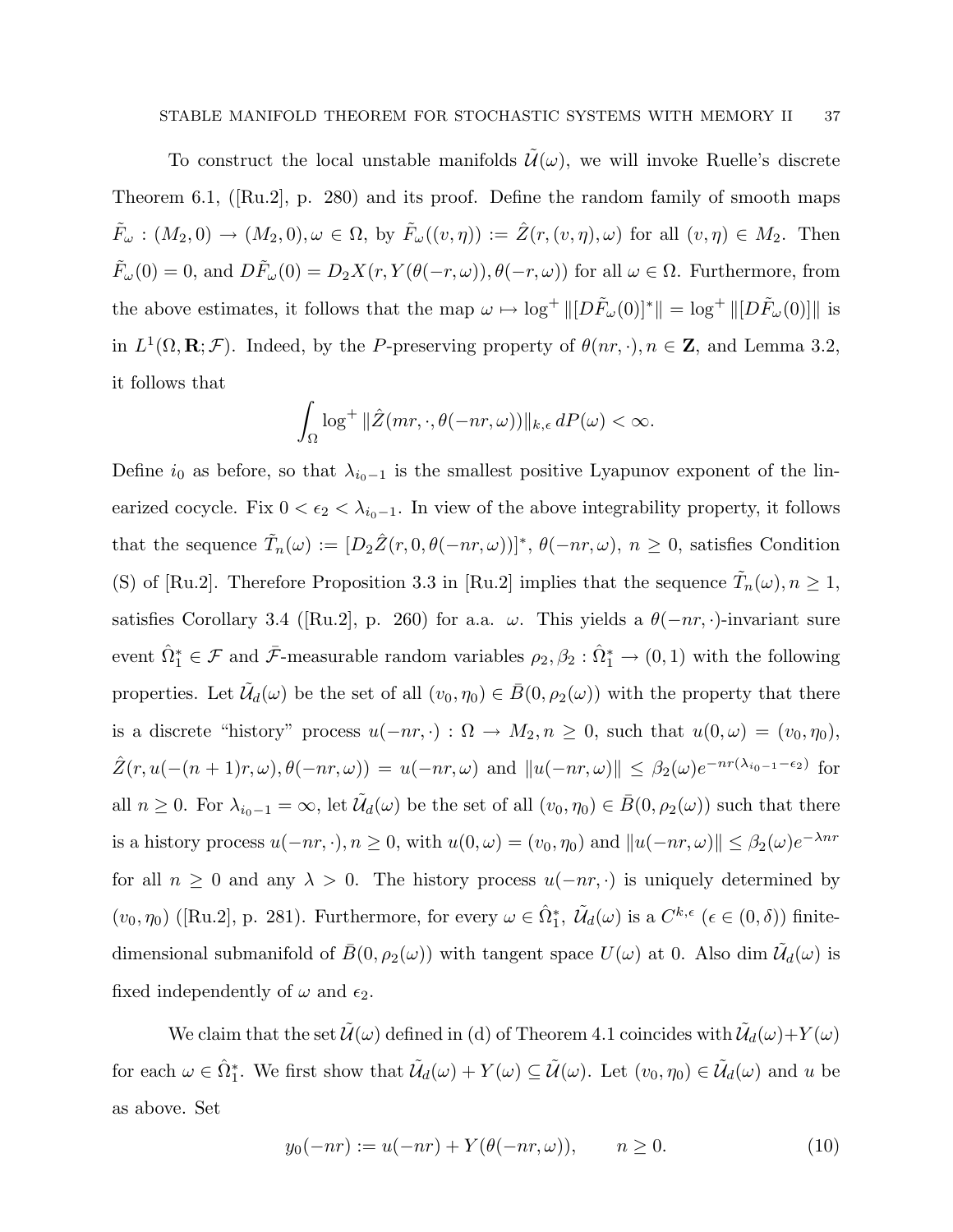It is easy to check that  $y_0$  is a discrete history process satisfying the first and second assertions in (d) of the proposition. Hence  $(v_0, \eta_0) + Y(\omega) \in \tilde{\mathcal{U}}(\omega)$ . Similarly,  $\tilde{\mathcal{U}}(\omega) \subseteq$  $\tilde{\mathcal{U}}_d(\omega) + Y(\omega)$  for all  $\omega \in \hat{\Omega}_1^*$ . Hence  $\tilde{\mathcal{U}}(\omega) = \tilde{\mathcal{U}}_d(\omega) + Y(\omega)$  for all  $\omega \in \hat{\Omega}_1^*$ . This immediately implies that  $\tilde{\mathcal{U}}(\omega)$  is a  $C^{k,\epsilon}$  ( $\epsilon \in (0,\delta)$ ) finite-dimensional submanifold of  $\bar{B}(Y(\omega),\rho_2(\omega))$ and

$$
T_{Y(\omega)}\tilde{\mathcal{U}}(\omega) = T_0\tilde{\mathcal{U}}_d(\omega) = \mathcal{U}(\omega).
$$

for all  $\omega \in \hat{\Omega}_1^*$ .

Assertion (e) of Theorem 4.1 in discrete time  $t = nr$  follows from ([Ru.2], Theorem 6.1).

For  $t = nr$  assertion (4) in Theorem 4.1 (f) follows from the Oseledec theorem and the cocycle property for the linearized semiflow; cf. [Mo.2], Corollary 2 (v) of Theorem 4.

The transversality assertion in  $(g)$  of Theorem 4.1 is implied by the relations

$$
T_{Y(\omega)}\tilde{\mathcal{U}}(\omega)=\mathcal{U}(\omega),\quad T_{Y(\omega)}\tilde{\mathcal{S}}(\omega)=\mathcal{S}(\omega),\quad M_2=\mathcal{U}(\omega)\oplus\mathcal{S}(\omega)
$$

which hold for a.a.  $\omega$ .

Taking  $\Omega^* := \Omega_1^* \cap \hat{\Omega}_1^*$ , completes the proof of assertions (a)-(g) of Theorem 4.1 for discrete time  $t = nr$ , with the exception of of the invariance (2) and the corresponding invariance for the unstable manifold in (f).

Suppose Hypothesis  $(SMW)_{k,\delta}$  holds for every  $k \geq 1$  and  $\delta \in (0,1]$ . Then a simple adaptation of the argument in [Ru.2], Section (5.3) (p. 297) gives a  $\theta(nr, \cdot)$ -invariant sure event in F, also denoted by  $\Omega^*$ , such that  $\tilde{S}(\omega), \tilde{\mathcal{U}}(\omega)$  are  $C^{\infty}$  for all  $\omega \in \Omega^*$ . The proof of Proposition 4.1 is now complete.  $\Box$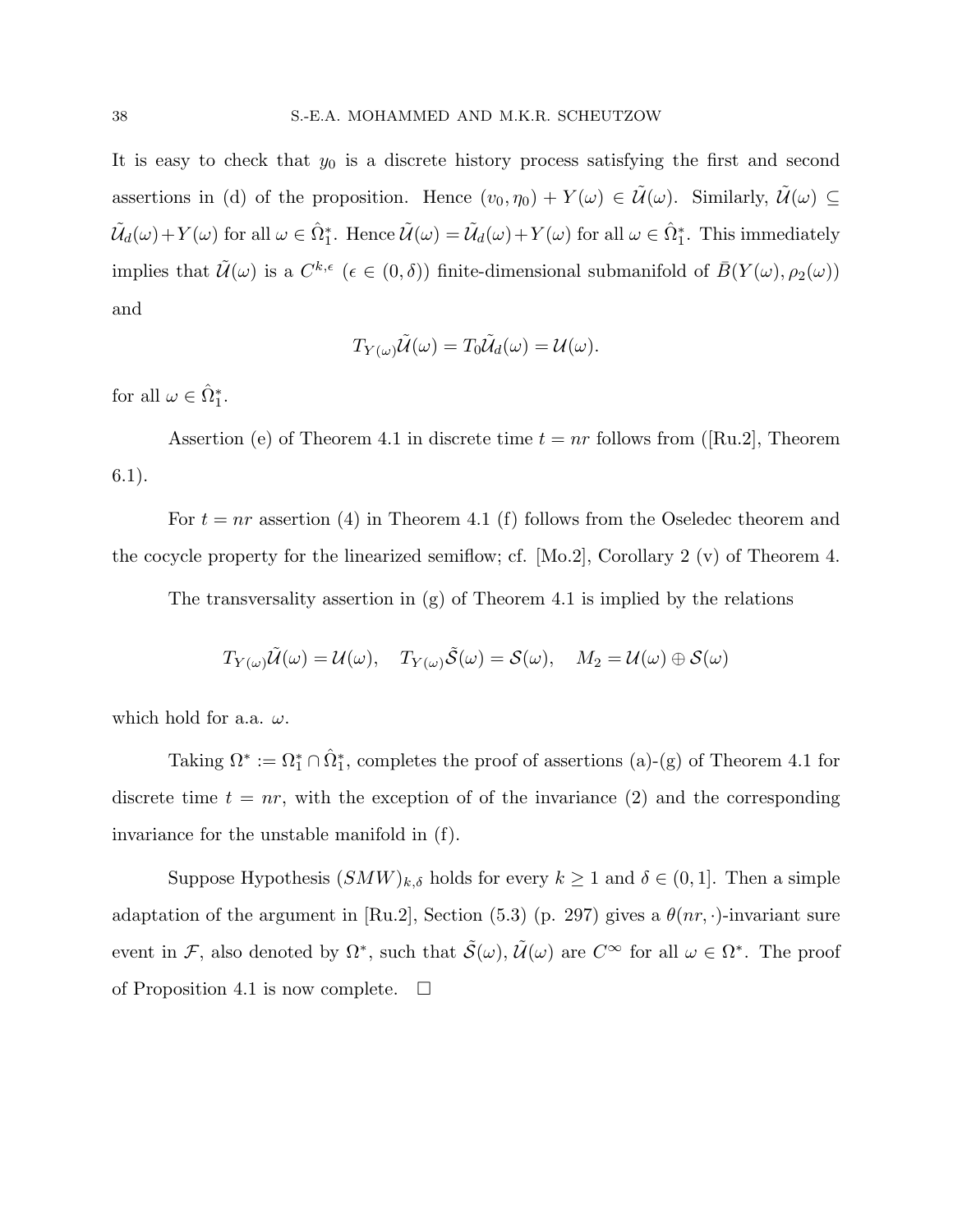#### 5. Proof of the local stable manifold theorem.

We devote this section to the proof of Theorem 4.1 in continuous time. A large part of the computations are directed toward perfection arguments, whereby we show that the local stable/unstable manifolds are parametrized by sure events which are invariant under the continuous-time shift  $\theta(t, \cdot): \Omega \to \Omega$ . The integrability properties of the cocycle  $(X, \theta)$ (Lemma 3.2) play a crucial role in controlling the excursions of the cocycle within delay periods.

Our first lemma gives "perfect versions" of the ergodic theorem and Kingman's subadditive ergodic theorem. These results are needed in order to construct the shiftinvariant sure events appearing in the statement of the local stable manifold theorem (Theorem 4.1). The reader may note that Lemmas 5.1-5.3 hold if  $\theta(t, \cdot)$  is any group of measure-preserving ergodic transformations on a probability space  $(\Omega, \mathcal{F}, P)$ , satisfying appropriate measurability properties.

#### Lemma 5.1.

- (i) Let  $\Omega_0 \in \bar{\mathcal{F}}$  be a sure event such that  $\theta(t, \cdot)(\Omega_0) \subseteq \Omega_0$  for all  $t \geq 0$ . Then there is a sure event  $\Omega_0^* \in \mathcal{F}$  such that  $\Omega_0^* \subseteq \Omega_0$  and  $\theta(t, \cdot)(\Omega_0^*) = \Omega_0^*$  for all  $t \in \mathbb{R}$ .
- (ii) Let  $h : \Omega \to \mathbf{R}^+$  be any function such that there exists an  $\overline{\mathcal{F}}$ -measurable function  $g_1 \in L^1(\Omega, \mathbf{R}^+; P)$  and a sure event  $\Omega_1 \in \overline{\mathcal{F}}$  such that sup  $0 \le u \le 1$  $h(\theta(u, \omega)) \leq g_1(\omega)$  for all  $\omega \in \Omega_1$ . Then there exists a sure event  $\Omega^* \in \mathcal{F}$  such that  $\theta(t, \cdot)(\Omega^*) = \Omega^*$  for all  $t \in \mathbf{R}$ , and

$$
\lim_{t \to \infty} \frac{1}{t} h(\theta(t,\omega)) = 0
$$

for all  $\omega \in \Omega^*$ .

(iii) Suppose  $f: \mathbf{R}^+ \times \Omega \to \mathbf{R} \cup \{-\infty\}$  is a process such that for each  $t \in \mathbf{R}^+$ ,  $f(t, \cdot)$  is  $(\bar{\mathcal{F}}, \mathcal{B}(\mathbf{R} \cup \{-\infty\}))$ -measurable and the following conditions hold: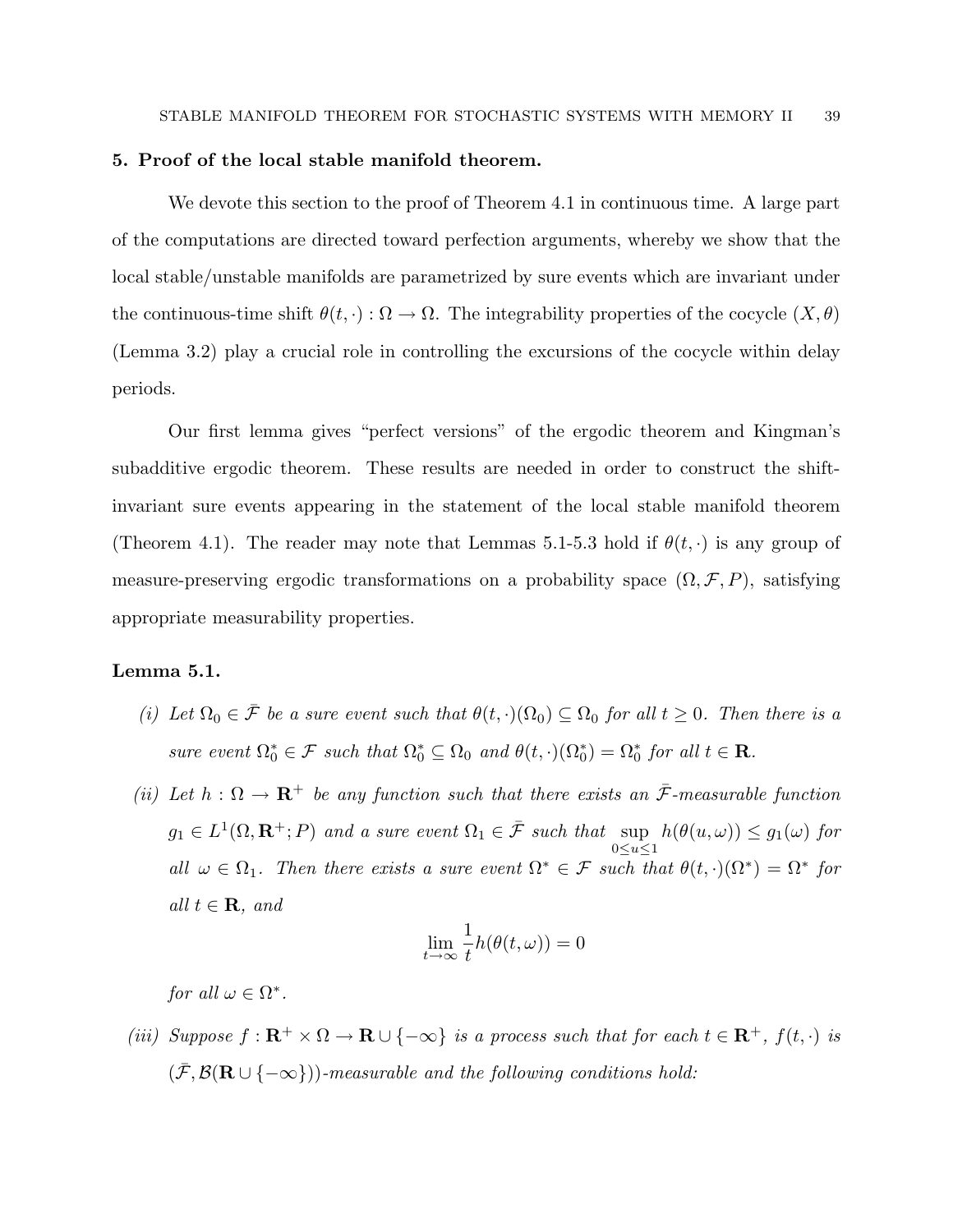(a) There is an  $\bar{\mathcal{F}}$ -measurable function  $g_2 \in L^1(\Omega, \mathbf{R}^+; P)$  and a sure event  $\tilde{\Omega}_1 \in$ F such that  $\int$  sup  $0 \le u \le 1$  $f^+(u, \omega) + \sup$  $0 \le u \le 1$  $\begin{aligned} \left[ f^+(1-u,\theta(u,\omega)) \right] &\leq g_2(\omega) \,\, \textit{for all} \,\, \omega \in \mathbb{R}^d, \end{aligned}$  $\tilde{\Omega}_1$  .

(b) 
$$
f(t_1+t_2,\omega) \leq f(t_1,\omega) + f(t_2,\theta(t_1,\omega))
$$
 for all  $t_1, t_2 \geq 0$  and all  $\omega \in \Omega$ .

Then there is a sure event  $\Omega_2 \in \mathcal{F}$  such that  $\theta(t, \cdot)(\Omega_2) = \Omega_2$  for all  $t \in \mathbb{R}$ , and a fixed number  $f^* \in \mathbf{R} \cup \{-\infty\}$  such that

$$
\lim_{t \to \infty} \frac{1}{t} f(t, \omega) = f^*
$$

for all  $\omega \in \Omega_2$ .

Proof.

The proof of assertion (i) of the lemma is given in Proposition 2.3 ([M-S.4]).

Assertions (ii) and (iii) of the lemma follow from assertion (i) and easy adaptations of the arguments in the proofs of Lemmas 5 and 7 in [Mo.2]. See also Lemma 3.3 in [M-S.4].  $\square$ 

The following lemma will be needed in order to construct the shift-invariant sure events appearing in the statement of the local stable manifold theorem. The lemma essentially gives a continuous-time "perfect version" of Corollary A.2 of [Ru.2], p. 288.

#### Lemma 5.2.

Suppose  $f : \mathbf{R}^+ \times \Omega \to \mathbf{R} \cup \{-\infty\}$  is a  $(\mathcal{B}(\mathbf{R}^+) \otimes \mathcal{F}, \mathcal{B}(\mathbf{R} \cup \{-\infty\}))$ -measurable process satisfying the following conditions:

(a) 
$$
\int_{\Omega} \left[ \sup_{0 \le t_1, t_2 \le T} f^+(t_1, \theta(t_2, \omega)) \right] dP(\omega) < \infty, \quad T \in (0, \infty).
$$
  
(b) 
$$
f(t_1 + t_2, \omega) \le f(t_1, \omega) + f(t_2, \theta(t_1, \omega)) \text{ for all } t_1, t_2 \ge 0 \text{ and all } \omega \in \Omega.
$$

Then there exists  $f^* \in \mathbf{R} \cup \{-\infty\}$  and a sure event  $\Omega_3 \in \mathcal{F}$  such that  $\theta(t, \cdot)(\Omega_3) = \Omega_3$ for all  $t \in \mathbf{R}$ , and the following hold: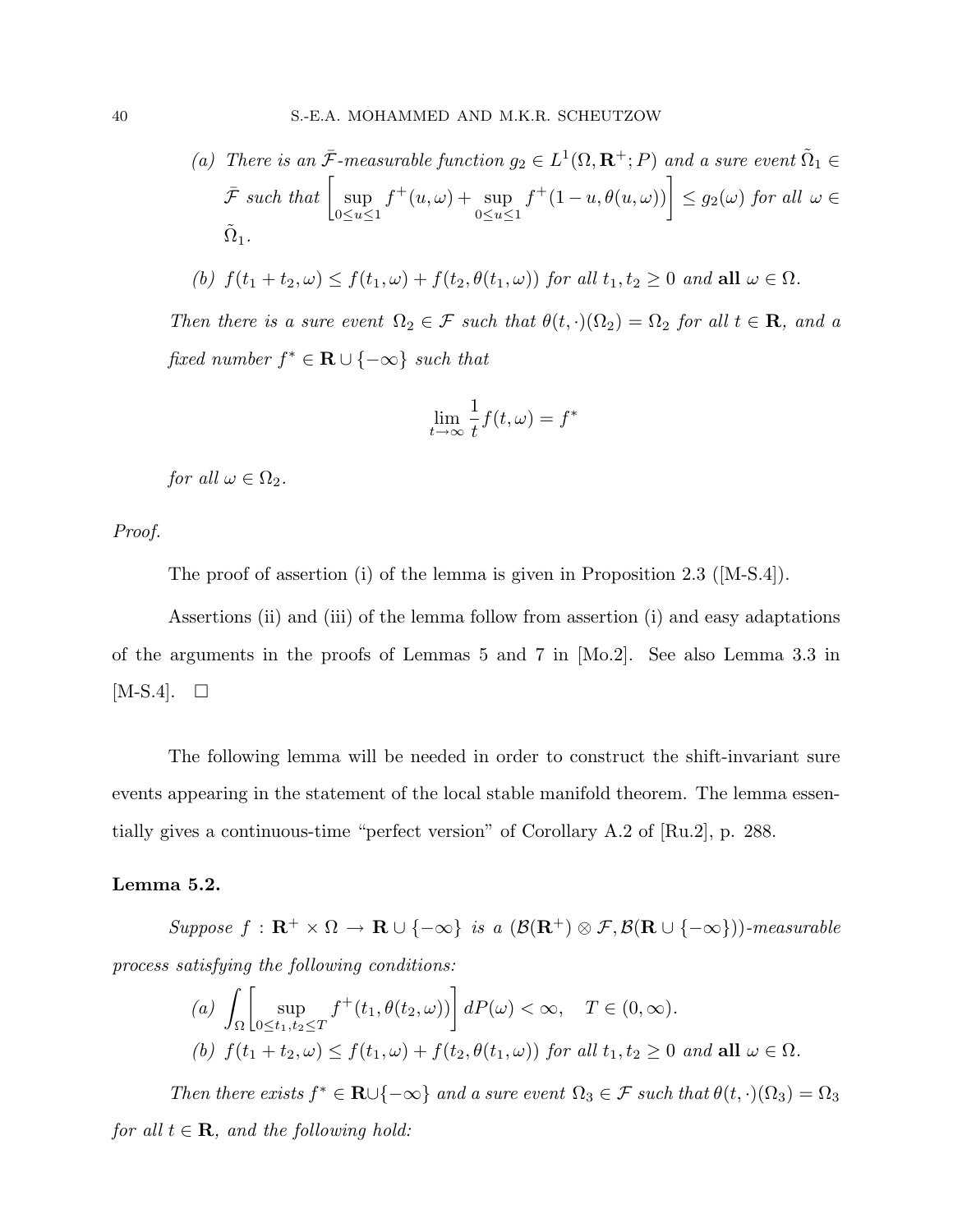$$
(1) \lim_{t \to \infty} \frac{1}{t} f(t, \omega) = f^*, \text{ for all } \omega \in \Omega_3.
$$

(2) If  $g^* \in \mathbf{R}$  is a finite number such that  $f^* \leq g^*$ , then for every  $\epsilon > 0$ , there exists an  $\bar{\mathcal{F}}$ -measurable function  $K_{\epsilon}: \Omega_3 \to [0, \infty)$  with the property that

$$
f(t-s, \theta(s, \omega)) \le (t-s)g^* + \epsilon t + K_{\epsilon}(\omega)
$$

for all  $\omega \in \Omega_3$  and whenever  $0 \leq s \leq t < \infty$ . Furthermore,  $K_{\epsilon}$  may be chosen such that  $K_{\epsilon}(\theta(l,\omega)) \leq K_{\epsilon}(\omega) + \epsilon l$  for all  $l \in [0,\infty)$  and all  $\omega \in \Omega_3$ .

#### Proof.

By Lemma 5.1 (iii), there exists  $f^* \in \mathbf{R} \cup \{-\infty\}$  and a sure event  $\Omega_2 \in \mathcal{F}$  such that  $\theta(t, \cdot)(\Omega_2) = \Omega_2$  for all  $t \in \mathbb{R}$  and (1) holds for all  $\omega \in \Omega_2$ . By hypotheses (a) and Lemma 5.1 (i), there is a sure event  $\Omega_0 \subseteq \Omega_2$  such that  $\Omega_0 \in \mathcal{F}$ ,  $\theta(t, \cdot)(\Omega_0) = \Omega_0$  for all  $t \in \mathbb{R}$ , and sup  $0 \le t_1, t_2 \le T$  $f^+(t_1, \theta(t_2, \omega)) < \infty$  for all  $T \geq 0$  and all  $\omega \in \Omega_0$ . Suppose  $g^*$  is a finite real number such that  $f^* \leq g^*$ . Define the process  $g: \mathbb{R}^+ \times \Omega \to \mathbb{R}^+$  by

$$
g(t,\omega) := \begin{cases} \max\{f(t,\omega) - t g^*, 0\}, & t \ge 0, \, \omega \in \Omega_0, \\ 0 & t \ge 0, \, \omega \notin \Omega_0. \end{cases}
$$

It is easy to check that g is non-negative,  $(\mathcal{B}(\mathbf{R}^+) \otimes \mathcal{F}, \mathcal{B}(\mathbf{R}^+))$ -measurable and satisfies conditions (a) and (b).

Define the process  $g': \mathbf{R}^+ \times \Omega \to \mathbf{R}^+$  by

$$
g'(t,\omega):=\sup_{0\leq s\leq t}[g(s,\omega)+g(t-s,\theta(s,\omega))],\quad t\geq 0,\,\omega\in\Omega.
$$

Using the fact that the projection of a  $\mathcal{B}(\mathbf{R}^+) \otimes \mathcal{F}$ -measurable set is  $\bar{\mathcal{F}}$ -measurable ([Co], p. 281), it follows that  $g'$  satisfies the hypotheses of Lemma 5.1 (iii). Therefore, there exists  $g'^* \geq 0$ , a sure event  $\Omega_4 \in \mathcal{F}$  such that  $\theta(t, \cdot)(\Omega_4) = \Omega_4$  for all  $t \in \mathbf{R}$  and  $\lim_{t \to \infty}$ 1 t  $g'(t, \omega) =$  $g'^*$  for all  $\omega \in \Omega_4$ .

Next, we claim that

$$
\lim_{t \to \infty} \frac{1}{t} \sup_{0 \le s \le t} g(t - s, \theta(s, \omega)) = 0
$$
\n
$$
(*)
$$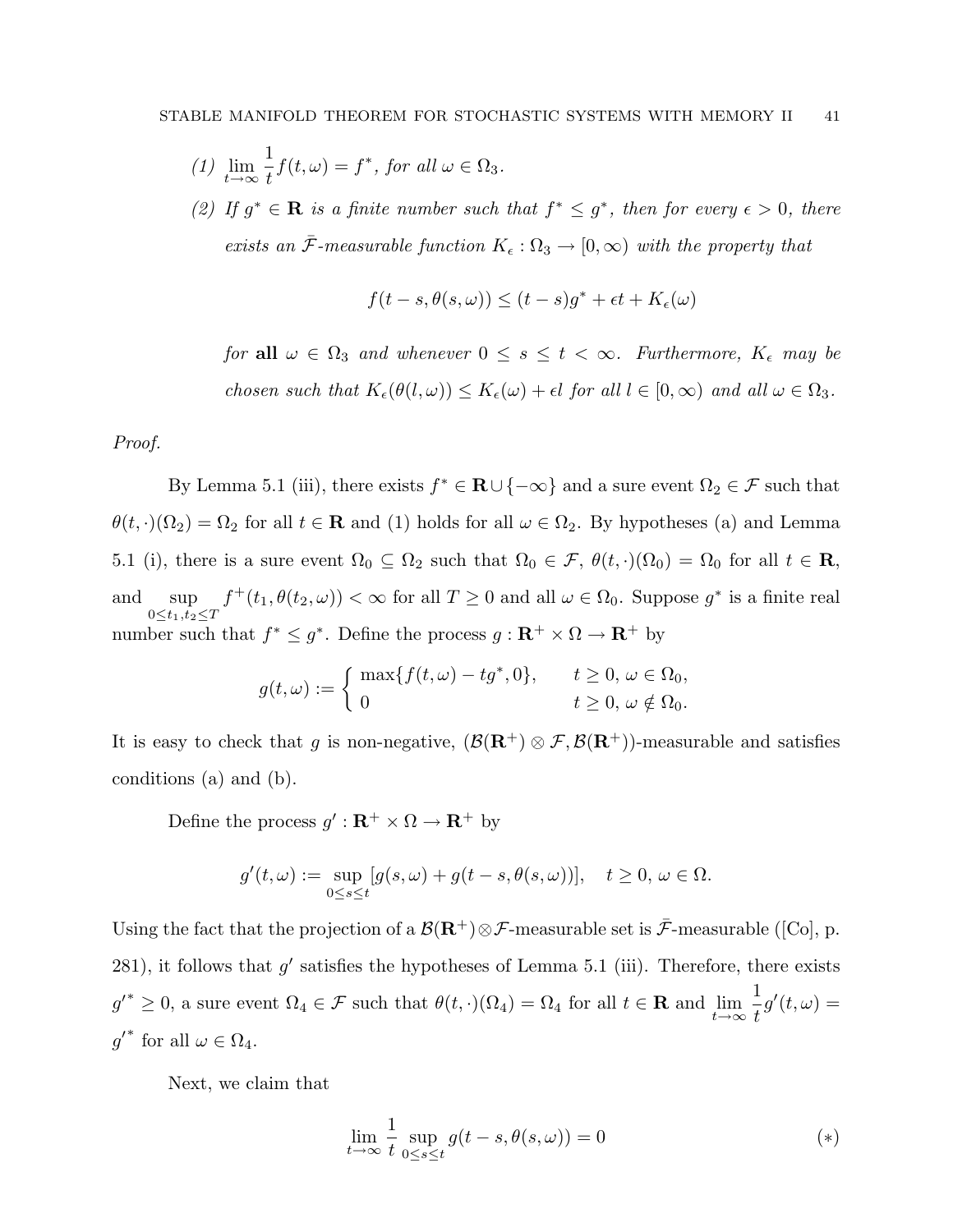in probability. This claim easily implies  $g'^* = 0$ . Hence there is a sure event  $\Omega_5 \in \mathcal{F}$  such that  $\Omega_5 \subseteq \Omega_0 \cap \Omega_4$ ,  $\theta(t, \cdot)(\Omega_5) = \Omega_5$  for all  $t \in \mathbf{R}$  and  $(*)$  holds for all  $\omega \in \Omega_5$ . The proof of assertion (2) is completed by setting

$$
K_{\epsilon}(\omega) := \sup_{0 \le s \le t < \infty} [g(t - s, \theta(s, \omega)) - \epsilon t]
$$

for all  $\omega \in \Omega_5$  and a fixed  $\epsilon > 0$ . It is easy to see from the above definition that  $K_{\epsilon} : \Omega_5 \to$  $[0, \infty)$  is  $(\bar{\mathcal{F}}, \mathcal{B}(\mathbf{R}^+))$ -measurable and  $K_{\epsilon}(\theta(l,\omega)) \leq K_{\epsilon}(\omega) + \epsilon l$  for all  $l \in [0,\infty)$  and all  $\omega \in \Omega_5.$ 

It remains to establish our claim (\*). The process  $h : \mathbb{R}^+ \times \Omega \to \mathbb{R}$ 

$$
h(t,\omega) := g(t, \theta(-t,\omega)), \quad t \in \mathbf{R}^+, \ \omega \in \Omega
$$

satisfies the conditions of Lemma 5.1 (iii). Therefore

$$
\lim_{t \to \infty} \frac{1}{t} h(t, \omega) = 0
$$

for almost all  $\omega \in \Omega_4$  and hence in probability. Fix  $\delta > 0$  and  $t_0 > 0$  such that  $P(\frac{1}{t})$  $\frac{1}{t}h(t,\cdot) \ge \delta$  >  $\delta$  for all  $t \ge t_0$ . Suppose  $t \ge t_0$ , and consider

$$
\sup_{0 \le s \le t} \frac{1}{t} g(t-s, \theta(s,\omega)) \le \sup_{0 \le s \le t-t_0} \frac{1}{t} g(t-s, \theta(s,\omega)) + \sup_{t-t_0 \le s \le t} \frac{1}{t} g(t-s, \theta(s,\omega)) \le \sup_{0 \le s \le t-t_0} \frac{1}{t} g(t-s, \theta(-(t-s), \theta(t,\omega))) + \sup_{t-t_0 \le s \le t} \frac{1}{t} g(t-s, \theta(s,\omega)).
$$

The first term in the right hand side of the last inequality is less than or equal to  $\delta$  with probability at least  $1 - \delta$ . The second term converges to 0 in probability by assumption (a). Hence  $(*)$  holds and the proof of the lemma is complete.  $\Box$ 

For convenience, we shall frequently adopt the following convention: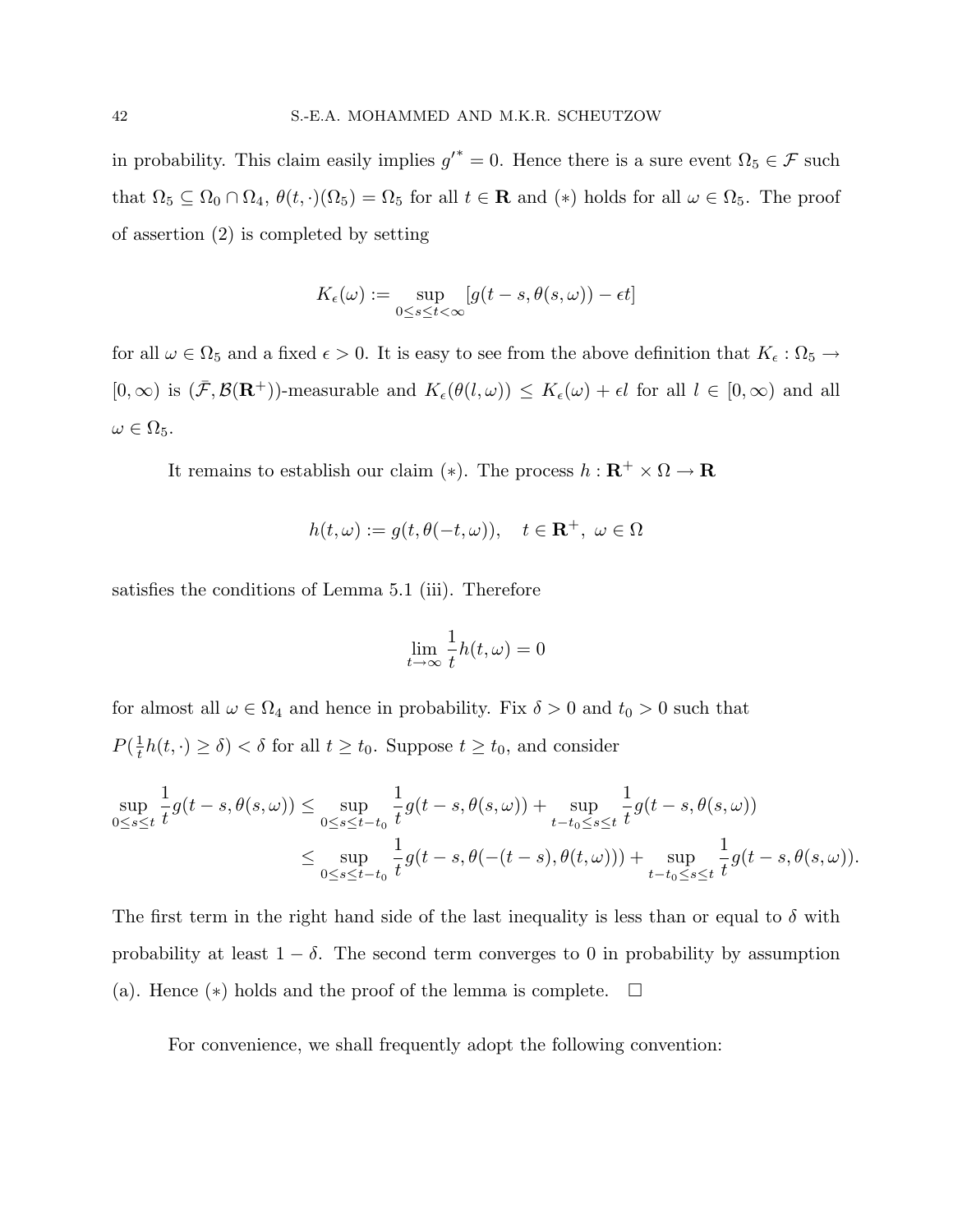#### Definition 5.1.

Let  $\{P(\omega): \omega \in \Omega\}$  be a family of propositions. We say that  $P(\omega)$  holds perfectly in  $\omega$  if there is a sure event  $\Omega^* \in \mathcal{F}$  such that  $\theta(t, \cdot)(\Omega^*) = \Omega^*$  for all  $t \in \mathbf{R}$  and  $P(\omega)$  is true for every  $\omega \in \Omega^*$ .

Our next result is basically a "perfect version" of Proposition 3.2 in [Ru.2], p. 257. The proof uses Lemma 5.2. We denote by  $\mathcal{B}_s(L(H))$  the Borel  $\sigma$ -algebra on  $L(H)$ generated by the strong topology on  $L(H)$ , viz. the smallest topology on  $L(H)$  for which all evaluations  $L(H) \ni A \mapsto A(z) \in H$ ,  $z \in H$ , are continuous.

#### Lemma 5.3.

Let H be a real separable Hilbert space,  $\theta(t, \cdot) : \Omega \to \Omega$  be an ergodic measurepreserving group of transformations on the probability space  $(\Omega, \mathcal{F}, P)$ . Suppose

 $(T^t(\omega), \theta(t, \omega))$ ,  $t \geq 0$ , is a perfect cocycle of bounded linear operators in H satisfying the following hypotheses:

- (i) The process  $\mathbb{R}^+ \times \Omega \ni (t, \omega) \mapsto T^t(\omega) \in L(H)$  is  $(\mathcal{B}(\mathbb{R}^+) \otimes \mathcal{F}, \mathcal{B}_s(L(H)))$ -measurable.
- (ii) The map  $\mathbf{R}^+ \times \Omega \ni (t, \omega) \mapsto \theta(t, \omega) \in \Omega$  is  $(\mathcal{B}(\mathbf{R}^+) \otimes \mathcal{F}, \mathcal{F})$ -measurable.
- $(iii)$  E sup  $0 \le t_1, t_2 \le a$  $\log^+ \|T^{t_2}(\theta(t_1, \cdot))\|_{L(H)} < \infty$  for any finite  $a > 0$ .
- (iv) There is a fixed  $t_0 > 0$  such that for each  $t \geq t_0$ ,  $T^t(\omega)$  is compact, perfectly in  $\omega$ .
- (v) For any  $u \in H$ , the map  $[0, \infty) \ni t \mapsto T^t(\omega)(u) \in H$  is continuous, perfectly in  $\omega$ .

Let  $\{\cdots < \lambda_{i+1} < \lambda_i < \cdots < \lambda_2 < \lambda_1\}$  be the Lyapunov spectrum of  $(T^t(\omega), \theta(t, \omega))$ , with Oseledec spaces

$$
\cdots E_{i+1}(\omega) \subset E_i(\omega) \subset \cdots \subset E_2(\omega) \subset E_1(\omega) = H.
$$

Let  $j_0 \geq 1$  be any fixed integer with  $\lambda_{j_0} > -\infty$ . Let the integer function  $r : \{1, 2, \cdots, Q\} \rightarrow$  ${1, 2, \cdots, j_0}$  "count" the multiplicities of the Lyapunov exponents in the sense that  $r(1)$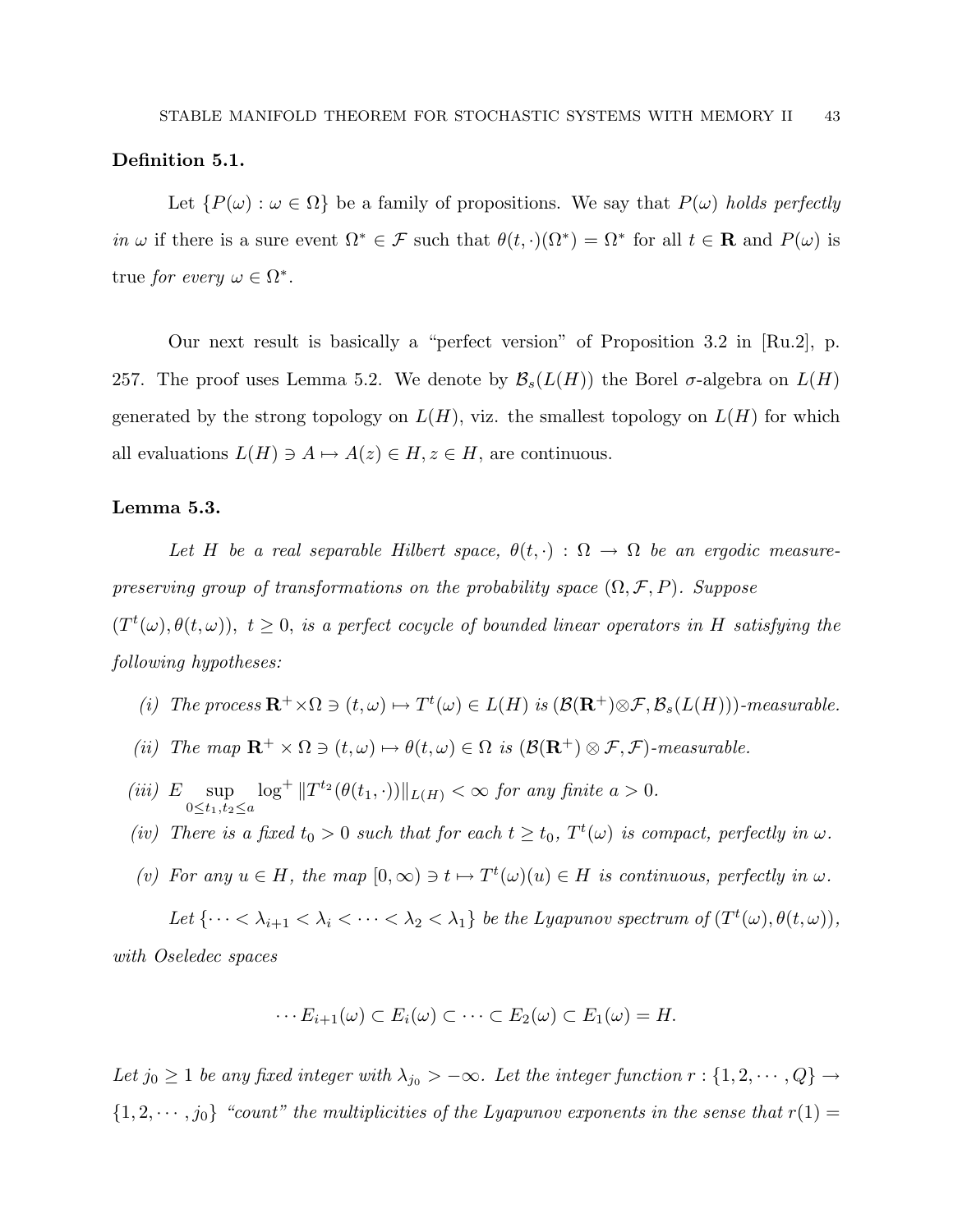1,  $r(Q) = j_0$ , and for each  $1 \le i \le j_0$ , the number of integers in  $r^{-1}(i)$  is the multiplicity of  $\lambda_i$ . Set  $V_n(\omega) := E_{j_0+1}(\theta(nt_0, \omega)), n \geq 0$ .

Then the sequence  $T_n(\omega) := T^{t_0}(\theta((n-1)t_0, \omega))$ ,  $n \geq 1$ , satisfies Condition (S) of [Ru.2] perfectly in  $\omega$  with  $Q = \text{codim } E_{j_0+1}(\omega)$ . In particular, there is an  $\mathcal{F}\text{-}measurable set$ of Q orthonormal vectors  $\{\xi_0^{(1)}\}$  $\binom{1}{0}(\omega), \cdots, \xi_0^{(Q)}(\omega) \}$  such that  $\xi_0^{(k)}$  $\binom{K(\kappa)}{0}$  ( $\omega\in [E_{r(k)}(\omega)\backslash E_{r(k)+1}(\omega)]$ for  $k = 1, \dots, Q$ , perfectly in  $\omega$ , and satisfying the following properties:

Set 
$$
\xi_t^{(k)}(\omega) := \frac{T^t(\omega)(\xi_0^{(k)}(\omega))}{\|T^t(\omega)(\xi_0^{(k)}(\omega))\|}
$$
, and for any  $u \in H$ , write

$$
u = \sum_{k=1}^{Q} u_t^{(k)}(\omega) \xi_t^{(k)}(\omega) + u_t^{(Q+1)}(\omega), \quad u_t^{(Q+1)}(\omega) \in V_0(\theta(t, \omega)), \ \omega \in \Omega.
$$

Then for any  $\epsilon > 0$ , there is an  $\bar{\mathcal{F}}$ -measurable random constant  $D_{\epsilon}(\omega) > 0$  such that the following inequalities hold perfectly in  $\omega$ :

$$
|u_t^{(k)}(\omega)| \le D_{\epsilon}(\omega)e^{\epsilon t} ||u||
$$
  

$$
||u_t^{(Q+1)}(\omega)|| \le D_{\epsilon}(\omega)e^{\epsilon t} ||u||
$$
  

$$
D_{\epsilon}(\theta(l,\omega)) \le D_{\epsilon}(\omega)e^{\epsilon l}
$$

for all  $t \geq 0, 1 \leq k \leq Q$  and for all  $l \in [0, \infty)$ .

Furthermore, all the random constants in Ruelle's condition (S) may be chosen to be  $\bar{\mathcal{F}}$ -measurable in  $\omega$ .

#### Proof.

We will follow the proof of Proposition 3.2 in [Ru.2], ensuring that the relevant parts of the argument hold perfectly in  $\omega$ .

For simplicity of notation, we will assume (with no loss of generality) that  $t_0 = 1$ .

First note that in view of (iii), the perfect cocycle property, Lemma 5.1 and the argument in Theorem 4 ([Mo.2]), it follows that  $T_n(\omega)$  satisfies Condition (S1) perfectly in  $\omega$ . (Observe that Condition 3.4 in [Ru.2] holds perfectly by the ordering of the fixed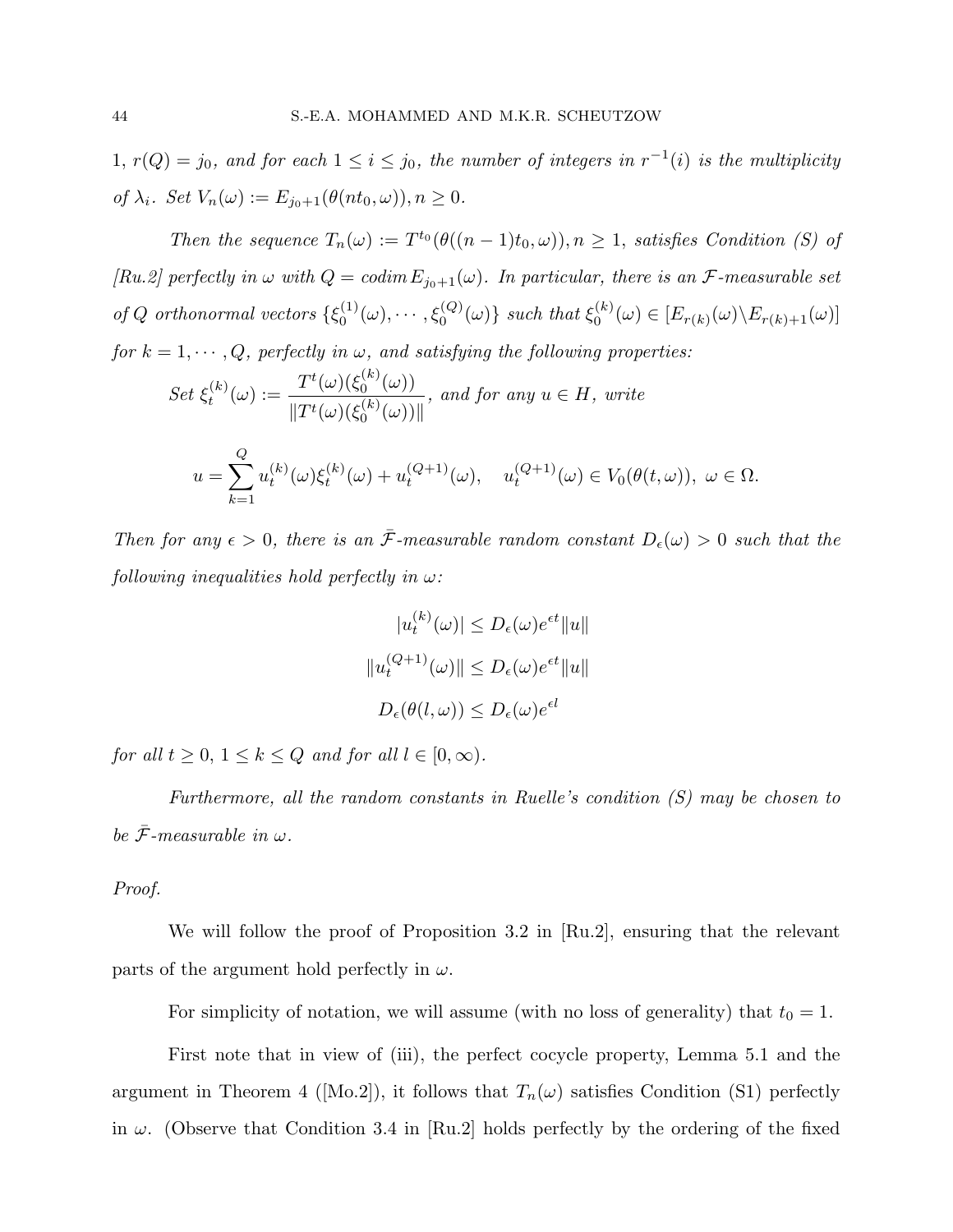Lyapunov spectrum.) Let  $\Omega^*$  be the perfect event where (S1) holds. Let codim  $V_0(\omega) = Q$ , for all  $\omega \in \Omega^*$ ; then, by ergodicity, codim  $V_n(\omega) = \text{codim } E_{j_0+1}(\theta(n,\omega)) = Q$ . Hence (S2) holds for all  $\omega \in \Omega^*$ .

To establish a perfect version of (S3), we will prove the stronger statement that  $(T^t(\omega), \theta(t, \omega))$  satisfies (S3) perfectly in  $\omega$ . Define  $\hat{T}^t(\omega) := T^t(\omega)|V_0(\omega), \omega \in \Omega^*, t \geq 0$ . Then  $\hat{T}^t(\omega)(V_0(\omega)) \subseteq V_0(\theta(t,\omega))$ , and

$$
\hat{T}^{t_1+t_2}(\omega) = \hat{T}^{t_2}(\theta(t_1,\omega)) \circ \hat{T}^{t_1}(\omega)
$$
\n
$$
(1)
$$

for all  $\omega \in \Omega^*, t \geq 0$ . Define  $F_t(\omega) := \log ||\hat{T}^t(\omega)||, \ \omega \in \Omega^*, t \geq 0$ . Then (1) implies that  $(F_t(\omega), \theta(t, \omega))$  is perfectly subadditive, and (iii) implies that sup  $0 \le t_1, t_2 \le T$  $F_{t_0}^+$  $t_{2}^{+}(\theta(t_{1},\cdot))$  is integrable for any finite  $T > 0$ . Hence Lemma 5.1 applies, and we get a fixed number  $F^* \in \mathbf{R} \cup \{-\infty\}$  such that

$$
\lim_{t \to \infty} \frac{1}{t} F_t(\omega) = F^*
$$

perfectly in  $\omega$ . Let  $S = j_0$ , and  $\mu^{(S+1)} := \lambda_{j_0+1}$ , when  $\lambda_{j_0+1} > -\infty$ ; if  $\lambda_{j_0+1} = -\infty$ , we set  $\mu^{(S+1)}$  to be any fixed finite number in  $(-\infty, \lambda_{j_0})$ . From  $(3.5)$ , p. 258 in [Ru.2], we see that  $F^* \leq \mu^{(S+1)}$ . Let  $\epsilon > 0$ . If  $\lambda_{j_0+1} > -\infty$ , then by Lemma 5.2(2), we get

$$
\log \|\hat{T}^{t-s}(\theta(s,\omega))\| \le (t-s)\mu^{(S+1)} + \epsilon t + K_{\epsilon}(\omega), \quad 0 \le s \le t < \infty,
$$
 (2)

perfectly in  $\omega$ , with  $K_{\epsilon}$   $\bar{\mathcal{F}}$ -measurable. Note that by Lemma 5.2,  $K_{\epsilon}(\omega)$  is finite (perfectly in  $\omega$ ) and satisfies the inequality

$$
K_{\epsilon}(\theta(l,\omega)) \leq K_{\epsilon}(\omega) + \epsilon l
$$

perfectly in  $\omega$  for all  $l \in [0,\infty)$ . Putting  $t = n, s = m + 1$  in (2) where  $0 < m < n$  are integers, shows that  $T_n(\omega)$  satisfies (S3) perfectly in  $\omega$ .

Finally, we show that the above sequence also satisfies (S4) perfectly in  $\omega$ . In the spirit of the preceding analysis, it is sufficient to prove that the continuous-time cocycle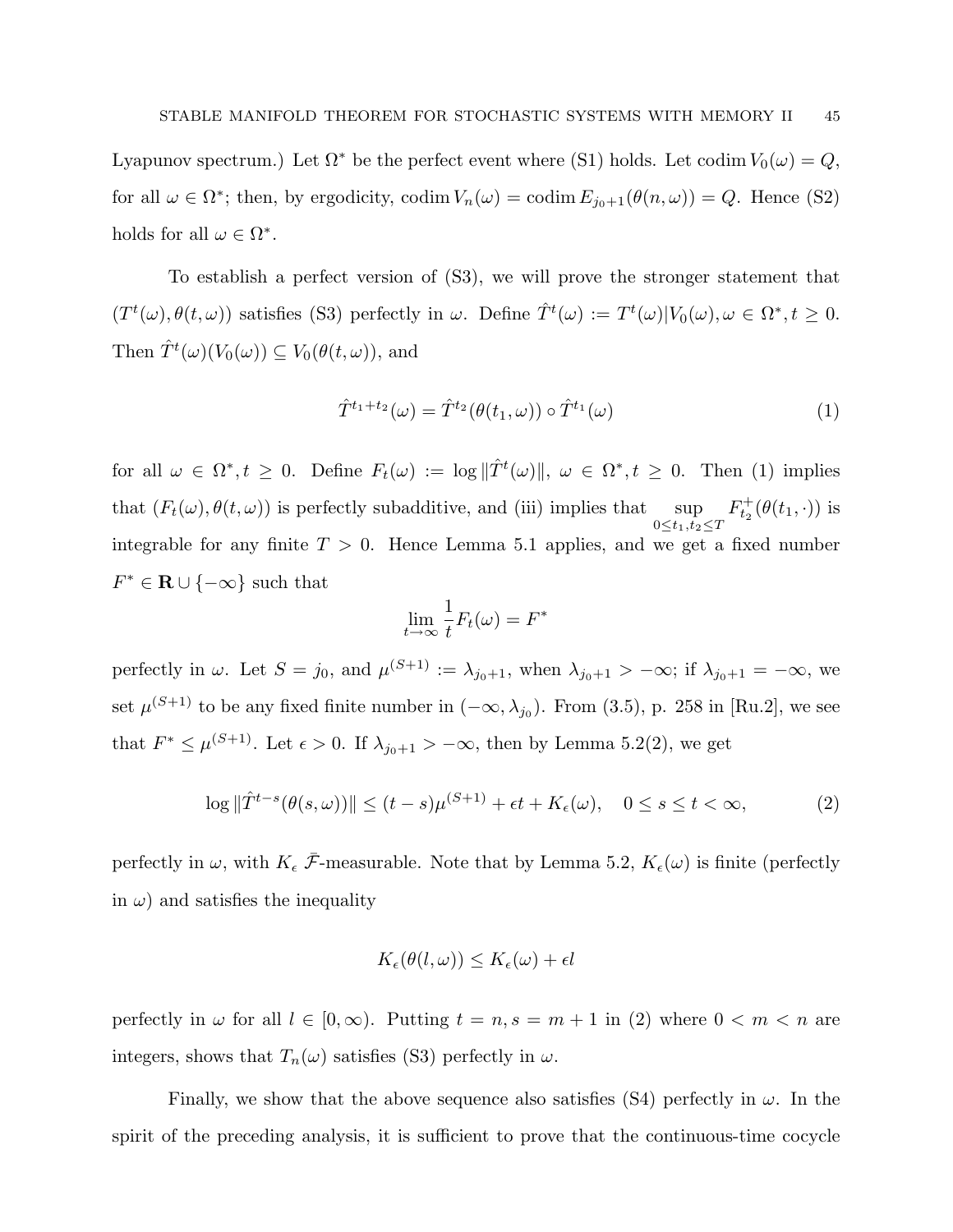$(T^t(\omega), \theta(t, \omega))$  satisfies (S4) perfectly in  $\omega$ . Define the family of operators  $\check{T}^t(\omega) : H \to$  $V_0(\theta(t,\omega))^{\perp} \subseteq H$ ,  $\tilde{T}^t(\omega) : H \to V_0(\theta(t,\omega)) \subseteq H$  via the orthogonal decomposition

$$
T^{t}(\omega)(\xi) = \check{T}^{t}(\omega)(\xi) + \tilde{T}^{t}(\omega)(\xi)
$$
\n(3)

for all  $\xi \in H, t \geq 0, \omega \in \Omega^*$ , where  $\tilde{T}^t(\omega)(\xi) \in V_0(\theta(t,\omega)), \tilde{T}^t(\omega)(\xi) \in V_0(\theta(t,\omega))^{\perp}$  are the orthogonal projections of  $T^t(\omega)(\xi)$  on  $V_0(\theta(t,\omega))$  and  $V_0(\theta(t,\omega))^{\perp}$ , respectively. We claim that  $(\check{T}^t(\omega), \theta(t, \omega))$  satisfies the perfect cocycle identity in  $L(H)$  ([M-S.3], Definition 1.2 (ii)). To see this, fix  $\omega \in \Omega, t_1, t_2 \geq 0, \xi \in H$  and consider

$$
T^{t_1+t_2}(\omega)(\xi) = T^{t_2}(\theta(t_1,\omega))[T^{t_1}(\omega)(\xi)]
$$
  
=  $\check{T}^{t_2}(\theta(t_1,\omega))[T^{t_1}(\omega)(\xi)] + \check{T}^{t_2}(\theta(t_1,\omega))[T^{t_1}(\omega)(\xi)] + \tilde{T}^{t_2}(\theta(t_1,\omega))[T^{t_1}(\omega)(\xi)]$   
+  $\tilde{T}^{t_2}(\theta(t_1,\omega))[T^{t_1}(\omega)(\xi)].$  (4)

Now by the cocycle invariance of  $V_0(\omega)$  under  $T^t(\omega)$ , it follows that  $\check{T}^t(\omega)(\xi) = 0$  whenever  $\xi \in V_0(\omega)$ . Therefore  $\check{T}^{t_2}(\theta(t_1,\omega))[\tilde{T}^{t_1}(\omega)(\xi)] = 0$ . Thus (4) gives

$$
T^{t_1+t_2}(\omega)(\xi) = \check{T}^{t_2}(\theta(t_1,\omega))[\check{T}^{t_1}(\omega)(\xi)] + \tilde{T}^{t_2}(\theta(t_1,\omega))[\check{T}^{t_1}(\omega)(\xi)] + \tilde{T}^{t_2}(\theta(t_1,\omega))[\tilde{T}^{t_1}(\omega)(\xi)]
$$
\n
$$
= \check{T}^{t_1+t_2}(\omega)(\xi) + \tilde{T}^{t_1+t_2}(\omega)(\xi)
$$
\n(6)

for all  $\xi \in H$ . The first term on the right-hand side of (5) belongs to  $V_0(\theta(t_1+t_2,\omega))^{\perp}$  and the second two terms belong to  $V_0(\theta(t_1+t_2,\omega))$ . Therefore by uniqueness of the direct-sum representation on the right-hand side of (6), it follows that

$$
\check{T}^{t_1+t_2}(\omega)(\xi) = \check{T}^{t_2}(\theta(t_1,\omega))[\check{T}^{t_1}(\omega)(\xi)]
$$
\n(7)

for all  $\xi \in H$ . This proves that  $(\check{T}^t(\omega), \theta(t, \omega))$  satisfies the perfect cocycle identity in  $L(H)$  $([M-S.3],$  Definition 1.2 (ii)). To complete the proof of  $(S4)$ , note first that the integrability property (iii) of the lemma implies that

$$
E \sup_{0 \le t_1, t_2 \le a} \log^+ \| \check{T}^{t_2}(\theta(t_1, \cdot)) \|_{L(H)} < \infty \tag{8}
$$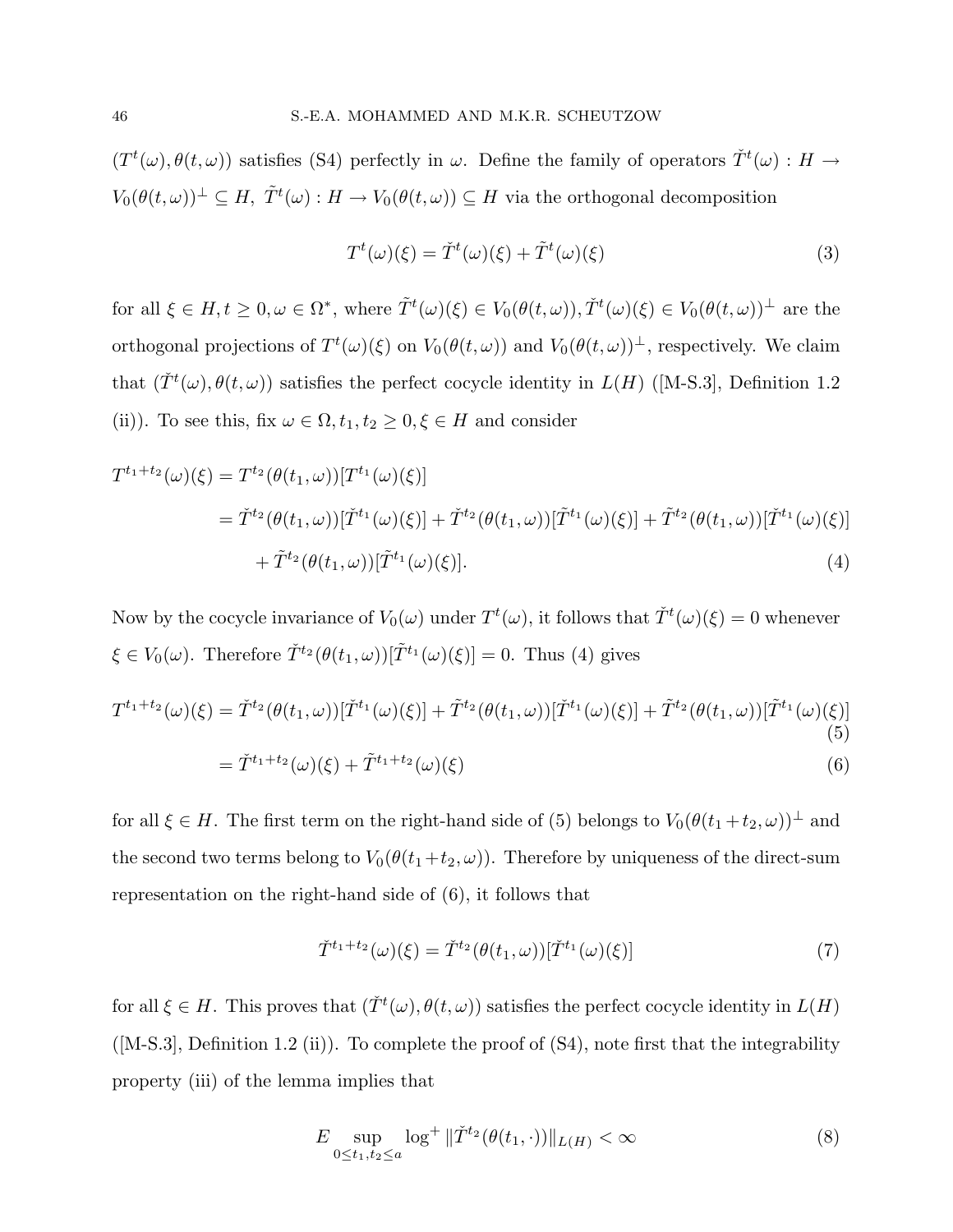for any finite  $a > 0$ . Applying the perfect Oseledec theorem to  $(T^t(\omega), \theta(t, \omega))$  and  $(\check{T}^t(\omega), \theta(t, \omega))$  shows that the following limits exist perfectly in  $\omega$  for all  $\xi \in H$ :

$$
\lim_{t \to \infty} \frac{1}{t} \log \| \check{T}^t(\omega)(\xi) \| = \check{l}_{\xi}, \qquad \lim_{t \to \infty} \frac{1}{t} \log \| T^t(\omega)(\xi) \| = l_{\xi}
$$

where  $l_{\xi}, \tilde{l}_{\xi}$  are fixed numbers in  $\mathbf{R} \cup \{-\infty\}$ . Now from (3.6) in ([Ru.2], p. 259), we know that

$$
\check{l}_{\xi} = \lim_{n \to \infty} \frac{1}{n} \log \|\check{T}^n(\omega)(\xi)\| = \lim_{n \to \infty} \frac{1}{n} \log \|T^n(\omega)(\xi)\| = l_{\xi}
$$

for a.a.  $\omega$  and for all  $\xi \in H \backslash V_0(\omega)$ . Therefore the equality

$$
\lim_{t \to \infty} \frac{1}{t} \log \| \check{T}^t(\omega)(\xi) \| = \lim_{t \to \infty} \frac{1}{t} \log \| T^t(\omega)(\xi) \|
$$

holds perfectly in  $\omega$  for all  $\xi \in H\backslash V_0(\omega)$ . Hence, relation (3.6) in ([Ru.2], p. 259) may be replaced by the continuous-time "perfect" relation

$$
\lim_{t \to \infty} \frac{1}{t} \log \frac{\|\check{T}^t(\omega)(\xi)\|}{\|T^t(\omega)(\xi)\|} = 0
$$
\n(9)

for all  $\xi \in H \backslash V_0(\omega)$ .

We now complete the proof of the lemma by following the rest of the argument in the proof of Proposition 3.2 in ([Ru.2], p. 259). By ([C-V], Theorem III.6, p. 65) and Gram-Schmidt orthogonalization, we may select a set of  $Q, \mathcal{F}$ -measurable, orthonormal vectors  $\{\xi_0^{(1)}\}$  $\mathcal{S}_0^{(1)}(\omega), \cdots, \mathcal{E}_0^{(Q)}(\omega)\}$  such that  $\mathcal{E}_0^{(k)}$  $\mathcal{O}_0^{(k)}(\omega) \in [E_{r(k)}(\omega) \backslash E_{r(k)+1}(\omega)] \cap V_0(\omega)^\perp \text{ for } k = 1, \cdots, Q,$ perfectly in  $\omega$ . In the argument in [Ru.2], p. 259, replace (3.6) by (9), n by t,  $\xi_n^{(k)}$  by  $\xi_t^{(k)}$  $t^{(k)}_t(\omega):=\frac{T^t(\omega)(\xi_0^{(k)})}{\mathbb{I}(\mathcal{I}(t),\xi_0^{(k)})}$  $\binom{\kappa}{0}(\omega)$  $\|T^t(\omega)(\xi_0^{(k)})\|$  $\binom{k}{0}(\omega)$ ,  $V_n$  by  $V_0(\theta(t,\omega))$ , and  $\eta_n^{(k)}$  by  $\eta_t^{(k)}$  $\check{T}^{(k)}_t(\omega) := \frac{\check{T}^{t}(\omega)(\xi_0^{(k)})}{\|\nabla \mathcal{H}(\omega)\|(\xi_0^{(k)})}$  $\binom{(\kappa)}{0}(\omega)$  $\|T^t(\omega)(\xi_0^{(k)})\|$  $\binom{(\kappa)}{0}(\omega)$ . Therefore for  $u \in H$ , we write

$$
u = \sum_{k=1}^{Q} u_t^{(k)}(\omega) \xi_t^{(k)}(\omega) + u_t^{(Q+1)}(\omega), \quad u_t^{(Q+1)}(\omega) \in V_0(\theta(t, \omega)), \tag{10}
$$

perfectly in  $\omega$  for all  $t \geq 0$ . Furthermore, as in [Ru.2], p. 259, (9) implies that

$$
\lim_{t \to \infty} \frac{1}{t} \log |\det(\eta_t^{(1)}(\omega), \cdots, \eta_t^{(Q)}(\omega))| = 0,
$$
\n(11)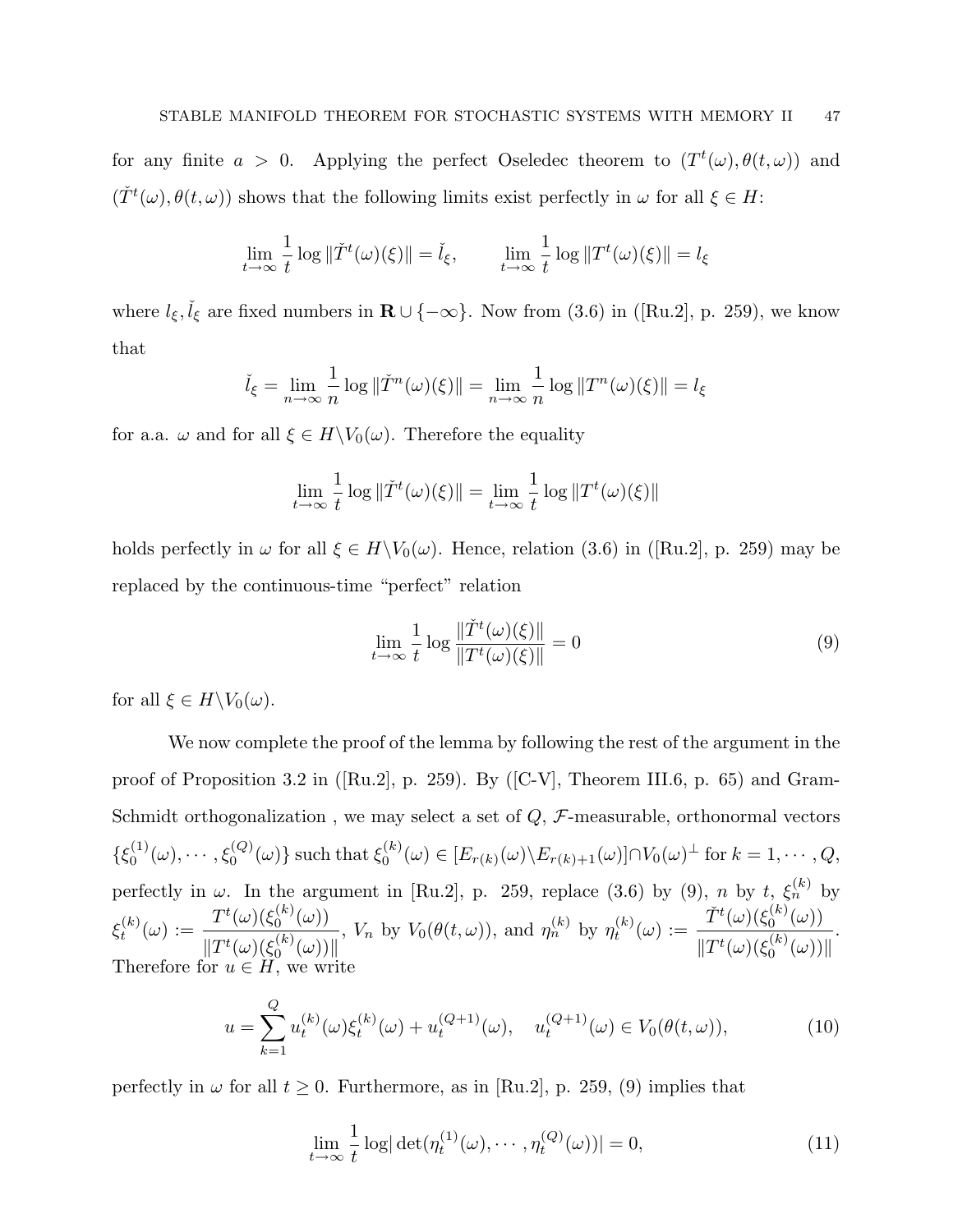perfectly in  $\omega$ .

Finally, we will show that for any  $\epsilon > 0$ , there is an  $\bar{\mathcal{F}}$ -measurable non-negative function  $D_{\epsilon} : \Omega \to (0, \infty)$  such that the following inequalities hold perfectly in  $\omega$ :

$$
|u_t^{(k)}(\omega)| \le D_{\epsilon}(\omega)e^{\epsilon t} ||u||
$$
  

$$
||u_t^{(Q+1)}(\omega)|| \le D_{\epsilon}(\omega)e^{\epsilon t} ||u||
$$
  

$$
D_{\epsilon}(\theta(l,\omega)) \le D_{\epsilon}(\omega)e^{\epsilon l}
$$
 (12)

for all  $t \geq 0$ ,  $1 \leq k \leq Q$  and for all  $l \in [0, \infty)$ .

To prove the above inequalities, define

$$
D_{\epsilon}(\omega) := 1 + Q \cdot \sup_{0 \le s \le t < \infty} e^{-\epsilon t} |\det(\eta_{t-s}^{(1)}(\theta(s,\omega)), \eta_{t-s}^{(2)}(\theta(s,\omega)), \cdots, \eta_{t-s}^{(Q)}(\theta(s,\omega)))|^{-1} (13)
$$

perfectly in  $\omega$ . We will first show that  $D_{\epsilon}(\omega) < \infty$  perfectly in  $\omega$ . Let  $0 \leq s \leq t$ . Using the fact that the determinant of the linear operator  $\check{T}^{t-s}(\theta(s,\omega))$  is given by  $\parallel \wedge_{k=1}^Q \check{T}^{t-s}(\theta(s,\omega))(v_k) \parallel$  $\parallel \wedge_{k=1}^Q v_k \parallel$ for any choice of basis  $\{v_1, \dots, v_Q\}$  in  $V_0(\theta(s, \omega))^\perp$ , it is easy

to see that

$$
|\det(\eta_{t-s}^{(1)}(\theta(s,\omega)),\cdots,\eta_{t-s}^{(Q)}(\theta(s,\omega)))|^{-1} \n= \frac{\Pi_{k=1}^{Q}||T^{t-s}(\theta(s,\omega))(\xi_{0}^{(k)}(\theta(s,\omega)))||}{|\det(\tilde{T}^{t-s}(\theta(s,\omega))(\xi_{0}^{(1)}(\theta(s,\omega))),\cdots,\tilde{T}^{t-s}(\theta(s,\omega))(\xi_{0}^{(Q)}(\theta(s,\omega))))|} \n= \frac{\Pi_{k=1}^{Q}||T^{t-s}(\theta(s,\omega))(\xi_{0}^{(k)}(\theta(s,\omega)))||\cdot|| \wedge_{k=1}^{Q} [\tilde{T}^{s}(\omega)(\xi_{0}^{(k)}(\omega))]]|}{|\det(\tilde{T}^{t-s}(\theta(s,\omega))(\tilde{T}^{s}(\omega)(\xi_{0}^{(1)}(\omega))),\cdots,\tilde{T}^{t-s}(\theta(s,\omega))(\tilde{T}^{s}(\omega)(\xi_{0}^{(Q)}(\omega))))|} \n\leq \frac{\Pi_{k=1}^{Q}[||T^{t-s}(\theta(s,\omega))(\xi_{0}^{(k)}(\theta(s,\omega)))||\cdot||\tilde{T}^{s}(\omega)(\xi_{0}^{(k)}(\omega))|||}{|\det(\tilde{T}^{t}(\omega)(\xi_{0}^{(1)}(\omega)),\cdots,\tilde{T}^{t}(\omega)(\xi_{0}^{(Q)}(\omega)))|} \n= \frac{\Pi_{k=1}^{Q}[||T^{t-s}(\theta(s,\omega))(\xi_{0}^{(k)}(\theta(s,\omega)))||\cdot||\tilde{T}^{s}(\omega)(\xi_{0}^{(k)}(\omega))|||}{||[\tilde{T}^{t}(\omega)|V_{0}(\omega)^{\perp}]\wedge Q||} \qquad (14)
$$

$$
\leq \frac{\|I - \langle \theta(s, \omega) \rangle\|^2 \cdot \|I - \langle \omega \rangle\|^2}{\|[\check{T}^t(\omega)|V_0(\omega)^\perp]^{|\wedge Q}\|}\tag{15}
$$

perfectly in  $\omega$ . The integrability condition (iii) implies that

$$
\sup_{0 \le s \le t \le a} \|T^{t-s}(\theta(s,\omega))\|^Q \cdot \|\check{T}^s(\omega)\|^Q < \infty
$$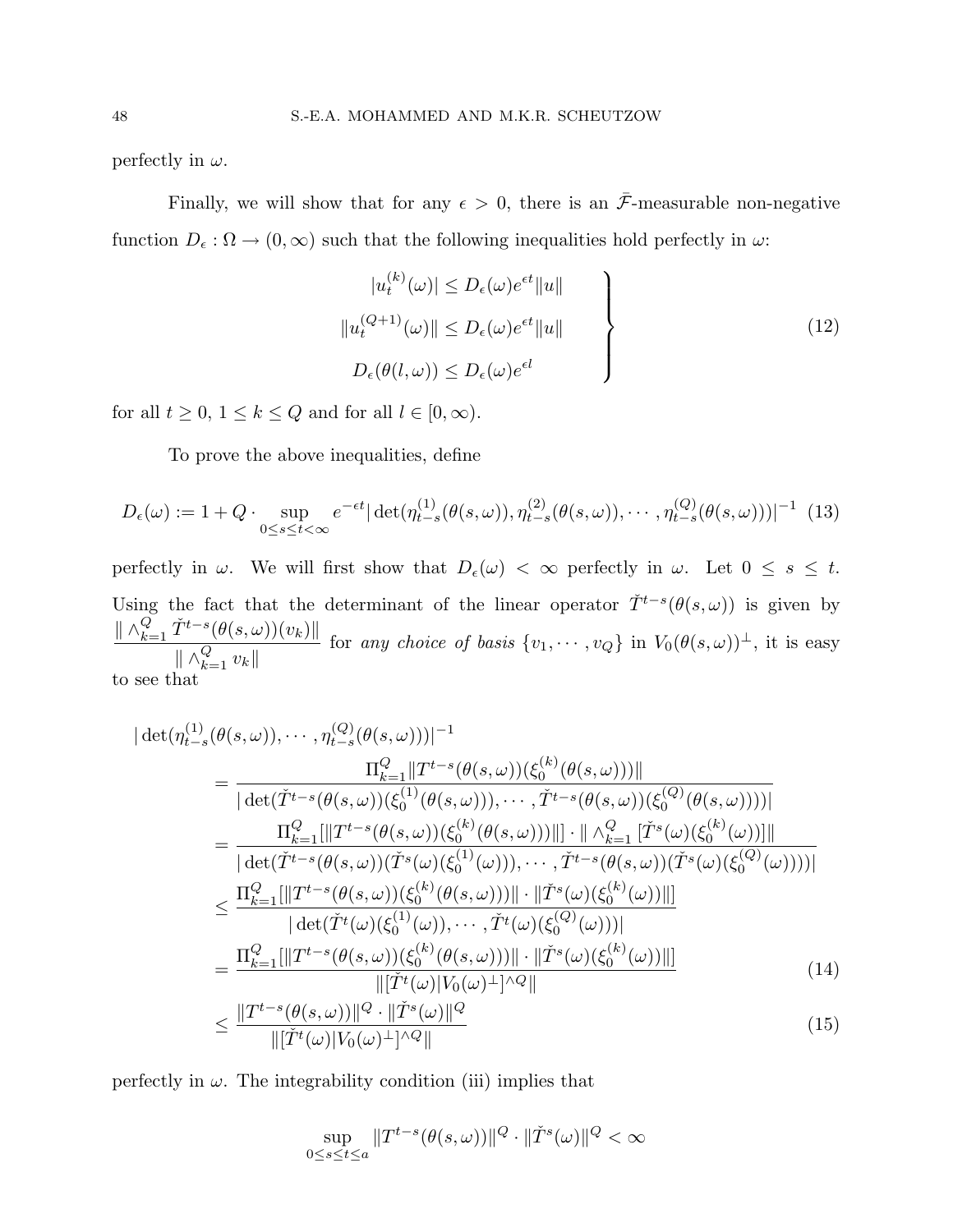perfectly in  $\omega$  for any finite  $a > 0$ . We next show that

$$
\sup_{0 \le s \le t \le a} |\det(\eta_{t-s}^{(1)}(\theta(s,\omega)), \cdots, \eta_{t-s}^{(Q)}(\theta(s,\omega)))|^{-1} < \infty
$$
 (16)

perfectly in  $\omega$  for any finite  $a > 0$ . To prove (16), it suffices to show that

$$
\inf_{(t,v_1,\cdots,v_Q)\in S(\omega)} \|\wedge_{k=1}^Q \left[\tilde{T}^t(\omega)(v_k)\right]\| > 0 \tag{17}
$$

perfectly in  $\omega$ , where  $S(\omega)$  stands for the compact set

$$
S(\omega) := \{ (t, v_1, \cdots, v_Q) : t \in [0, a], v_k \in V_0(\omega)^{\perp}, ||v_k|| = 1, < v_k, v_l \ge 0, 1 \le k < l \le Q \}.
$$

To establish (17), note that each map  $\check{T}^t(\omega)|V_0(\omega)^\perp : V_0(\omega)^\perp \to V_0(\theta(t,\omega))^\perp$  is injective for each  $t \geq 0$  perfectly in  $\omega$ . This follows easily from the cocycle property and the fact that  $\lambda_{j_0} > -\infty$ . Indeed,

$$
\|\wedge_{k=1}^Q \left[\check{T}^t(\omega)(v_k)\right]\| > 0\tag{18}
$$

for all  $(t, v_1, \dots, v_Q) \in S(\omega)$ . From hypothesis (v) of the lemma, the map

$$
[0, a] \times [V_0(\omega)^{\perp}]^Q \ni (t, v_1, \cdots, v_Q) \mapsto || \wedge_{k=1}^Q [\check{T}^t(\omega)(v_k)] || \in [0, \infty)
$$

is jointly continuous. Hence by (18) and the compactness of  $S(\omega)$ , (17) follows. In view of (15) and (17), one gets (16).

Next, we claim that

$$
\lim_{t \to \infty} \frac{1}{t} \log \sup_{0 \le s \le t} |\det(\eta_{t-s}^{(1)}(\theta(s,\omega)), \cdots, \eta_{t-s}^{(Q)}(\theta(s,\omega)))|^{-1} = 0
$$
\n(19)

perfectly in  $\omega$ . To prove (19), use (14) to obtain the estimate

$$
\begin{aligned} \|\det(\eta_{t-s}^{(1)}(\theta(s,\omega)),\cdots,\eta_{t-s}^{(Q)}(\theta(s,\omega)))\|^{-1} \\ &\leq \frac{\Pi_{k=1}^{Q}\{\|[T^{t-s}(\theta(s,\omega))|E_{r(k)}(\theta(s,\omega))]\| \cdot \|[\check{T}^{s}(\omega)|E_{r(k)}(\omega)]\| \}}{\|[\check{T}^{t}(\omega)|V_{0}(\omega)^{\perp}]^{\wedge Q}\|} \end{aligned}
$$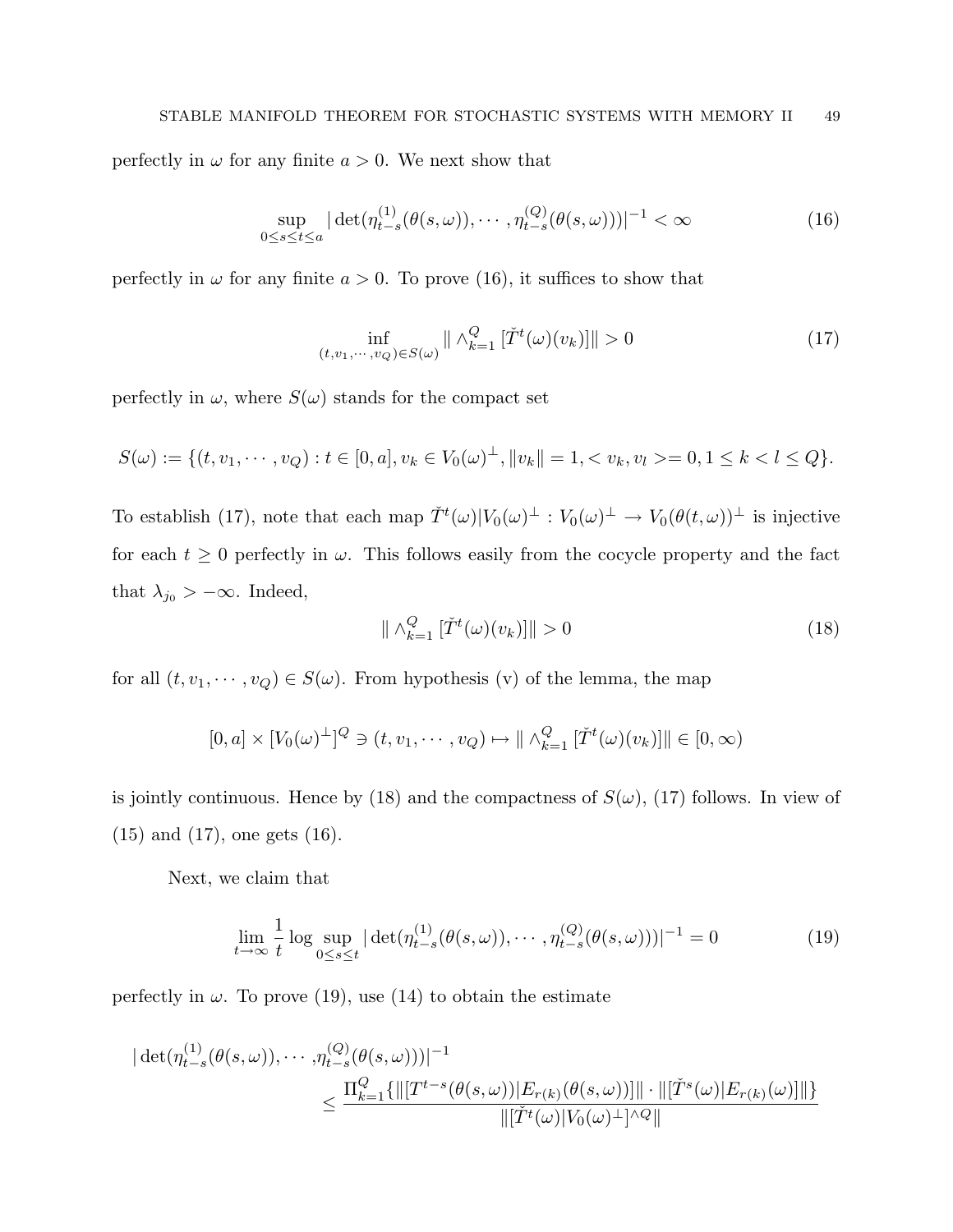for  $0 \leq s \leq t$  perfectly in  $\omega$ . Take  $\frac{1}{t}$ t log sup  $0 < s < t$ on both sides of the above inequality and use Lemma 5.2 (2) to obtain

$$
\frac{1}{t} \log \sup_{0 \le s \le t} |\det(\eta_{t-s}^{(1)}(\theta(s,\omega)), \cdots, \eta_{t-s}^{(Q)}(\theta(s,\omega)))|^{-1} \n\le \frac{1}{t} \sup_{0 \le s \le t} \left\{ \sum_{k=1}^{Q} (\log ||[T^{t-s}(\theta(s,\omega))|E_{r(k)}(\theta(s,\omega)||] + \log ||[\tilde{T}^{s}(\omega)|E_{r(k)}(\omega)]||) \right\} \n- \frac{1}{t} \log ||[\tilde{T}^{t}(\omega)|V_{0}(\omega)^{\perp}]^{\wedge Q}|| \n\le \frac{1}{t} \sup_{0 \le s \le t} \left\{ \sum_{k=1}^{Q} (t-s)\lambda_{r(k)} + \epsilon t + K_{\epsilon}^{1}(\omega) + \sum_{k=1}^{Q} s\lambda_{r(k)} + \epsilon s + K_{\epsilon}^{2}(\omega) \right\} \n- \frac{1}{t} \log ||[\tilde{T}^{t}(\omega)|V_{0}(\omega)^{\perp}]^{\wedge Q}|| \n= \sum_{k=1}^{Q} \lambda_{r(k)} + 2\epsilon + \frac{1}{t} [K_{\epsilon}^{1}(\omega) + K_{\epsilon}^{2}(\omega)] - \frac{1}{t} \log ||[\tilde{T}^{t}(\omega)|V_{0}(\omega)^{\perp}]^{\wedge Q}||, \quad t > 0,
$$

for arbitrary  $\epsilon > 0$  where  $K_{\epsilon}^{i}(\omega), i = 1, 2$ , are finite positive constants (independent of t). The above inequality holds perfectly in  $\omega$ . Letting  $t \to \infty$  in the above inequality, we obtain

$$
\limsup_{t \to \infty} \frac{1}{t} \log \sup_{0 \le s \le t} |\det(\eta_{t-s}^{(1)}(\theta(s,\omega)), \cdots, \eta_{t-s}^{(Q)}(\theta(s,\omega)))|^{-1}
$$
\n
$$
\le \sum_{k=1}^{Q} \lambda_{r(k)} + 2\epsilon - \liminf_{t \to \infty} \frac{1}{t} \log ||[\check{T}^{t}(\omega)|V_{0}(\omega)^{\perp}]^{\wedge Q}||
$$
\n
$$
= \sum_{k=1}^{Q} \lambda_{r(k)} + 2\epsilon - \sum_{k=1}^{Q} \lambda_{r(k)}
$$
\n
$$
= 2\epsilon.
$$

Since  $\epsilon > 0$  is arbitrary, the above inequality implies

$$
\limsup_{t \to \infty} \frac{1}{t} \log \sup_{0 \le s \le t} |\det(\eta_{t-s}^{(1)}(\theta(s,\omega)), \cdots, \eta_{t-s}^{(Q)}(\theta(s,\omega)))|^{-1} \le 0
$$
 (20)

perfectly in  $\omega$ . The inequality

$$
\liminf_{t \to \infty} \frac{1}{t} \log \sup_{0 \le s \le t} |\det(\eta_{t-s}^{(1)}(\theta(s,\omega)), \cdots, \eta_{t-s}^{(Q)}(\theta(s,\omega)))|^{-1}
$$

$$
\ge \liminf_{t \to \infty} \frac{1}{t} \log |\det(\eta_t^{(1)}(\omega), \cdots, \eta_t^{(Q)}(\omega))|^{-1} = 0 \tag{21}
$$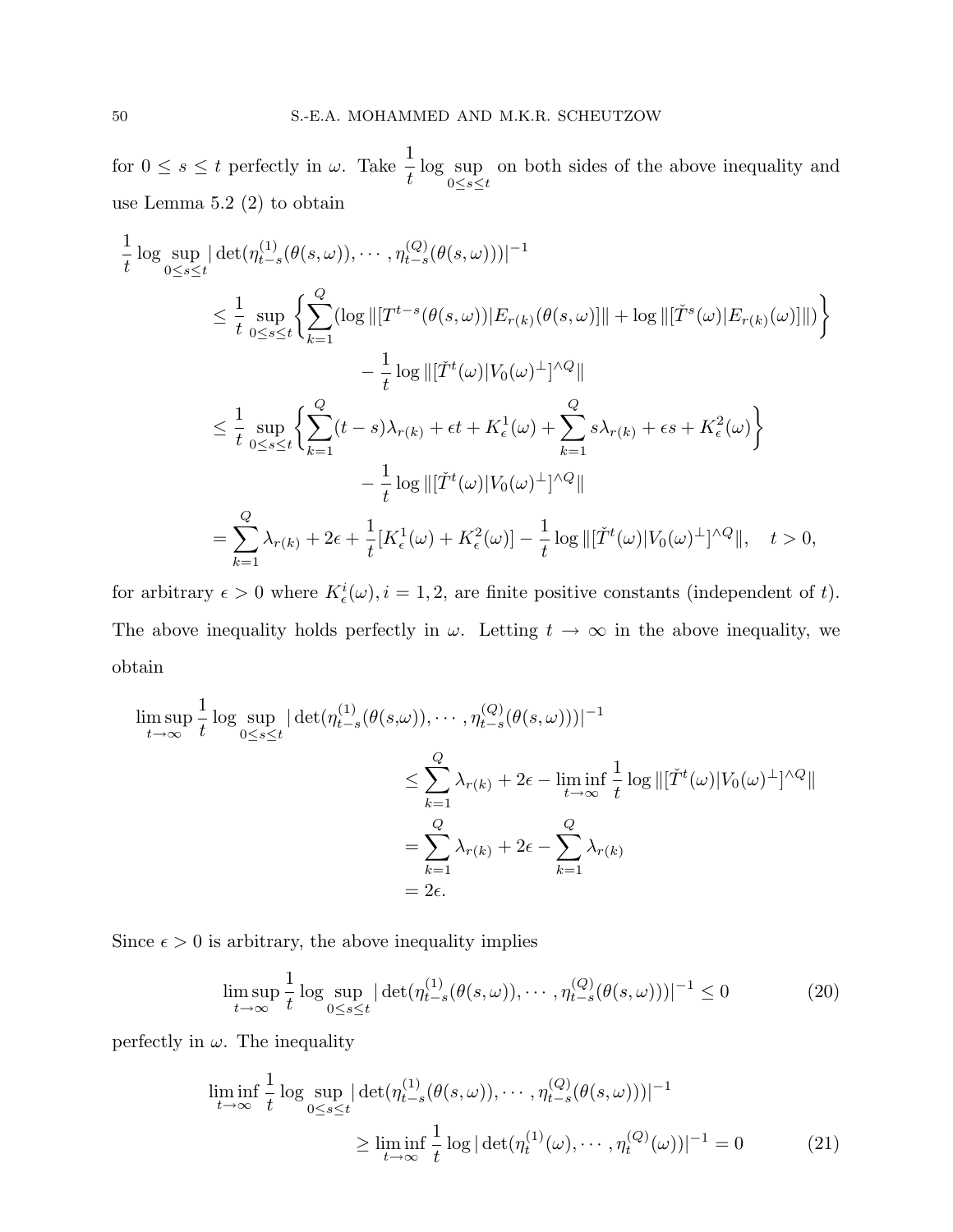follows immediately from (11). Combining (20) and (21) yields (19).

Using (16), (19) and (13), it is now easy to see that  $D_{\epsilon}(\omega)$  is finite perfectly in  $\omega$ .

The reader may check that the last inequality in (12) follows directly from (13).

We next prove the first two inequalities in (12). Consider the equation

$$
\check{u}(\omega) = \sum_{k=1}^{Q} u_t^{(k)}(\omega) \eta_t^{(k)}(\omega), \quad u \in H, t \ge 0.
$$

View  $\check{u}(\omega), \eta_t^{(k)}$  $t_k^{(k)}(\omega), 1 \leq k \leq Q$ , as column vectors in  $\mathbb{R}^Q$  with respect to the basis  $\{\xi_0^{(k)}\}$  $\Theta_0^{(k)}(\theta(t,\omega))$ :  $1 \leq k \leq Q$ . Solving the above equation for each  $u_t^{(k)}$  $t^{(\kappa)}(\omega)$  gives

$$
|u_t^{(k)}(\omega)| = \left| \frac{\det(\eta_t^{(1)}(\omega), \cdots, \eta_t^{(k-1)}(\omega), \check{u}(\omega), \eta_t^{(k+1)}(\omega), \cdots, \eta_t^{(Q)}(\omega))}{\det(\eta_t^{(1)}(\omega), \cdots, \eta_t^{(Q)}(\omega))} \right|
$$
  

$$
\leq \frac{||\check{u}(\omega)||}{|\det(\eta_t^{(1)}(\omega), \cdots, \eta_t^{(Q)}(\omega))|}
$$
  

$$
\leq \frac{[D_{\epsilon}(\omega) - 1]}{Q} ||u|| e^{\epsilon t}
$$
  

$$
\leq D_{\epsilon}(\omega) ||u|| e^{\epsilon t}, \quad 1 \leq k \leq Q, t \geq 0,
$$
 (22)

perfectly in  $\omega$ , by Cramer's rule and (13). Using (10), the triangle inequality and (22), we obtain

$$
||u_t^{(Q+1)}(\omega)|| \le ||u|| + \sum_{k=1}^Q |u_t^{(k)}(\omega)| \le D_{\epsilon}(\omega)||u||e^{\epsilon t}, \quad t \ge 0,
$$

perfectly in  $\omega$ . This proves that  $T_n(\omega)$  satisfies (S4) perfectly in  $\omega$ , and completes the proof of the proposition.  $\Box$ 

The following lemma is used in the discretization argument underlying the proof of the local stable-manifold theorem (Theorem 4.1).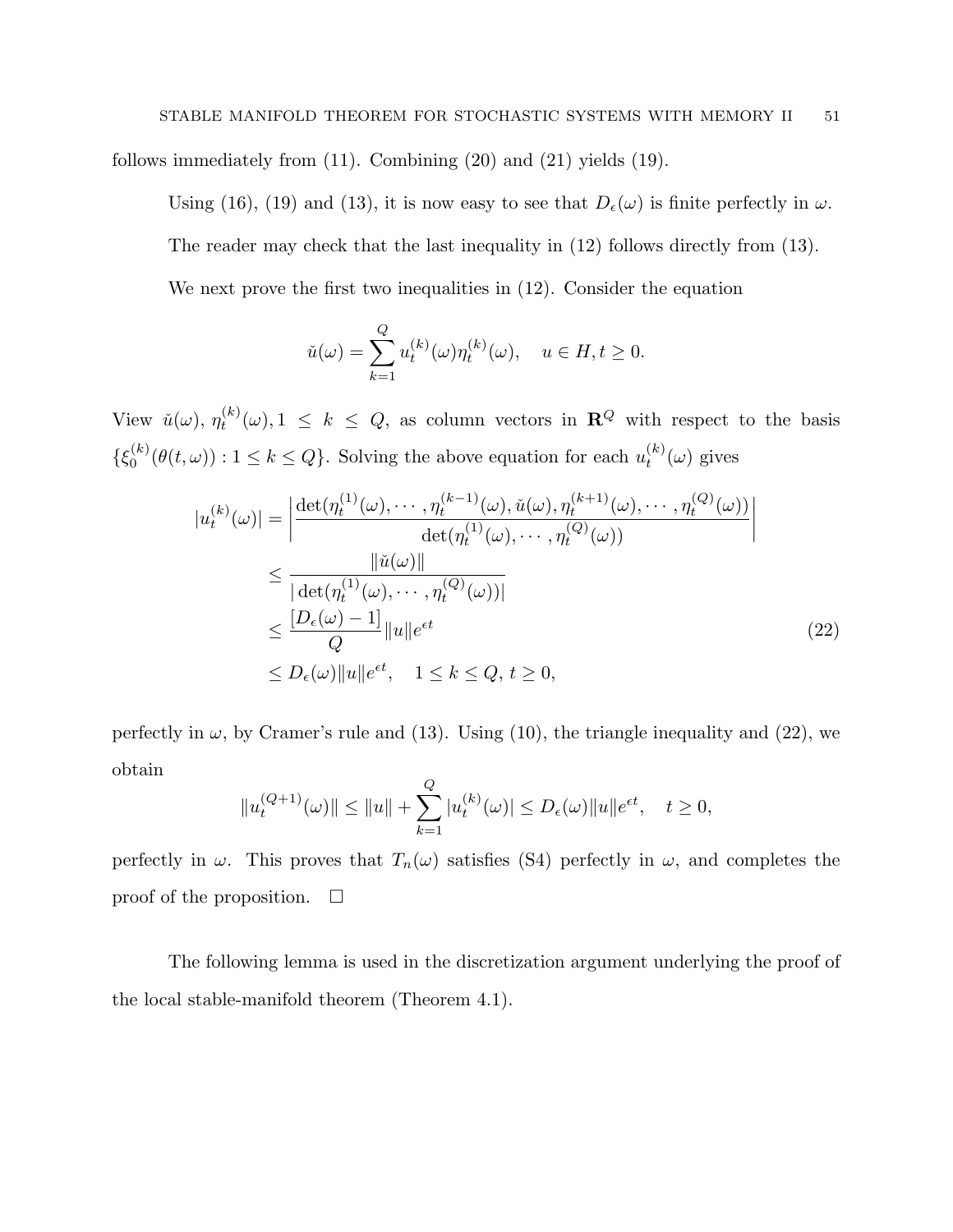#### Lemma 5.4.

Assume the hypotheses of Lemma 3.2. Then there is a sure event  $\Omega_3 \in \mathcal{F}$  with the following properties:

- (i)  $\theta(t, \cdot)(\Omega_3) = \Omega_3$  for all  $t \in \mathbf{R}$ ,
- (ii) For every  $\omega \in \Omega_3$  and any  $(v, \eta) \in M_2$ , the statement

$$
\limsup_{n \to \infty} \frac{1}{n} \log \|Z(nr, (v, \eta), \omega)\| < 0 \tag{23}
$$

implies

$$
\limsup_{t \to \infty} \frac{1}{t} \log \|Z(t, (v, \eta), \omega)\| = \limsup_{n \to \infty} \frac{1}{nr} \log \|Z(nr, (v, \eta), \omega)\|.
$$
 (24)

#### Proof.

Using the integrability condition (2) of Lemma 3.2, the proof of the lemma is exactly analogous to that of Lemma 3.4 in [M-S.4].  $\Box$ 

#### Proof of Theorem 4.1.

All real-valued random variables in this proof will be taken to be  $\bar{\mathcal{F}}$ -measurable.

It is sufficient to assume that  $r > 0$ . The case  $r = 0$  is handled in [M-S.4], Theorem 3.1.

The proof of Theorem 4.1 will build on Proposition 4.1 and its proof. Recall the notations and assertions of Proposition 4.1 and its proof. Our first task is to show that the sure event  $\Omega_1^* \in \mathcal{F}$  can be chosen such that  $\theta(t, \cdot)(\Omega_1^*) = \Omega_1^*$  for all  $t \in \mathbb{R}$ ; and for each  $\omega \in \Omega_1^*$ , the random family of  $C^{k,\epsilon}$  discrete-time stable submanifolds  $\tilde{\mathcal{S}}_d(\omega)$  of  $\bar{B}(0,\rho_1(\omega))$ are given by:

$$
\tilde{S}_d(\omega) = \{(v, \eta) \in \bar{B}(0, \rho_1(\omega)) : ||Z(nr, (v, \eta), \omega)||_{M_2} \leq \beta_1(\omega) e^{(\lambda_{i_0} + \epsilon_1)nr} \text{ for all integers } n \geq 0\},\
$$

(25)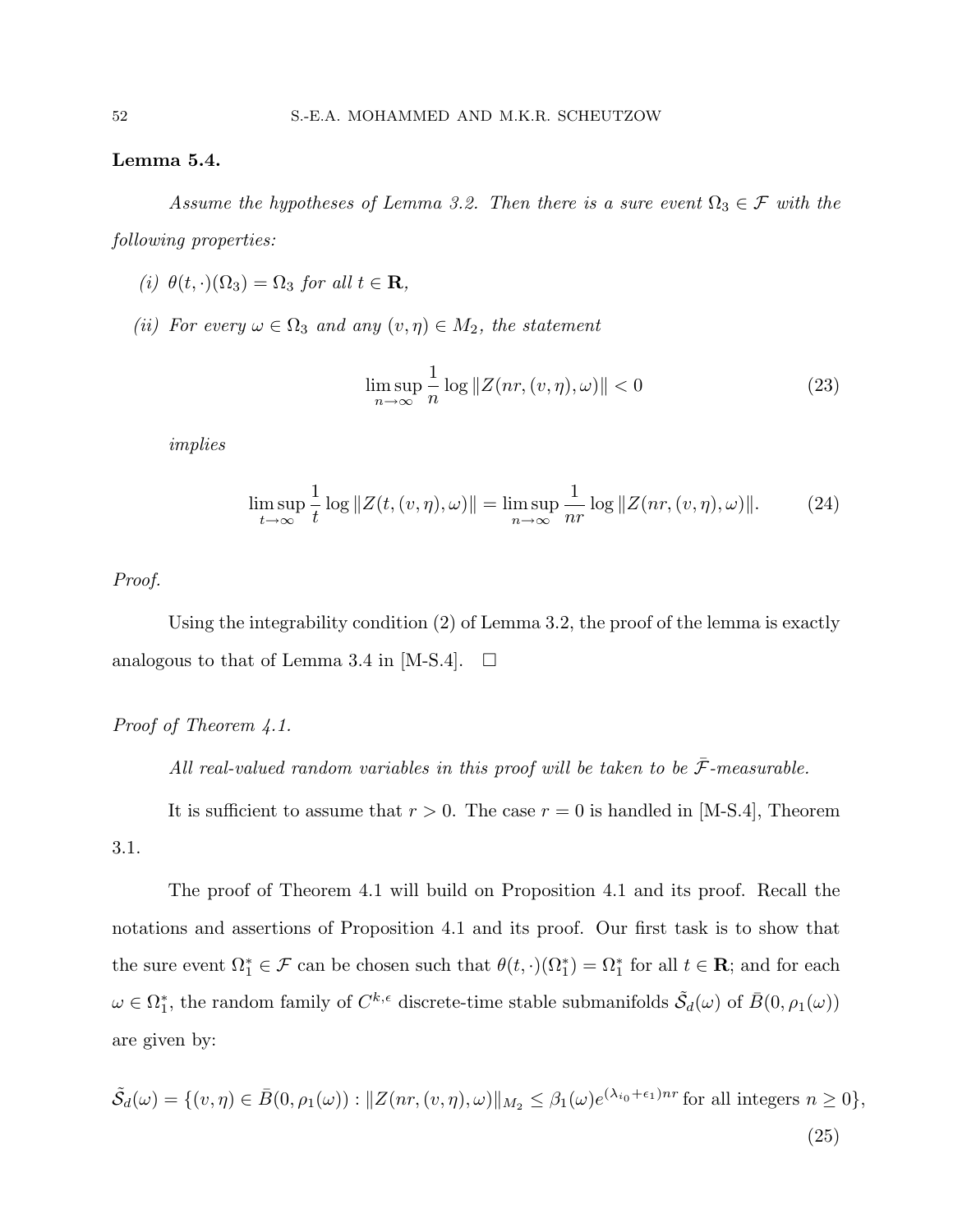where  $\rho_1, \beta_1 : \Omega_1^* \to (0,1)$  are  $\bar{\mathcal{F}}$ -measurable positive random variables. Each  $\tilde{\mathcal{S}}_d(\omega)$  is tangent at 0 to the stable subspace  $\mathcal{S}(\omega)$  of the linearized flow  $D_2X$ , viz.  $T_0\tilde{\mathcal{S}}_d(\omega)=\mathcal{S}(\omega)$ . In particular, codim  $\tilde{S}_d(\omega)$  is finite and non-random. Furthermore,

$$
\limsup_{n \to \infty} \frac{1}{n r} \log \left[ \sup_{(v_1, \eta_1), (v_2, \eta_2) \in \tilde{\mathcal{S}}_d(\omega)} \frac{\|Z(nr, (v_1, \eta_1), \omega) - Z(nr, (v_2, \eta_2), \omega)\|}{\|(v_1, \eta_1) - (v_2, \eta_2)\|} \right] \leq \lambda_{i_0}.
$$
\n(26)

We will outline the construction of the  $\theta(t, \cdot)$ -invariant sure event  $\Omega_1^*$  referred to above. This will follow from the proof of Theorem 5.1 ([Ru.2], p. 272) coupled with additional perfection arguments given in Lemmas 5.1, 5.2, 5.3. More specifically, and in the notation of [Ru.2], let  $T^t(\omega) := D_2 Z(rt, 0, \omega)$ ,  $f(\omega) := \theta(r, \omega)$ ,  $T_n(\omega) := D_2 Z(r, 0, \theta((n - \omega))$  $(1)r,\omega$ ),  $t \in \mathbb{R}^+, n \in \mathbb{Z}^+$ . By the integrability property (2) of Lemma 3.2 and the perfect ergodic theorem (Lemma 5.1 (ii)), one may replace  $(5.3)$  in [Ru.2], p. 274) by its continuous-time analogue

$$
\lim_{t \to \infty} \frac{1}{t} \log^+ \|Z(r, \cdot, \theta(t, \omega))\|_{1, \epsilon} = 0.
$$
\n(27)

The above relation holds perfectly in  $\omega$ , viz. there is a sure event  $\Omega_1^* \in \mathcal{F}$  such that  $\theta(t, \cdot)(\Omega_1^*) = \Omega_1^*$  for all  $t \in \mathbf{R}$  and (27) holds for all  $\omega \in \Omega_1^*$ . In the notation of Theorem 1.1 ([Ru.2], p. 248), set  $S = i_0 - 1$ , fixed, and  $\mu^{(S+1)} = \lambda_{i_0}$ , when  $\lambda_{i_0} > -\infty$ ; if  $\lambda_{i_0} = -\infty$ , we replace  $\mu^{(S+1)}$  by any fixed number in  $(-\infty, 0)$ . In view of the integrability property (2) of Lemma 3.2, and Lemma 5.3 (with  $t_0 = r$ ,  $j_0 = i_0 - 1$ ), it follows that there is a sure event  $\Omega_2^* \in \mathcal{F}$  such that  $\Omega_2^* \subseteq \Omega_1^*, \theta(t, \cdot)(\Omega_2^*) = \Omega_2^*$  for all  $t \in \mathbb{R}$ , and the sequence  ${T_n(\omega), V_n(\omega) := E_{i_0}(\theta(nr,\omega))}, n \ge 1$ , satisfies Conditions (S) of ([Ru.2], p. 256) for every  $\omega \in \Omega_2^*$ . Fixing any  $\omega \in \Omega_2^*$ , we continue to follow the proof of Theorem 5.1 in [Ru.2], pp. 274-278. In particular, Ruelle's "perturbation theorem" (Theorem 4.1, [Ru.2], pp. 262- 263) holds for the sequence  $T_n(\omega), n \geq 1$ , and therefore the results quoted in the previous paragraph hold for  $k = 1, \epsilon \in (0, \delta)$ . To see that the  $C^{k,\epsilon}$  manifolds  $(k > 1, \epsilon \in (0, \delta))$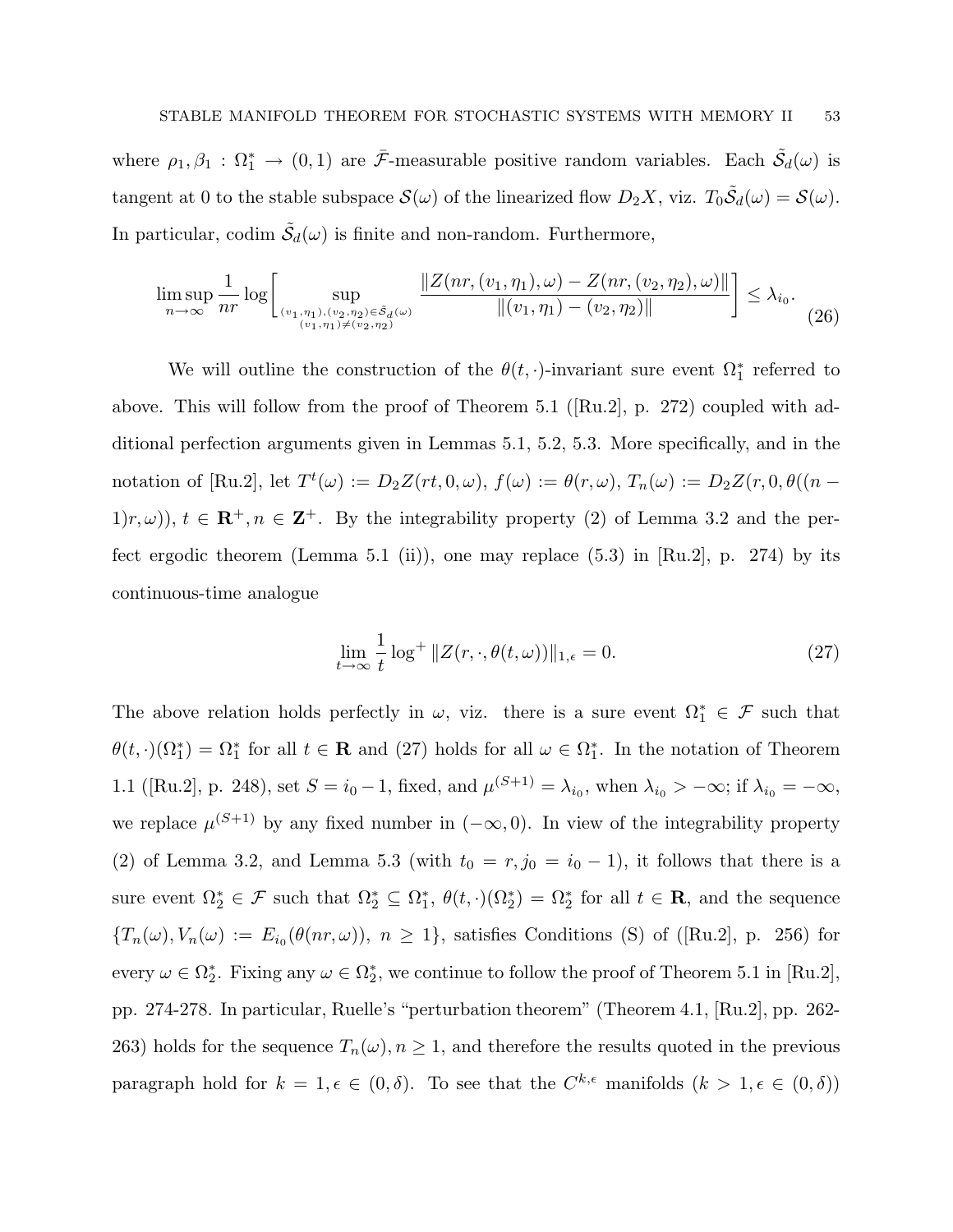$\tilde{S}_d(\omega)$  are defined *perfectly in*  $\omega$ , we follow the inductive argument in [Ru.2], pp. 278-279, by applying the previous analysis to the following perfect cocycle on  $M_2 \oplus M_2$ :

$$
\left(\check{Z}(t,(v,\eta),(v_1,\eta_1),\omega):=(Z(t,(v,\eta),\omega),D_2Z(t,(v,\eta),\omega)(v_1,\eta_1)),\theta(t,\omega)\right),
$$

for  $(v, \eta), (v_1, \eta_1) \in M_2$ ,  $t \geq 0$ . The inductive argument yields that  $\tilde{S}_d(\omega)$  is a  $C^{k,\epsilon}$  manifold perfectly in  $\omega$ .

Consider the set  $\tilde{S}(\omega), \omega \in \Omega_1^*$ , defined in part (a) of the theorem. Then as in the proof of Proposition 4.1, it follows that  $\tilde{S}(\omega)$  is a  $C^{k,\epsilon}$  manifold  $(k > 1, \epsilon \in (0,\delta))$  for all  $\omega \in \Omega_1^*, T_{Y(\omega)}\tilde{\mathcal{S}}(\omega) = T_0\tilde{\mathcal{S}}_d(\omega) = \mathcal{S}(\omega)$ ; and codim  $\tilde{\mathcal{S}}(\omega) = \text{codim }\mathcal{S}(\omega)$  is finite and non-random.

We next show the inequality (1) in (a) of the theorem. By (b) of Proposition 4.1, we have

$$
\limsup_{n \to \infty} \frac{1}{n r} \log \| Z(nr, (v, \eta), \omega) \| \le \lambda_{i_0}
$$
\n(28)

for all  $\omega$  in the shift-invariant sure event  $\Omega_1^*$  and all  $(v, \eta) \in \tilde{\mathcal{S}}_d(\omega)$ . Therefore by Lemma 5.4, there is a sure event  $\Omega_3^* \subseteq \Omega_2^*, \Omega_3^* \in \mathcal{F}$ , such that  $\theta(t, \cdot)(\Omega_3^*) = \Omega_3^*$  for all  $t \in \mathbb{R}$ , and

$$
\limsup_{t \to \infty} \frac{1}{t} \log \| Z(t, (v, \eta), \omega) \| \le \lambda_{i_0}
$$
\n(29)

for all  $\omega \in \Omega_3^*$  and all  $(v, \eta) \in \tilde{\mathcal{S}}_d(\omega)$ . Now inequality (1) of the theorem follows directly from  $(29)$  and the definition of  $Z(1)$  in Section 3).

We next prove assertion (b) of the theorem. Take any  $\omega \in \Omega_1^*$ . By (26), there is a positive integer  $N_0 := N_0(\omega)$  (independent of  $(v, \eta) \in \tilde{S}_d(\omega)$ ) such that  $Z(nr, (v, \eta), \omega) \in$  $B(0, 1)$  for all  $n \geq N_0$ . Let  $\Omega_3$  be a  $\theta(t, \cdot)$ -invariant sure event such that

$$
\lim_{t \to \infty} \frac{1}{t} \log^+ \sup_{\substack{0 \le u \le r, \\ (v^*, \eta^*) \in \bar{B}(0,1)}} \|D_2 Z(u, (v^*, \eta^*), \theta(t, \omega))\|_{L(M_2)} = 0
$$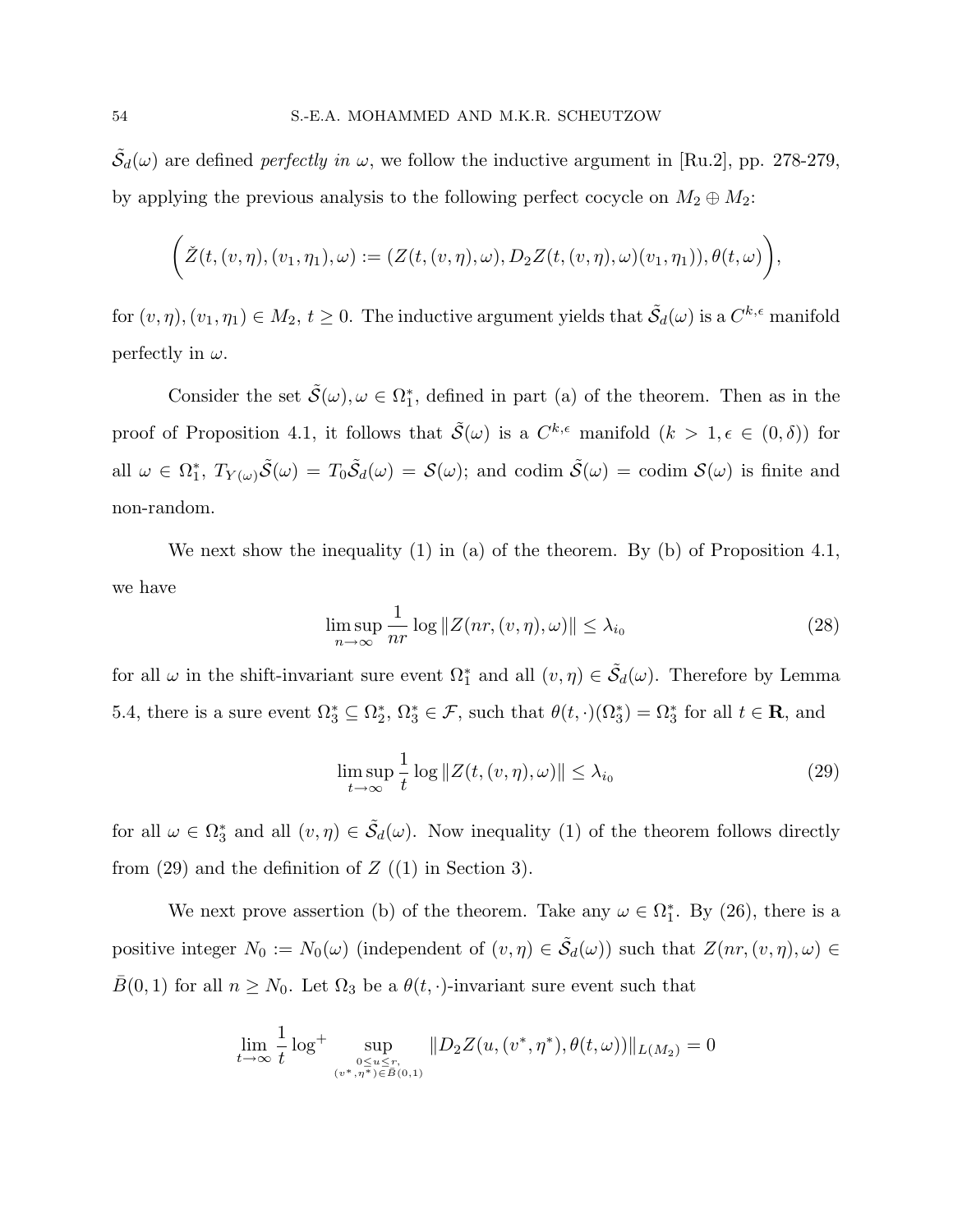for all  $\omega \in \Omega_3$  (Lemma 5.1 (ii)). Let  $\Omega_4^* := \Omega_3^* \cap \Omega_3$ . Then  $\Omega_4^* \in \mathcal{F}$ , is a sure event and  $\theta(t, \cdot)(\Omega_4^*) = \Omega_4^*$  for all  $t \in \mathbb{R}$ . By a similar argument to the one used in the proof of Lemma 3.4 in [M-S.4], it follows that

$$
\sup_{nr \leq t \leq (n+1)r} \frac{1}{t} \log \Bigg[ \sup_{(v_1, \eta_1) \neq (v_2, \eta_2)} \frac{\|X(t, (v_1, \eta_1), \omega) - X(t, (v_2, \eta_2), \omega)\|}{\|(v_1, \eta_1) - (v_2, \eta_2)\|} \Bigg]
$$
\n
$$
= \sup_{nr \leq t \leq (n+1)r} \frac{1}{t} \log \Bigg[ \sup_{(v_1, \eta_1), (v_2, \eta_2) \in \tilde{S}(\omega)} \frac{\|Z(t, (v_1, \eta_1), \omega) - Z(t, (v_2, \eta_2), \omega)\|}{\|(v_1, \eta_1) - (v_2, \eta_2)\|} \Bigg]
$$
\n
$$
\leq \frac{1}{nr} \log^{+} \sup_{(v_{\ast}, \eta^*) \in \tilde{B}(0, 1)} \|D_2 Z(u, (v^*, \eta^*), \theta(nr, \omega))\|_{L(M_2)}
$$
\n
$$
+ \frac{n}{(n+1)} \frac{1}{nr} \log \Bigg[ \sup_{(v_1, \eta_1) \neq (v_2, \eta_2),} \frac{\|Z(nr, (\omega))\|_{L(M_2)}}{\|(v_1, \eta_1) \neq (v_2, \eta_2),} \frac{\|Z(nr, (\nu_1, \eta_1), \omega) - Z(nr, (\nu_2, \eta_2), \omega)\|}{\|(v_1, \eta_1) - (v_2, \eta_2)\|} \Bigg]
$$

for all  $\omega \in \Omega_4^*$ , all  $n \geq N_0(\omega)$  and sufficiently large. Taking  $\limsup_{n \to \infty}$ in the above inequality and using (26), immediately gives assertion (b) of the theorem.

To prove the cocycle-invariance statements (c), we begin by the inclusion (3) in the theorem. This is proved by applying the (perfect continuous-time version of the) Oseledec theorem to the linearized cocycle  $(D_2X(t, Y(\omega), \omega), \theta(t, \omega))$  ([Mo.2], Theorem 4, Corollary 2). Hence there is a sure  $\theta(t, \cdot)$ -invariant event, also denoted by  $\Omega_1^* \in \mathcal{F}$ , such that  $D_2X(t, Y(\omega), \omega)(\mathcal{S}(\omega)) \subseteq \mathcal{S}(\theta(t, \omega))$  for all  $t \geq 0$  and all  $\omega \in \Omega_1^*$ .

We next prove the asymptotic invariance property (2) of the theorem. To this end, we will need to modify the proofs of Theorems 5.1 and 4.1 in [Ru.2], pp. 262-279. We will first show that two random variables  $\rho_1, \beta_1$  and a sure event (also denoted by)  $\Omega_1^*$  may be chosen such that  $\theta(t, \cdot)(\Omega_1^*) = \Omega_1^*$  for all  $t \in \mathbb{R}$ , and

$$
\rho_1(\theta(t,\omega)) \ge \rho_1(\omega)e^{(\lambda_{i_0} + \epsilon_1)t}, \quad \beta_1(\theta(t,\omega)) \ge \beta_1(\omega)e^{(\lambda_{i_0} + \epsilon_1)t} \tag{30}
$$

for every  $\omega \in \Omega_1^*$  and all  $t \geq 0$ . For the given choice of  $\epsilon_1$ , fix  $0 < \epsilon_3 < -\epsilon(\lambda_{i_0} + \epsilon_1)/4$ . The above inequalities hold in the *discrete* case (when  $t = n$ , a positive integer) from Theorem 5.1 (c) ([Ru.2], p. 274). We claim that  $\rho_1$  and  $\beta_1$  may be redefined so that the relations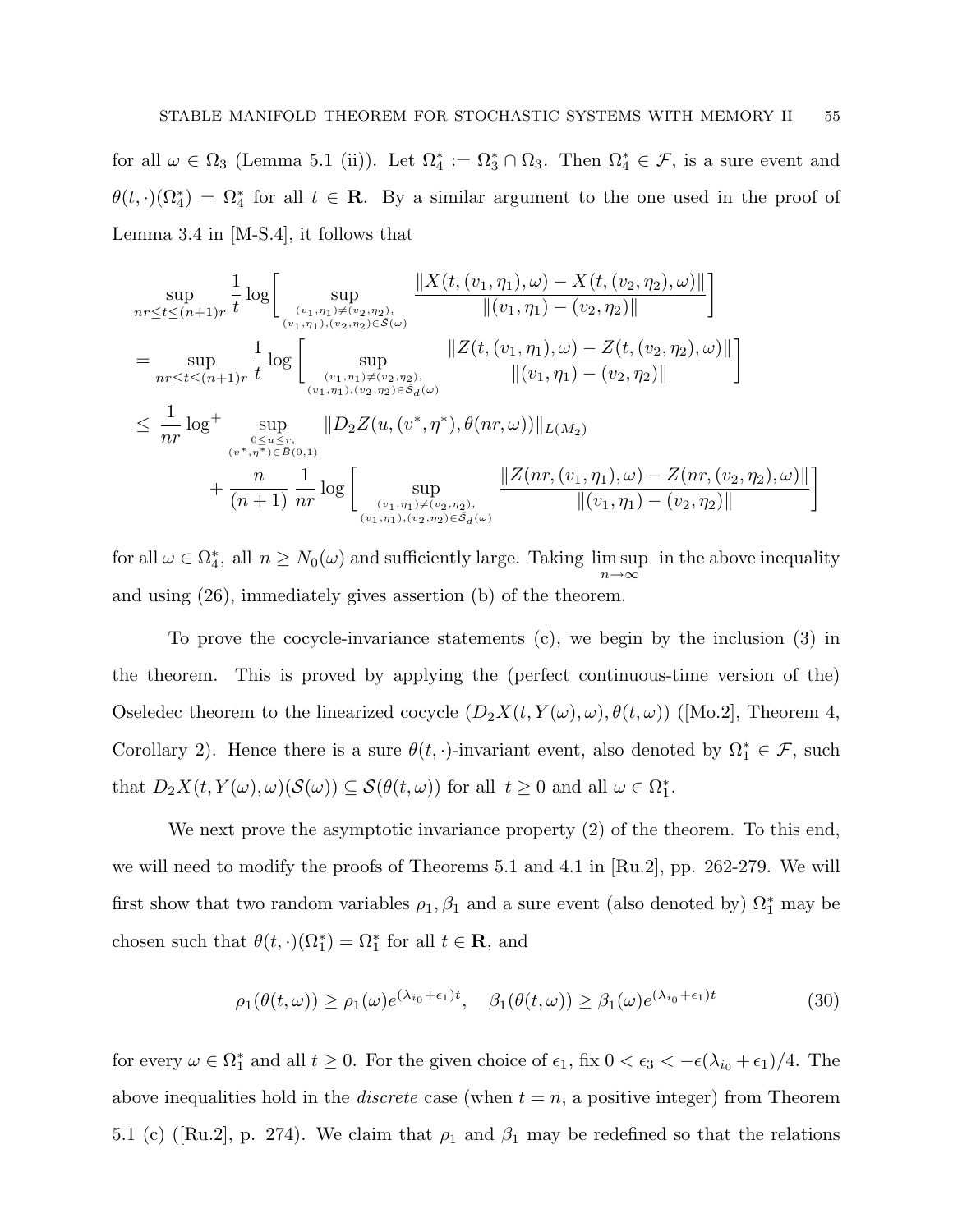(30) hold for continuous time. To see this, we will modify the definitions of these random variables in the proofs of Theorems 5.1 and 4.1 in [Ru.2]. In the notation of the proof of Theorem 5.1 ([Ru.2], p. 274), we replace the random variable G in  $(5.4)$  ([Ru.2], p. 274) by the larger one

$$
\tilde{G}(\omega) := \sup_{t \ge 0} \| Z(r, \cdot, \theta(t, \omega)) \|_{1, \epsilon} e^{(-t \epsilon_3 - \lambda \epsilon)}.
$$
\n(31)

In (31),  $\epsilon \in (0, \delta)$  stands for the Hölder exponent of the semiflow X. By (27) and Lemma 3.2, it is easy to see that  $G(\omega) < \infty$  perfectly in  $\omega$ . Following ([Ru.2], pp. 266, 274), the random variables  $\rho_1$ ,  $\beta_1$  may be chosen according to the relations

$$
\beta_1 := \left[\frac{\delta_1 \wedge \left(\frac{1}{\sqrt{2}A}\right)}{2\tilde{G}}\right]^{\frac{1}{\epsilon}} \wedge 1 \tag{32}
$$

$$
\rho_1 := \frac{\beta_1}{B_{\epsilon_3}}\tag{33}
$$

where  $A, \delta_1$  and  $B_{\epsilon_3}$  are random positive constants that are defined via continuous-time analogues of the relations  $(4.26)$ ,  $(4.18)$ - $(4.21)$ ,  $(4.24)$ ,  $(4.25)$  in [Ru.2], pp. 265-267, with  $\eta$ replaced by  $\epsilon_3$ . In particular, the "ancestry" of  $A, \delta_1$  and  $B_{\epsilon_3}$  in Ruelle's argument may be traced back to the constants  $D_{\epsilon_3}, K_{\epsilon_3}$  which appear in Lemmas 5.3 and 5.2 of this article. Thus, in order to establish (30), it suffices to observe that, for sufficiently small  $\epsilon_3 > 0$ , the following inequalities  $\mathbf{r}$ 

$$
K_{\epsilon_3}(\theta(l,\omega)) \le K_{\epsilon_3}(\omega) + \frac{\epsilon_3 l}{2}
$$
  
\n
$$
D_{\epsilon_3}(\theta(l,\omega)) \le e^{\frac{\epsilon_3 l}{2}} D_{\epsilon_3}(\omega)
$$
  
\n
$$
\tilde{G}(\theta(l,\omega)) \le e^{\epsilon_3 l} \tilde{G}(\omega)
$$
\n(34)

hold perfectly in  $\omega$  for all  $l \geq 0$ . The first inequality in (34) follows from Lemma 5.2 (2), while the second inequality is a consequence of Lemma 5.3. The third inequality in  $(34)$ follows directly from (31). In view of (32) and (33), (30) holds. This completes the proof of (30).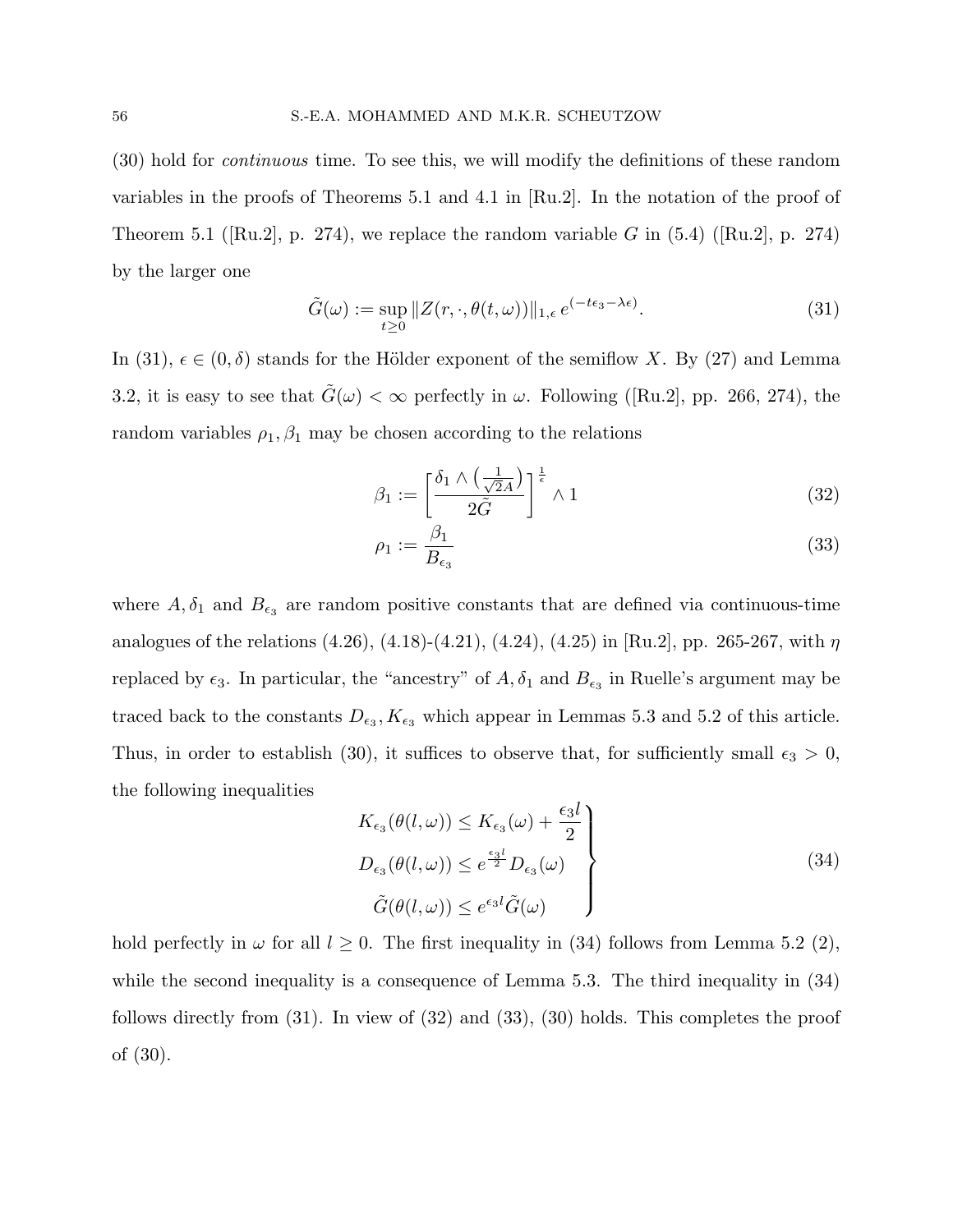We are now ready to prove the asymptotic invariance property (2) in (c) of the theorem. Use (b) to obtain a sure event  $\Omega_5^* \subseteq \Omega_4^*$  such that  $\theta(t, \cdot)(\Omega_5^*) = \Omega_5^*$  for all  $t \in \mathbb{R}$ , and for any  $0 < \epsilon' < \epsilon_1$  and  $\omega \in \Omega_5^*$ , there exists  $\beta^{\epsilon'}(\omega) > 0$  (independent of  $(v, \eta)$ ) with

$$
|X(t, (v, \eta), \omega) - Y(\theta(t, \omega))| \le \beta^{\epsilon'}(\omega) e^{(\lambda_{i_0} + \epsilon')t}
$$
\n(35)

for all  $(v, \eta) \in \tilde{S}(\omega)$ ,  $t \geq 0$ . Fix any real  $t \geq 0$ ,  $\omega \in \Omega_5^*$  and  $(v, \eta) \in \tilde{S}(\omega)$ . Let n be a non-negative integer. Then the cocycle property and (35) imply that

$$
|X(nr, X(t, (v, \eta), \omega), \theta(t, \omega)) - Y(\theta(nr, \theta(t, \omega)))| = |X(nr + t, (v, \eta), \omega) - Y(\theta(nr + t, \omega))|
$$
  

$$
\leq \beta^{\epsilon'}(\omega)e^{(\lambda_{i_0} + \epsilon')(nr + t)}
$$
  

$$
\leq \beta^{\epsilon'}(\omega)e^{(\lambda_{i_0} + \epsilon')t}e^{(\lambda_{i_0} + \epsilon_1)nr}.
$$
 (36)

If  $\omega \in \Omega_5^*$ , then it follows from (30),(35), (36) and the definition of  $\tilde{\mathcal{S}}(\theta(t,\omega))$  that there exists  $\tau_1(\omega) > 0$  such that  $X(t,(v,\eta),\omega) \in \tilde{\mathcal{S}}(\theta(t,\omega))$  for all  $t \geq \tau_1(\omega)$ . This proves the invariance property (2) and completes the proof of assertion (c) of the theorem.

We now prove assertion (d) of the theorem, regarding the existence of the local unstable manifolds  $\tilde{U}(\omega)$  perfectly in  $\omega$  . Define the random field  $\hat{Z}: \mathbf{R}^+ \times M_2 \times \Omega \to M_2$ by

$$
\hat{Z}(t,(v,\eta),\omega) := X(t,(v,\eta) + Y(\theta(-t,\omega)),\theta(-t,\omega)) - Y(\omega)
$$
\n(37)

for all  $t \geq 0$ ,  $(v, \eta) \in M_2$ ,  $\omega \in \Omega$ . Observe that  $\hat{Z}(t, \cdot, \omega) = Z(t, \cdot, \theta(-t, \omega))$ ,  $t \geq 0$ ,  $\omega \in \Omega$ ; and  $\hat{Z}$  is  $(\mathcal{B}(\mathbf{R}^+) \otimes \mathcal{B}(M_2) \otimes \mathcal{F}, \mathcal{B}(M_2))$ -measurable, by the remark following the proof of Theorem 4.1 in ([M-S.3]). From (4) (Section 2) (with  $s = -t$ ), it follows immediately that  $\hat{Z}(t, 0, \omega) = 0$  for all  $t \geq 0, \omega \in \Omega$ . Using the fact that  $(D_2X(t, Y(\omega), \omega), \theta(t, \omega))$  is an  $L(M_2)$ -valued perfect cocycle, it is easy to see that  $([D_2\hat{Z}(t,0,\omega)]^*,\theta(-t,\omega), t\geq 0)$  is a perfect linear cocycle (in  $L(M_2)$ ).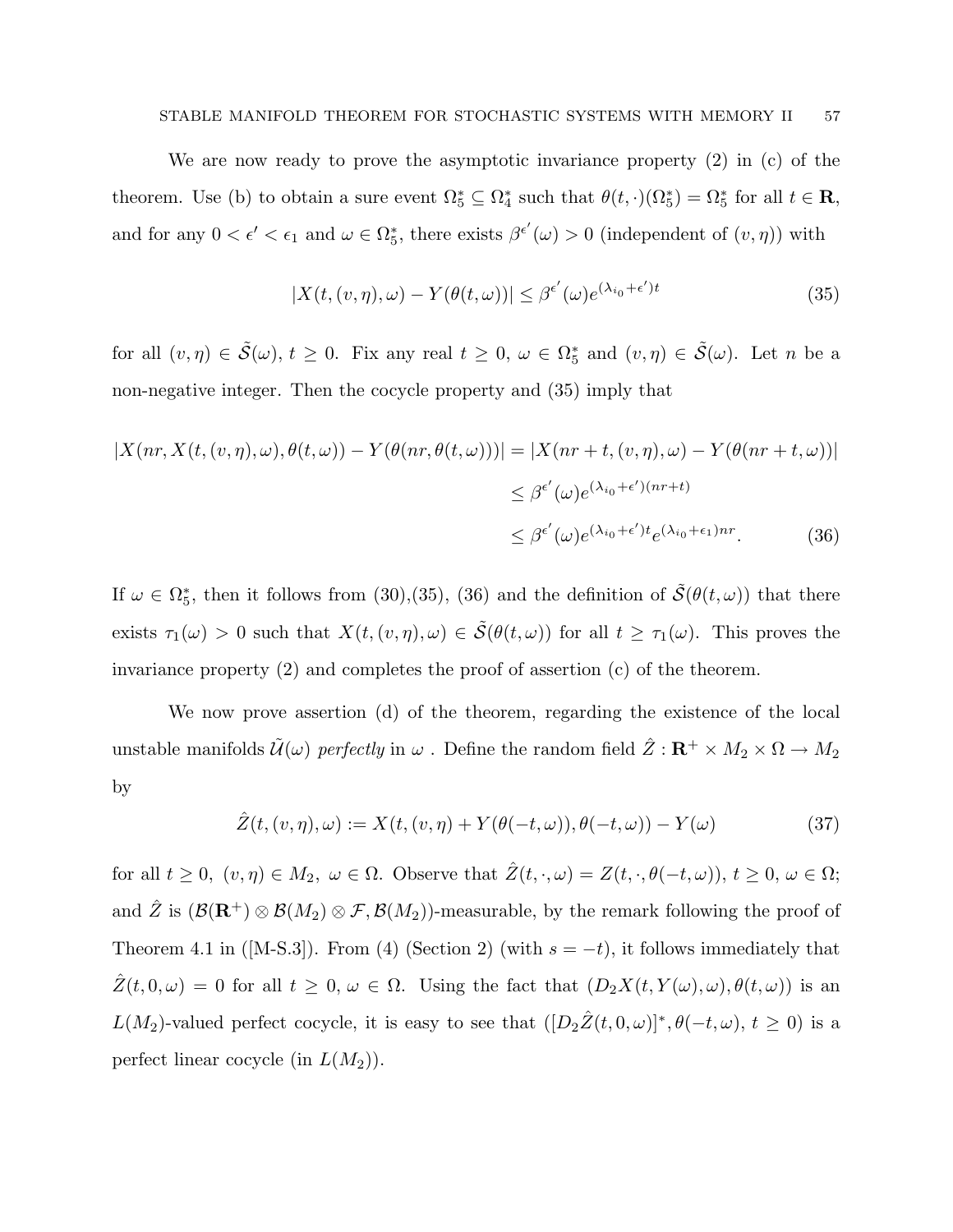We next show that the cocycles  $(D_2X(t, Y(\omega), \omega), \theta(t, \omega), t \ge 0)$  and  $([D_2\hat{Z}(t, 0, \omega)]^*$ ,  $\theta(-t,\omega), t \geq 0$  have the same Lyapunov spectrum with multiplicities. First, we need to verify the integrability condition

$$
\int_{\Omega} \log^{+} \sup_{0 \le t_1, t_2 \le T} \|[D_2 \hat{Z}(t_2, 0, \theta(-t_1, \omega))]^*\|_{L(M_2)} dP(\omega) < \infty
$$
\n(38)

for any fixed  $T \in (0,\infty)$ . To prove (38), use (5) of Lemma 2.1 and the P-preserving property of  $\theta(t, \cdot)$  in order to obtain the following relations:

$$
\int_{\Omega} \log^{+} \sup_{0 \leq t_{1}, t_{2} \leq T} ||[D_{2}\hat{Z}(t_{2}, 0, \theta(-t_{1}, \omega))]^{*}||_{L(M_{2})} dP(\omega)
$$
\n
$$
= \int_{\Omega} \log^{+} \sup_{0 \leq t_{1}, t_{2} \leq T} ||D_{2}X(t_{2}, Y(\theta(-t_{2} - t_{1}, \omega)), \theta(-t_{2} - t_{1}, \omega))||_{L(M_{2})} dP(\omega)
$$
\n
$$
\leq \int_{\Omega} \log^{+} \sup_{0 \leq t_{1} \leq 2T, 0 \leq t_{2} \leq T} ||D_{2}X(t_{2}, Y(\theta(t_{1}, \omega)), \theta(t_{1}, \omega))||_{L(M_{2})} dP(\omega)
$$
\n
$$
\leq \int_{\Omega} \log^{+} \sup_{0 \leq t_{1} \leq T, 0 \leq t_{2} \leq T} ||D_{2}X(t_{2}, Y(\theta(t_{1}, \omega)), \theta(t_{1}, \omega))||_{L(M_{2})} dP(\omega)
$$
\n
$$
+ \int_{\Omega} \log^{+} \sup_{T \leq t_{1} \leq 2T, 0 \leq t_{2} \leq T} ||D_{2}X(t_{2}, Y(\theta(t_{1} - T, \omega)), \theta(t_{1} - T, \omega))||_{L(M_{2})} dP(\omega)
$$
\n
$$
= 2 \int_{\Omega} \log^{+} \sup_{0 \leq t_{1}, t_{2} \leq T} ||D_{2}X(t_{2}, Y(\theta(t_{1}, \omega)), \theta(t_{1}, \omega))||_{L(M_{2})} dP(\omega) < \infty.
$$

In view of the integrability property (38), it follows that the linear cocycle  $([D_2\hat{Z}(t,0,\omega)]^*,\theta(-t,\omega), t\geq 0)$  has a fixed discrete Lyapunov spectrum which coincides with that of  $(D_2X(t, Y(\omega), \omega), \theta(t, \omega))$ , viz.  $\{\cdots \lambda_{i+1} < \lambda_i < \cdots < \lambda_2 < \lambda_1\}$  where  $\lambda_i \neq 0$ for all  $i \geq 1$ , by hyperbolicity. See [Ru.2], Section 3.5, p. 261.

To establish a *perfect* version of the local unstable manifolds  $\tilde{\mathcal{U}}(\omega)$ , we begin with the estimate

$$
\int_{\Omega} \log^{+} \sup_{0 \le t_1, t_2 \le r} \| \hat{Z}(t_2, \cdot, \theta(-t_1, \omega)) \|_{k, \epsilon} dP(\omega) < \infty,
$$

which follows from the P-preserving property of  $\theta(t, \cdot), t \in \mathbb{R}$ , and Lemma 3.2. Define  $i_0$  as before, so that  $\lambda_{i_0-1}$  is the smallest positive Lyapunov exponent of the linearized cocycle. Fix  $0 < \epsilon_2 < \lambda_{i_0-1}$ . In view of the above integrability property, it follows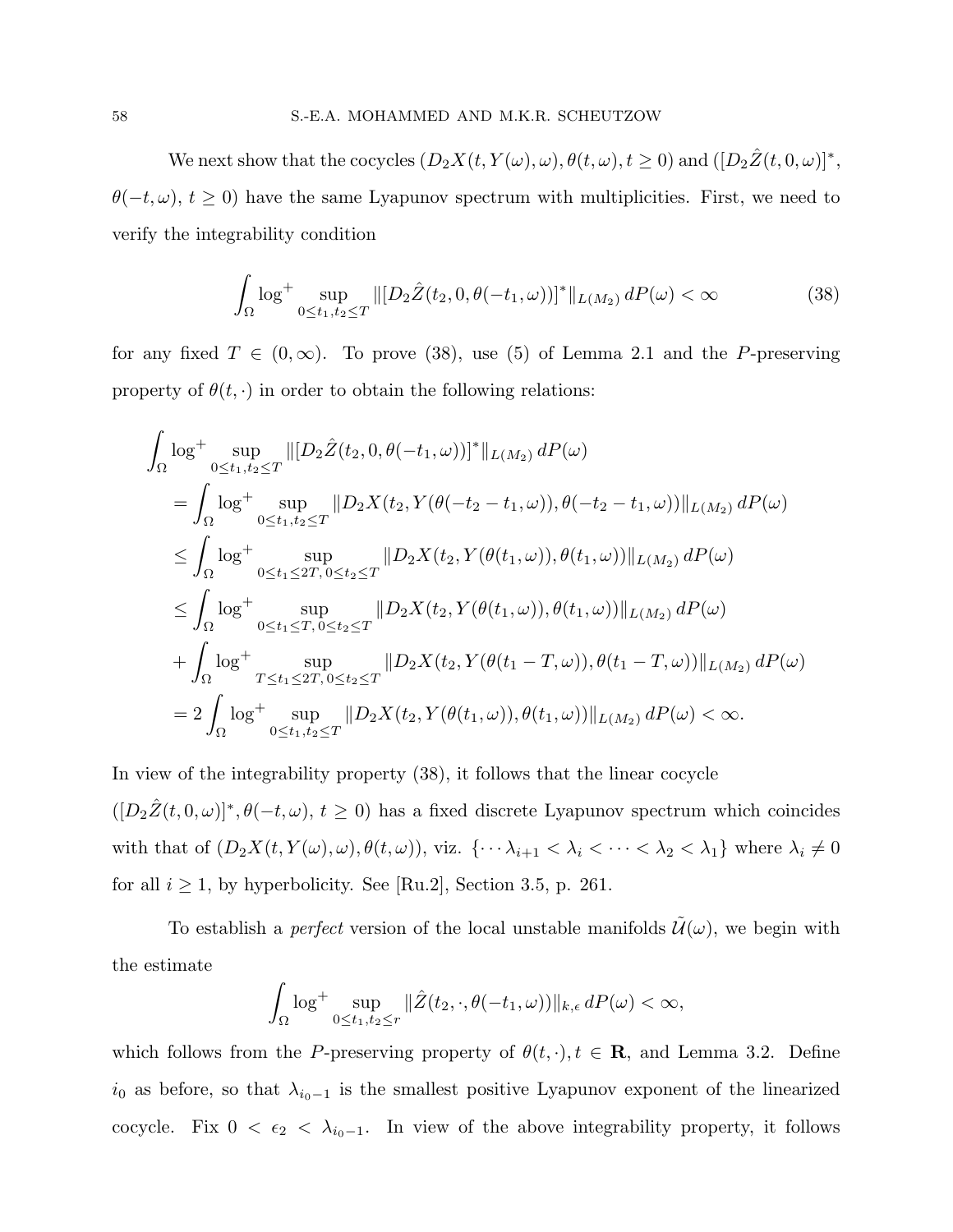from Lemma 5.3 that the sequence  $\tilde{T}_n(\omega) := [D_2 \hat{Z}(r, 0, \theta(-nr, \omega))]^*, \theta(-nr, \omega), n \geq 0,$ satisfies Condition (S) of [Ru.2] perfectly in  $\omega$ . Therefore Proposition 3.3 in [Ru.2] implies that the sequence  $\tilde{T}_n(\omega), n \geq 1$ , satisfies Corollary 3.4 ([Ru.2], p. 260) perfectly in  $\omega$ . Now one can adapt the proof of Theorem 6.1 ([Ru.2], p. 280) along similar lines to the preceding arguments in this proof. This yields a  $\theta(-t, \cdot)$ -invariant sure event  $\hat{\Omega}^*_1 \in \mathcal{F}$  and  $\bar{\mathcal{F}}$ -measurable random variables  $\rho_2, \beta_2 : \hat{\Omega}_1^* \to (0,1)$  with the following properties. For  $\lambda_{i_0-1} < \infty$ , let  $\tilde{\mathcal{U}}_d(\omega)$  be the set of all  $(v_0, \eta_0) \in \bar{B}(0, \rho_2(\omega))$  with the property that there is a discrete "history" process  $u(-nr, \cdot) : \Omega \to M_2, n \ge 0$ , such that  $u(0, \omega) = (v_0, \eta_0)$ ,  $\hat{Z}(r, u(-(n+1)r, \omega), \theta(-nr, \omega)) = u(-nr, \omega)$  and  $||u(-nr, \omega)|| \leq \beta_2(\omega)e^{-nr(\lambda_{i_0-1}-\epsilon_2)}$  for all  $n \geq 0$ . When  $\lambda_{i_0-1} = \infty$ , take  $\tilde{\mathcal{U}}_d(\omega)$  to be the set of all  $(v_0, \eta_0) \in M_2$  with the property that there is a discrete history process  $u(-nr, \cdot) : \Omega \to M_2, n \geq 0$ , such that  $u(0,\omega) = (v_0, \eta_0)$ , and  $||u(-nr,\omega)|| \leq \beta_2(\omega)e^{-\lambda nr}$  for all  $n \geq 0$  and arbitrary  $\lambda > 0$ . The history process  $u(-nr, \cdot)$  is uniquely determined by  $(v_0, \eta_0)$  ([Ru.2], p. 281). Furthermore, for every  $\omega \in \hat{\Omega}_1^*$ ,  $\tilde{\mathcal{U}}_d(\omega)$  is a  $C^{k,\epsilon}$   $(\epsilon \in (0,\delta))$  finite-dimensional submanifold of  $\bar{B}(0,\rho_2(\omega))$ with tangent space  $U(\omega)$  at 0. Also  $\dim \tilde{\mathcal{U}}_d(\omega)$  is fixed independently of  $\omega$  and  $\epsilon_2$ ; and the following estimates hold perfectly in  $\omega$  for all  $t \geq 0$ :

$$
\rho_2(\theta(-t,\omega)) \ge \rho_2(\omega)e^{-(\lambda_{i_0-1}-\epsilon_2)t}, \quad \beta_2(\theta(-t,\omega)) \ge \beta_2(\omega)e^{-(\lambda_{i_0-1}-\epsilon_2)t}.\tag{39}
$$

The first two assertions in (d) of the theorem follow by the same argument as the one used in the proof of Proposition 4.1 (d).

To prove the third assertion in part (d) of the theorem, let  $(v, \eta) \in \mathcal{U}(\omega)$  and write  $(v, \eta) = (v_0, \eta_0) + Y(\omega)$  where  $(v_0, \eta_0) \in \mathcal{U}_d(\omega)$ . Recall that  $y_0$  is defined by

$$
y_0(-nr) := u(-nr) + Y(\theta(-nr, \omega)), \qquad n \ge 0.
$$
 (40)

We will prove that  $y_0$  extends to a continuous-time history process  $y(\cdot, \omega) : (-\infty, 0] \to M_2$ such that  $y(0, \omega) = (v, \eta)$ , and  $y(\cdot, \omega)$  satisfies the third assertion in (d) of the theorem. To  $\phi$  do this, we use the cocycle property of X to interpolate within the delay periods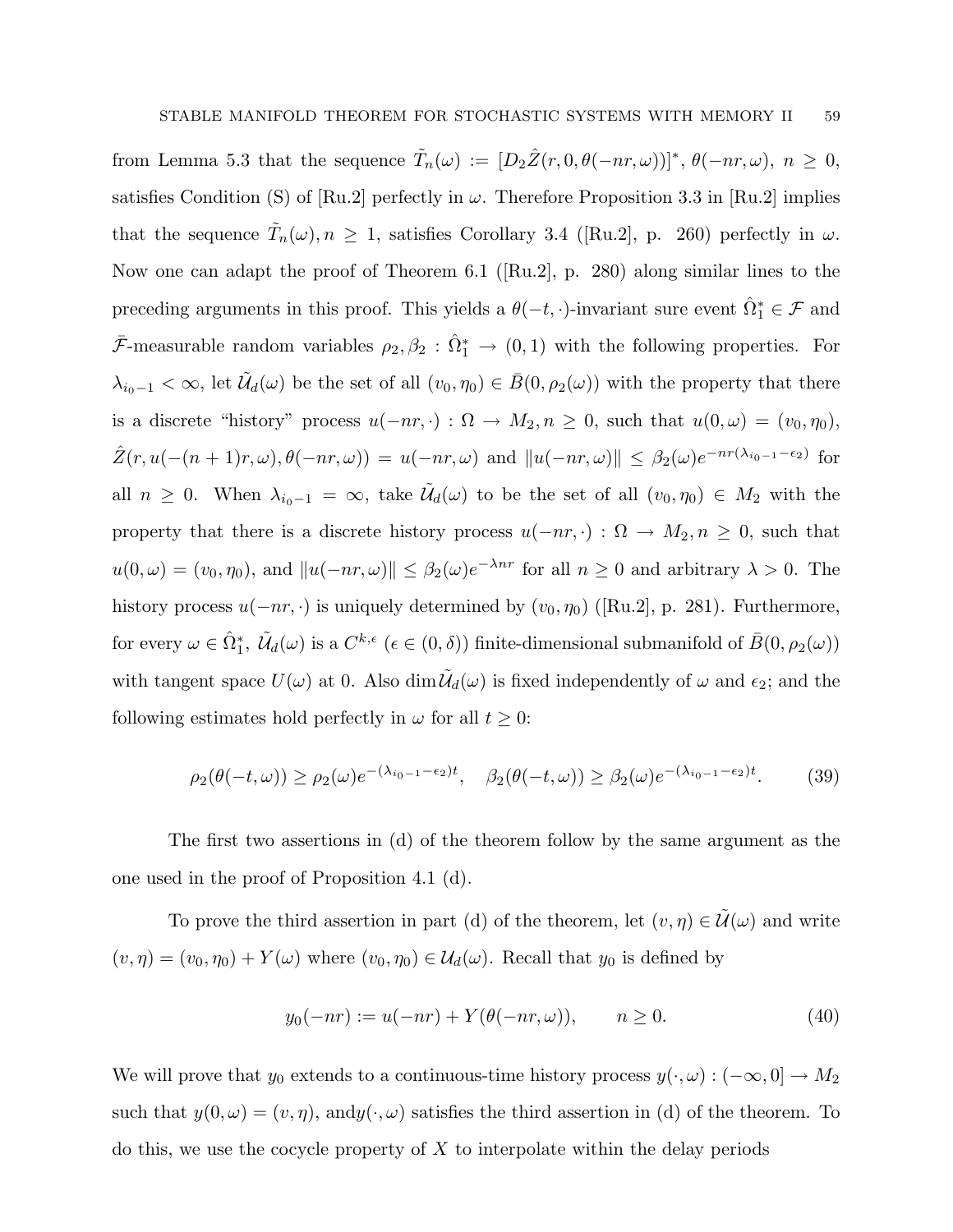[- $(n+1)r, -nr$ ],  $n \ge 0$ . Let  $s \in (-\frac{n+1}{r}, -nr)$ . and write  $s = \alpha - (n+1)r$  for some  $\alpha \in (0, r)$ . Define

$$
y(s,\omega) := X(s + (n+1)r, y_0(-(n+1)r, \omega), \theta(-(n+1)r, \omega)).
$$

Clearly  $y(0, \omega) = (v_0, \eta_0) + Y(\omega) = (v, \eta)$ . Fix  $s \in \left(-\frac{(n+1)r}{n}, -\frac{nr}{n}\right)$  as above and let  $0 < t \leq -s$ . Then there is a positive integer  $m < n$  such that  $s + t \in [-(m+1)r, -mr]$ . Using the perfect cocycle property for  $X$  and the above definition of  $y$ , the reader may check that

$$
y(t+s,\omega) = X(t, y(s,\omega), \theta(s,\omega)).
$$
\n(41)

(Note that if we put  $s = -t$  in (41), we get  $X(t, y(-t, \omega), \theta(-t, \omega)) = (v, \eta)$  for all  $t \ge 0$ .)

Next we show that

$$
\limsup_{t \to \infty} \frac{1}{t} \log \|y(-t,\omega) - Y(\theta(-t,\omega))\| \le -\lambda_{i_0 - 1} \tag{42}
$$

perfectly in  $\omega$ . From Theorem 6.1 (b) in [Ru.2], we have

$$
\limsup_{n \to \infty} \frac{1}{nr} \log ||y(-nr, \omega) - Y(\theta(-nr, \omega))||_{M_2} \le -\lambda_{i_0 - 1}
$$
\n(43)

perfectly in  $\omega$ . For each  $t \in (nr, (n + 1)r)$ , write  $-t = \alpha - (n + 1)r$  for some  $\alpha \in (0, r)$ . Then by the definition of  $y$  and the Mean Value Theorem, we have

$$
||y(-t,\omega) - Y(\theta(-t,\omega))||_{M_2}
$$
  
=  $||X(\alpha, y(-n+1)r, \omega), \theta(-(n+1)r, \omega)) - X(\alpha, Y(\theta(-(n+1)r, \omega), \theta(-(n+1)r, \omega))||_{M_2}$   
 $\leq \sup_{(v^*, n^*) \in \bar{B}(0,1), \atop \alpha \in (0,r)} ||D_2X(\alpha, (v^*, n^*) + Y(\theta(-(n+1)r, \omega)), \theta(-(n+1)r, \omega))||_{L(M_2)}$   
 $\times ||y(-(n+1)r, \omega) - Y(\theta(-(n+1)r, \omega))||_{M_2}$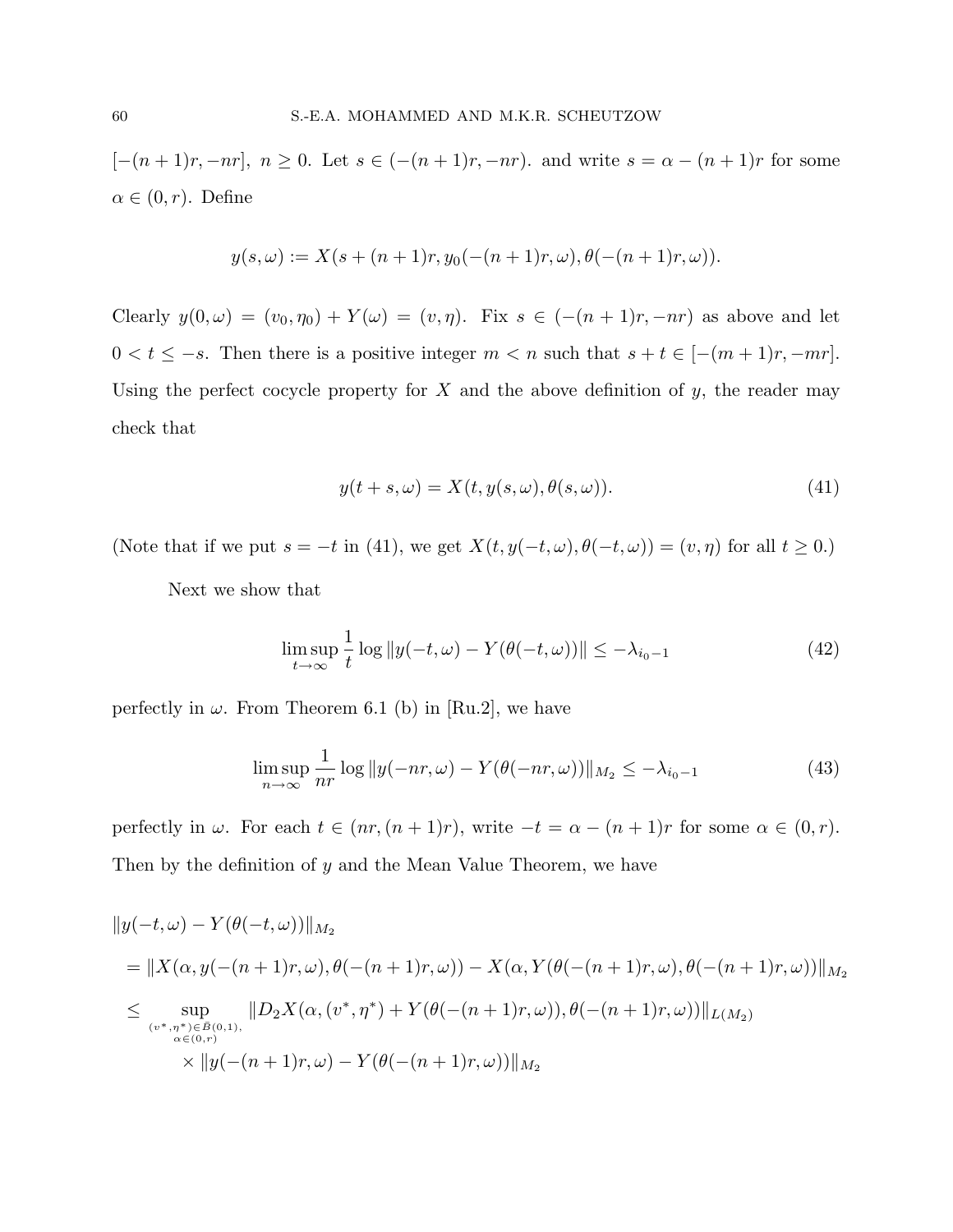perfectly in  $\omega$ . Therefore

$$
\limsup_{t \to \infty} \frac{1}{t} \log ||y(-t,\omega) - Y(\theta(-t,\omega))||_{M_2} \n\leq \limsup_{n \to \infty} \frac{1}{n r} \log^+ \sup_{(v^*, \eta^*) \in \bar{B}(0,1), \atop \alpha \in (0,r)} ||D_2 X(\alpha, (v^*, \eta^*) + Y(\theta(-(n+1)r, \omega)), \theta(-(n+1)r, \omega))||_{L(M_2)} \n+ \limsup_{n \to \infty} \frac{1}{n r} \log ||y(-(n+1)r, \omega) - Y(\theta(-(n+1)r, \omega)))||_{M_2}.
$$

The first term on the right hand side of the above inequality is zero, perfectly in  $\omega \in$  $\Omega$ , because of Lemma 5.1 (ii) and the integrability condition (2) of Lemma 3.2. The second term is less than or equal to  $-\lambda_{i_0-1}$  because  $y(0) \in \mathcal{U}(\omega)$ . The uniqueness of the continuous-time history process for a given  $(v, \eta) \in \tilde{\mathcal{U}}(\omega)$  follows from that of the discretetime process, (41) and forward uniqueness of the trajectories of (I). Hence the proof of assertion (d) of the theorem is complete.

The proof of assertion (e) of the theorem uses an interpolation argument similar to the above. The reader may check the details.

We will now verify the asymptotic invariance property in (f), that is

$$
\tilde{\mathcal{U}}(\omega) \subseteq X(t, \cdot, \theta(-t, \omega))(\tilde{\mathcal{U}}(\theta(-t, \omega))), \quad t \ge \tau_2(\omega) \tag{44}
$$

perfectly in  $\omega$  for some  $\tau_2(\omega) > 0$ . To do this, let  $(v, \eta) \in \tilde{\mathcal{U}}(\omega)$ . Then by assertions (d), (e) of the theorem and inequalities (39), there exists a (unique) history process  $y(-t, \omega), t \geq 0$ , and a random time  $\tau_2(\omega) > 0$  such that  $y(0, \omega) = (v, \eta), y(-t, \omega) \in$  $\bar{B}(Y(\theta(-t,\omega)), \rho_2(\theta(-t,\omega)))$  for all  $t \ge \tau_2(\omega)$ , and

$$
y(t'-t, \omega) = X(t', y(-t, \omega), \theta(-t, \omega)), \quad 0 < t' \le t,
$$
\n(45)

perfectly in  $\omega$ . Fix  $t_1 \geq \tau_2(\omega)$ . Note that by (45) (for  $t = t' = t_1$ ), we have  $(v, \eta) =$  $X(t_1, y(-t_1, \omega), \theta(-t_1, \omega))$ . We claim that  $y(-t_1, \omega) \in \widetilde{\mathcal{U}}(\theta(-t_1, \omega))$  (and in fact  $y(-u, \omega) \in$  $\tilde{\mathcal{U}}(\theta(-u,\omega)))$  for all  $u \geq \tau_2(\omega)$ ). To see this, define the process  $y_1(-t, \omega) := y(-t-t_1, \omega), t \ge 0$ . Then  $y_1(\cdot, \omega)$  is a history process with  $y_1(0, \omega) = y(-t_1, \omega)$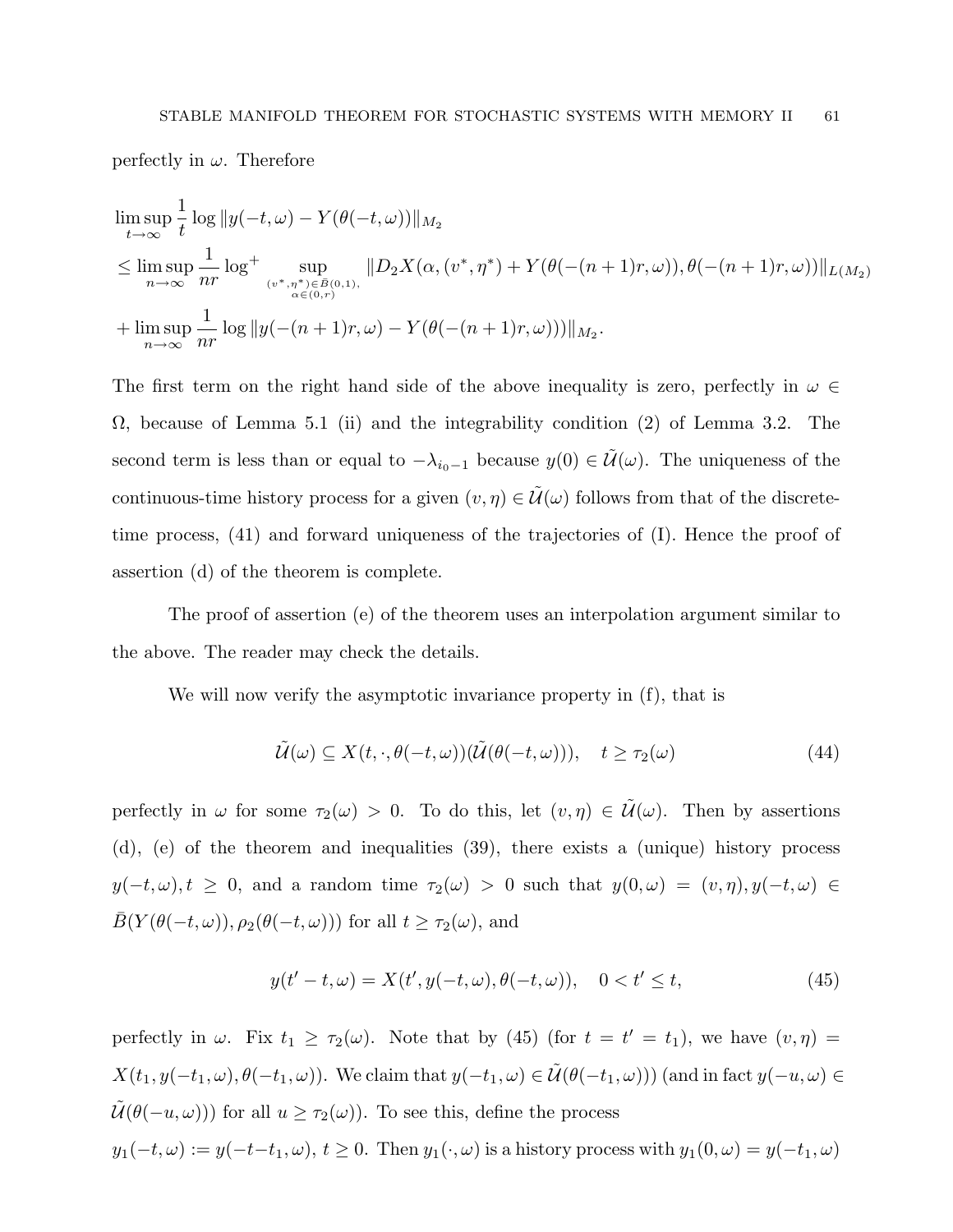$\in \overline{B}(Y(\omega), \rho_2(\theta(-t_1, \omega)))$ . Therefore  $y(-t_1, \omega) \in \widetilde{\mathcal{U}}(\theta(-t_1, \omega))$ . Since  $t_1 \geq \tau_2(\omega)$  is arbitrary,  $(44)$  follows. The invariance assertion  $(4)$  in  $(f)$  of the theorem and the fact that

$$
D_2X(t,\cdot,\theta(-t,\omega))|\mathcal{U}(\theta(-t,\omega)):\mathcal{U}(\theta(-t,\omega))\to\mathcal{U}(\omega),\quad t\geq 0,
$$

is a linear homeomorphism onto, are consequences of the Oseledec theorem and the cocycle property for the linearized semiflow; cf. [Mo.2], Corollary 2 (v) of Theorem 4.

The transversality assertion in  $(g)$  of the theorem follows immediately from the relations

$$
T_{Y(\omega)}\tilde{\mathcal{U}}(\omega)=\mathcal{U}(\omega),\quad T_{Y(\omega)}\tilde{\mathcal{S}}(\omega)=\mathcal{S}(\omega),\quad M_2=\mathcal{U}(\omega)\oplus\mathcal{S}(\omega)
$$

which hold perfectly in  $\omega$ .

Taking  $\Omega^* := \Omega_1^* \cap \hat{\Omega}_1^*$ , completes the proof of assertions (a)-(g) of the theorem.

Suppose Hypothesis  $(SMW)_{k,\delta}$  holds for every  $k \geq 1$  and  $\delta \in (0,1]$ . Then a simple adaptation of the argument in [Ru.2], Section (5.3) (p. 297) gives a  $\theta(t, \cdot)$ -invariant sure event in F, also denoted by  $\Omega^*$ , such that  $\tilde{\mathcal{S}}(\omega)$  and  $\tilde{\mathcal{U}}(\omega)$  are  $C^{\infty}$  for all  $\omega \in \Omega^*$ . The proof of Theorem 4.1 is now complete.  $\Box$ 

#### 6. Appendix.

The following result is due to Itô and Nisio  $([I-N])$ . It gives sufficient conditions for the existence of stationary solutions of the sfde (I). In [I-N], various conditions on the coefficients  $H, G$  of the sfde  $(I)$  are given which guarantee the existence (and uniqueness) of stationary solutions of (I) hence of stationary points ([I-N], Theorems 4, 5, 6, 7, 12, 13). More specifically, let  $(\Omega, \mathcal{F}, (\mathcal{F}_t)_{t \in \mathbf{R}}, P)$  be the standard filtered Wiener space, with  $\Omega := C(\mathbf{R}, \mathbf{R}^p; 0)$ , the space of all continuous paths  $\omega : \mathbf{R} \to \mathbf{R}^p$  such that  $\omega(0) = 0$ , given the topology of uniform convergence on compacta and the Borel  $\sigma$ -algebra  $\mathcal F$ . For each t, let  $\mathcal{F}_t$  be the P-completed  $\sigma$ -algebra generated by all evaluations  $\Omega \ni \omega \mapsto \omega(u) - \omega(v) \in$  $\mathbf{R}^p, v \leq u \leq t$ . Denote by  $\theta : \mathbf{R} \times \Omega \to \Omega$  the canonical two-sided Wiener shift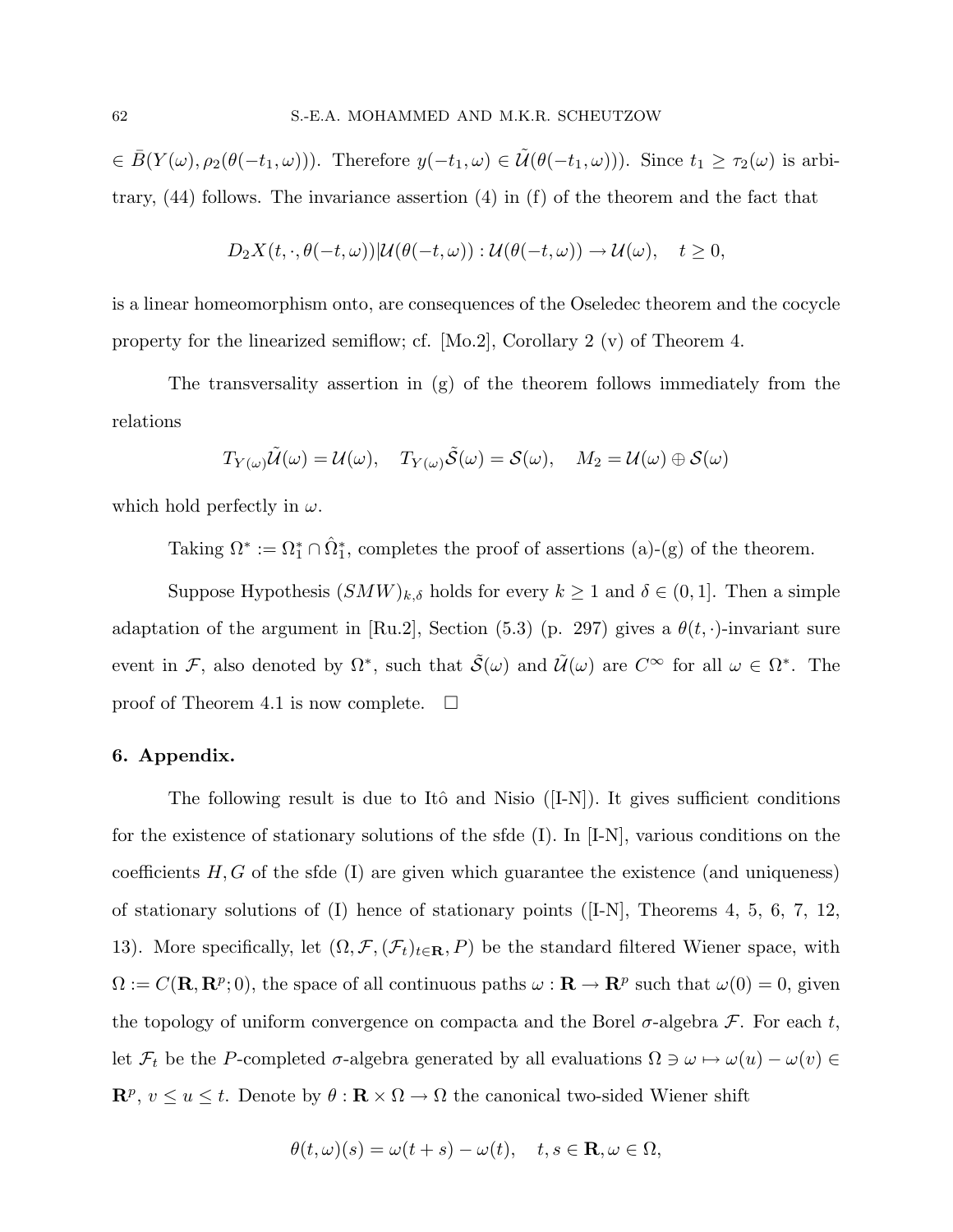and by  $W: \mathbf{R} \times \Omega \to \mathbf{R}^p$  the *p*-dimensional Brownian motion:

$$
W(t, \omega) := \omega(t), \quad \omega \in \Omega, t \in \mathbf{R}.
$$

Define  $\tilde{\Omega} := C(\mathbf{R}, \mathbf{R}^d) \times C(\mathbf{R}, \mathbf{R}^p; 0)$ . Denote by  $\tilde{\mathcal{F}} := \mathcal{B}(C(\mathbf{R}, \mathbf{R}^d)) \otimes \mathcal{B}(C(\mathbf{R}, \mathbf{R}^p; 0))$ the Borel  $\sigma$ -algebra of  $\tilde{\Omega}$ . Define the processes  $x^{\infty} : \mathbf{R} \times \tilde{\Omega} \to \mathbf{R}^{d}$  and  $W^{\infty} : \mathbf{R} \times \tilde{\Omega} \to \mathbf{R}^{p}$ by

$$
x^\infty(t,\tilde\omega):=f(t),\ W^\infty(t,\tilde\omega):=W(t,\omega)=\omega(t),
$$

for all  $t \in \mathbf{R}$ ,  $\tilde{\omega} := (f, \omega) \in \tilde{\Omega}$ .

Following [I-N], say that  $x^{\infty}$  is a *stationary solution* of (I) if there exists a probability measure  $P^{\infty}$  on  $(\tilde{\Omega}, \tilde{\mathcal{F}})$  such that the following is true:

- (i)  $W^{\infty}$  is p-dimensional standard Brownian motion on  $(\tilde{\Omega}, \tilde{\mathcal{F}}, P^{\infty})$ .
- (ii)  $(x^{\infty}, dW^{\infty})$  are *strictly stationarily correlated* in the sense that the law of the process

$$
(x^{\infty}(t,\cdot), W^{\infty}(u,\cdot) - W^{\infty}(v,\cdot), t \in \mathbf{R}, v \le u)
$$

is invariant under time-shifts.

- (iii) The  $\sigma$ -algebra  $\sigma\{x^{\infty}(u): u \leq t\} \vee \sigma\{W^{\infty}(u, \cdot) W^{\infty}(v, \cdot), v \leq u \leq t\}$  is independent of  $\sigma \{W^{\infty}(u, \cdot) - W^{\infty}(v, \cdot), t \leq v \leq u\}$  under  $P^{\infty}$  for each  $t \in \mathbb{R}$ .
- (iv)  $x^{\infty}$  is a two-sided solution of (I) when W is replaced by  $W^{\infty}$ :

$$
dx^{\infty}(t)=H(x^{\infty}(t),x^{\infty}_t)\,dt+G(x^{\infty}(t))\,dW^{\infty}(t),\quad t>s>-\infty. \qquad \qquad (I^{\infty})
$$

The following result is proved in [I-N] for the one-dimensional case  $d = 1$ . The reader may note the argument in the proof of Theorem 3 ([I-N], p. 25) extends to cover the multidimensional case  $d > 1$ .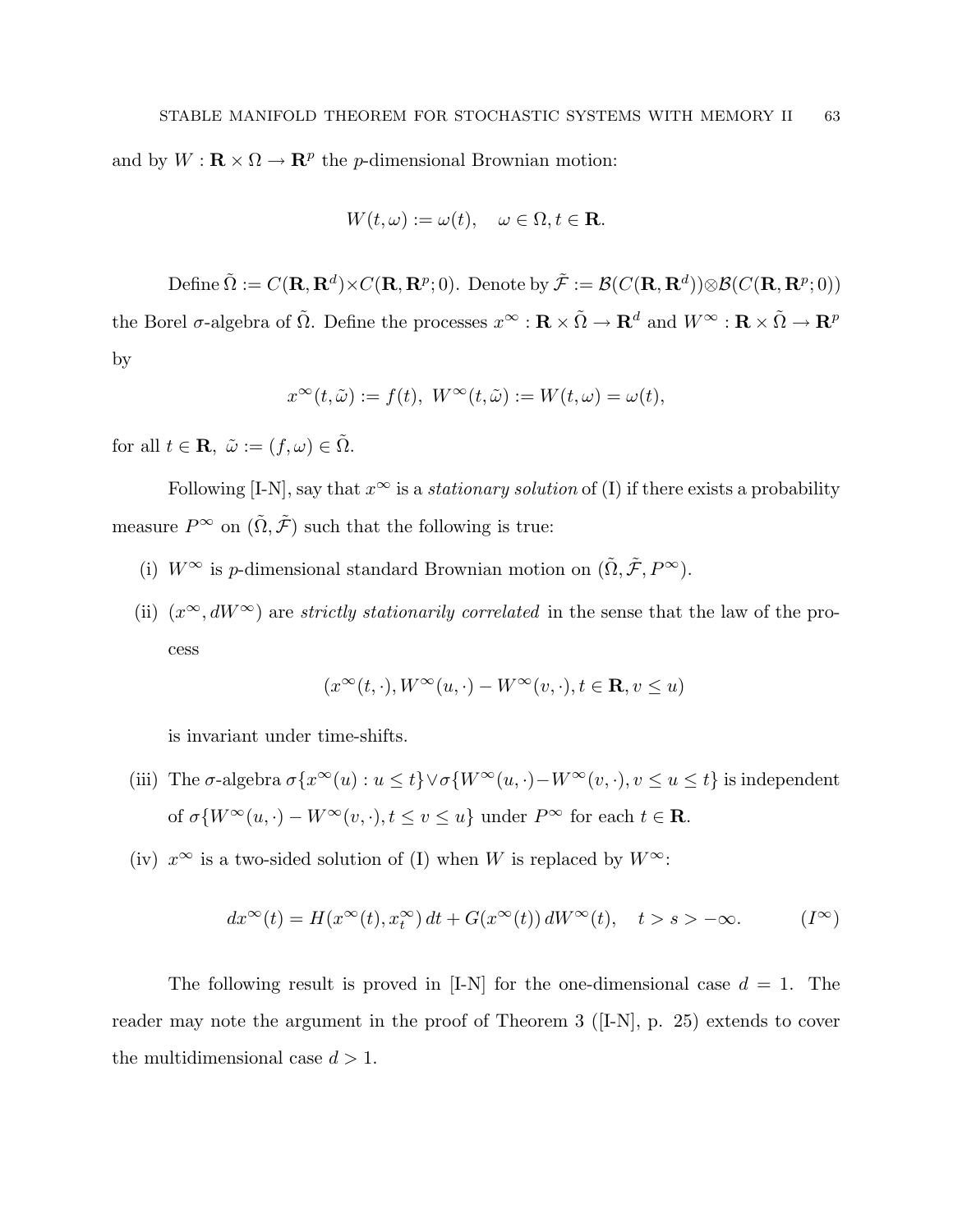**Theorem 6.1.** *(K. Itô and M. Nisio (1964))* 

Assume that the coefficients H and G of the sfde (I) satisfy Hypotheses  $(SMW)_{k,\delta}$ . Suppose (I) has a solution  $x^{(0,0)} : [-r,\infty) \times \Omega \to \mathbf{R}^d$  which satisfies  $\sup E_x^{(0,0)}(t) \vert^2 < \infty$ .  $t\geq 0$ Then (I) has a stationary solution  $x^{\infty}$  satisfying  $E\|(x^{\infty}(t), x^{\infty}_{t})\|_{M_2}^2 < \infty$  for all  $t \in \mathbb{R}$ .

#### Proof.

We will use the proof of Theorem 3, p. 25, in [I-N].

First, we will reconcile our set-up with that of [I-N]. The hypotheses on the coefficients of (I) imply that  $H: M_2 \to \mathbf{R}^d$ ,  $G: \mathbf{R}^d \to L(\mathbf{R}^p, \mathbf{R}^d)$  are globally Lipschitz and H is globally bounded. Define the map  $Q: C((-\infty, 0], \mathbf{R}^d) \to M_2 := \mathbf{R}^d \times L^2([-r, 0], \mathbf{R}^d)$  by

$$
Q(f) := (f(0), f|[-r, 0]), \quad f \in C((-\infty, 0], \mathbf{R}^d).
$$

It is easy to see that Q is continuous linear if  $C((-\infty,0],\mathbf{R}^d)$  is furnished with the compactopen topology. Define the mappings  $\tilde{H}: C((-\infty,0], \mathbf{R}^d) \to \mathbf{R}^d$ ,  $\tilde{G}: C((-\infty,0], \mathbf{R}^d) \to$  $L(\mathbf{R}^p, \mathbf{R}^d)$  by

$$
\tilde{H}(f) := H(Q(f)), \quad \tilde{G}(f) := G(f(0))
$$

for all  $f \in C((-\infty,0],\mathbf{R}^d)$ . Therefore,  $\tilde{H},\tilde{G}$  are continuous on  $C((-\infty,0],\mathbf{R}^d)$ , and there are positive (deterministic) constants  $M_1, M_2$  such that the following inequality holds:

$$
|\tilde{H}(f)|^2 + |\tilde{G}(f)|^2 \le M_1 + M_2 |f(0)|^2
$$

for all  $f \in C((-\infty,0],\mathbf{R}^d)$ . This means that  $\tilde{H},\tilde{G}$  satisfy Condition  $(A.2'')$  (p. 25) of [I-N]. Now consider the unique solution  $x^{(0,0)} : [-r,\infty) \times \Omega \to \mathbf{R}^d$  of the sfde

$$
dx^{(0,0)}(t) = H(x^{(0,0)}(t), x_t^{(0,0)}) dt + G(x^{(0,0)}(t)) dW(t), \quad t > 0,
$$
  

$$
x^{(0,0)}(t) = 0 \quad -r \le t \le 0.
$$
 (I)

Define  $\tilde{x} : \mathbf{R} \times \Omega \to \mathbf{R}^d$  by

$$
\tilde{x}(t) := \begin{cases} x^{(0,0)}(t), & t > 0, \\ 0 & t \le 0 \end{cases}
$$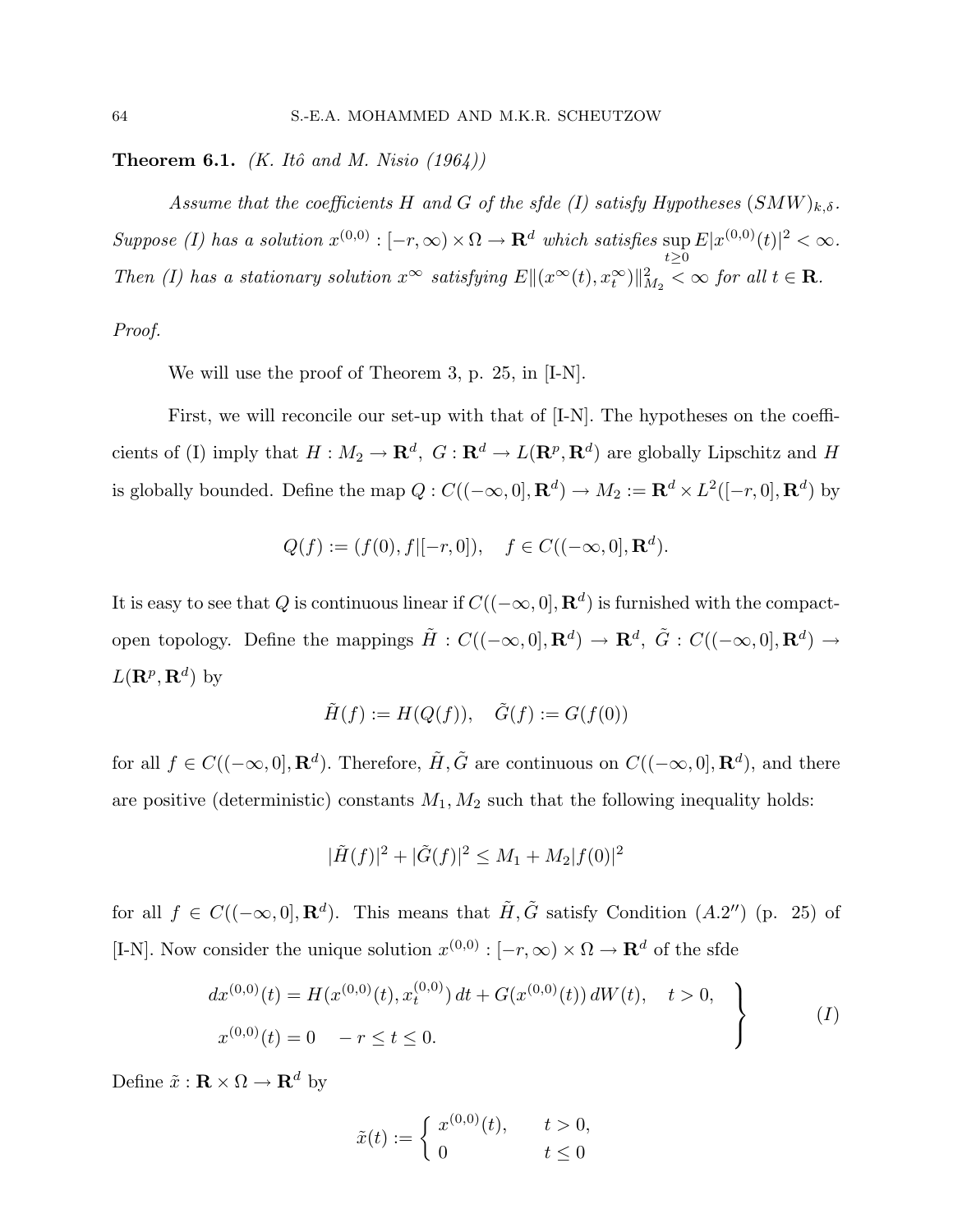Clearly  $\tilde{x}$  is  $(\mathcal{F}_t)_{t\in \mathbf{R}}$ -adapted and sample-continuous. Following [I-N], define  $\pi_t : C(\mathbf{R}, \mathbf{R}^d) \to$  $C((-\infty,0],\mathbf{R}^d), t \in \mathbf{R}$ , by

$$
\pi_t(f)(s) := f(t+s), \quad s \le 0
$$

for all  $f \in C(\mathbf{R}, \mathbf{R}^d)$ . Hence  $\pi_t(\tilde{x})|[-r, 0] = x_t$  for any  $t \in \mathbf{R}$ . Furthermore, a straightforward computation shows that

$$
d\tilde{x}(t) = \tilde{H}(\pi_t(\tilde{x})) dt + \tilde{G}(\pi_t(\tilde{x})) dW(t), \quad t > 0,
$$
  

$$
\tilde{x}(t) = 0, \quad -\infty < t \le 0.
$$
 (I)

Now by hypothesis, sup  $t\geq 0$  $E|x(t)|^2 < \infty$ . Therefore, sup  $t\geq 0$  $E|\tilde{x}(t)|^2 < \infty$ . Hence the sfde

$$
d\tilde{x}(t) = \tilde{H}(\pi_t(\tilde{x})) dt + \tilde{G}(\pi_t(\tilde{x})) dW^{\infty}(t), \quad t > s > -\infty,
$$
 (I<sup>∞</sup>)

admits a stationary solution  $x^{\infty}$  :  $\mathbf{R} \times \tilde{\Omega} \to \mathbf{R}^d$  defined on the probability space  $(\tilde{\Omega}, \tilde{\mathcal{F}}, P^{\infty})$ (cf. [I-N], Theorem 3, p. 25). Now  $x^{\infty}$  is also a stationary solution of (I) when W is replaced by  $W^{\infty}$ . To see this, note first that  $\pi_t(x^{\infty})|[-r,0] = x_t^{\infty}$  for all  $t \in \mathbf{R}$ . Therefore,

$$
dx^{\infty}(t) = \tilde{H}(\pi_t(x^{\infty})) dt + \tilde{G}(\pi_t(x^{\infty})) dW^{\infty}(t),
$$
  
=  $H(Q(\pi_t(x^{\infty}))) dt + G(\pi_t(x^{\infty})(0)) dW^{\infty}(t),$   
=  $H(x^{\infty}(t), x_t^{\infty}) dt + G(x^{\infty}(t)) dW^{\infty}(t),$ 

for  $t > s > -\infty$ ,  $P^{\infty}$ -a.s.. Furthermore,  $E\|(x^{\infty}(t), x_t^{\infty})\|_{M_2}^2 < \infty$  for all  $t \in \mathbb{R}$ . This completes the proof of the theorem.  $\Box$ 

#### 7. Acknowledgment.

The authors are most grateful to the anonymous referee for his careful reading of the manuscript and for his very helpful suggestions.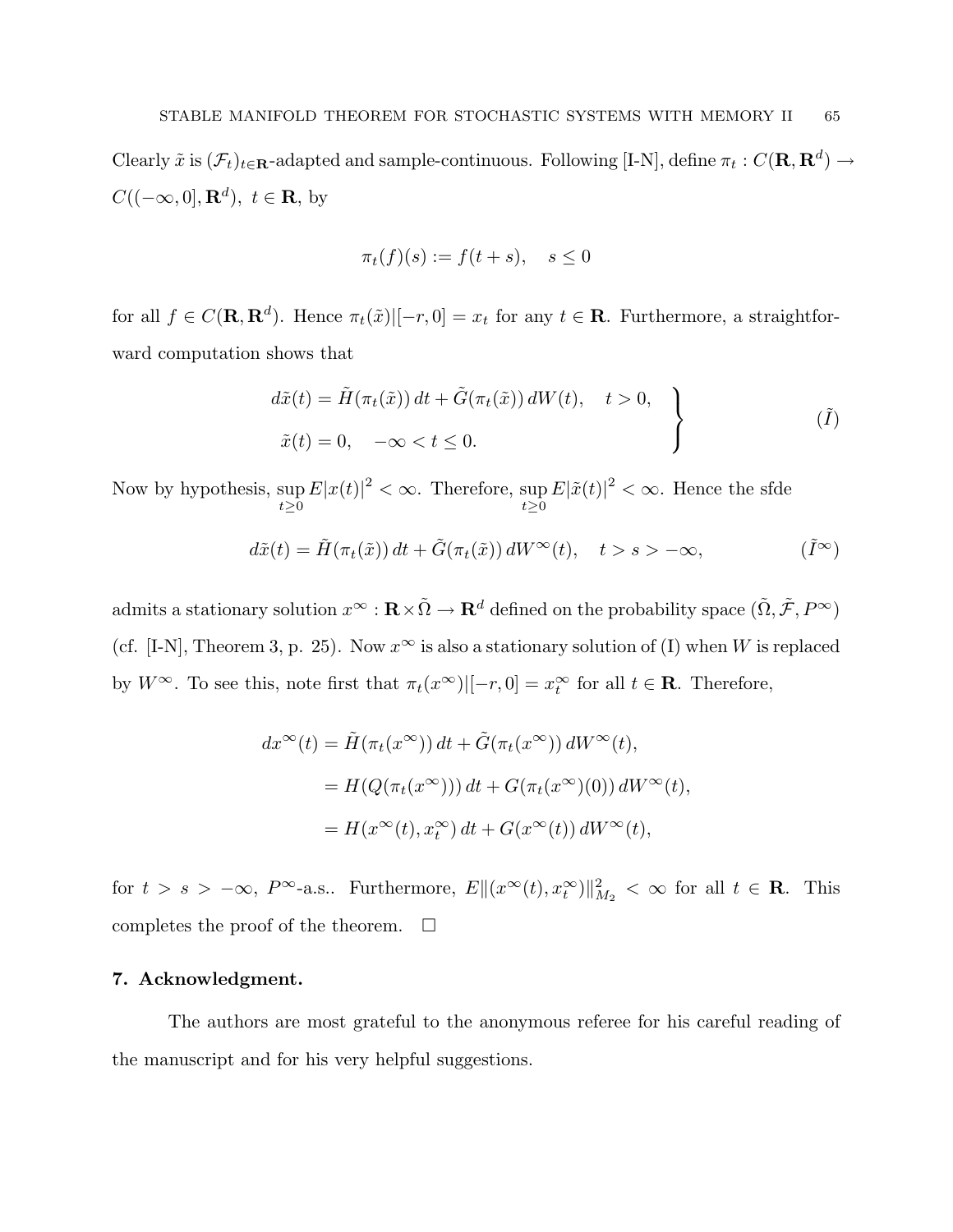#### References

- [A] Arnold, L., Random Dynamical Systems, Springer-Verlag, 1998.
- [Ba] Baxendale, P. H., Stability and equilibrium properties of stochastic flows of diffeomorphisms, Diffusion Processes and Related Problems in Analysis, Vol. II, edited by Mark Pinsky and Volker Wihstutz, Birkhäuser (1992), 3-35.
	- [C] Carverhill, A., Flows of stochastic dynamical systems: Ergodic theory, Stochastics, 14 (1985), 273-317.
- [Co] Cohn, D. L., *Measure Theory*, Birkhäuser (1980).
- [Cr] Crauel, H., Markov measures for random dynamical systems , Stochastics and Stochastic Reports, Vol. 37 (1991), 153-173.
- [C-V] Castaing, C., and Valadier, M., Convex Analysis and Measurable Multifunctions, Lecture Notes in Mathematics, vol. 580, Springer-Verlag, Berlin-Heidelberg-New York (1977).
- [I-N] Itô, K., and Nisio, M., On stationary solutions of a stochastic differential equation, J. Math. Kyoto University, 4-1 (1964), 1-75.
- [Ku] Kunita, H., Stochastic Flows and Stochastic Differential Equations, Cambridge University Press, Cambridge, New York, Melbourne, Sydney (1990).
- [Le] Le Jan, Y., Équilibre statistique pour les produits de difféomorphismes aléatoires indépendants, Ann. Inst. Henri Poincaré, Probabilités et Statistiques, Vol. 23,(1987), 111-120.
- [L-Y] Ledrappier, F. and Young, L.-S., Entropy formula for random transformations, Probab. Th. Rel. Fields, 80 (1988), 217-240.
- [M-N-S] Millet, A., Nualart, D., and Sanz, M., Large deviations for a class of anticipating stochastic differential equations, The Annals of Probability, 20 (1992), 1902-1931.
	- [Mo.1] Mohammed, S.-E.A., Stochastic Functional Differential Equations, Research Notes in Mathematics, no. 99, Pitman Advanced Publishing Program, Boston-London-Melbourne (1984).
	- [Mo.2] Mohammed, S.-E. A., The Lyapunov spectrum and stable manifolds for stochastic linear delay equations, Stochastics and Stochastic Reports, Vol. 29 (1990), 89-131.
	- [Mo.3] Mohammed, S.-E. A., Lyapunov exponents and stochastic flows of linear and affine hereditary Systems, Diffusion Processes and Related Problems in Analysis, Vol. II, edited by Mark Pinsky and Volker Wihstutz, Birkhäuser (1992), 141-169.
	- [Mo.4] Mohammed, S.-E. A., Stochastic Differential Systems with Memory: Theory, Examples and Applications, Proceedings of the Sixth Workshop on Stochastic Analysis, (Geilo, Norway, July 28-August 4, 1996), Stochastic Analysis and Related Topics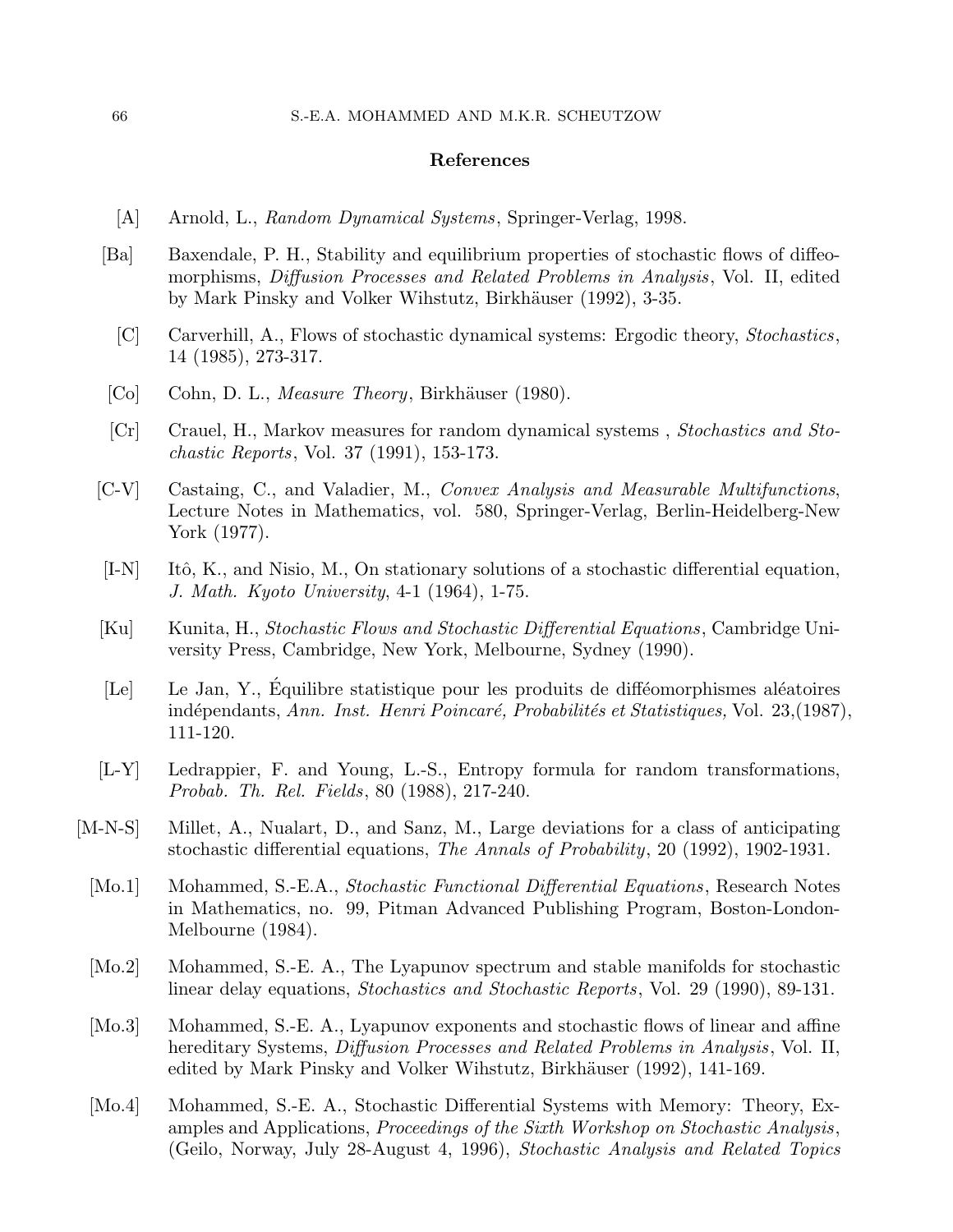VI. The Geilo Workshop, 1996 , ed. L. Decreusefond, Jon Gjerde, B. ∅ksendal, A.S. Ustunel, Progress in Probability, Birkhäuser (1998), 1-77.

- [M-S.1] Mohammed, S.-E. A., and Scheutzow, M. K. R., Lyapunov exponents of linear stochastic functional differential equations driven by semimartingales, Part I: The multiplicative ergodic theory, Ann. Inst. Henri Poincaré, Probabilités et Statistiques, Vol. 32, 1, (1996), 69-105.
- [M-S.2] Mohammed, S.-E. A., and Scheutzow, M. K. R., Spatial estimates for stochastic flows in Euclidean space, *The Annals of Probability*, Vol. 26, No. 1, (1998), 56-77.
- [M-S.3] Mohammed, S.-E. A., and Scheutzow, M. K. R., The stable manifold theorem for non-linear stochastic systems with memory. Part I: Existence of the semiflow, Journal of Functional Analysis (To appear).
- [M-S.4] Mohammed, S.-E. A., and Scheutzow, M. K. R., The stable manifold theorem for stochastic differential equations, The Annals of Probability, Vol. 27, No. 2, (1999), 615-652.
	- [Nu] Nualart, D., Analysis on Wiener space and anticipating stochastic calculus, Springer LNM, 1690, Ecole d'Eté de Probabilités de Saint-Flour XXV-1995, ed: P. Bernard (1995), 123-227.
		- [O] Oseledec, V. I., A multiplicative ergodic theorem. Lyapunov characteristic numbers for dynamical systems,  $Trudy Moskov. Mat. Obšč.$  19 (1968), 179-210. English transl. Trans. Moscow Math. Soc. 19 (1968), 197-221.
	- [Pr] Protter, Ph. E., Stochastic Integration and Stochastic Differential Equations: A New Approach, Springer (1990).
- [Ru.1] Ruelle, D., Ergodic theory of differentiable dynamical systems, Publ. Math. Inst. Hautes Etud. Sci. (1979), 275-306.
- [Ru.2] Ruelle, D., Characteristic exponents and invariant manifolds in Hilbert space, Annals of Mathematics 115 (1982), 243–290.
	- [Sc] Scheutzow, M. K. R., On the perfection of crude cocycles, Random and Computational Dynamics, 4, (1996), 235-255.

Department of Mathematics, Southern Illinois University at Carbondale, Carbondale, Illinois 62901. Email: salah@sfde.math.siu.edu Web page: http://sfde.math.siu.edu

and